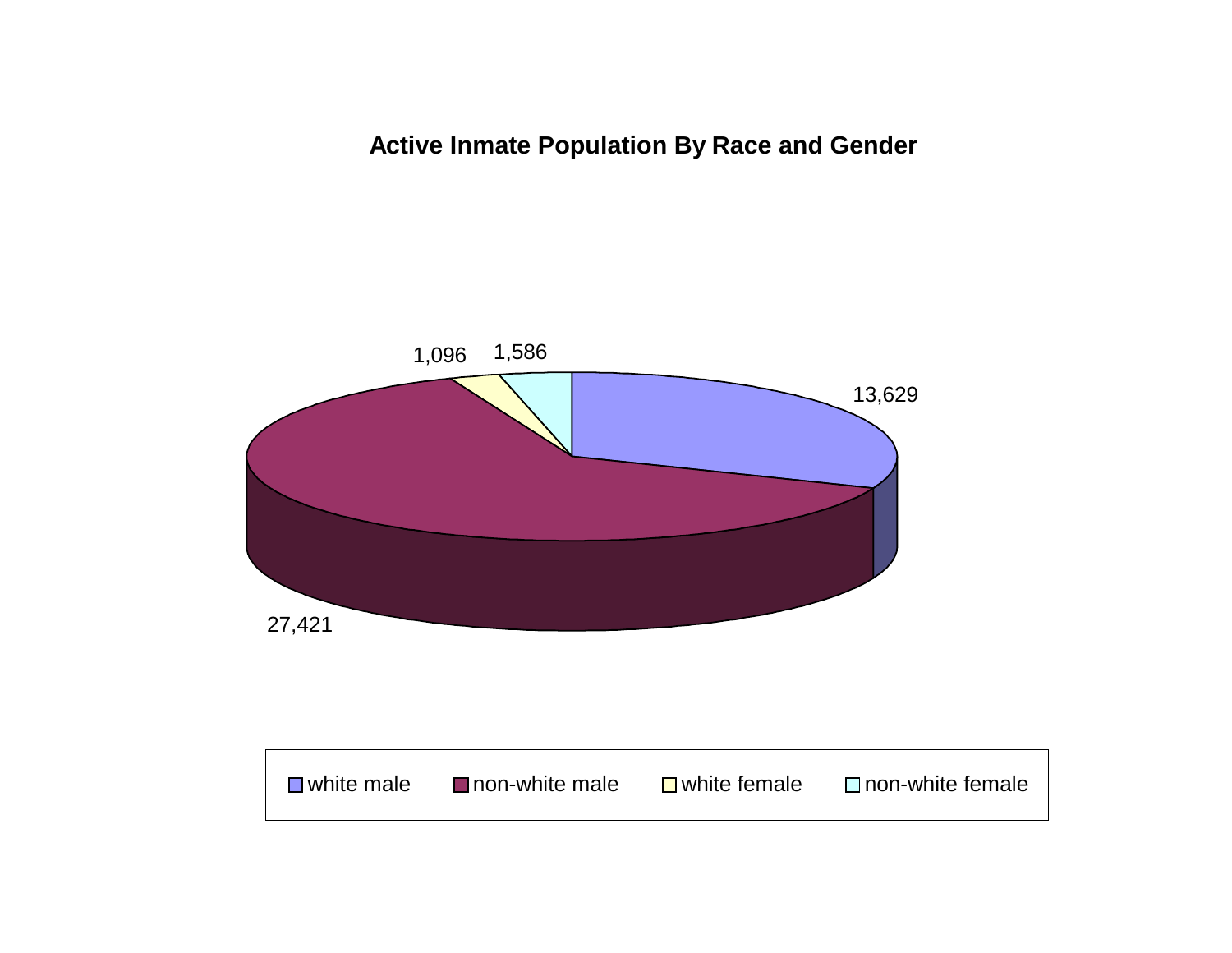**Active Inmates By Security Status**

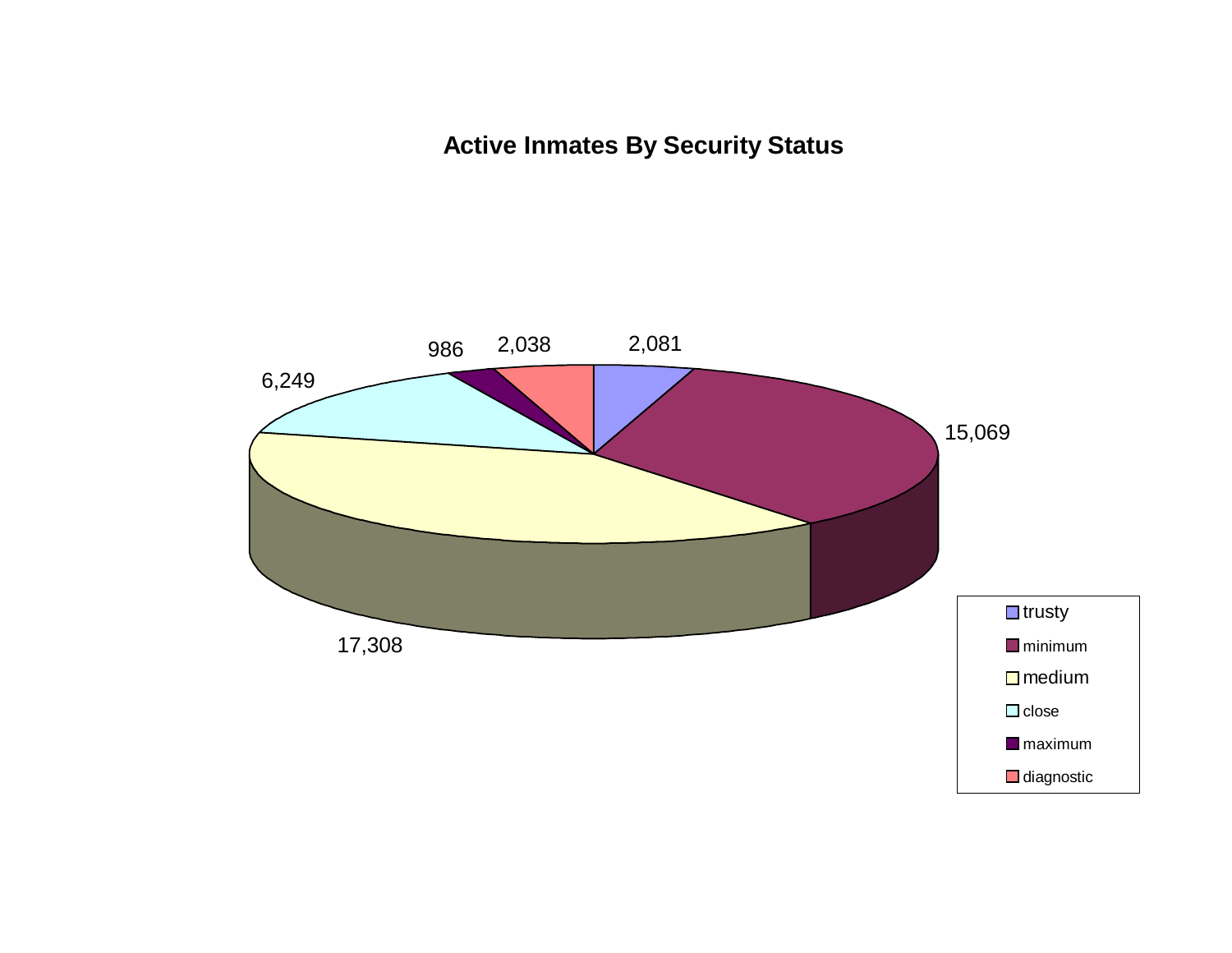

# **Active Inmates Prison Sentence In Years**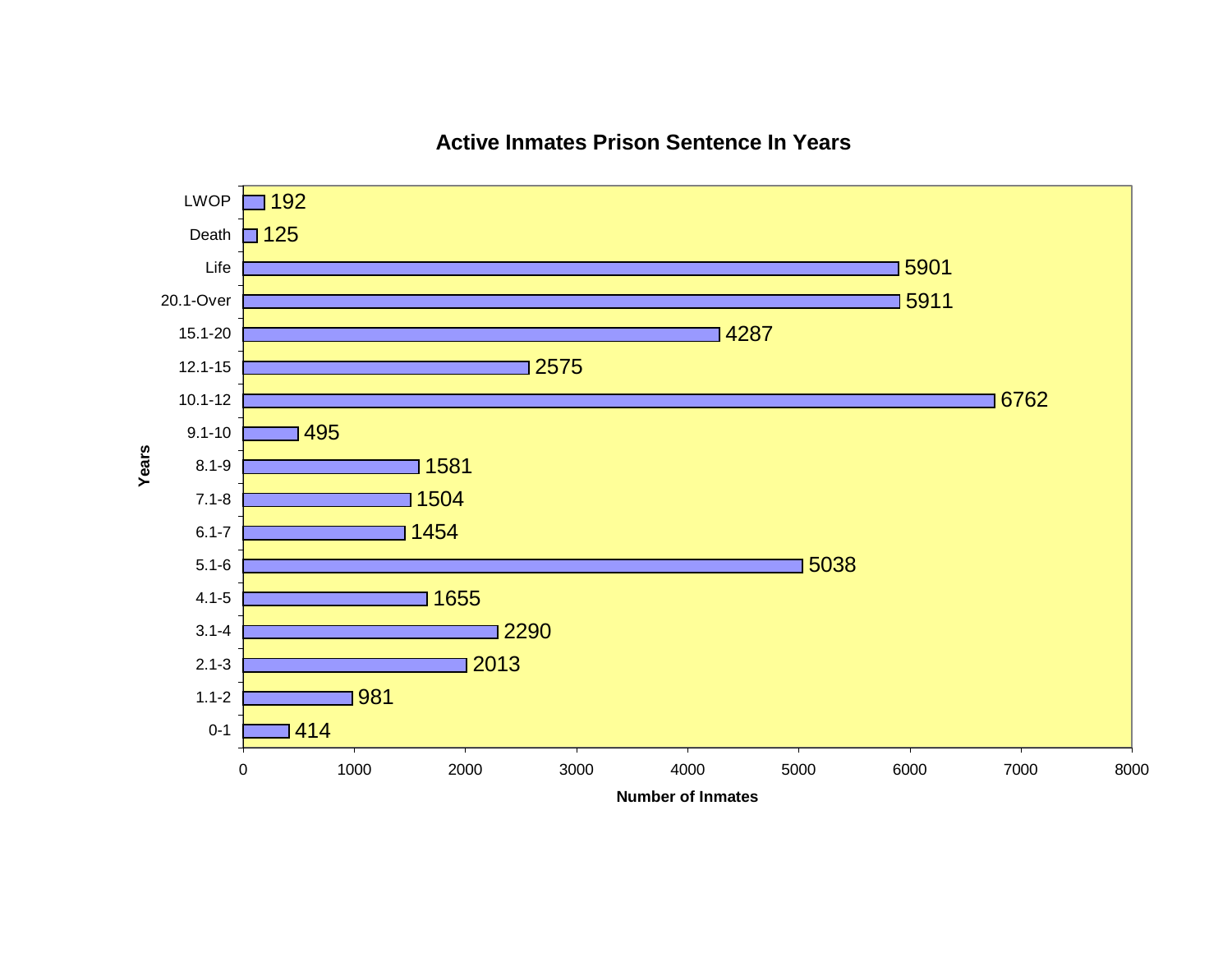# **Active Inmates Who Have Probation To Follow Prison**

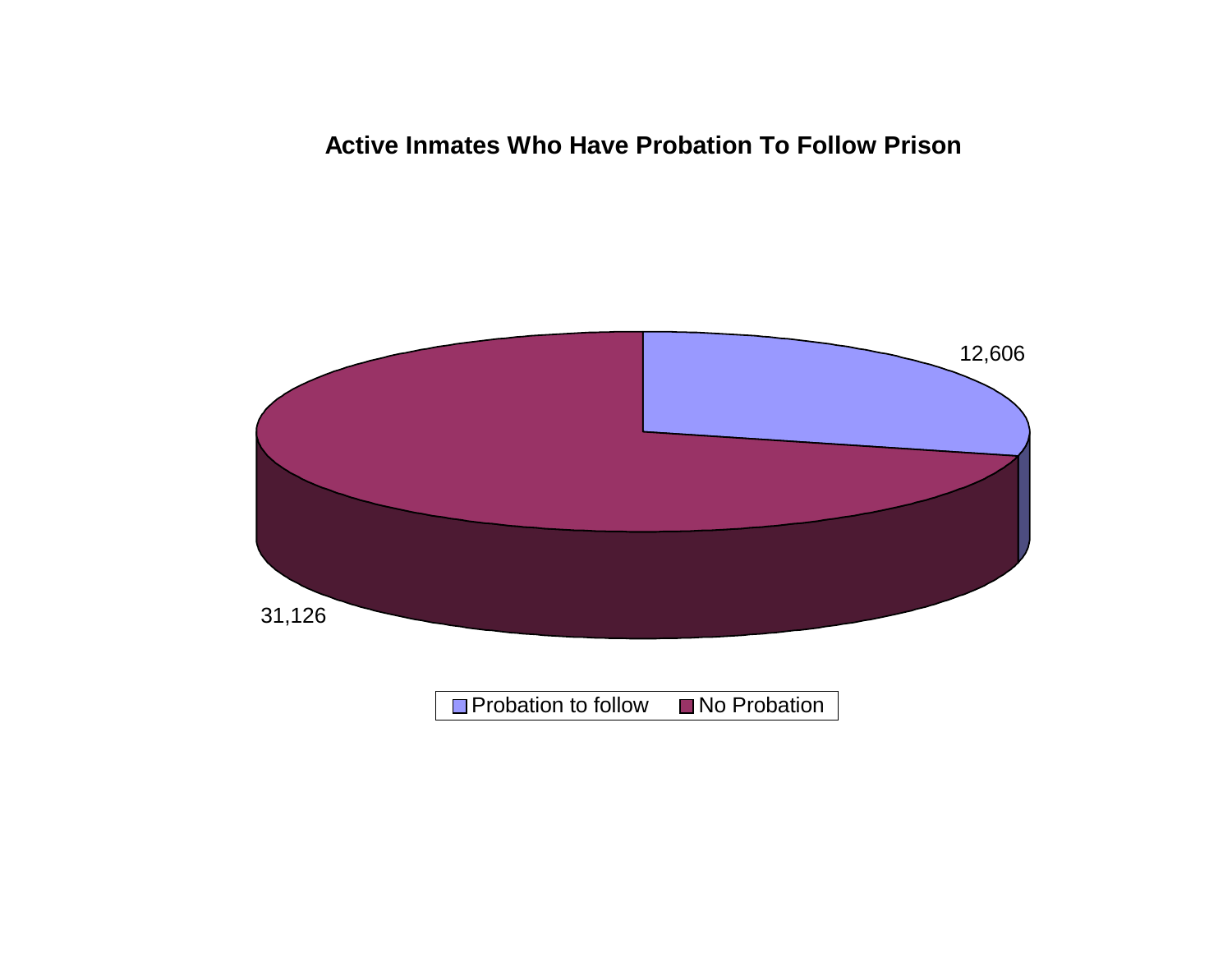# **Active Inmates Grouped By Institution**

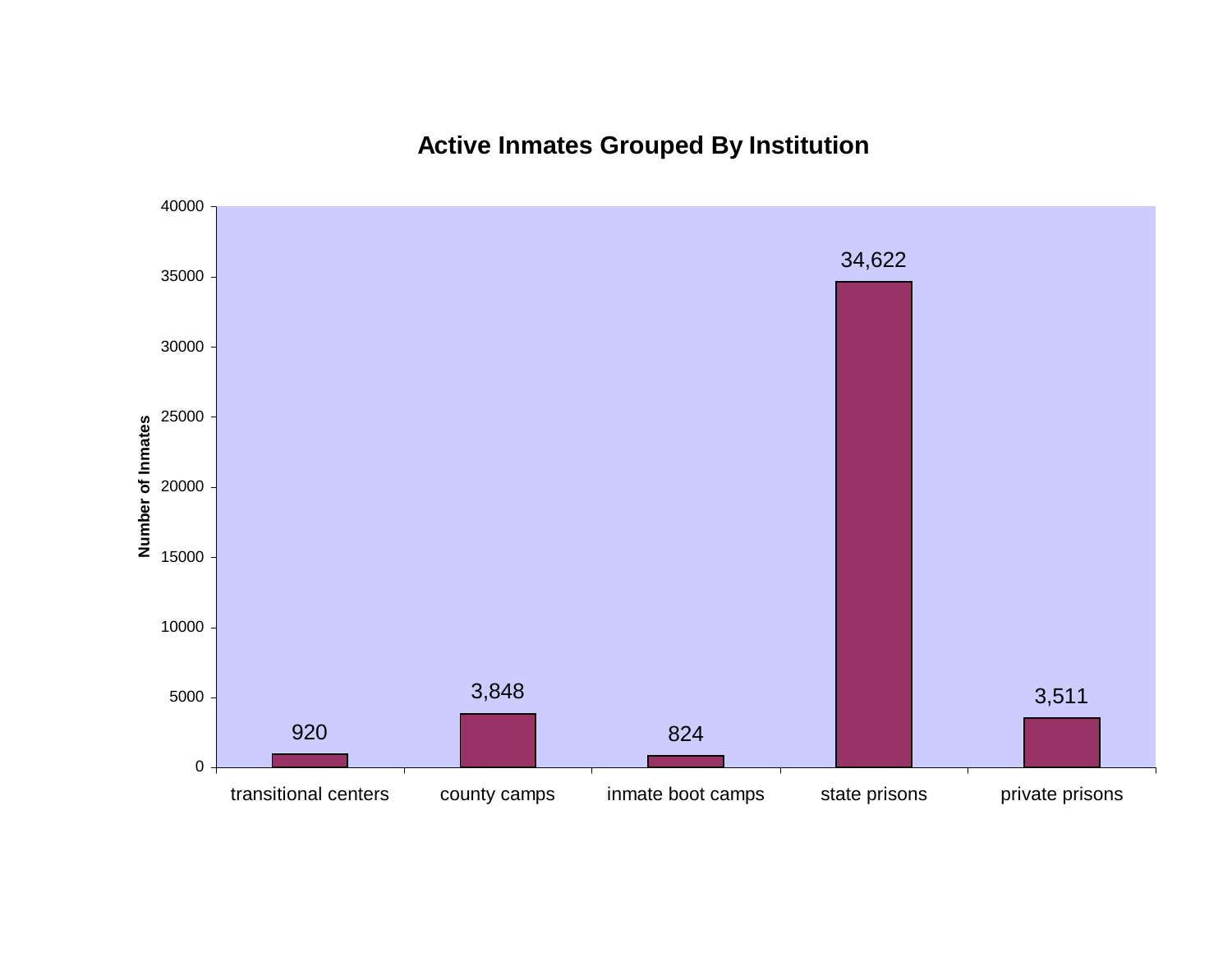**Active Inmates By Most Serious Crime Type**



 $\Box$  viol/person  $\Box$  nonviol/person  $\Box$  property  $\Box$  drug sales  $\Box$  drug poss  $\Box$  habit/dui  $\Box$  sex offend  $\Box$  other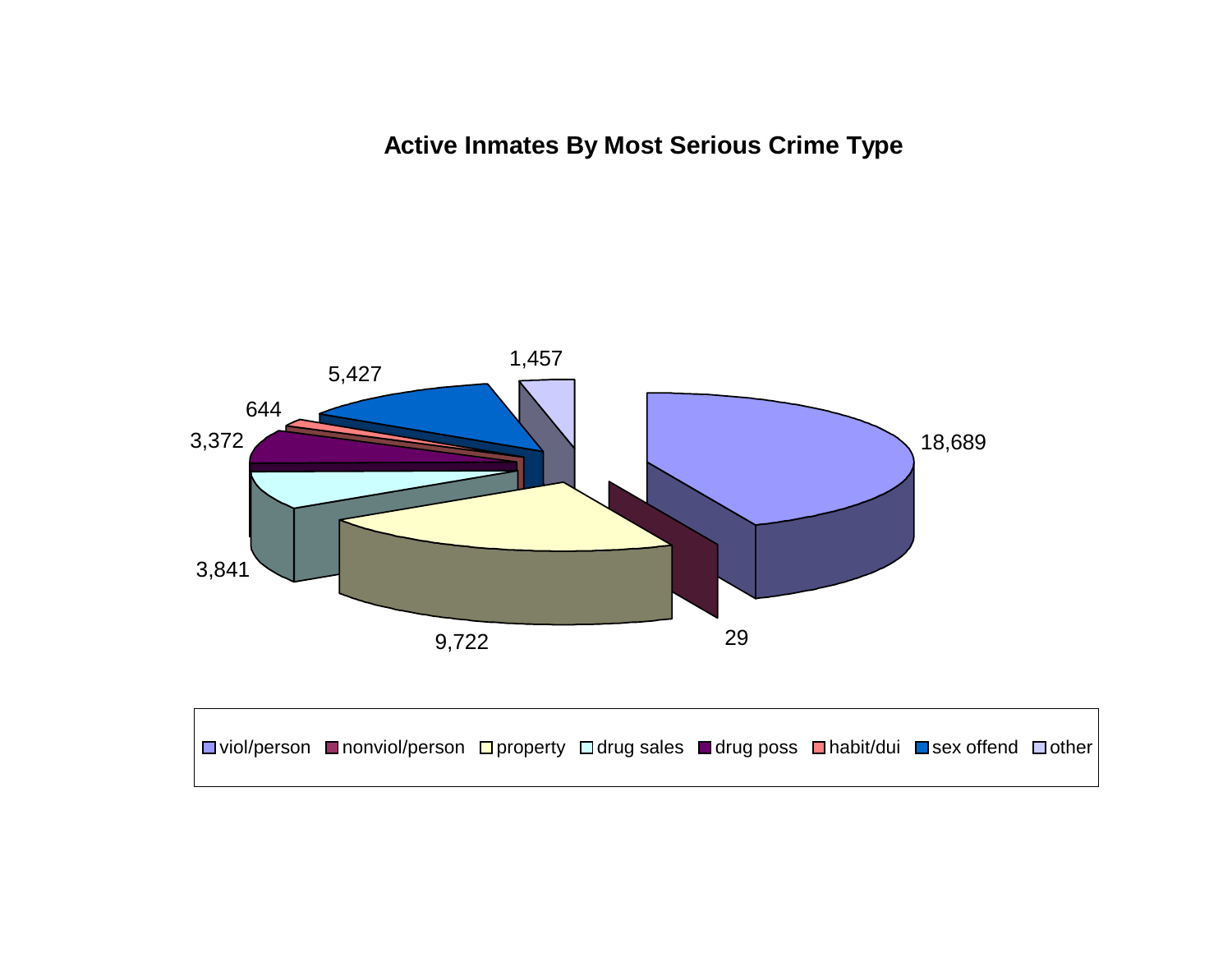Georgia Department of Corrections Page 1 Run 07/17/00 Office of Planning and Analysis

#### Inmate statistical profile

TABLE OF CONTENTS FOR ACTIVE PRISONERS EXCLUDING JAIL

 TITLE PAGE ----- ---- RACE AND SEX............................ 2 Culture Fair IQ Scores.................. 3 Self-Rpt Socioeconomic Class............ 4 Self-Rpt Environment To Age 16.......... 5 Self-Rpt Education Level................ 6 Functional Reading Level (WRAT Scores).. 7 Functional Math Level (WRAT Scores)..... 8 Functional Spelling Level (WRAT Scores). 9 Self-Rpt Guardian Status To Age 16......10 Self-Rpt Employment Status Before Prison11 Self-Rpt Marital Status At Admission....12 Self-Rpt Number Of Children At Admission13 Self-Rpt Religious Affiliation..........14 Self-Rpt Family Behavior Patterns \*.....15 Inmate Diagnostic Behavior Problem \*....16 Physical Profile (General Condition)....17 Security Status...........................18 Number Of Sentences.....................19 Number Of Disciplinaries................20 Number Of Escapes........................21 Number Of Prior Georgia Incarcerations \*22 Number Of Transfers.....................23 County Of Conviction....................24 Circuit Of Conviction...................29 Home County................................31 Prison Sentence In Years................36 Probation To Follow Prison..............37Admission Type.............................38 Release Type...............................39 Inst By Group..............................40 Institution.............................41 Misdemeanors And Felonies...............44 Crimes By Group.........................45 Most Serious Offense....................46 Most Serious Crime Type.................53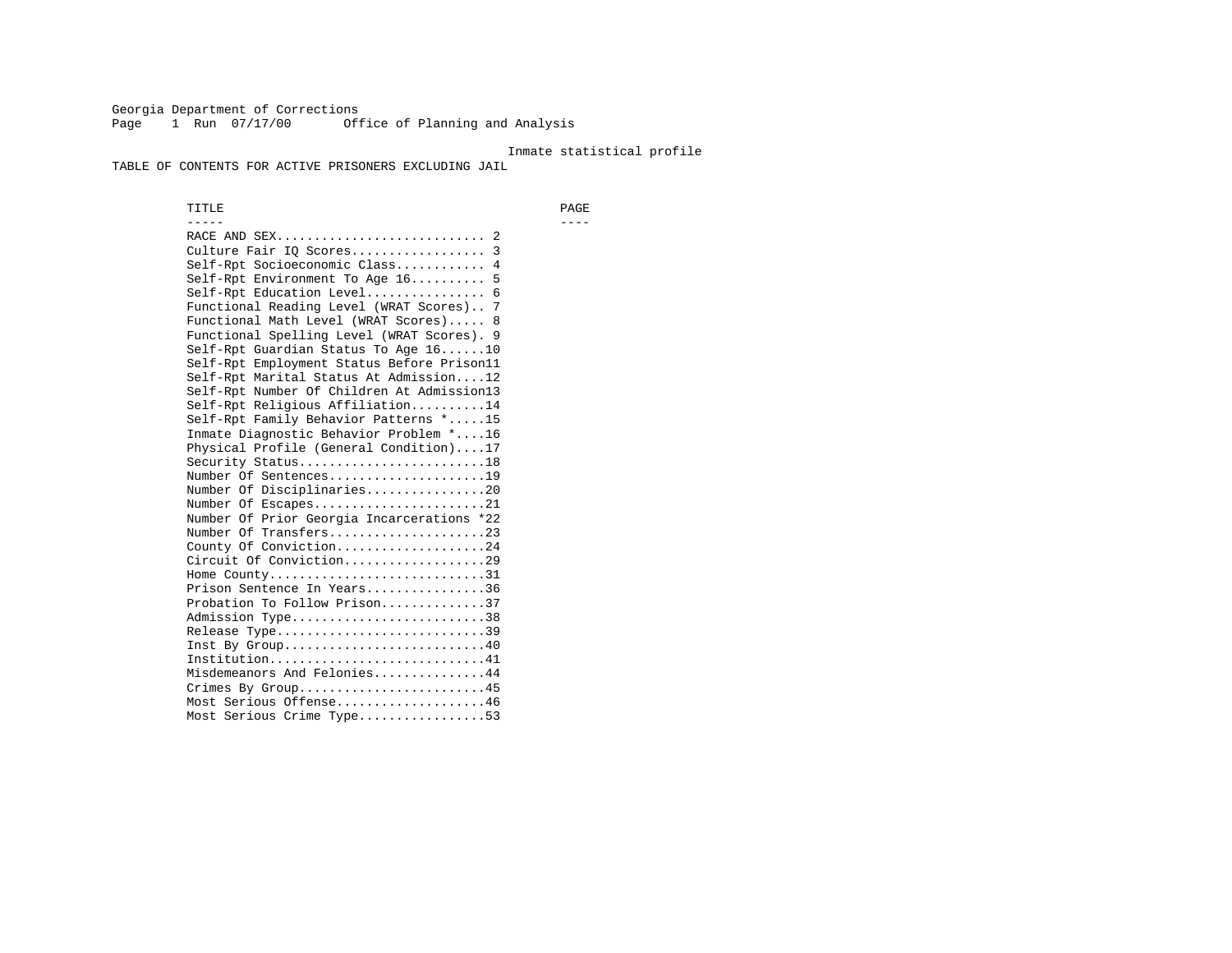Georgia Department of Corrections<br>Page 2 Run 07/17/00 0ffi Office of Planning and Analysis

# Inmate statistical profile

Sample: ACTIVE PRISONERS EXCLUDING JAIL **Requestor:** Statistics Active inmates 07/17/2000

RACE AND SEX by current age & sex

|                                  |               |                        |                                | M E N            |          |                                                 |                            |                      |               |                         |                  |                  |          | <b>WOMEN</b>            |          |                  |          |                  |          |                      |                     |
|----------------------------------|---------------|------------------------|--------------------------------|------------------|----------|-------------------------------------------------|----------------------------|----------------------|---------------|-------------------------|------------------|------------------|----------|-------------------------|----------|------------------|----------|------------------|----------|----------------------|---------------------|
| RACE AND SEX                     | Age<br>00-21  | Age<br>$ 22-39 $       |                                | Age<br>$ 40-54 $ |          | Age<br>$8 55-99$                                |                            | Men<br>% Total       |               | Age<br>$8   00 - 21$    |                  | Age<br>$ 22-39 $ |          | Age<br>$ 40-54 $        |          | Age<br>$8 55-99$ |          | Women<br>% Total |          | Grand<br>%   Total % |                     |
| WHITE MALE<br>NON WHITE MALE     | 1033<br>2830  | 7751<br>27<br>73 17715 | 30<br>70                       | 4000<br>6244     | 39<br>61 | 845<br>632                                      |                            | 57 13629<br>43 27421 | 33<br>67      | $\Omega$<br>$\mathbf 0$ | 0<br>$\mathbf 0$ | $\mathbf 0$      | $\Omega$ | $\Omega$<br>$\mathbf 0$ | 0        | $\mathbf 0$      | $\Omega$ |                  | 0<br>0   | 13629<br>27421       | - 31<br>63          |
| WHITE FEMALE<br>NON WHITE FEMALE | $\Omega$<br>0 | 0                      | $\Omega$<br>$\Omega$<br>0<br>0 | 0<br>$\mathbf 0$ | 0<br>0   | $\Omega$<br>$\mathbf 0$                         | $\Omega$<br>0 <sup>1</sup> | 0<br>0               | $\Omega$<br>0 | 77<br>97                | 44<br>56         | 705<br>1053      | 40<br>60 | 275<br>410              | 40<br>60 | 39<br>26         | 60<br>40 | 1096<br>1586     | 41<br>59 | 1096<br>1586         | $\overline{3}$<br>4 |
| Total reported                   |               |                        |                                |                  |          | 3863 100 25466 100 10244 100 1477 100 41050 100 |                            |                      |               | 174 100                 |                  | 1758 100         |          |                         | 685 100  |                  | 65 100   | 2682 100         |          | 43732 100            |                     |
| Percent reported                 | 100.0         |                        | 100.0                          |                  | 100.0    |                                                 | 100.0                      |                      | 100.0         |                         | 100.0            |                  | 100.0    |                         | 100.0    |                  | 100.0    |                  | 100.0    |                      | 100.0               |
| NOT REPORTED                     | 0             |                        | 0                              | $\mathbf 0$      |          | $\mathbf 0$                                     |                            | 0                    |               | $\mathbf 0$             |                  | $\Omega$         |          | 0                       |          | $\Omega$         |          | $\Omega$         |          | $\mathbf 0$          |                     |
| Total                            | 3863          | 25466                  |                                | 10244            |          | 1477                                            |                            | 41050                |               | 174                     |                  | 1758             |          | 685                     |          | 65               |          | 2682             |          | 43732                |                     |
| AVERAGE AGE                      | 19.88         |                        | 30.33                          | 45.00            |          | 60.87                                           |                            | 34.11                |               | 19.91                   |                  | 31.34            |          | 44.36                   |          | 59.71            |          | 34.61            |          | 34.14                |                     |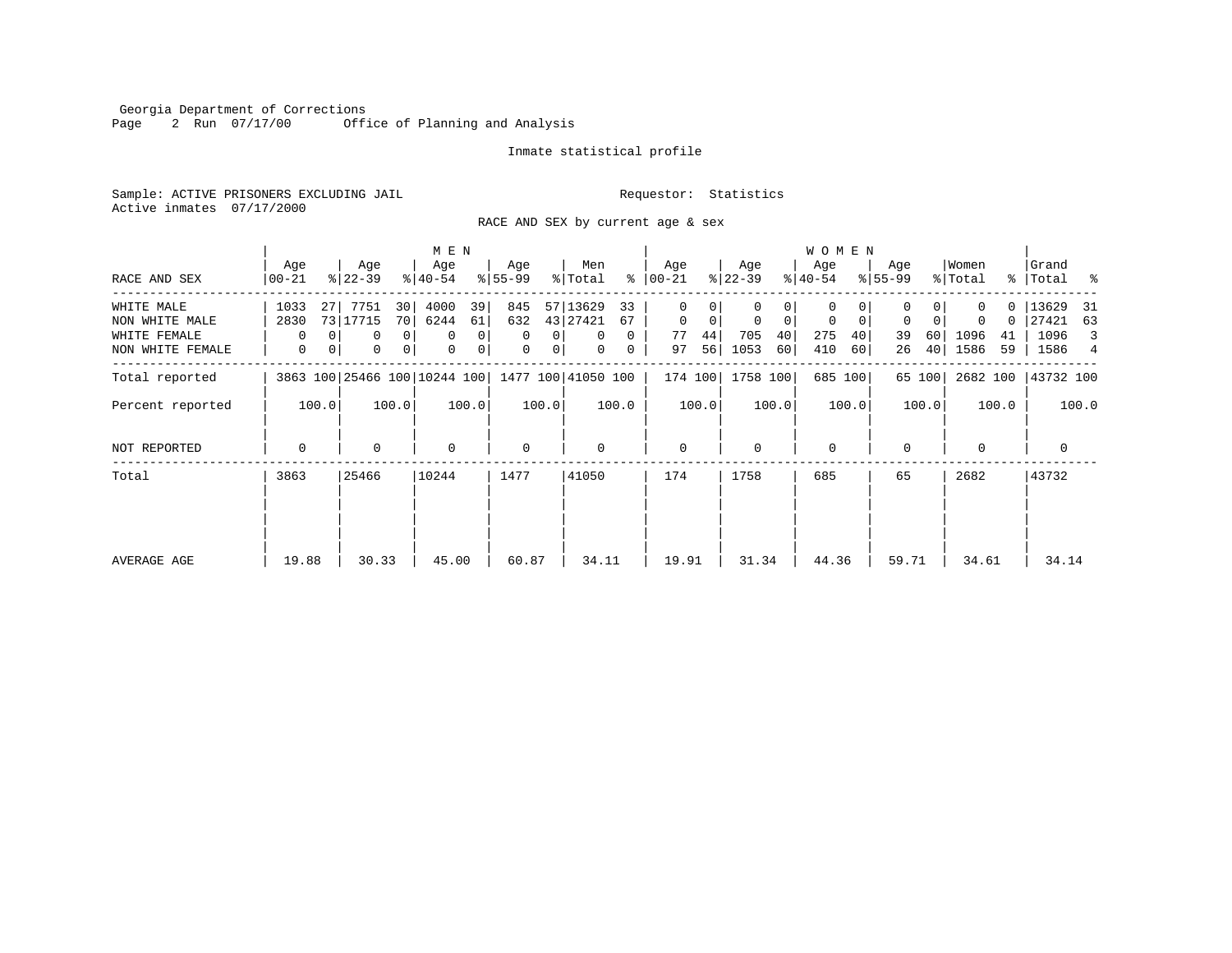Page 3 Run 07/17/00 Office of Planning and Analysis

# Inmate statistical profile

Sample: ACTIVE PRISONERS EXCLUDING JAIL **Requestor:** Statistics Active inmates 07/17/2000

 $\overline{a}$ 

 $\mathscr{B}^{\pm}$ 

Culture Fair IQ Scores by current age & sex

|                           |                    | M E N |                      |      |                  |      |                  |      |                             |         |                  |                      |                  |          | <b>WOMEN</b>     |          |                    |          |                  |          |                    |      |
|---------------------------|--------------------|-------|----------------------|------|------------------|------|------------------|------|-----------------------------|---------|------------------|----------------------|------------------|----------|------------------|----------|--------------------|----------|------------------|----------|--------------------|------|
| IQ Score                  | Age<br>$ 00 - 21 $ |       | Age<br>$ 22-39 $     |      | Age<br>$ 40-54 $ |      | Age<br>$ 55-99 $ |      | Men<br>% Total              | ∻       | Age<br>$00 - 21$ |                      | Age<br>$ 22-39 $ |          | Age<br>$ 40-54 $ |          | Age<br>$8155 - 99$ |          | Women<br>% Total |          | Grand<br>% Total % |      |
| LESS THAN 70<br>70 AND UP | 115<br>3575        |       | 3   1016<br>97 23427 | 4    | 795<br>96 8871   | 8    | 97<br>92 1243    | 7 I  | 2023<br>93 37116            | 5<br>95 | 162              | 4 <sup>1</sup><br>96 | 219<br>1465      | 13<br>87 | 189<br>467       | 29<br>71 | 20<br>39           | 34<br>66 | 435<br>2133      | 17<br>83 | 2458<br>39249 94   | - 6  |
| Total reported            |                    |       | 3690 100 24443 100   |      |                  |      |                  |      | 9666 100 1340 100 39139 100 |         |                  | 169 100              | 1684 100         |          |                  | 656 100  |                    | 59 100   | 2568 100         |          | 41707 100          |      |
| Percent reported          |                    | 95.5  |                      | 96.0 |                  | 94.4 |                  | 90.7 |                             | 95.3    |                  | 97.1                 |                  | 95.8     |                  | 95.8     |                    | 90.8     |                  | 95.7     |                    | 95.4 |
| NOT REPORTED              | 173                |       | 1023                 |      | 578              |      | 137              |      | 1911                        |         | 5                |                      | 74               |          | 29               |          | 6                  |          | 114              |          | 2025               |      |
| Total                     | 3863               |       | 25466                |      | 10244            |      | 1477             |      | 41050                       |         | 174              |                      | 1758             |          | 685              |          | 65                 |          | 2682             |          | 43732              |      |
|                           |                    |       |                      |      |                  |      |                  |      |                             |         |                  |                      |                  |          |                  |          |                    |          |                  |          |                    |      |
| AVERAGE IO                | 99.90              |       | 99.80                |      | 95.86            |      | 93.12            |      | 98.61                       |         | 98.27            |                      | 92.35            |          | 84.16            |          | 80.19              |          | 90.37            |          | 98.10              |      |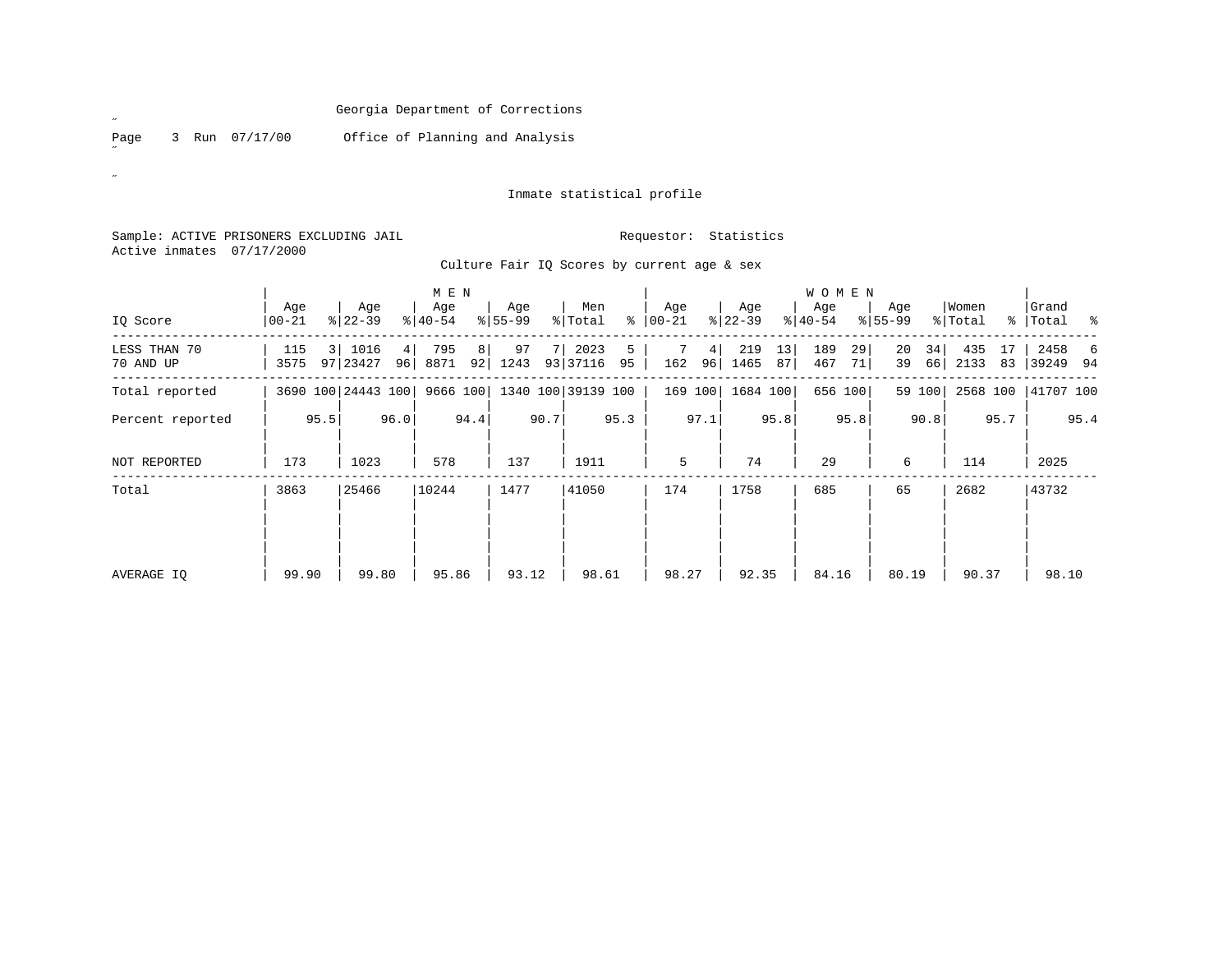Page 4 Run 07/17/00 Office of Planning and Analysis

Inmate statistical profile

Sample: ACTIVE PRISONERS EXCLUDING JAIL Requestor: Statistics Active inmates 07/17/2000

Self-Rpt Socioeconomic Class by current age & sex

|                     |           | M E N |                    |      |           |      |           |      |                    |      |           |      |           |      | W O M E N |      |             |        |          |      |           |      |
|---------------------|-----------|-------|--------------------|------|-----------|------|-----------|------|--------------------|------|-----------|------|-----------|------|-----------|------|-------------|--------|----------|------|-----------|------|
|                     | Age       |       | Age                |      | Age       |      | Age       |      | Men                |      | Age       |      | Age       |      | Age       |      | Age         |        | Women    |      | Grand     |      |
| Socioeconomic Class | $00 - 21$ |       | $8 22-39$          |      | $8 40-54$ |      | $8 55-99$ |      | % Total            | ႜ    | $00 - 21$ |      | $ 22-39 $ |      | $8 40-54$ |      | $8155 - 99$ |        | % Total  |      | %   Total | - 옹  |
| WELFARE             | 336       | 9     | 1944               | 8    | 644       | 7    | 82        | 6    | 3006               | 8    | 31        | 18   | 265       | 15   | 70        | 10   |             | 2      | 367      | 14   | 3373      | 8    |
| OCC EMPLOY          | 407       |       | 2246               | 9    | 516       | 5    | 43        |      | 3212               | 8    |           |      | 13        |      | 6         |      | ζ           |        | 23       |      | 3235      | 8    |
| MINIMUM<br>STD      | 1497      | 42    | 9362               | 38   | 4048      | 41   | 665       | 47   | 15572              | 40   | 49        | 28   | 601       | 35   | 283       | 42   | 31          | 50     | 964      | 36   | 16536     | -40  |
| MIDDLE              | 1315      | 37    | 10744              | 44   | 4521      | 46   | 597       | 43   | .7177              | 44   | 88        | 51   | 803       | 46   | 299       | 44   | 24          | 39     | 1214     | 46   | 18391     | 44   |
| OTHER               | 16        |       | 148                |      | 69        |      | 17        |      | 250                |      | 4         | 2    | 48        | 3    | 21        | 3    | 3           | 5      | 76       | 3    | 326       |      |
| Total reported      |           |       | 3571 100 24444 100 |      | 9798 100  |      |           |      | 1404 100 39217 100 |      | 173 100   |      | 1730 100  |      | 679 100   |      |             | 62 100 | 2644 100 |      | 41861 100 |      |
| Percent reported    |           | 92.4  |                    | 96.0 |           | 95.6 |           | 95.1 |                    | 95.5 |           | 99.4 |           | 98.4 |           | 99.1 |             | 95.4   |          | 98.6 |           | 95.7 |
| NOT RPTD            | 292       |       | 1022               |      | 446       |      | 73        |      | 1833               |      |           |      | 28        |      | 6         |      | 3           |        | 38       |      | 1871      |      |
| Total               | 3863      |       | 25466              |      | 10244     |      | 1477      |      | 41050              |      | 174       |      | 1758      |      | 685       |      | 65          |        | 2682     |      | 43732     |      |

 $\mathscr{L}$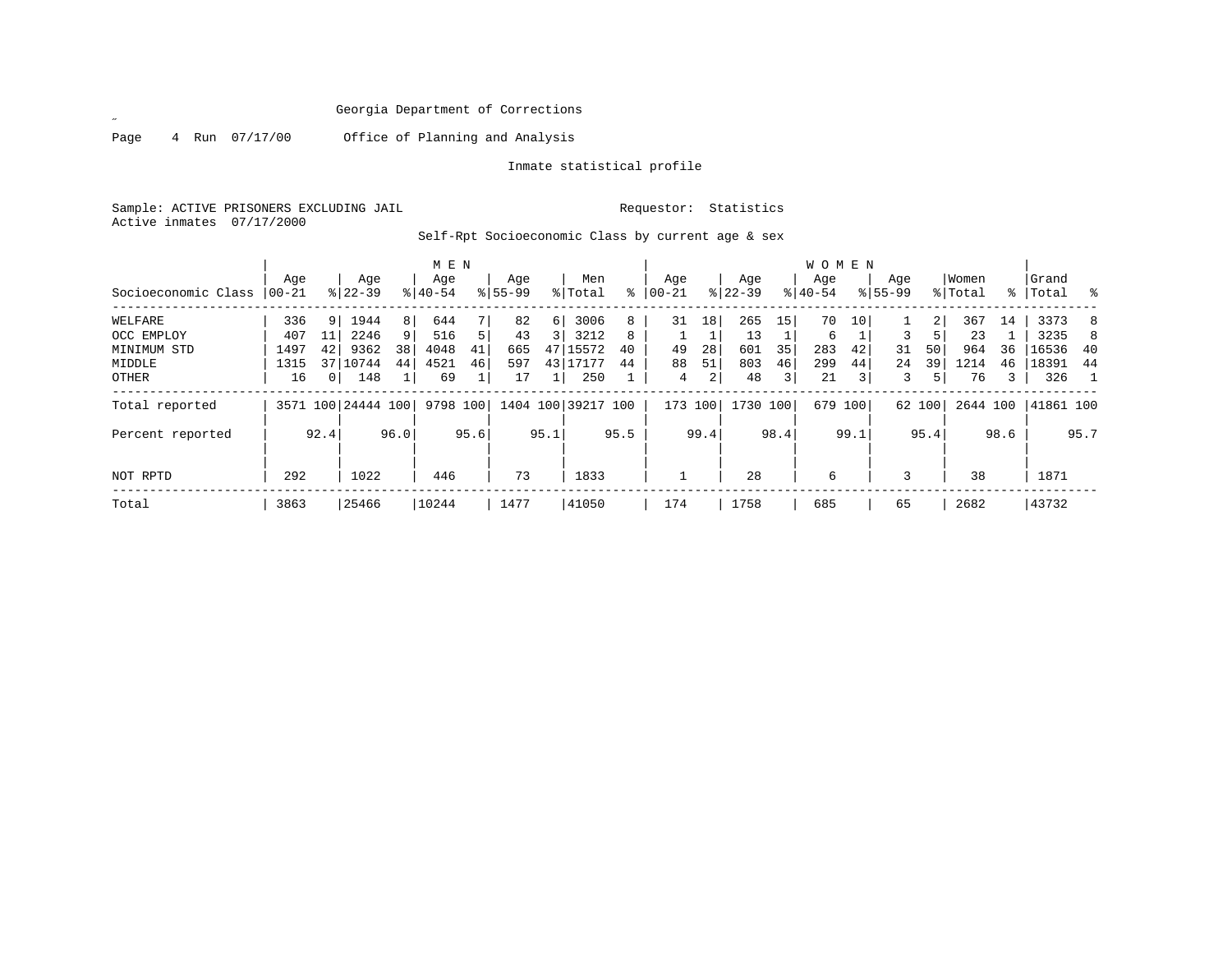$\mathscr{L}$ 

Page 5 Run 07/17/00 Office of Planning and Analysis

Inmate statistical profile

Sample: ACTIVE PRISONERS EXCLUDING JAIL Requestor: Statistics Active inmates 07/17/2000

Self-Rpt Environment To Age 16 by current age & sex

|                  |           |          |                    |                | M E N       |      |             |      |               |      |           |      |             |      | <b>WOMEN</b> |      |             |        |          |      |           |      |
|------------------|-----------|----------|--------------------|----------------|-------------|------|-------------|------|---------------|------|-----------|------|-------------|------|--------------|------|-------------|--------|----------|------|-----------|------|
|                  | Age       |          | Age                |                | Age         |      | Age         |      | Men           |      | Age       |      | Age         |      | Aqe          |      | Age         |        | Women    |      | Grand     |      |
| Environment      | $00 - 21$ |          | $8122 - 39$        |                | $8140 - 54$ |      | $8155 - 99$ |      | % Total       | ៖    | $00 - 21$ |      | $8$   22-39 |      | $ 40-54$     |      | $8155 - 99$ |        | % Total  |      | %   Total | ွေ   |
| RURAL/FARM       | 23        |          | 617                | 2 <sup>1</sup> | 702         |      | 286         | 20   | 1628          | 4    | 2         |      | 59          | 3    | 51           | 8    | 13          | 22     | 125      | 5    | 1753      | 4    |
| RURAL/NFARM      | 118       |          | 1634               |                | 714         |      | 117         | 8    | 2583          | 6    | 20        | 12   | 168         | 10   | 41           | 6    | 4           |        | 233      | 9    | 2816      |      |
| S.M.S.A          | 1345      | 36       | 8982               | 36             | 3423        | 34   | 363         | 25   | 14113         | 35   | 36        | 21   | 323         | 19   | 140          | 21   | 11          | 18     | 510      | 19   | 14623     | -34  |
| URBAN            | 838       | 22       | 4632               | 19             | 1610        | 16   | 170         | 12   | 7250          | 18   | 56        | 32   | 480         | 28   | 215          | 32   | 10          | 17     | 761      | 29   | 8011      | 19   |
| SMALL TOWN       | 1387      | 37       | 8868               | 36             | 3440        | 35   | 488         |      | 34   14183    | 35   | 56        | 32   | 688         | 40   | 224          | 33   | 20          | 33     | 988      | 37   | 15171     | 36   |
| OTHER            | 14        | $\Omega$ | 124                | 0 <sup>1</sup> | 59          |      | 5.          | 0    | 202           |      | 3         | 2    | 16          |      | 8            |      | 2           | 3      | 29       |      | 231       |      |
| Total reported   |           |          | 3725 100 24857 100 |                | 9948 100    |      | 1429        |      | 100 39959 100 |      | 173 100   |      | 1734 100    |      | 679          | 100  |             | 60 100 | 2646 100 |      | 42605 100 |      |
| Percent reported |           | 96.4     |                    | 97.6           |             | 97.1 |             | 96.8 |               | 97.3 |           | 99.4 |             | 98.6 |              | 99.1 |             | 92.3   |          | 98.7 |           | 97.4 |
|                  |           |          |                    |                |             |      |             |      |               |      |           |      |             |      |              |      |             |        |          |      |           |      |
| NOT RPTD         | 138       |          | 609                |                | 296         |      | 48          |      | 1091          |      |           |      | 24          |      | 6            |      | 5           |        | 36       |      | 1127      |      |
| Total            | 3863      |          | 25466              |                | 10244       |      | 1477        |      | 41050         |      | 174       |      | 1758        |      | 685          |      | 65          |        | 2682     |      | 43732     |      |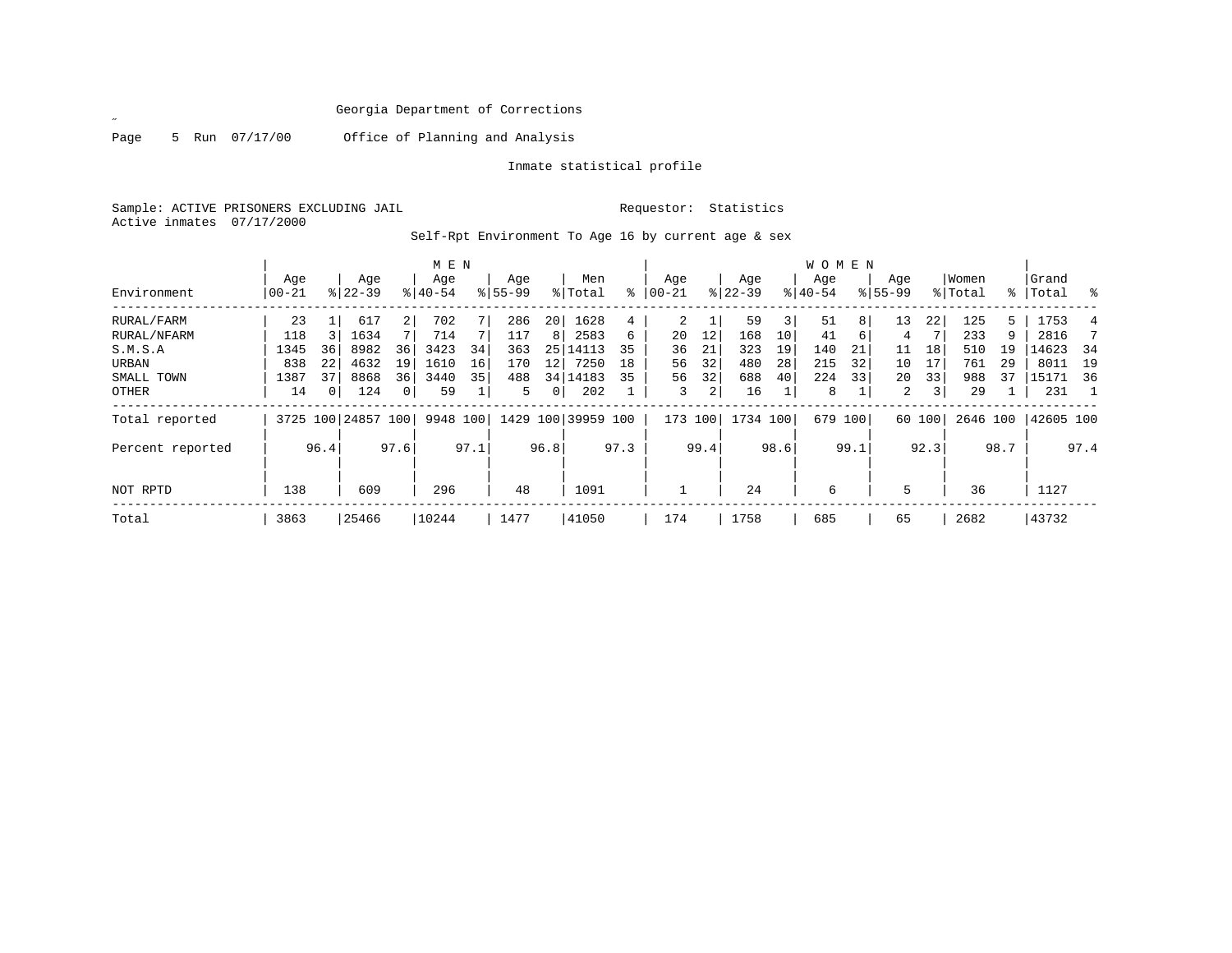Page 6 Run 07/17/00 Office of Planning and Analysis

Inmate statistical profile

# Sample: ACTIVE PRISONERS EXCLUDING JAIL **Requestor: Statistics** Active inmates 07/17/2000

Self-Rpt Education Level by current age & sex

|                     |       |      |                    |      | M E N       |      |           |      |                    |      |          |      |          |      | <b>WOMEN</b> |         |             |        |          |      |           |      |
|---------------------|-------|------|--------------------|------|-------------|------|-----------|------|--------------------|------|----------|------|----------|------|--------------|---------|-------------|--------|----------|------|-----------|------|
|                     | Age   |      | Age                |      | Age         |      | Age       |      | Men                |      | Age      |      | Age      |      | Age          |         | Age         |        | Women    |      | Grand     |      |
| Education Level     | 00-21 |      | $ 22-39 $          |      | $8140 - 54$ |      | $ 55-99 $ |      | % Total            | ి    | $ 00-21$ |      | $ 22-39$ |      | $ 40-54 $    |         | $8155 - 99$ |        | % Total  |      | %   Total | ႜ    |
| LESS THAN GRADE 7   | 45    |      | 430                | 2    | 474         | 5    | 316       | 22   | 1265               |      |          |      | 18       |      | 21           |         | 12          | 19     | 52       |      | 1317      | 3    |
| GRADE 7             | 110   |      | 577                | 2    | 363         | 4    | 122       | 8    | 1172               | 3    |          | 2    | 53       | 3    | 17           |         |             | 2      | 75       |      | 1247      | 3    |
| GRADE 8             | 502   | 13   | 1989               |      | 860         | 9    | 144       | 10   | 3495               | 9    | 23       | 13   | 142      |      | 52           |         | 4           | 6      | 221      |      | 3716      | 9    |
| GRADE 9             | 934   | 25   | 3758               | 15   | 1217        | 12   | 140       | 10   | 6049               | 15   | 40       | 23   | 230      | 13   | 59           |         | 3           |        | 332      | 13   | 6381      | 15   |
| GRADE 10            | 1086  | 29   | 5352               | 21   | 1565        | 16   | 133       | 9    | 8136               | 20   | 43       | 25   | 274      | 16   | 78           | 12      | 9           | 14     | 404      | 16   | 8540      | -20  |
| GRADE 11            | 787   | 21   | 4993               | 20   | 1321        | 13   | 97        |      | 7198               | 18   | 37       | 22   | 290      | 17   | 90           | 14      | 6           | 10     | 423      | 16   | 7621      | 18   |
| GRADE 12            | 229   |      | 5322               | 21   | 2423        | 24   | 270       | 19   | 8244               | -21  | 13       | 8    | 292      | 17   | 149          | 22      | 13          | 21     | 467      | 18   | 8711      | 20   |
| MORE THAN GRADE 12  | 43    |      | 2521               | 10   | 1746        | 18   | 214       | 15   | 4524               | 11   | 10       | 6    | 410      | 24   | 197          | 30      | 15          | 24     | 632      | 24   | 5156 12   |      |
| Total reported      |       |      | 3736 100 24942 100 |      | 9969 100    |      |           |      | 1436 100 40083 100 |      | 171 100  |      | 1709 100 |      |              | 663 100 |             | 63 100 | 2606 100 |      | 42689 100 |      |
| Percent reported    |       | 96.7 |                    | 97.9 |             | 97.3 |           | 97.2 |                    | 97.6 |          | 98.3 |          | 97.2 |              | 96.8    |             | 96.9   |          | 97.2 |           | 97.6 |
| <b>NOT REPORTED</b> | 127   |      | 524                |      | 275         |      | 41        |      | 967                |      | 3        |      | 49       |      | 22           |         | 2           |        | 76       |      | 1043      |      |
| Total               | 3863  |      | 25466              |      | 10244       |      | 1477      |      | 41050              |      | 174      |      | 1758     |      | 685          |         | 65          |        | 2682     |      | 43732     |      |
|                     |       |      |                    |      |             |      |           |      |                    |      |          |      |          |      |              |         |             |        |          |      |           |      |
|                     |       |      |                    |      |             |      |           |      |                    |      |          |      |          |      |              |         |             |        |          |      |           |      |
| AVG EDUCATION LEVEL | 9.76  |      | 11.07              |      | 11.56       |      | 9.77      |      | 11.02              |      | 10.54    |      | 12.91    |      | 13.40        |         | 10.86       |        | 12.83    |      | 11.13     |      |
|                     |       |      |                    |      |             |      |           |      |                    |      |          |      |          |      |              |         |             |        |          |      |           |      |

\* NOTE: THE FIELD LABLED "LESS THAN GRADE 7" WAS CORRECTED IN MARCH 1989: MISSING DATA FOR INMATESSTILL IN DIAGNOSTICS NOW HAS BEEN REMOVED FROM THISFIELD AND IDENTIFIED AS "NOT REPORTED" INFORMATION.

˝˝

˝

 $\overline{a}$ 

˝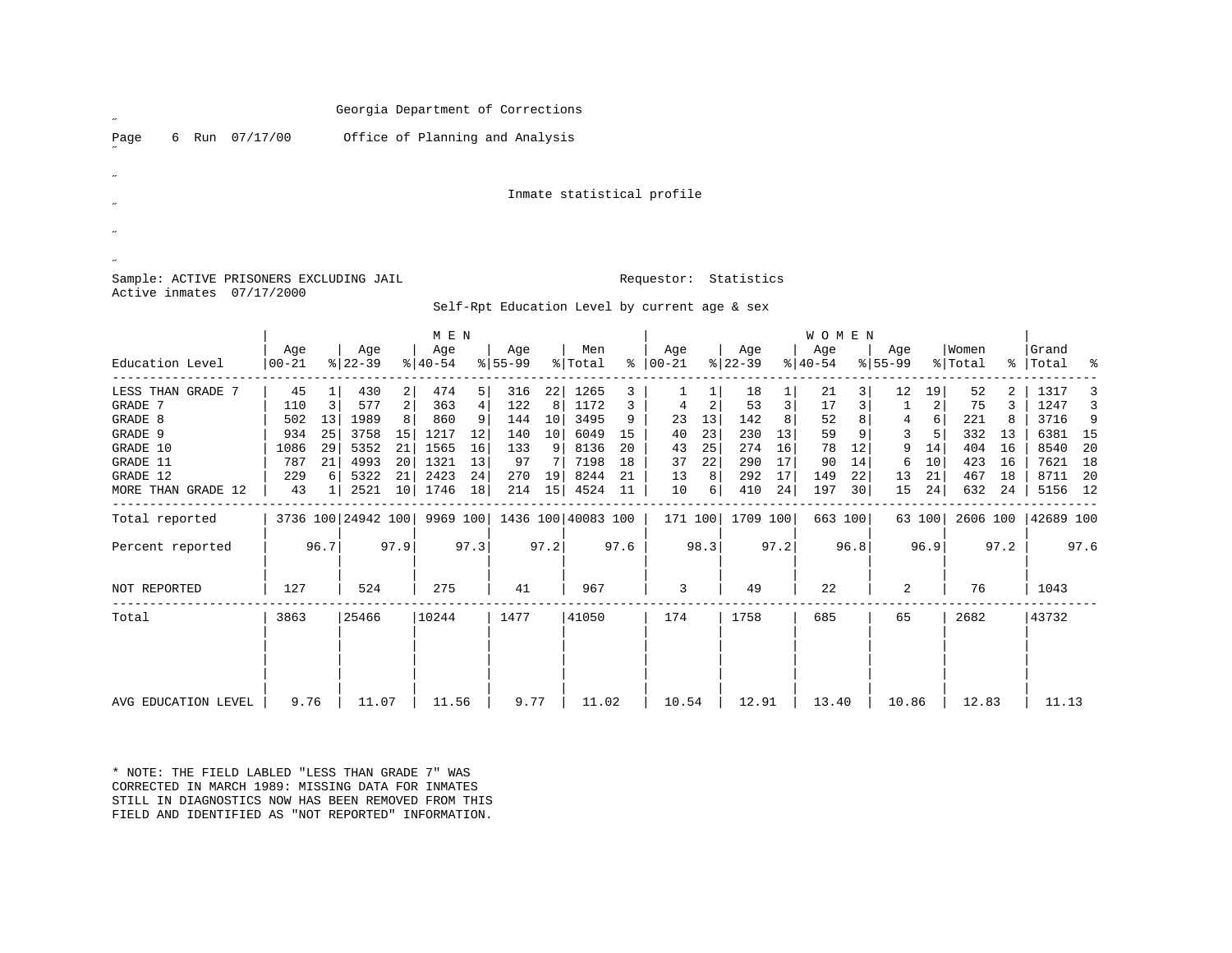˝

Page 7 Run 07/17/00 Office of Planning and Analysis

# Inmate statistical profile

Sample: ACTIVE PRISONERS EXCLUDING JAIL **Requestor:** Statistics Active inmates 07/17/2000

Functional Reading Level (WRAT Scores) by current age & sex

|                     |                  |      |                    |      | M E N            |      |                 |      |                             |      |                 |      |                  |      | <b>WOMEN</b>     |         |                  |        |                  |      |                    |                |
|---------------------|------------------|------|--------------------|------|------------------|------|-----------------|------|-----------------------------|------|-----------------|------|------------------|------|------------------|---------|------------------|--------|------------------|------|--------------------|----------------|
| WRAT Reading Score  | Age<br>$ 00-21 $ |      | Age<br>$ 22-39 $   |      | Age<br>$ 40-54 $ |      | Age<br>$ 55-99$ |      | Men<br>% Total              | ႜ    | Age<br>$ 00-21$ |      | Age<br>$ 22-39 $ |      | Age<br>$ 40-54 $ |         | Age<br>$8 55-99$ |        | Women<br>% Total |      | Grand<br>%   Total | ႜ              |
| LESS THAN GRADE 6   | 1509             | 41   | 9566               | 39   | 4390             | 46   | 653             |      | 49 16118                    | 41   | 42              | 25   | 450              | 27   | 209              | 32      | 19               | 32     | 720              | 28   | 16838              | -40            |
| 6TH THRU 8TH GRADE  | 795              | 22   | 5476               | 22   | 2046             | 21   | 220             | 17   | 8537                        | 22   | 35              | 21   | 326              | 19   | 117              | 18      | 10               | 17     | 488              | 19   | 9025               | 22             |
| GRADE 9             | 315              |      | 2009               | 8    | 618              | 6    | 88              |      | 3030                        | 8    | 19              | 11   | 134              | 8    | 43               |         | 8                | 13     | 204              |      | 3234               | 8              |
| GRADE 10            | 174              |      | 1013               |      | 343              | 4    | 44              | 3 I  | 1574                        |      | 10              | 6    | 65               |      | 24               |         | 3                |        | 102              |      | 1676               | $\overline{4}$ |
| GRADE 11            | 159              |      | 972                |      | 341              |      | 47              | 4    | 1519                        |      |                 | 2    | 60               |      | 30               |         | 2                |        | 95               |      | 1614               | $\overline{4}$ |
| GRADE 12            | 471              | 13   | 3589               | 15   | 1490             | 16   | 242             | 18   | 5792                        | 15   | 13              | 8    | 128              |      | 35               |         | 4                |        | 180              |      | 5972 14            |                |
| MORE THAN GRADE 12  | 269              |      | 1869               | 8    | 360              | 4    | 39              | 3    | 2537                        | 6    | 47              | 28   | 522              | 31   | 200              | 30      | 14               | 23     | 783              | 30   | 3320               | 8              |
| Total reported      |                  |      | 3692 100 24494 100 |      |                  |      |                 |      | 9588 100 1333 100 39107 100 |      | 169 100         |      | 1685 100         |      |                  | 658 100 |                  | 60 100 | 2572 100         |      | 41679 100          |                |
| Percent reported    |                  | 95.6 |                    | 96.2 |                  | 93.6 |                 | 90.3 |                             | 95.3 |                 | 97.1 |                  | 95.8 |                  | 96.1    |                  | 92.3   |                  | 95.9 |                    | 95.3           |
| <b>NOT REPORTED</b> | 171              |      | 972                |      | 656              |      | 144             |      | 1943                        |      | 5               |      | 73               |      | 27               |         | 5                |        | 110              |      | 2053               |                |
| Total               | 3863             |      | 25466              |      | 10244            |      | 1477            |      | 41050                       |      | 174             |      | 1758             |      | 685              |         | 65               |        | 2682             |      | 43732              |                |
|                     |                  |      |                    |      |                  |      |                 |      |                             |      |                 |      |                  |      |                  |         |                  |        |                  |      |                    |                |
| AVG READING SCORE   | 7.56             |      | 7.65               |      | 7.00             |      | 6.76            |      | 7.45                        |      | 9.07            |      | 9.02             |      | 8.59             |         | 8.43             |        | 8.90             |      | 7.54               |                |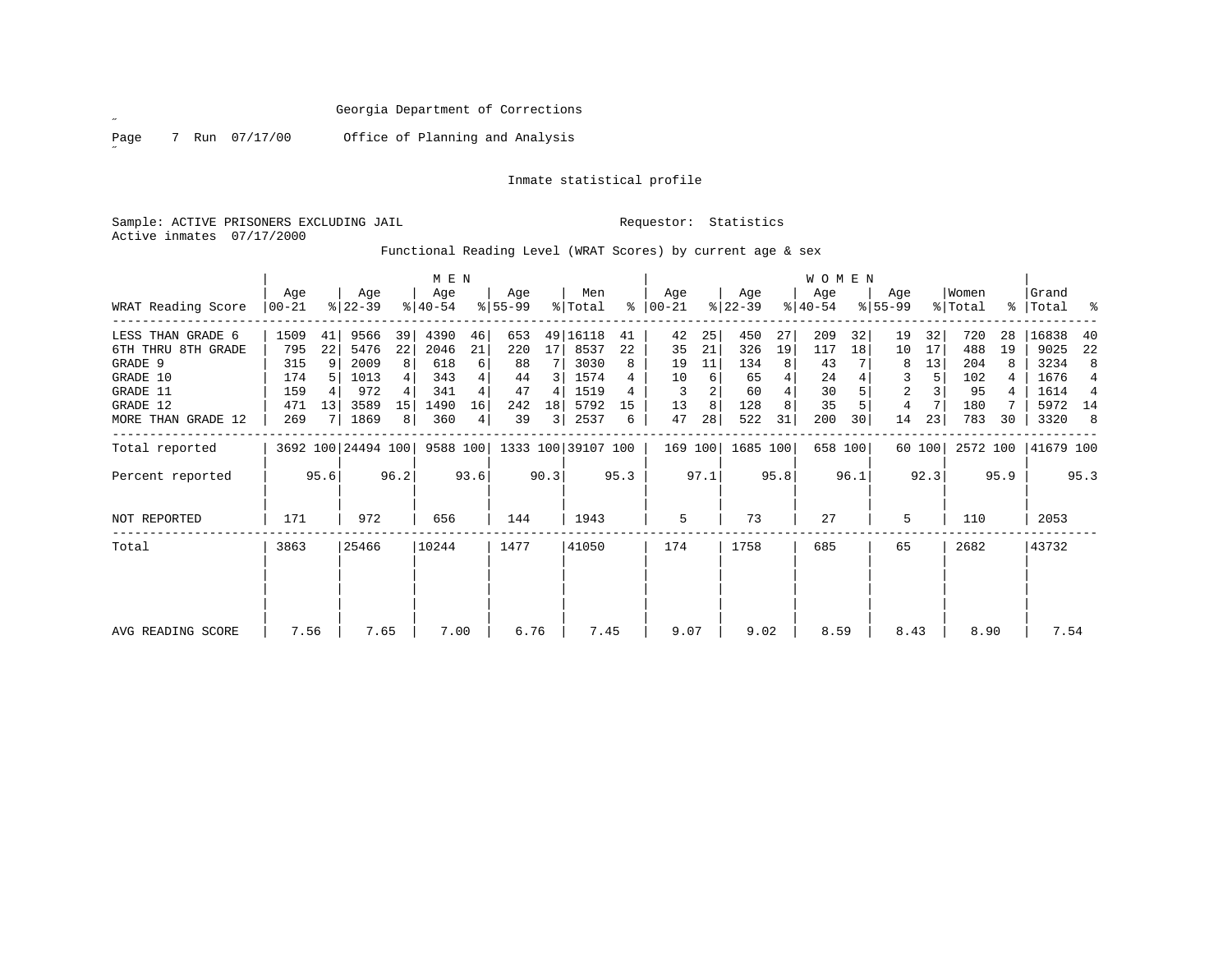Page 8 Run 07/17/00 Office of Planning and Analysis

Inmate statistical profile

Sample: ACTIVE PRISONERS EXCLUDING JAIL Requestor: Statistics Active inmates 07/17/2000

Functional Math Level (WRAT Scores) by current age & sex

|                    | M E N          |      |                    |      |                    |      |                             |      |                |           |                  |      |                  |      | WOMEN            |         |                    |        |                  |      |                    |      |
|--------------------|----------------|------|--------------------|------|--------------------|------|-----------------------------|------|----------------|-----------|------------------|------|------------------|------|------------------|---------|--------------------|--------|------------------|------|--------------------|------|
| WRAT Math Score    | Age<br>  00-21 |      | Age<br>$ 22-39 $   |      | Age<br>$8140 - 54$ |      | Age<br>$8 55-99$            |      | Men<br>% Total | $\approx$ | Age<br>$ 00-21 $ |      | Age<br>$ 22-39 $ |      | Age<br>$ 40-54 $ |         | Age<br>$8155 - 99$ |        | Women<br>% Total |      | Grand<br>%   Total | း    |
| LESS THAN GRADE 6  | 1251           | 34   | 7638               | 31   | 4060               | 42   | 691                         |      | 52 13640       | 35        | 35               | 21   | 456              | 27   | 264              | 40      | 25                 | 42     | 780              | 30   | 14420              | 35   |
| 6TH THRU 8TH GRADE | 1848           |      | 50 11990           | 49   | 3652               | 38   | 365                         |      | 27 17855       | 46        | 84               | 50   | 820              | 49   | 234              | 36      | 22                 | 37     | 1160             | 45   | 19015              | 46   |
| GRADE 9            | 307            | R I  | 2130               | 9    | 680                |      | 87                          |      | 3204           | 8         | 25               | 15   | 167              | 10   | 52               |         | 5                  |        | 249              | 10   | 3453               | 8    |
| GRADE 10           | 145            |      | 1320               | 5    | 492                |      | 70                          | 5.   | 2027           |           | 15               | 9    | 108              | 6    | 41               |         | 3                  |        | 167              |      | 2194               | 5    |
| GRADE 11           | 76             |      | 815                | 3    | 353                |      | 52                          |      | 1296           |           | 8                |      | 77               |      | 28               |         |                    |        | 116              |      | 1412               | 3    |
| GRADE 12           | 44             |      | 456                |      | 306                |      | 56                          | 4    | 862            |           | 0                |      | 25               |      | 15               |         |                    |        | 41               | 2    | 903                | 2    |
| MORE THAN GRADE 12 | 21             |      | 151                |      | 55                 |      | 12                          |      | 239            |           | 2                |      | 32               | 2    | 25               |         |                    |        | 60               | 2    | 299                |      |
| Total reported     |                |      | 3692 100 24500 100 |      |                    |      | 9598 100 1333 100 39123 100 |      |                |           | 169 100          |      | 1685 100         |      |                  | 659 100 |                    | 60 100 | 2573 100         |      | 41696 100          |      |
| Percent reported   |                | 95.6 |                    | 96.2 |                    | 93.7 |                             | 90.3 |                | 95.3      |                  | 97.1 |                  | 95.8 |                  | 96.2    |                    | 92.3   |                  | 95.9 |                    | 95.3 |
| NOT REPORTED       | 171            |      | 966                |      | 646                |      | 144                         |      | 1927           |           | 5                |      | 73               |      | 26               |         | 5                  |        | 109              |      | 2036               |      |
| Total              | 3863           |      | 25466              |      | 10244              |      | 1477                        |      | 41050          |           | 174              |      | 1758             |      | 685              |         | 65                 |        | 2682             |      | 43732              |      |
|                    |                |      |                    |      |                    |      |                             |      |                |           |                  |      |                  |      |                  |         |                    |        |                  |      |                    |      |
| AVG MATH SCORE     | 6.79           |      | 7.03               |      | 6.62               |      | 6.13                        |      | 6.88           |           | 7.58             |      | 7.35             |      | 6.87             |         | 6.40               |        | 7.22             |      | 6.90               |      |

 $\mathscr{L}$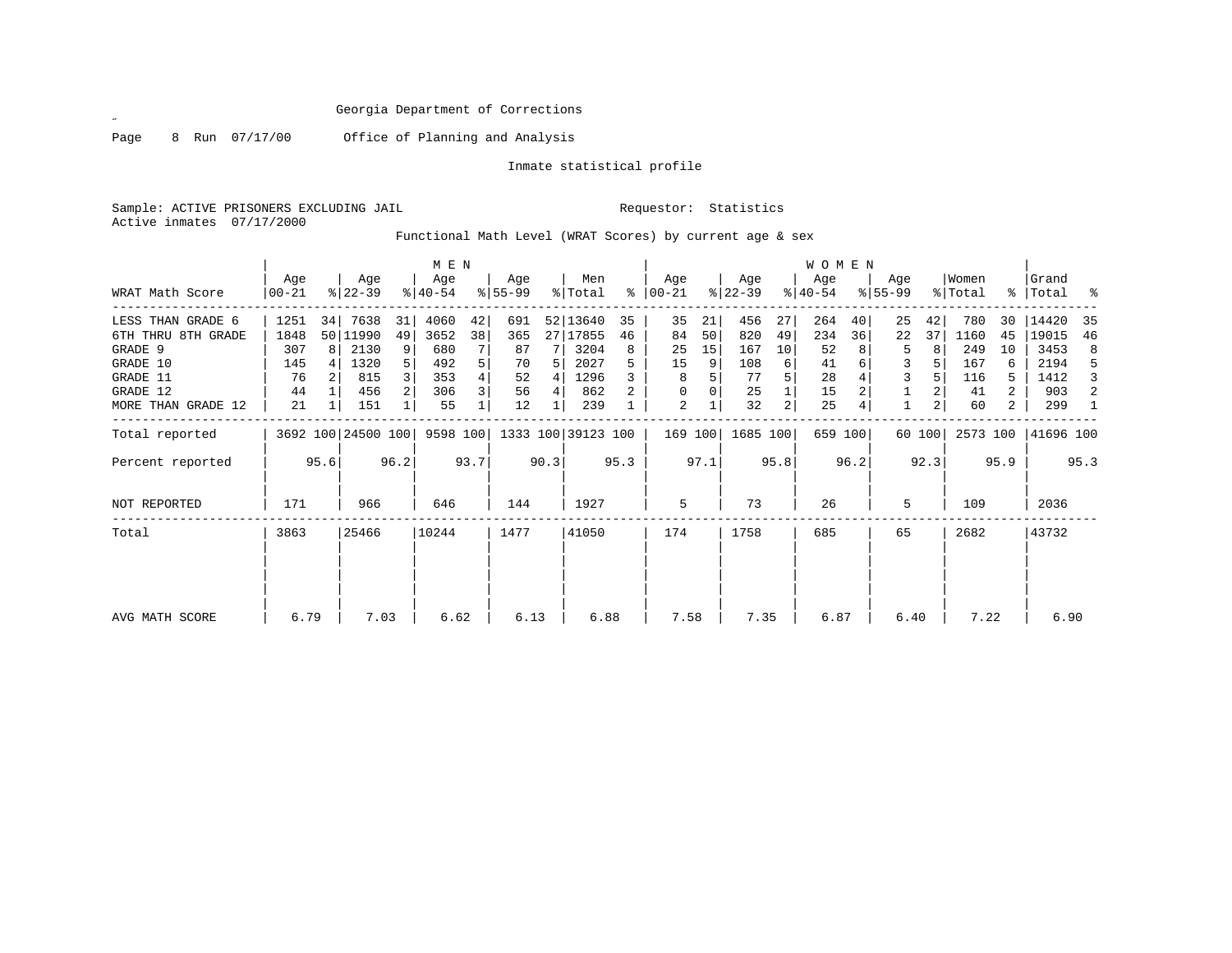Page 9 Run 07/17/00 Office of Planning and Analysis

Inmate statistical profile

Sample: ACTIVE PRISONERS EXCLUDING JAIL Requestor: Statistics Active inmates 07/17/2000

Functional Spelling Level (WRAT Scores) by current age & sex

|                             | M E N |      |                    |      |                  |      |                             |      |                |           |                |      |                  |      | WOMEN            |                 |                  |        |                  |      |                    |      |
|-----------------------------|-------|------|--------------------|------|------------------|------|-----------------------------|------|----------------|-----------|----------------|------|------------------|------|------------------|-----------------|------------------|--------|------------------|------|--------------------|------|
| WRAT Spelling Score   00-21 | Age   |      | Age<br>$ 22-39 $   |      | Age<br>$8 40-54$ |      | Age<br>$ 55-99$             |      | Men<br>% Total | $\approx$ | Age<br>  00-21 |      | Age<br>$ 22-39 $ |      | Age<br>$ 40-54 $ |                 | Age<br>$8 55-99$ |        | Women<br>% Total |      | Grand<br>%   Total | း    |
| LESS THAN GRADE 6           | 1557  |      | 42 10903           | 45   | 5393             | 56   | 813                         |      | 61 18666       | 48        | 38             | 22   | 434              | 26   | 217              | 33              | 20               | 33     | 709              | 28   | 19375              | 46   |
| 6TH THRU 8TH GRADE          | 1200  | 33   | 7041               | 29   | 2240             | 23   | 270                         |      | 20 10751       | 27        | 63             | 37   | 524              | 31   | 196              | 30 <sup>1</sup> | 22               | 37     | 805              | 31   | 11556              | 28   |
| GRADE 9                     | 290   | 8    | 1728               |      | 459              |      | 55                          | 4    | 2532           | 6         | 18             | 11   | 174              | 10   | 43               |                 | 4                |        | 239              | 9    | 2771               | 7    |
| GRADE 10                    | 275   |      | 1684               | 7    | 443              |      | 47                          | 4    | 2449           | 6         | 22             | 13   | 172              | 10   | 57               |                 | 0                | 0      | 251              | 10   | 2700               | 6    |
| GRADE 11                    | 126   |      | 852                | 3    | 234              |      | 29                          | 2    | 1241           |           | 8              |      | 89               | 5    | 23               |                 | 2                |        | 122              |      | 1363               | 3    |
| GRADE 12                    | 171   |      | 1691               | 7    | 671              |      | 103                         | 8    | 2636           |           |                |      | 73               | 4    | 19               |                 | 2                |        | 101              |      | 2737               | 7    |
| MORE THAN GRADE 12          | 73    |      | 595                | 2    | 150              | 2    | 15                          |      | 833            | 2         | 13             | 8    | 219              | 13   | 104              | 16              | 10               | 17     | 346              | 13   | 1179               | 3    |
| Total reported              |       |      | 3692 100 24494 100 |      |                  |      | 9590 100 1332 100 39108 100 |      |                |           | 169 100        |      | 1685 100         |      |                  | 659 100         |                  | 60 100 | 2573 100         |      | 41681 100          |      |
| Percent reported            |       | 95.6 |                    | 96.2 |                  | 93.6 |                             | 90.2 |                | 95.3      |                | 97.1 |                  | 95.8 |                  | 96.2            |                  | 92.3   |                  | 95.9 |                    | 95.3 |
| <b>NOT REPORTED</b>         | 171   |      | 972                |      | 654              |      | 145                         |      | 1942           |           | 5              |      | 73               |      | 26               |                 | 5                |        | 109              |      | 2051               |      |
| Total                       | 3863  |      | 25466              |      | 10244            |      | 1477                        |      | 41050          |           | 174            |      | 1758             |      | 685              |                 | 65               |        | 2682             |      | 43732              |      |
| AVG SPELLING SCORE          | 6.78  |      | 6.77               |      | 5.93             |      | 5.49                        |      | 6.52           |           | 8.35           |      | 8.31             |      | 7.73             |                 | 7.24             |        | 8.14             |      | 6.62               |      |
|                             |       |      |                    |      |                  |      |                             |      |                |           |                |      |                  |      |                  |                 |                  |        |                  |      |                    |      |

 $\mathscr{L}^{\pm}$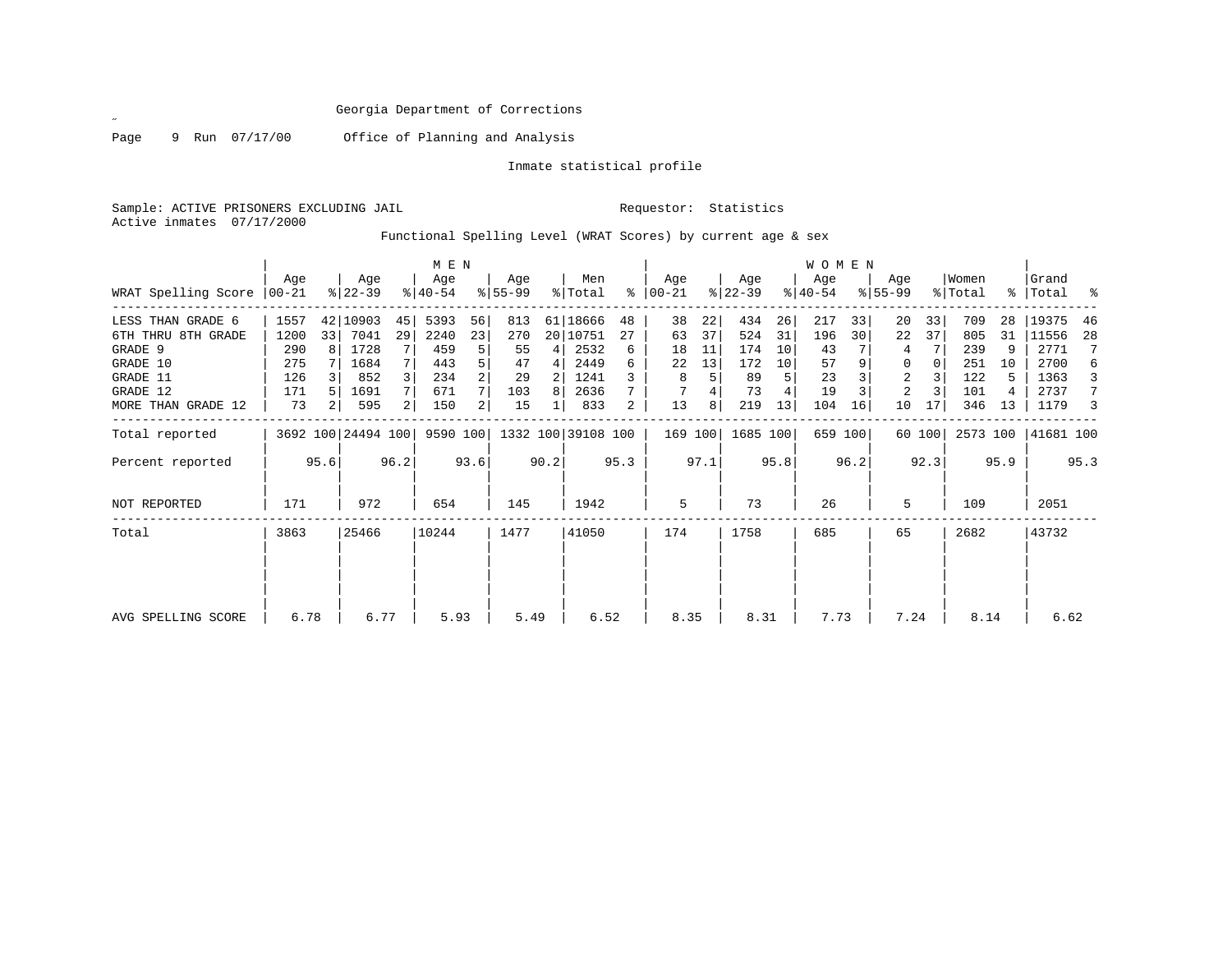$\mathscr{L}$ 

Page 10 Run 07/17/00 Office of Planning and Analysis

Inmate statistical profile

Sample: ACTIVE PRISONERS EXCLUDING JAIL Requestor: Statistics Active inmates 07/17/2000

Self-Rpt Guardian Status To Age 16 by current age & sex

|                  |            |      |                    |          | M E N    |      |           |      |                    |      |         |      |           |                 | <b>WOMEN</b> |      |           |        |          |               |           |          |
|------------------|------------|------|--------------------|----------|----------|------|-----------|------|--------------------|------|---------|------|-----------|-----------------|--------------|------|-----------|--------|----------|---------------|-----------|----------|
|                  | Age        |      | Age                |          | Age      |      | Age       |      | Men                |      | Age     |      | Age       |                 | Age          |      | Age       |        | Women    |               | Grand     |          |
| Guardian Status  | $ 00 - 21$ |      | $ 22-39 $          |          | $ 40-54$ |      | $8 55-99$ |      | % Total            | % ิ  | 00-21   |      | $ 22-39 $ |                 | $ 40-54 $    |      | $8 55-99$ |        | % Total  | $\frac{1}{6}$ | Total     | ႜ        |
| ORPHANAGE        |            | 0    | 28                 | 0        | 22       |      | 9         |      | 66                 |      |         |      | $\Omega$  | 0               | 2            |      |           |        |          |               | 68        |          |
| FATHER ONLY      | 133        |      | 653                | 3        | 233      |      | 22        | 2    | 1041               |      |         |      | 56        | 3               | 22           |      |           |        | 84       |               | 1125      |          |
| FTR MTR HD       | 239        | 6    | 1387               | 6        | 549      |      | 65        | 5.   | 2240               | б    |         |      | 67        |                 | 30           |      | 0         |        | 102      |               | 2342      | 5        |
| MOTHER ONLY      | 1941       | 52   | 10748              | 43       | 3079     | 31   | 314       | 22   | 16082              | 40   | 85      | 49   | 726       | 42              | 219          | 32   | 18        | 29     | 1048     | 39            | 17130     | 40       |
| MTR FTR HD       | 822        | 22   | 8245               | 33       | 4639     | 46   | 841       |      | 59 14547           | 36   | 45      | 26   | 593       | 34              | 319          | 47   | 33        | 52     | 990      | 37            | 15537     | 36       |
| OTH FEMALE       | 69         |      | 541                |          | 267      |      | 41        |      | 918                |      |         |      | 50        | 3               | 15           |      |           |        | 76       | 3             | 994       | 2        |
| OTH MALE         | 19         |      | 75                 | $\Omega$ | 39       |      | 6         | 0    | 139                |      |         |      |           |                 | 4            |      | 0         |        | 9        | 0             | 148       | $\Omega$ |
| STEP-PARNTS      | 58         |      | 446                | 2        | 147      |      | 16        |      | 667                |      |         |      | 6         |                 | 2            |      | 0         |        | 9        | 0             | 676       | 2        |
| FOSTER HOME      | 48         |      | 228                |          | 129      |      | 16        |      | 421                |      |         |      | 39        |                 | 8            |      | 2         |        | 52       | 2             | 473       |          |
| GRAND PRNTS      | 330        | 9    | 2067               | 8        | 662      |      | 94        |      | 3153               | 8    | 21      | 12   | 182       | 10 <sup>°</sup> | 48           |      | 5         | 8      | 256      | 10            | 3409      | 8        |
| OTHER            | 77         | 2    | 551                | 2        | 219      | 2    | 12        |      | 859                |      |         |      | 18        |                 | 9            |      | 0         |        | 28       |               | 887       | 2        |
| Total reported   |            |      | 3743 100 24969 100 |          | 9985 100 |      |           |      | 1436 100 40133 100 |      | 173 100 |      | 1742 100  |                 | 678 100      |      |           | 63 100 | 2656 100 |               | 42789 100 |          |
| Percent reported |            | 96.9 |                    | 98.0     |          | 97.5 |           | 97.2 |                    | 97.8 |         | 99.4 |           | 99.1            |              | 99.0 |           | 96.9   |          | 99.0          |           | 97.8     |
| NOT RPTD         | 120        |      | 497                |          | 259      |      | 41        |      | 917                |      |         |      | 16        |                 | 7            |      | 2         |        | 26       |               | 943       |          |
| Total            | 3863       |      | 25466              |          | 10244    |      | 1477      |      | 41050              |      | 174     |      | 1758      |                 | 685          |      | 65        |        | 2682     |               | 43732     |          |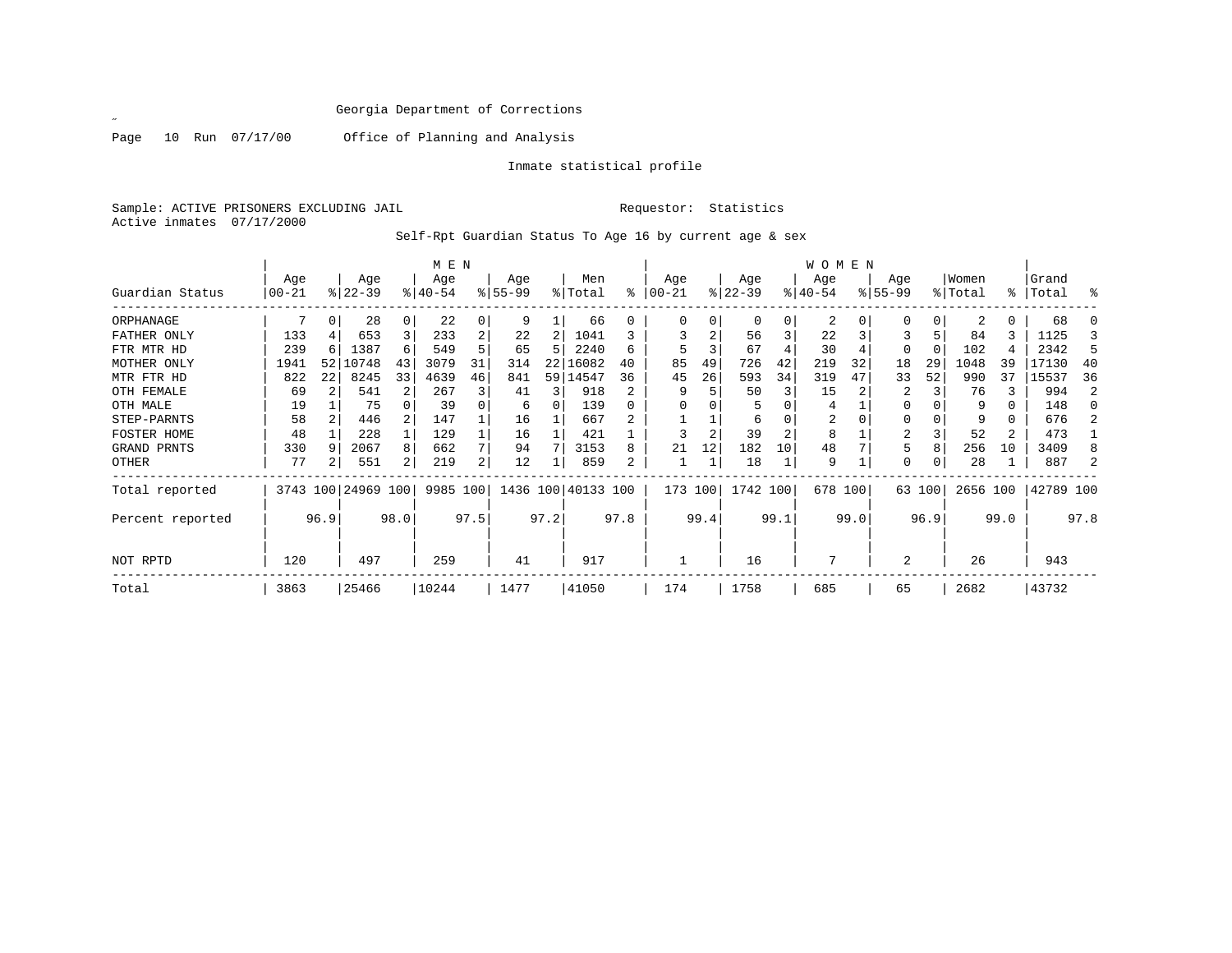$\mathscr{L}$ 

Page 11 Run 07/17/00 Office of Planning and Analysis

Inmate statistical profile

Sample: ACTIVE PRISONERS EXCLUDING JAIL **Requestor:** Statistics Active inmates 07/17/2000

Self-Rpt Employment Status Before Prison by current age & sex

|                  | M E N       |                 |                    |                |             |      |             |      |                    |          |             |          |           |      | <b>WOMEN</b> |              |             |        |          |      |           |      |
|------------------|-------------|-----------------|--------------------|----------------|-------------|------|-------------|------|--------------------|----------|-------------|----------|-----------|------|--------------|--------------|-------------|--------|----------|------|-----------|------|
|                  | Age         |                 | Age                |                | Age         |      | Age         |      | Men                |          | Age         |          | Age       |      | Age          |              | Age         |        | Women    |      | Grand     |      |
| Employment       | $ 00 - 21 $ |                 | $ 22-39 $          |                | $8140 - 54$ |      | $8155 - 99$ |      | % Total            | ႜ        | $ 00 - 21$  |          | $ 22-39 $ |      | $ 40-54 $    |              | $8155 - 99$ |        | % Total  |      | %   Total | - 옹  |
| FULL TIME        | 1158        |                 | 33 12937           | 54             | 5261        | 55   | 550         | 42   | 19906              | 52       | 49          | 30       | 585       | 37   | 209          | 34           | 15          | 27     | 858      | 35   | 20764     | -51  |
| PART TIME        | 366         | 10 <sup>1</sup> | 1985               | 8              | 629         |      | 82          | 6    | 3062               | 8        | 19          | 11       | 100       | 6    | 41           |              | 3           | 5      | 163      |      | 3225      | 8    |
| UNEMPL < 6M      | 417         | 12              | 3121               | 13             | 1083        | 11   | 136         | 10   | 4757               | 12       | 30          | 18       | 316       | 20   | 122          | 20           | 9           | 16     | 477      | 20   | 5234      | - 13 |
| UNEMPL > 6M      | 413         | 12              | 3951               | 17             | 1773        | 19   | 289         | 22   | 6426               |          | 28          | 17       | 344       | 21   | 148          | 24           | 17          | 31     | 537      | 22   | 6963      | 17   |
| NEVER WORKD      | 949         | 27              | 1236               | 5.             | 85          |      |             |      | 2277               | 6        | 28          | 17       | 141       | 9    | 16           |              | 5           | 9      | 190      | 8    | 2467      | 6    |
| <b>STUDENT</b>   | 203         | 6               | 119                | $\Omega$       | 14          |      | 2           | 0    | 338                |          | 11          |          | 11        |      | 4            |              | 0           |        | 26       |      | 364       |      |
| INCAPABLE        | 20          |                 | 552                | $\overline{2}$ | 667         |      | 252         | 19   | 1491               |          |             |          | 105       |      | 77           | 12           | 6           | 11     | 189      |      | 1680      |      |
| OTHER            | 0           | $\Omega$        | 0                  |                | $\Omega$    |      | 0           | 0    | 0                  | $\Omega$ | $\mathbf 0$ | $\Omega$ | 0         |      | $\mathbf 0$  | $\mathbf{0}$ | 0           | 0      | 0        |      | $\Omega$  |      |
| Total reported   |             |                 | 3526 100 23901 100 |                | 9512 100    |      |             |      | 1318 100 38257 100 |          | 166         | 100      | 1602 100  |      | 617          | 100          |             | 55 100 | 2440 100 |      | 40697 100 |      |
| Percent reported |             | 91.3            |                    | 93.9           |             | 92.9 |             | 89.2 |                    | 93.2     |             | 95.4     |           | 91.1 |              | 90.1         |             | 84.6   |          | 91.0 |           | 93.1 |
| NOT RPTD         | 337         |                 | 1565               |                | 732         |      | 159         |      | 2793               |          | 8           |          | 156       |      | 68           |              | 10          |        | 242      |      | 3035      |      |
| Total            | 3863        |                 | 25466              |                | 10244       |      | 1477        |      | 41050              |          | 174         |          | 1758      |      | 685          |              | 65          |        | 2682     |      | 43732     |      |

\* NOTE: THE FIELD LABELD "OTHER" WAS CORRECTED IN APRIL 1989; INMATES CODED "PRE-OTIS NOT REPORTED" NOW HAVE BEEN REMOVED FROM THIS FIELD AND IDENTIFIED AS "NOT REPORTED".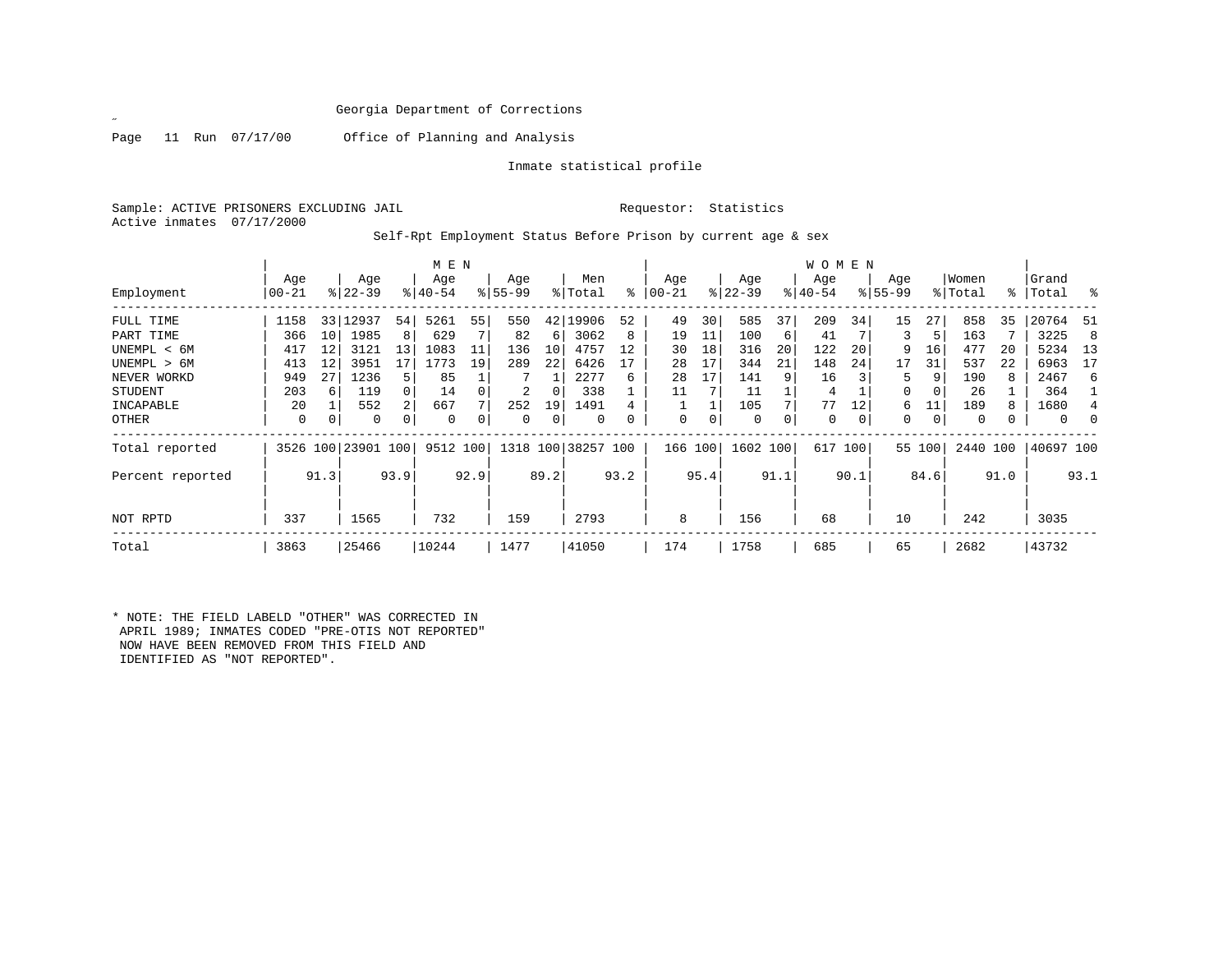| $\overline{\phantom{a}}$                                             | Georgia Department of Corrections                         |                            |              |  |
|----------------------------------------------------------------------|-----------------------------------------------------------|----------------------------|--------------|--|
| 07/17/00<br>12<br>Page<br>Run                                        | Office of Planning and Analysis                           |                            |              |  |
| $\boldsymbol{\mathscr{U}}$                                           |                                                           |                            |              |  |
| $\overline{\nu}$                                                     |                                                           | Inmate statistical profile |              |  |
|                                                                      |                                                           |                            |              |  |
| $\overline{\nu}$                                                     |                                                           |                            |              |  |
| Sample: ACTIVE PRISONERS EXCLUDING JAIL<br>Active inmates 07/17/2000 |                                                           | Statistics<br>Requestor:   |              |  |
|                                                                      | Self-Rpt Marital Status At Admission by current age & sex |                            |              |  |
|                                                                      | M E N                                                     |                            | <b>WOMEN</b> |  |

| Marital Status   | Age<br>  00-21 |      | Age<br>$8 22-39$   |      | Age<br>$8140 - 54$ |      | Age<br>$8155 - 99$ |      | Men<br>% Total     | $\approx$ | Age<br>$ 00 - 21 $ |      | Age<br>$ 22-39$ |      | Age<br>$8 40-54$ |      | Age<br>$8155 - 99$ |             | Women<br>% Total |      | Grand<br>%   Total | ം ക        |
|------------------|----------------|------|--------------------|------|--------------------|------|--------------------|------|--------------------|-----------|--------------------|------|-----------------|------|------------------|------|--------------------|-------------|------------------|------|--------------------|------------|
| SINGLE           | 3529           | 94   | 16248              | 65   | 3499               | 35   | 208                | 14   | 23484              | 58        | 157                | 91   | 976             | 56   | 211              | 31   |                    |             | 1351             | -51  | 24835              | 58         |
| MARRIED          | 64             |      | 2919               | 12   | 1956               | 20   | 431                | 30   | 5370               | 13        | 5                  |      | 247             | 14   | 111              | 16   | 8                  | 13          | 371              | 14   | 5741               | 13         |
| SEPARATED        | 11             |      | 1057               | 4    | 943                | 9    | 155                | 11   | 2166               | 5         | 2                  |      | 181             | 10   | 95               | 14   | 6                  | 10          | 284              | 11   | 2450               | -6         |
| DIVORCED         | 10             |      | 1843               |      | 2209               | 22   | 396                | 27   | 4458               |           | $\overline{2}$     |      | 198             | 11   | 151              | 22   | 16                 | 25          | 367              | 14   | 4825               | 11         |
| WIDOWED          | 5              |      | 105                |      | 216                | 2    | 129                | 9    | 455                |           |                    |      | 37              | 2    | 59               | 9    | 23                 | 37          | 120              |      | 575                |            |
| COMMON LAW       | 132            | 4    | 2838               | 11   | 1167               | 12   | 122                | 8    | 4259               |           | 6                  | 3    | 106             | 6    | 52               | 8    | 3                  | 5           | 167              | 6    | 4426               | 10         |
| OTHER            |                | 0    |                    | 0    | 3                  | 0    | 2                  | 0    | 13                 | 0         | 0                  | 0    | 2               | 0    |                  | 0    | 0                  | $\mathbf 0$ | 3                |      | 16                 | $\bigcirc$ |
| Total reported   |                |      | 3752 100 25017 100 |      | 9993 100           |      |                    |      | 1443 100 40205 100 |           | 173                | 100  | 1747 100        |      | 680              | 100  |                    | 63 100      | 2663             | 100  | 42868 100          |            |
| Percent reported |                | 97.1 |                    | 98.2 |                    | 97.5 |                    | 97.7 |                    | 97.9      |                    | 99.4 |                 | 99.4 |                  | 99.3 |                    | 96.9        |                  | 99.3 |                    | 98.0       |
| NOT RPTD         | 111            |      | 449                |      | 251                |      | 34                 |      | 845                |           |                    |      | 11              |      | 5                |      | $\mathbf{2}$       |             | 19               |      | 864                |            |
| Total            | 3863           |      | 25466              |      | 10244              |      | 1477               |      | 41050              |           | 174                |      | 1758            |      | 685              |      | 65                 |             | 2682             |      | 43732              |            |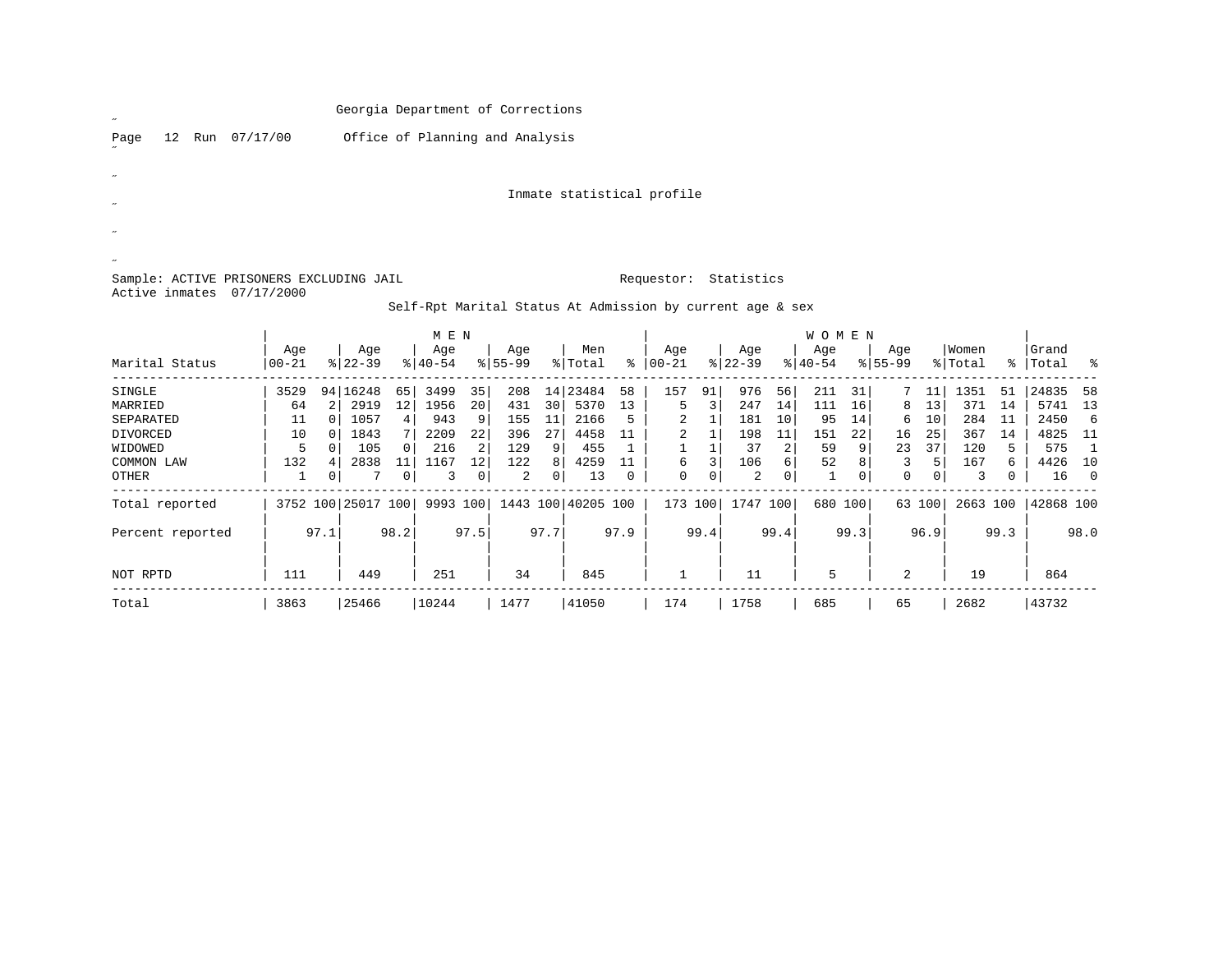| $\overline{v}$                          |                       |                      |                   |                | Georgia Department of Corrections |          |                  |          |                    |                 |                                                               |                      |                  |                    |                  |         |                    |                      |                  |         |                    |      |
|-----------------------------------------|-----------------------|----------------------|-------------------|----------------|-----------------------------------|----------|------------------|----------|--------------------|-----------------|---------------------------------------------------------------|----------------------|------------------|--------------------|------------------|---------|--------------------|----------------------|------------------|---------|--------------------|------|
| 13 Run 07/17/00<br>Page                 |                       |                      |                   |                | Office of Planning and Analysis   |          |                  |          |                    |                 |                                                               |                      |                  |                    |                  |         |                    |                      |                  |         |                    |      |
|                                         |                       |                      |                   |                |                                   |          |                  |          |                    |                 |                                                               |                      |                  |                    |                  |         |                    |                      |                  |         |                    |      |
|                                         |                       |                      |                   |                |                                   |          |                  |          |                    |                 | Inmate statistical profile                                    |                      |                  |                    |                  |         |                    |                      |                  |         |                    |      |
|                                         |                       |                      |                   |                |                                   |          |                  |          |                    |                 |                                                               |                      |                  |                    |                  |         |                    |                      |                  |         |                    |      |
|                                         |                       |                      |                   |                |                                   |          |                  |          |                    |                 |                                                               |                      |                  |                    |                  |         |                    |                      |                  |         |                    |      |
| Sample: ACTIVE PRISONERS EXCLUDING JAIL |                       |                      |                   |                |                                   |          |                  |          |                    |                 | Requestor: Statistics                                         |                      |                  |                    |                  |         |                    |                      |                  |         |                    |      |
| Active inmates 07/17/2000               |                       |                      |                   |                |                                   |          |                  |          |                    |                 | Self-Rpt Number Of Children At Admission by current age & sex |                      |                  |                    |                  |         |                    |                      |                  |         |                    |      |
|                                         |                       |                      |                   |                | M E N                             |          |                  |          |                    |                 |                                                               |                      |                  |                    | WOMEN            |         |                    |                      |                  |         |                    |      |
| Number Of Children                      | Age<br>$ 00 - 21$     |                      | Age<br>$8 22-39$  |                | Age<br>$8140 - 54$                |          | Age<br>$8 55-99$ |          | Men<br>% Total     |                 | Age<br>$% 00-21$                                              |                      | Age<br>$8 22-39$ |                    | Age<br>$ 40-54 $ |         | Age<br>$8155 - 99$ |                      | Women<br>% Total |         | Grand<br>%   Total |      |
|                                         |                       |                      |                   |                |                                   |          |                  |          |                    |                 |                                                               |                      |                  |                    |                  |         |                    |                      |                  |         |                    |      |
| NO CHILDREN<br>ONE CHILD                | $\overline{0}$<br>683 | 0 <sup>1</sup><br>75 | 906<br>6331       | 6 <br>41       | 425<br>2171                       | 6 <br>29 | 64<br>226        | 5 <br>18 | 1395<br>9411       | 6<br>38         | 0<br>42                                                       | $\overline{0}$<br>58 | 8<br>349         | $\mathbf{1}$<br>24 | 7<br>104         | 1<br>18 | 2<br>5             | 3 <br>9 <sup>1</sup> | 17<br>500        | 1<br>23 | 1412<br>9911       |      |
| TWO CHILDREN                            | 173                   | 19                   | 4194              | 27             | 2033                              | 27       | 286              | 23       | 6686               | 27              | 23                                                            | 32                   | 426              | 30                 | 170              | 29      | 14                 | 24                   | 633              | 29      | 7319               |      |
| THREE CHILDREN                          | 35                    | 4                    | 2261              | 15             | 1388                              | 18       | 245              | 20       | 3929               | 16              | 7                                                             | 10                   | 342              | 24                 | 162              | 27      | 18                 | 31                   | 529              | 24      | 4458               |      |
| FOUR CHILDREN                           | 12                    | 1                    | 1008              | 7              | 734                               | 10       | 144              | 12       | 1898               | 8               | $\mathbf{1}$                                                  | $\vert$ 1            | 169              | 12                 | 90               | 15      | 9                  | 16                   | 269              | 12      | 2167               |      |
| FIVE CHILDREN                           | 5                     | $\mathbf{1}$         | 408               | 3              | 387                               | 5        | 96               | 8        | 896                | $4\overline{ }$ | 0                                                             | $\overline{0}$       | 100              | 7                  | 29               | 5       | 3                  | 5 <sup>1</sup>       | 132              | 6       | 1028               |      |
| MORE THAN 5 CHILDREN                    | $\mathbf 0$           | 0 <sup>1</sup>       | 332               | 2 <sup>1</sup> | 375                               | 5        | 172              | 14       | 879                | 4               | $\mathbf 0$                                                   | 0 <sup>1</sup>       | 50               | 3                  | 32               | -51     |                    | $7 \quad 12$         | 89               | 4       | 968                |      |
| Total reported                          |                       |                      | 908 100 15440 100 |                | 7513 100                          |          |                  |          | 1233 100 25094 100 |                 |                                                               |                      | 73 100 1444 100  |                    | 594 100          |         |                    | 58 100               | 2169 100         |         | 27263 100          |      |
| Percent reported                        |                       | 23.5                 |                   | 60.6           |                                   | 73.3     |                  | 83.5     |                    | 61.1            |                                                               | 42.0                 |                  | 82.1               |                  | 86.7    |                    | 89.2                 |                  | 80.9    |                    | 62.3 |
| NOT REPORTED                            | 2955                  |                      | 10026             |                | 2731                              |          | 244              |          | 15956              |                 | 101                                                           |                      | 314              |                    | 91               |         | 7                  |                      | 513              |         | 16469              |      |
| Total                                   | 3863                  |                      | 25466             |                | 10244                             |          | 1477             |          | 41050              |                 | 174                                                           |                      | 1758             |                    | 685              |         | 65                 |                      | 2682             |         | 43732              |      |
|                                         |                       |                      |                   |                |                                   |          |                  |          |                    |                 |                                                               |                      |                  |                    |                  |         |                    |                      |                  |         |                    |      |

 | | | | | | | | | | | | | | | | | | | | | | | | | | | | | | | | | AVG NUM CHILDREN | 1.33 | 1.96 | 2.41 | 3.17 | 2.13 | 1.55 | 2.59 | 2.80 | 3.22 | 2.63 | 2.17

\* NOTE: THE FIELD LABLED "NO CHILDREN" WAS CORRECTEDIN MARCH 1989: MISSING DATA FOR INMATES STILL IN DIAGNOSTICS NOW HAS BEEN REMOVED FROM THIS FIELDAND IDENTIFIED AS "NOT REPORTED" INFORMATION.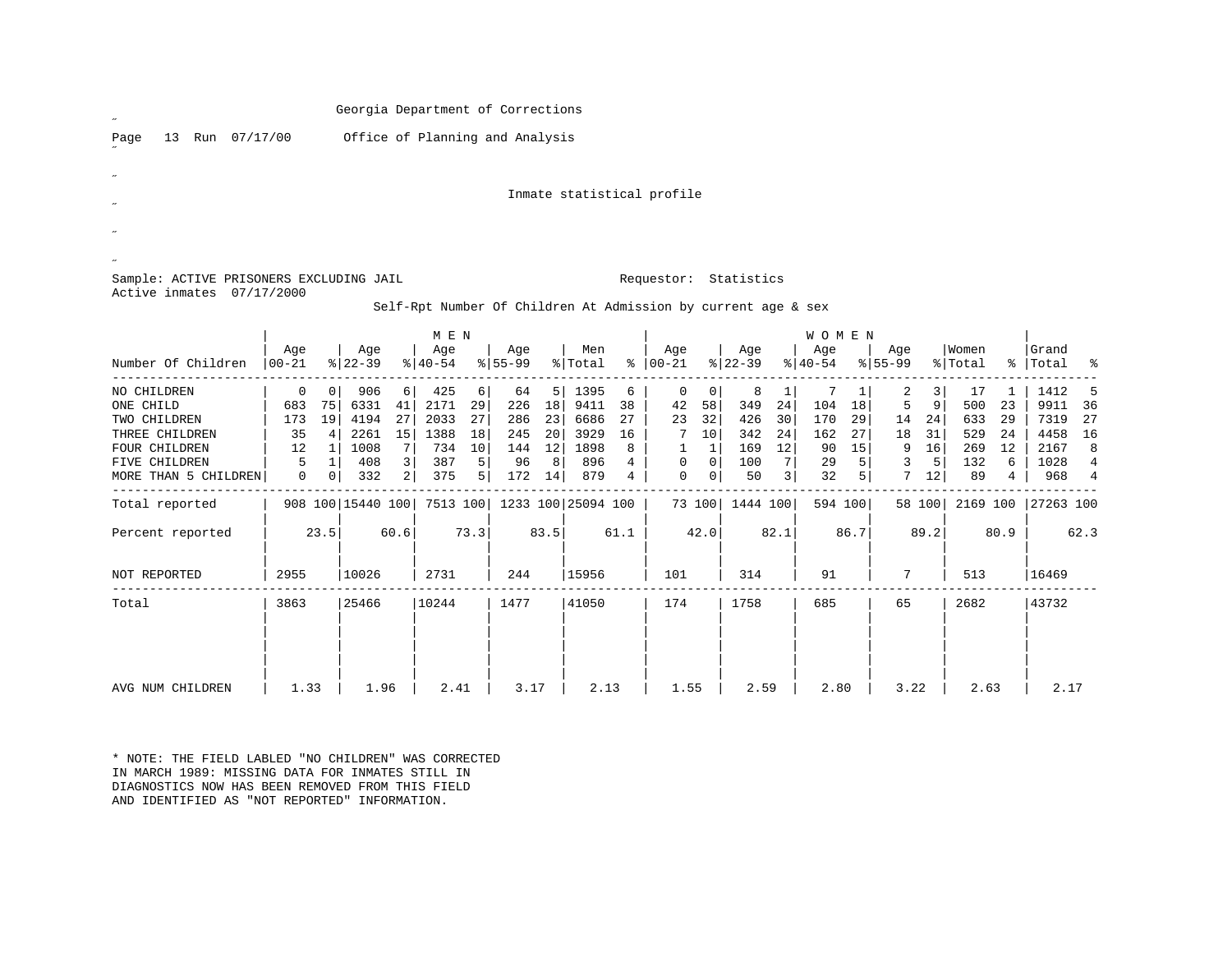# Georgia Department of Corrections<br>Page 14 Run 07/17/00 Office of Planning and Analysis Page 14 Run 07/17/00 Office of Planning and Analysis

# Inmate statistical profile

Sample: ACTIVE PRISONERS EXCLUDING JAIL **Requestor:** Statistics Active inmates 07/17/2000

# Self-Rpt Religious Affiliation by current age & sex

|                  |           |                |                    |             | M E N     |          |           |             |                    |              |          |                |                |      | <b>WOMEN</b> |          |           |             |          |          |           |                |
|------------------|-----------|----------------|--------------------|-------------|-----------|----------|-----------|-------------|--------------------|--------------|----------|----------------|----------------|------|--------------|----------|-----------|-------------|----------|----------|-----------|----------------|
|                  | Age       |                | Age                |             | Age       |          | Age       |             | Men                |              | Age      |                | Age            |      | Aqe          |          | Age       |             | Women    |          | Grand     |                |
| Religion         | $00 - 21$ |                | $ 22-39 $          |             | $8 40-54$ |          | $8 55-99$ |             | % Total            | %            | $ 00-21$ |                | $ 22-39$       |      | $ 40-54$     |          | $8 55-99$ |             | % Total  | ፠        | Total     | ዱ              |
| ISLAM            | 70        | 2              | 918                | 4           | 304       | 3        | 24        |             | 2 1316             | 3            | 4        | 2              | 13             |      | 3            | 0        | 0         | 0           | 20       |          | 1336      | 3              |
| CATHOLIC         | 117       | 3              | 875                | 4           | 347       | 4        | 61        | 4           | 1400               | 4            | 4        | 2              | 72             | 4    | 30           | 4        | 4         | 7           | 110      | 4        | 1510      | $\overline{4}$ |
| <b>BAPTIST</b>   | 1680      | 45             | 12724              | 52          | 5854      | 60       | 826       | 59          | 21084              | 53           | 102      | 59             | 1096           | 63   | 437          | 65       | 37        | 61          | 1672     | 63       | 22756     | 54             |
| METHODIST        | 55        | 1              | 531                | 2           | 386       | 4        | 86        | 6           | 1058               | 3            | 8        | 5              | 67             | 4    | 40           | 6        | 5         | 8           | 120      | 5        | 1178      | 3              |
| EPISCOPLN        |           | 0              | 42                 | $\mathbf 0$ | 18        | 0        | 5         | 0           | 70                 | $\Omega$     | U        | O              | 6              | 0    |              | 1        | 0         | 0           | 10       | $\Omega$ | 80        | $\mathbf 0$    |
| PRESBYTRN        | 6         | 0              | 51                 | $\Omega$    | 31        | $\Omega$ | 11        |             | 99                 | U            | 0        |                | 2              | 0    | 2            | $\Omega$ | 2         | 3           | 6        | $\Omega$ | 105       | $\Omega$       |
| CHC OF GOD       | 30        | 1              | 296                | 1           | 132       |          | 25        | 2           | 483                |              | 2        |                | 25             | 1    | 14           | 2        |           | 2           | 42       | 2        | 525       | 1              |
| HOLINESS         | 66        | $\overline{2}$ | 961                | 4           | 494       | 5        | 77        | 5           | 1598               | 4            | 11       | 6              | 189            | 11   | 67           | 10       | 3         | 5           | 270      | 10       | 1868      | 4              |
| <b>JEWISH</b>    |           | $\Omega$       | 17                 | $\Omega$    | 10        | $\Omega$ | 3         | U           | 31                 | O            |          |                |                | 0    | $\Omega$     | $\Omega$ | 0         | 0           | 2        | $\Omega$ | 33        | $\Omega$       |
| ANGLICAN         |           | 0              | 5                  | $\Omega$    | 3         |          |           | 0           | 8                  |              | $\Omega$ | U              |                | 0    | 0            | $\Omega$ | 0         | $\Omega$    |          | $\Omega$ | 9         | $\Omega$       |
| GRK ORTHDX       |           | $\Omega$       |                    | $\Omega$    |           | O        | n         | 0           | 3                  | U            | U        | U              | $\Omega$       | 0    | $\Omega$     | 0        | 0         | $\Omega$    | $\Omega$ | $\Omega$ |           | $\Omega$       |
| HINDU            |           | $\Omega$       | 3                  | $\Omega$    | $\Omega$  | $\Omega$ |           | 0           | 3                  | <sup>0</sup> | U        |                | 0              | O    | $\Omega$     | $\Omega$ | 0         | $\Omega$    | $\Omega$ | $\Omega$ |           | $\Omega$       |
| <b>BUDDHIST</b>  |           | $\Omega$       | 23                 | $\Omega$    | 3         |          |           | 0           | 31                 | U            | $\Omega$ |                | $\Omega$       | O    | $\Omega$     | $\Omega$ | Ω         | $\Omega$    | $\Omega$ | $\Omega$ | 31        | $\Omega$       |
| TAOIST           |           | $\Omega$       | $\overline{c}$     | O           |           |          |           | $\Omega$    | 3                  | n            | U        | O              | $\Omega$       | 0    | $\Omega$     | $\Omega$ | 0         | $\Omega$    | $\Omega$ | $\Omega$ | 3         | $\Omega$       |
| SHINTOIST        | 3         | $\Omega$       |                    | $\Omega$    | $\Omega$  |          | O         | $\Omega$    | 10                 | O            | U        | $\cap$         | $\overline{0}$ | O    | O            | $\Omega$ | 0         | $\mathbf 0$ | $\Omega$ | $\Omega$ | 10        | $\Omega$       |
| SEVEN D AD       | 12        | $\Omega$       | 56                 | $\Omega$    | 31        | $\Omega$ | 9         | $\mathbf 1$ | 108                | U            | U        | $\cap$         | 9              |      |              | $\Omega$ | 0         | $\mathbf 0$ | 10       | $\Omega$ | 118       | O              |
| JEHOVAH WT       | 28        | 1              | 222                | 1           | 63        |          | 6         | 0           | 319                |              | $\Omega$ | $\Omega$       | 16             |      |              |          |           | 2           | 24       |          | 343       | 1              |
| LATR DAY S       | 3         | $\Omega$       | 26                 | $\Omega$    | 9         |          | 3         | 0           | 41                 | n            | 0        |                | $\overline{2}$ | 0    | 2            | 0        | 0         | 0           | 4        | $\Omega$ | 45        | 0              |
| <b>OUAKER</b>    |           | 0              | O                  | 0           | ∩         | $\Omega$ | O         | 0           | n                  |              | $\Omega$ | $\Omega$       | 0              | 0    | 0            | 0        | 0         | $\mathbf 0$ | $\Omega$ | 0        | $\Omega$  | 0              |
| OTHER PROD       | 398       | 11             | 1935               | 8           | 471       | 5        | 96        | 7           | 2900               | 7            | 24       | 14             | 119            | 7    | 40           | 6        | 5         | 8           | 188      | 7        | 3088      | 7              |
| <b>NONE</b>      | 938       | 25             | 4288               | 17          | 1065      | 11       | 93        | 7           | 6384               | 16           | 3        | $\overline{2}$ | 26             | 2    | 4            | 1        | 0         | $\mathbf 0$ | 33       | -1       | 6417      | 15             |
| <b>OTHER</b>     | 293       | 8              | 1575               | 6           | 547       | 6        | 86        | 6           | 2501               | 6            | 13       | 8              | 88             | 5    | 23           | 3        | 3         | 5           | 127      |          | 2628      | 6              |
| Total reported   |           |                | 3710 100 24558 100 |             | 9771 100  |          |           |             | 1411 100 39450 100 |              | 172      | 100            | 1732 100       |      | 674 100      |          |           | 61 100      | 2639 100 |          | 42089 100 |                |
| Percent reported |           | 96.0           |                    | 96.4        |           | 95.4     |           | 95.5        |                    | 96.1         |          | 98.9           |                | 98.5 |              | 98.4     |           | 93.8        |          | 98.4     |           | 96.2           |
| NOT RPTD         | 153       |                | 908                |             | 473       |          | 66        |             | 1600               |              | 2        |                | 26             |      | 11           |          | 4         |             | 43       |          | 1643      |                |
| Total            | 3863      |                | 25466              |             | 10244     |          | 1477      |             | 41050              |              | 174      |                | 1758           |      | 685          |          | 65        |             | 2682     |          | 43732     |                |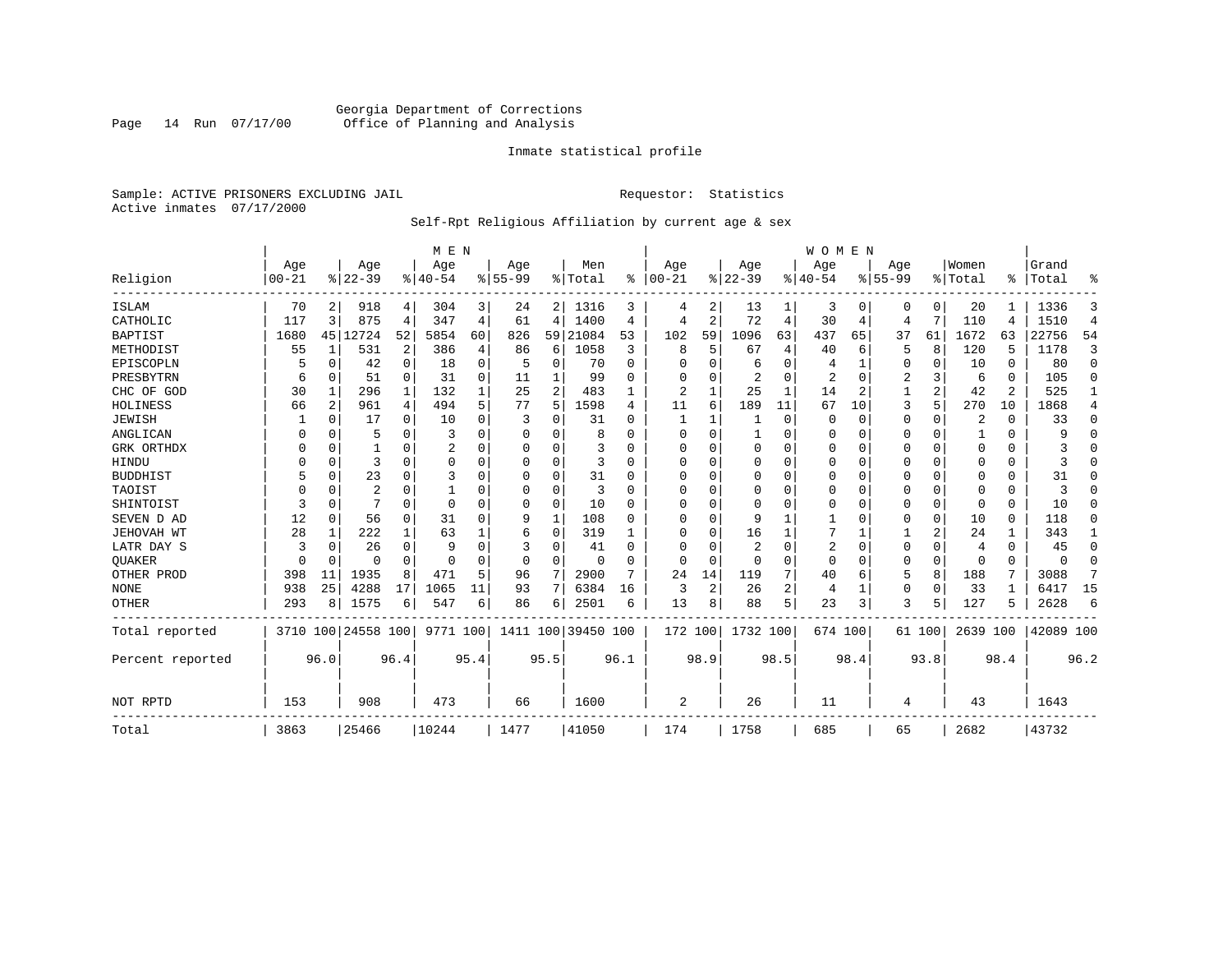Georgia Department of Corrections<br>Page 15 Run 07/17/00 office of Planning and Analysis Office of Planning and Analysis

# Inmate statistical profile

Sample: ACTIVE PRISONERS EXCLUDING JAIL **Requestor:** Statistics Active inmates 07/17/2000

Self-Rpt Family Behavior Patterns \* by current age & sex

|                  | M E N    |          |                              |                |             |      |           |      |                    |      |           |      |           |          | WOMEN    |      |             |        |          |      |           |      |
|------------------|----------|----------|------------------------------|----------------|-------------|------|-----------|------|--------------------|------|-----------|------|-----------|----------|----------|------|-------------|--------|----------|------|-----------|------|
|                  | Age      |          | Age                          |                | Age         |      | Age       |      | Men                |      | Age       |      | Age       |          | Age      |      | Age         |        | Women    |      | Grand     |      |
| Family Behavior  | $ 00-21$ |          | $ 22-39 $                    |                | $8140 - 54$ |      | $8 55-99$ |      | % Total            | ႜ    | $00 - 21$ |      | $ 22-39 $ |          | $ 40-54$ |      | $8155 - 99$ |        | % Total  | °≈   | Total     | ႜ    |
| CRIMINLTY        | 1136     | 24       | 7222                         | 24             | 2866        | 26   | 296       |      | 25 11520           | 25   | 63        | 16   | 634       | 16       | 254      | 19   | 14          | 16     | 965      | 17   | 12485     | 24   |
| ALCOHOLISM       | 408      | 9        | 3461                         | 12             | 1766        | 16   | 211       | 18   | 5846               | 13   | 35        | 9    | 498       | 13       | 189      | 14   | 13          | 15     | 735      | 13   | 6581      | 13   |
| DRUG ABUSE       | 344      |          | 1960                         |                | 625         | 6    | 36        | 3    | 2965               | 6    | 32        | 8    | 334       | 9        | 114      |      |             |        | 481      | 8    | 3446      |      |
| DOMINERING       |          | $\Omega$ | 75                           | 0              | 44          |      |           |      | 133                |      | 37        | 10   | 486       | 12       | 180      | 14   | 16          | 18     | 719      | 13   | 852       |      |
| MIGRANT          | 36       |          | 306                          |                | 139         |      |           |      | 488                |      |           | 0    | 14        | $\Omega$ | 4        |      | 0           | 0      | 19       | 0    | 507       |      |
| INFL BTGS        | 69       |          | 857                          | 3              | 453         | 4    | 84        |      | 1463               |      | 22        | 6    | 277       |          | 106      |      | 8           |        | 413      |      | 1876      |      |
| PERMISSIVE       | 15       |          | 58                           |                | 36          |      | 6         | 0    | 115                |      | 32        | 8    | 228       | 6        | 61       |      | 2           | 2      | 323      | 6    | 438       |      |
| FATH ABSNT       | 2055     | 44       | 12140                        |                | 3703        | 34   | 395       | 33   | 18293              | 39   | 102       | 27   | 877       | 22       | 248      | 19   | 20          | 23     | 1247     | 22   | 19540     | 38   |
| MOTH ABSNT       | 495      | 11       | 2982                         | 10             | 1070        | 10   | 137       | 11   | 4684               | 10   | 32        | 8    | 241       | 6        | 77       | 6    | 8           | 9      | 358      | 6    | 5042      | 10   |
| NONE             | 89       |          | 483                          | $\overline{2}$ | 223         | 2    | 23        | 2    | 818                |      | 27        |      | 318       | 8        | 91       |      | 5           | 6      | 441      | 8    | 1259      |      |
| Total reported   |          |          | 4654 100 29544 100 10925 100 |                |             |      |           |      | 1202 100 46325 100 |      | 383 100   |      | 3907 100  |          | 1324 100 |      |             | 87 100 | 5701 100 |      | 52026 100 |      |
| Percent reported |          | 72.7     |                              | 69.2           |             | 63.9 |           | 51.8 |                    | 67.6 |           | 86.8 |           | 85.2     |          | 81.5 |             | 64.6   |          | 83.8 |           | 68.6 |
| OTHER            | 1055     |          | 7846                         |                | 3702        |      | 712       |      | 13315              |      | 23        |      | 261       |          | 127      |      | 23          |        | 434      |      | 13749     |      |
| Total            | 3863     |          | 25466                        |                | 10244       |      | 1477      |      | 41050              |      | 174       |      | 1758      |          | 685      |      | 65          |        | 2682     |      | 43732     |      |

\* NOTE: SINCE THERE CAN BE UP TO FIVE BEHAVIOR CODES PER INMATE, THE NUMBER OF CASES REPORTED IN THE DETAIL LINES AND THE TOTAL REPORTED LINE MAY EXCEED THE TOTAL NUMBER OF CASES. IN SHORT, THIS TABLE COUNTS THE NUMBER OF BEHAVIOR PROBLEMS, NOT INMATES.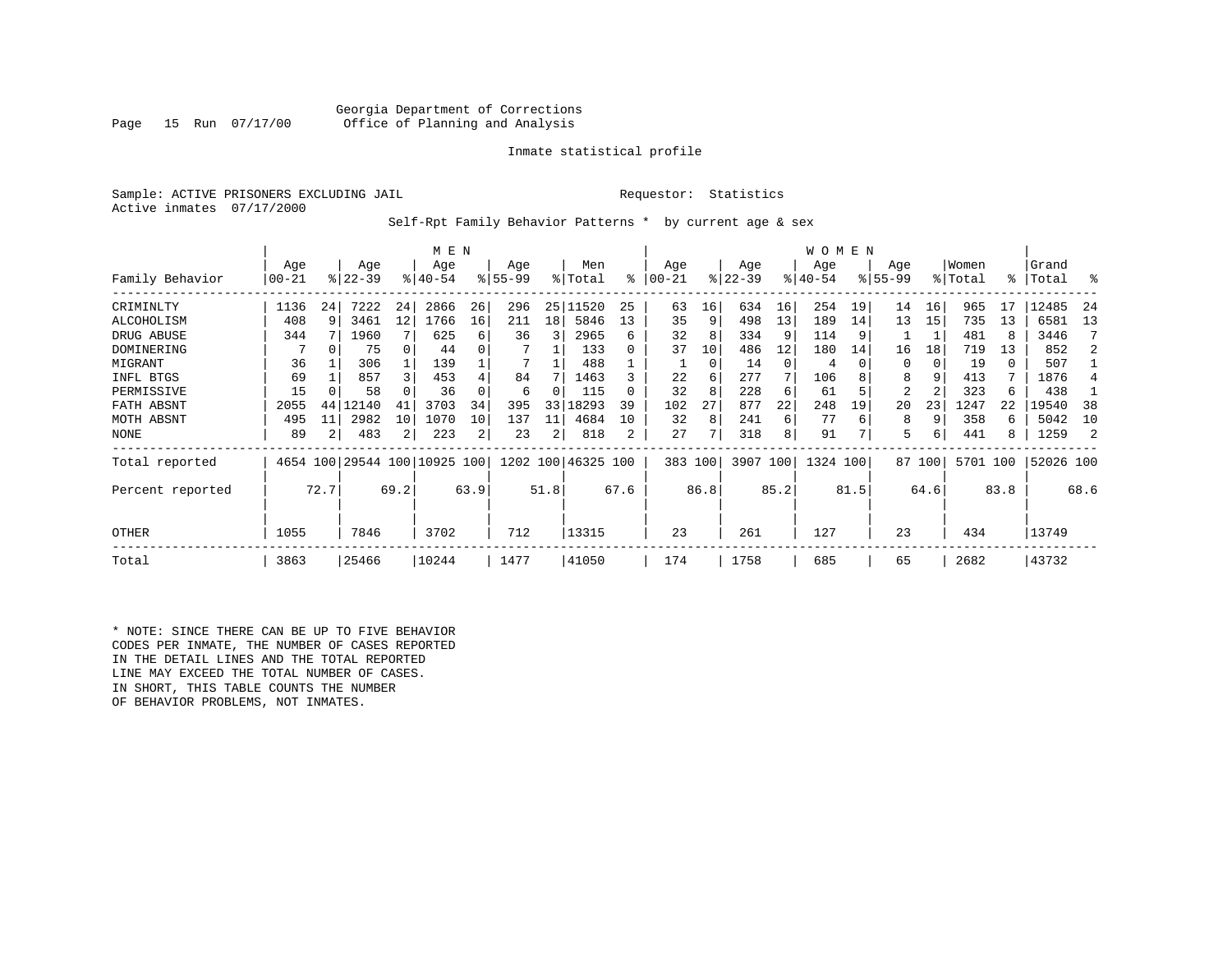˝

Page 16 Run 07/17/00 Office of Planning and Analysis

# Inmate statistical profile

Sample: ACTIVE PRISONERS EXCLUDING JAIL **Requestor:** Statistics Active inmates 07/17/2000

Inmate Diagnostic Behavior Problem \* by current age & sex

|                    |          |          |           |              | M E N                        |          |           |      |                    |      |           |      |           |       | <b>WOMEN</b> |                |             |          |          |      |           |      |
|--------------------|----------|----------|-----------|--------------|------------------------------|----------|-----------|------|--------------------|------|-----------|------|-----------|-------|--------------|----------------|-------------|----------|----------|------|-----------|------|
|                    | Age      |          | Age       |              | Age                          |          | Age       |      | Men                |      | Age       |      | Age       |       | Age          |                | Age         |          | Women    |      | Grand     |      |
| Diagnostic Problem | $ 00-21$ |          | $ 22-39 $ |              | $8 40-54$                    |          | $8 55-99$ |      | % Total            | ႜ    | $00 - 21$ |      | $ 22-39 $ |       | $ 40-54$     |                | $8155 - 99$ |          | % Total  |      | %   Total | ႜ    |
| ALCOHOLIC          | 30       |          | 1059      | 2            | 902                          | 5        | 155       |      | 2146               | 3    | 5         | 2    | 188       | 6     | 94           |                |             |          | 294      | 6.   | 2440      | 3    |
| ALCOH ABSE         | 641      | 10       | 6072      | 14           | 2911                         | 16       | 367       | 17   | 9991               | 14   | 18        |      | 354       | 11    | 140          | 11             | 15          | 15       | 527      |      | 10518     | 14   |
| DRUG EXP           | 1388     | 22       | 8335      | 19           | 3011                         | 16       | 181       | 8    | 12915              | 18   | 26        | 10   | 238       |       | 96           | 8              | 6           | -6       | 366      |      | 13281     | 17   |
| DRUG ABSE          | 1158     | 18       | 8467      | 19           | 3472                         | 19       | 158       |      | 7 13255            | 18   | 51        | 19   | 903       | 28    | 322          | 25             | 11          | 11       | 1287     | 26   | 14542     | 19   |
| NARC ADDCT         | 28       | $\Omega$ | 592       | $\mathbf{1}$ | 392                          | 2        | 22        | 1    | 1034               |      |           |      | 46        | 1     | 37           | 3              | 2           | 2        | 88       | 2    | 1122      | -1   |
| EPILEPTIC          | 34       |          | 270       |              | 173                          |          | 29        |      | 506                |      |           |      | 69        |       | 32           |                | 5           |          | 109      |      | 615       |      |
| MANIPULTVE         | 686      | 11       | 3621      | 8            | 1029                         | б        | 120       | 6    | 5456               | ጸ    |           |      | 67        |       | 40           |                | 3           |          | 114      |      | 5570      | 7    |
| ASSAULTIVE         | 1486     | 23       | 9130      | 20           | 3570                         | 19       | 518       | 24   | 14704              | 20   | 60        | 22   | 567       | 17    | 199          | 16             | 16          | 16       | 842      |      | 15546     | 20   |
| ESCPE TEND         | 88       |          | 1049      | 2            | 645                          | 3        | 83        | 4    | 1865               | 3    | 6         | 2    | 98        | 3     | 34           | 3              | 0           | $\Omega$ | 138      |      | 2003      | 3    |
| SUICIDAL           | 139      | 2        | 1067      |              | 414                          | 2        | 41        | 2    | 1661               | 2    | 13        |      | 166       |       | 60           |                |             |          | 244      |      | 1905      | 2    |
| WITHDRAWN          | 11       |          | 164       | 0            | 74                           | 0        | 15        |      | 264                | U    | 12        |      | 71        |       | 27           |                |             |          | 111      | 2    | 375       |      |
| PR RLTY CT         | 28       | $\Omega$ | 355       | $\mathbf{1}$ | 230                          |          | 22        |      | 635                |      | 8         |      | 85        | 3     | 30           |                |             |          | 126      | 3    | 761       |      |
| HOMOSEXUAL         | 12       |          | 137       | $\Omega$     | 66                           | $\Omega$ | 15        |      | 230                | U    | q         | 3    | 127       | 4     | 21           | $\overline{c}$ | $\Omega$    | $\Omega$ | 157      | 3    | 387       |      |
| <b>NONE</b>        | 61       |          | 1150      | 3            | 576                          | 3        | 168       | 8    | 1955               | 3    | 3         |      | 32        |       | 28           |                | 12          | 12       | 75       |      | 2030      |      |
| OTHER              | 55       |          | 520       | 1            | 305                          | 2        | 76        | 4    | 956                |      | 2         |      | 25        | 1     | 15           |                | 5           | 5        | 47       |      | 1003      |      |
| NOT RPTD           | 469      |          | 2509      | 6            | 690                          | 4        | 186       | 9    | 3854               | 5    | 45        | 17   | 244       | 7     | 96           | 8              | 10          | 10       | 395      | 8    | 4249      | 6    |
| Total reported     |          |          |           |              | 6378 100 44736 100 18478 100 |          |           |      | 2163 100 71755 100 |      | 269 100   |      | 3280 100  |       | 1272 100     |                | 101 100     |          | 4922 100 |      | 76677 100 |      |
| Percent reported   |          | 98.3     |           | 99.1         |                              | 99.8     |           | 99.5 |                    | 99.2 |           | 99.4 |           | 100.0 |              | 99.9           |             | 100.0    |          | 99.9 |           | 99.2 |
| UNKNOWN            | 64       |          | 239       |              | 18                           |          | 7         |      | 328                |      |           |      | $\Omega$  |       |              |                | O           |          | 2        |      | 330       |      |
| Total              | 3863     |          | 25466     |              | 10244                        |          | 1477      |      | 41050              |      | 174       |      | 1758      |       | 685          |                | 65          |          | 2682     |      | 43732     |      |

\* NOTE: SINCE THERE CAN BE UP TO FIVE BEHAVIORCODES PER INMATE, THE NUMBER OF CASES REPORTED IN THE DETAIL LINES AND THE TOTAL REPORTED LINE MAY EXCEED THE TOTAL NUMBER OF CASES.IN SHORT, THIS TABLE COUNTS THE NUMBER OF BEHAVIOR PROBLEMS, NOT INMATES.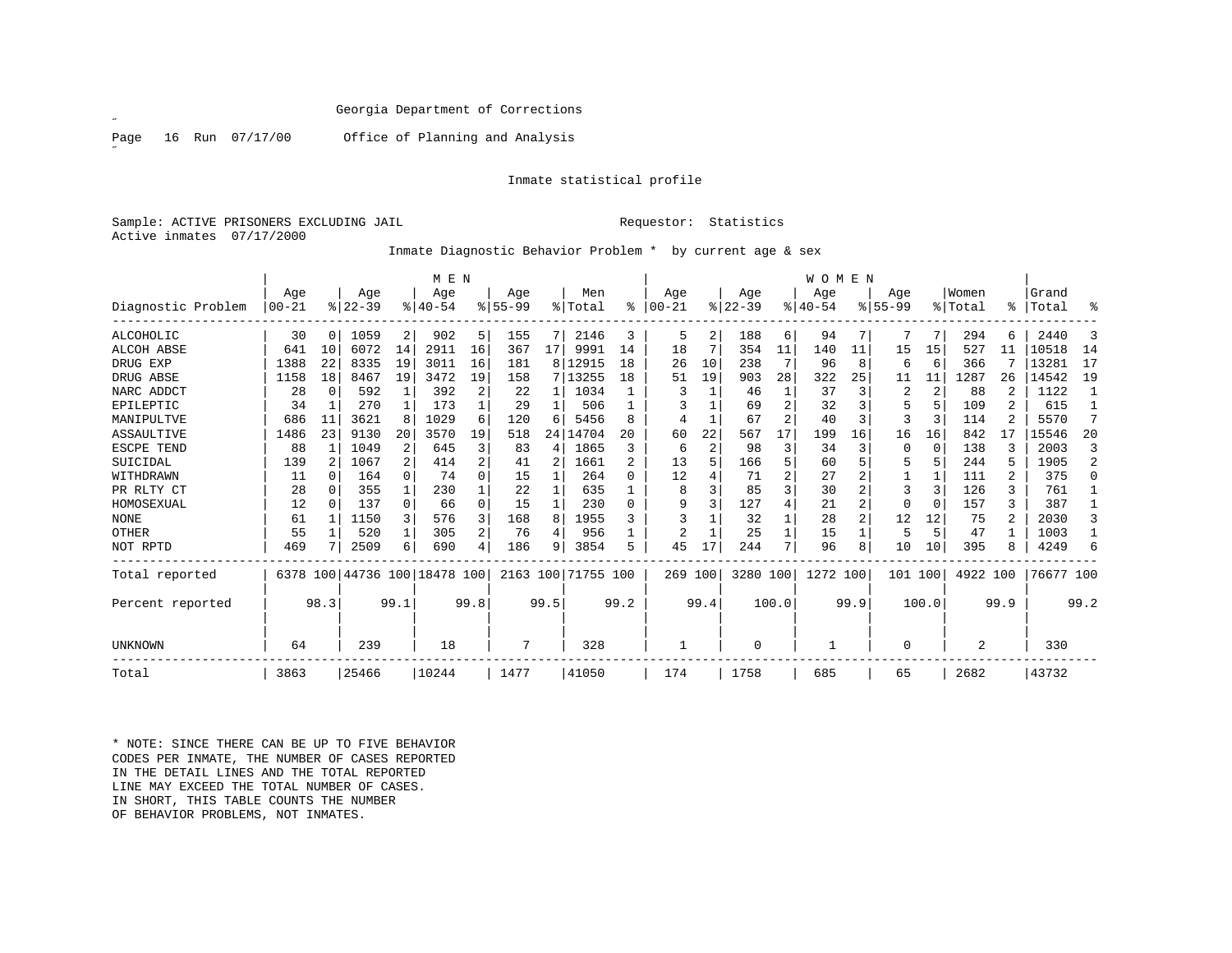Page 17 Run 07/17/00 Office of Planning and Analysis

# Inmate statistical profile

Sample: ACTIVE PRISONERS EXCLUDING JAIL **Requestor:** Statistics Active inmates 07/17/2000

 $\mathscr{L}^{\pm}$ 

 $\mathscr{A}^{\pm}$ 

|  | Physical Profile (General Condition) by current age & sex<br>. |  |
|--|----------------------------------------------------------------|--|
|--|----------------------------------------------------------------|--|

|                      |           | M E N |                    |              |           |      |             |      |                    |      |          |              |             |      | W O M E N |         |                |        |          |      |           |      |
|----------------------|-----------|-------|--------------------|--------------|-----------|------|-------------|------|--------------------|------|----------|--------------|-------------|------|-----------|---------|----------------|--------|----------|------|-----------|------|
|                      | Age       |       | Age                |              | Age       |      | Age         |      | Men                |      | Age      |              | Age         |      | Age       |         | Age            |        | Women    |      | Grand     |      |
| Physical Profile     | $ 00-21 $ |       | $8 22-39$          |              | $8 40-54$ |      | $8155 - 99$ |      | % Total            | ៖    | 00-21    |              | $8$   22-39 |      | $ 40-54 $ |         | $8155 - 99$    |        | % Total  |      | %   Total |      |
| NO LIMITATION        | 3380      | 90    | 18660              | 75           | 4968      | 50   | 242         | 17   | 27250              | 68   | 145      | 87           | 1188        | 70   | 325       | 49      | 11             | 18'    | 1669     | 65   | 28919     | 68   |
| DEFECT NO MAJOR LIMT | 158       | 4     | 2916               | 12           | 2012      | 20   | 332         | 23   | 5418               | 14   | 4        | 2            | 100         | 6    | 80        | 12      | 10             | 16     | 194      |      | 5612      | 13   |
| DEFECT MAJOR LIMIT   | 229       | 6     | 3282               | 13           | 2894      | 29   | 776         | 54   | 7181               | 18   | 17       | 10           | 394         | 23   | 252       | 38      | 39             | 63     | 702      | 27   | 7883      | 18   |
| VERY MAJOR DEFECT    |           | 0     | 62                 | $\mathbf{0}$ | 104       |      | 95          | 7    | 262                |      | $\Omega$ | $\mathbf{0}$ | 6           | 0    | 8         |         | $\overline{2}$ | 3      | 16       |      | 278       |      |
| Total reported       |           |       | 3768 100 24920 100 |              | 9978 100  |      |             |      | 1445 100 40111 100 |      | 166      | 100          | 1688 100    |      |           | 665 100 |                | 62 100 | 2581 100 |      | 42692 100 |      |
| Percent reported     |           | 97.5  |                    | 97.9         |           | 97.4 |             | 97.8 |                    | 97.7 |          | 95.4         |             | 96.0 |           | 97.1    |                | 95.4   |          | 96.2 |           | 97.6 |
| NOT REPORTED         | 95        | 546   |                    |              | 266       |      | 32          |      | 939                |      | 8        |              | 70          |      | 20        |         | 3              |        | 101      |      | 1040      |      |
| Total                | 3863      |       | 25466              |              | 10244     |      | 1477        |      | 41050              |      | 174      |              | 1758        |      | 685       |         | 65             |        | 2682     |      | 43732     |      |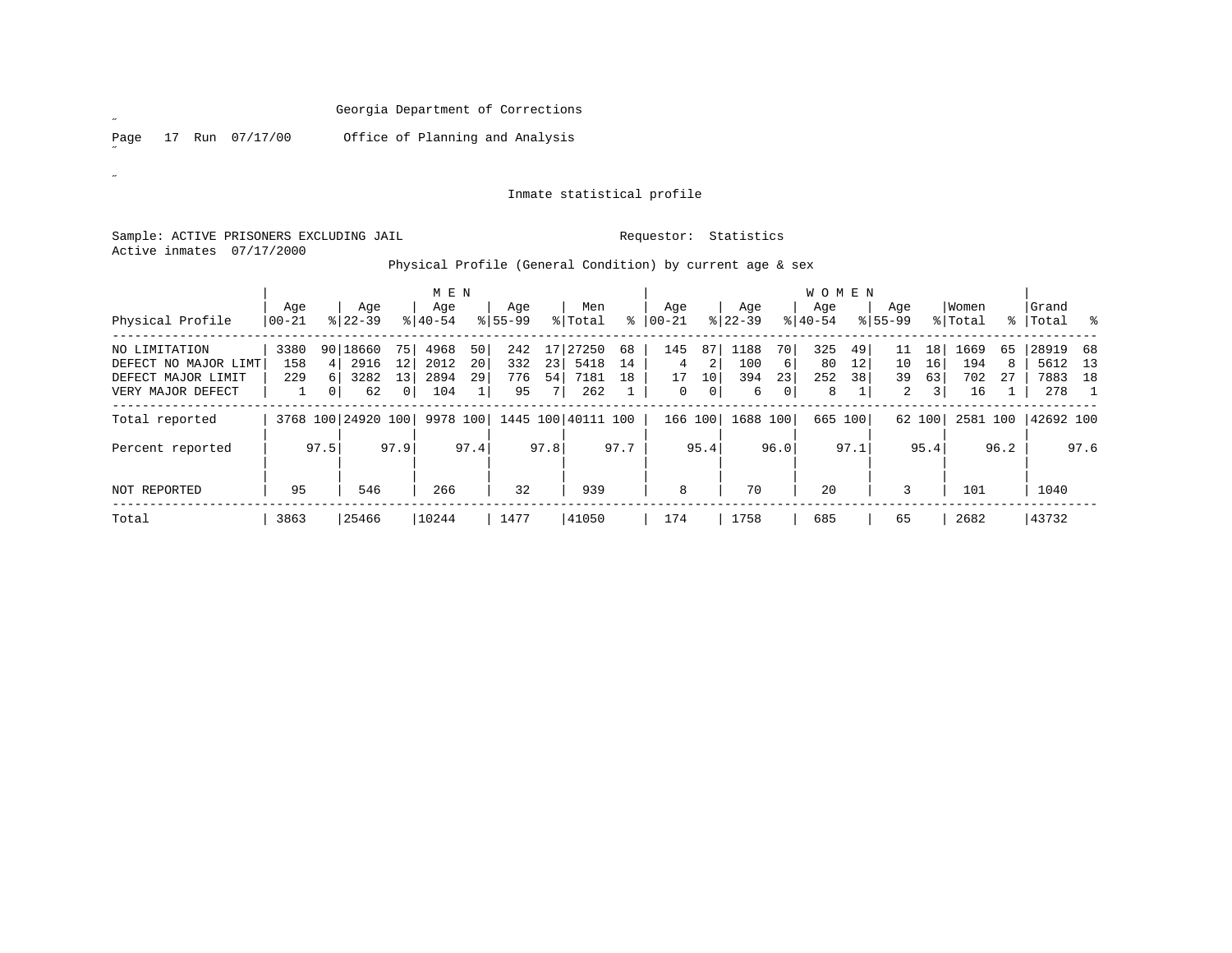# Georgia Department of Corrections Office of Planning and Analysis

# Inmate statistical profile

Sample: ACTIVE PRISONERS EXCLUDING JAIL **Requestor:** Statistics Active inmates 07/17/2000

Security Status by current age & sex

|                  |          |       |           |             | M E N                        |                |          |                         |                    |       |          |       |             |       | W O M E N |                |           |        |             |       |           |       |
|------------------|----------|-------|-----------|-------------|------------------------------|----------------|----------|-------------------------|--------------------|-------|----------|-------|-------------|-------|-----------|----------------|-----------|--------|-------------|-------|-----------|-------|
|                  | Age      |       | Age       |             | Age                          |                | Age      |                         | Men                |       | Age      |       | Age         |       | Age       |                | Age       |        | Women       |       | Grand     |       |
| Security         | $ 00-21$ |       | $ 22-39 $ |             | $ 40-54$                     |                | $ 55-99$ |                         | % Total            | ៖     | 00-21    |       | $ 22-39 $   |       | $ 40-54 $ |                | $8 55-99$ |        | % Total     |       | %   Total | ႜ     |
| DIAG INCOM       |          | 0     | 21        | $\Omega$    | 8                            |                |          | 0                       | 32                 |       | O        |       | 0           | 0     |           |                |           | 0      |             | 0     | 32        |       |
| WRK RELEAS       |          | 0     | 0         | $\mathbf 0$ |                              |                |          | 0                       | 2                  | 0     | $\Omega$ |       | $\mathbf 0$ | 0     | 0         | 0 <sup>1</sup> |           | 0      | 0           | 0     | 2         |       |
| TRUSTY           | 30       |       | 1199      | 5           | 663                          | 6              | 60       | 4                       | 1952               | 5     | 5        |       | 66          | 4     | 52        | 8              | 4         | 6      | 127         | 5     | 2079      |       |
| MINIMUM          | 1055     | 27    | 8521      | 33          | 3598                         | 35             | 436      | 30 <sup>1</sup>         | 13610              | 33    | 72       | 41    | 966         | 55    | 381       | 56             | 40        | 62     | 1459        | 54    | 15069     | 34    |
| MEDIUM           | 1597     | 41    | 9975      | 39          | 4170                         | 41             | 768      | 52                      | 16510              | 40    | 61       | 35    | 527         | 30    | 192       | 28             | 18        | 28     | 798         | 30    | 17308     | 40    |
| CLOSE            | 854      | 22    | 3933      | 15          | 1133                         | 11             | 146      | 10                      | 6066               | 15    | 25       | 14    | 125         |       | 30        |                |           |        | 183         |       | 6249      | 14    |
| MAXIMUM          | 41       |       | 689       | 3           | 225                          | 2              | 22       |                         | 977                | 2     | 2        |       | 5           |       | 2         |                | 0         |        | 9           |       | 986       | 2     |
| DIAGNOSTIC       | 284      |       | 1127      | 4           | 447                          | $\overline{4}$ | 42       | $\overline{\mathbf{3}}$ | 1900               | 5     | 9        |       | 69          | 4     | 28        | 4              | 0         |        | 106         | 4     | 2006      |       |
| Total reported   |          |       |           |             | 3863 100 25465 100 10244 100 |                |          |                         | 1477 100 41049 100 |       | 174 100  |       | 1758 100    |       | 685 100   |                |           | 65 100 | 2682 100    |       | 43731 100 |       |
| Percent reported |          | 100.0 |           | 100.0       |                              | 100.0          |          | 100.0                   |                    | 100.0 |          | 100.0 |             | 100.0 |           | 100.0          |           | 100.0  |             | 100.0 |           | 100.0 |
| NOT RPTD         | 0        |       |           |             | $\Omega$                     |                | 0        |                         |                    |       | $\Omega$ |       | $\Omega$    |       | $\Omega$  |                | 0         |        | $\mathbf 0$ |       |           |       |
| Total            | 3863     |       | 25466     |             | 10244                        |                | 1477     |                         | 41050              |       | 174      |       | 1758        |       | 685       |                | 65        |        | 2682        |       | 43732     |       |

\* NOTE: BEGINNING IN JULY 1987, THE FACILITIES DIVISION NO LONGER CODED INMATES AS BEING WORK RELEASE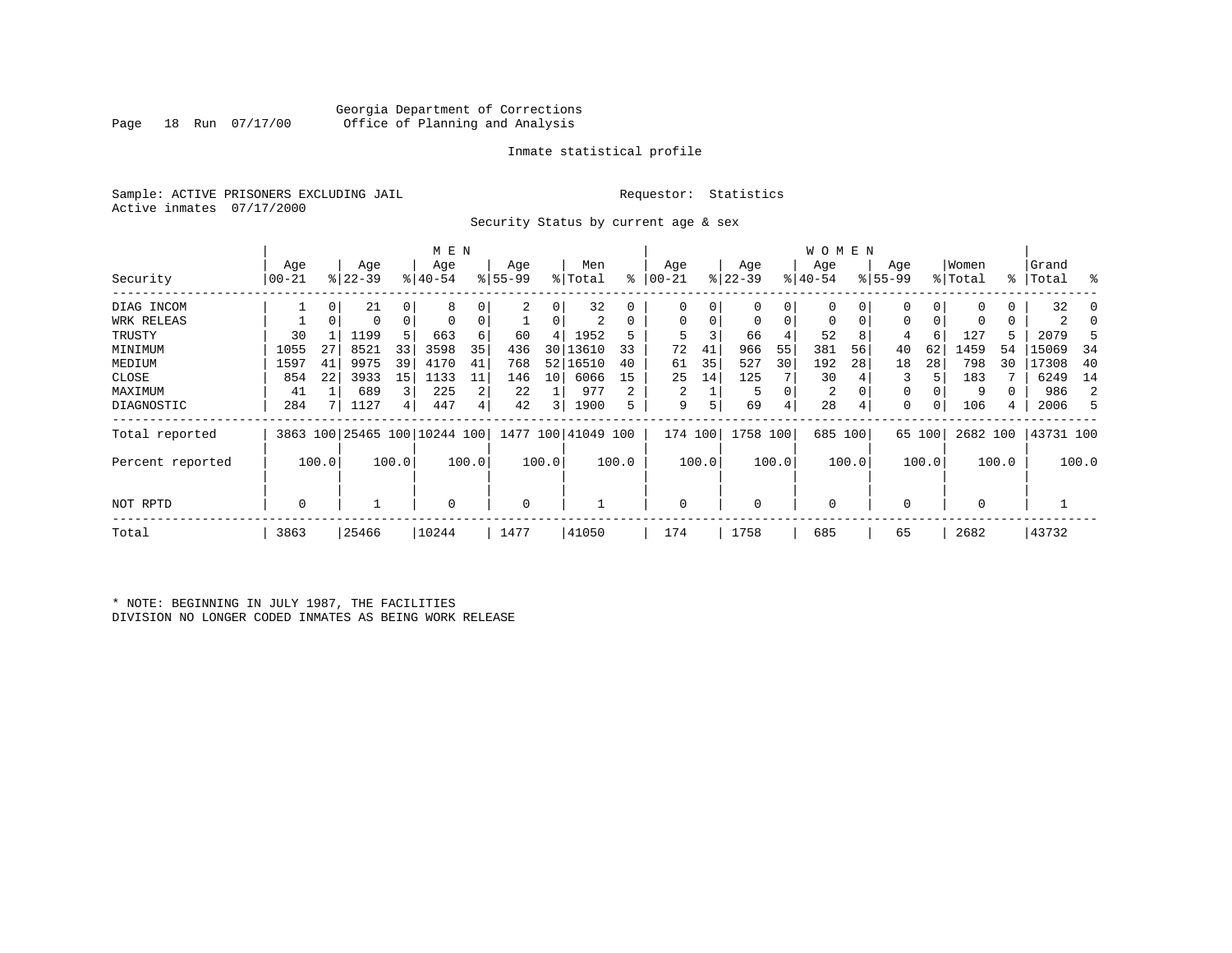# Georgia Department of Corrections Page 19 Run 07/17/00 Office of Planning and Analysis

# Inmate statistical profile

Sample: ACTIVE PRISONERS EXCLUDING JAIL **Requestor:** Statistics Active inmates 07/17/2000

Number Of Sentences by current age & sex

|                     |           |      |           |      | M E N                        |      |           |      |                    |      |               |                |           |      | <b>WOMEN</b> |      |             |        |          |      |           |      |
|---------------------|-----------|------|-----------|------|------------------------------|------|-----------|------|--------------------|------|---------------|----------------|-----------|------|--------------|------|-------------|--------|----------|------|-----------|------|
|                     | Age       |      | Age       |      | Age                          |      | Age       |      | Men                |      | Age           |                | Age       |      | Age          |      | Age         |        | Women    |      | Grand     |      |
| Number Of Sentences | $00 - 21$ |      | $ 22-39 $ |      | $ 40-54 $                    |      | $8 55-99$ |      | % Total            |      | $8   00 - 21$ |                | $ 22-39 $ |      | $ 40-54 $    |      | $8155 - 99$ |        | % Total  |      | %   Total | ႜ    |
| ONE                 | 1590      | 42   | 7662      | 30   | 3275                         | 32   | 603       | 41   | 13130              | 32   | 84            | 50             | 714       | 41   | 267          | 40   | 32          | 49     | 1097     | 42   | 14227     | 33   |
| TWO                 | 988       | 26   | 5957      | 24   | 2465                         | 24   | 381       | 26   | 9791               | 24   | 50            | 30             | 423       | 25   | 176          | 26   | 15          | 23     | 664      | 25   | 10455     | 24   |
| THREE               | 509       | 13   | 4014      | 16   | 1560                         | 15   | 170       | 12   | 6253               | 15   | 12            |                | 234       | 14   | 95           | 14   | 11          | 17     | 352      | 13   | 6605      | 15   |
| <b>FOUR</b>         | 314       | 8    | 2556      | 10   | 918                          | 9    | 116       | 8    | 3904               | 10   | 9             | 5              | 153       | 9    | 47           |      | 3           | 5      | 212      | 8    | 4116      | 10   |
| FIVE                | 175       |      | 1674      |      | 616                          | 6    | 62        | 4    | 2527               | 6    | 8             | 5              | 76        |      | 22           |      |             | 2      | 107      |      | 2634      | -6   |
| MORE THAN FIVE      | 207       | 5    | 3334      | 13   | 1265                         | 13   | 138       | 9    | 4944               | 12   | 4             | $\overline{2}$ | 126       |      | 67           | 10   | 3           | 5      | 200      | 8    | 5144 12   |      |
| Total reported      |           |      |           |      | 3783 100 25197 100 10099 100 |      |           |      | 1470 100 40549 100 |      | 167 100       |                | 1726 100  |      | 674 100      |      |             | 65 100 | 2632 100 |      | 43181 100 |      |
| Percent reported    |           | 97.9 |           | 98.9 |                              | 98.6 |           | 99.5 |                    | 98.8 |               | 96.0           |           | 98.2 |              | 98.4 |             | 100.0  |          | 98.1 |           | 98.7 |
| NOT REPORTED        | 80        |      | 269       |      | 145                          |      | 7         |      | 501                |      | 7             |                | 32        |      | 11           |      | 0           |        | 50       |      | 551       |      |
| Total               | 3863      |      | 25466     |      | 10244                        |      | 1477      |      | 41050              |      | 174           |                | 1758      |      | 685          |      | 65          |        | 2682     |      | 43732     |      |
|                     |           |      |           |      |                              |      |           |      |                    |      |               |                |           |      |              |      |             |        |          |      |           |      |
| AVG NUM SENTENCES   | 2.32      |      | 3.08      |      | 2.99                         |      | 2.57      |      | 2.96               |      | 1.94          |                | 2.50      |      | 2.64         |      | 2.23        |        | 2.49     |      | 2.94      |      |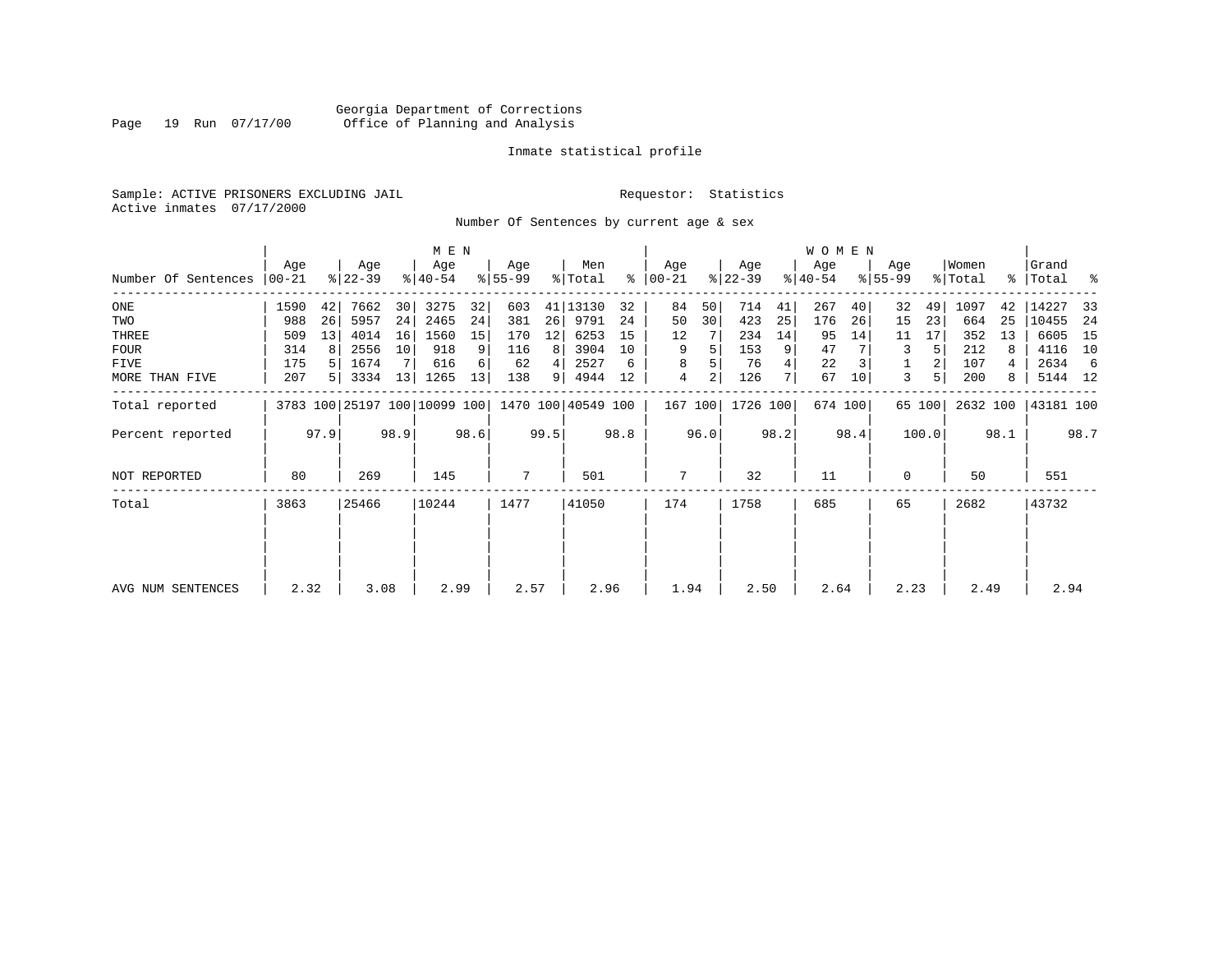Page 20 Run 07/17/00 Office of Planning and Analysis

# Inmate statistical profile

Sample: ACTIVE PRISONERS EXCLUDING JAIL **Requestor:** Statistics Active inmates 07/17/2000

Number Of Disciplinaries by current age & sex

|                  |                   |       |                  |       | M E N            |       |                 |       |                                                 |       |                  |       |                  |       | <b>WOMEN</b>     |         |                  |        |                  |       |                    |       |
|------------------|-------------------|-------|------------------|-------|------------------|-------|-----------------|-------|-------------------------------------------------|-------|------------------|-------|------------------|-------|------------------|---------|------------------|--------|------------------|-------|--------------------|-------|
| Disciplinaries   | Age<br>$ 00 - 21$ |       | Age<br>$ 22-39 $ |       | Age<br>$ 40-54 $ |       | Age<br>$ 55-99$ |       | Men<br>% Total                                  | ి     | Age<br>$00 - 21$ |       | Age<br>$ 22-39 $ |       | Age<br>$ 40-54 $ |         | Age<br>$8 55-99$ |        | Women<br>% Total |       | Grand<br>%   Total | း     |
| ZERO             | 1342              | 35    | 8782             | 34    | 4542             | 44    | 776             |       | 53 15442                                        | 38    | 75               | 43    | 864              | 49    | 395              | 58      | 40               | 62     | 1374             | 51    | 16816              | 38    |
| ONE              | 557               | 14    | 3679             | 14    | 1628             | 16    | 270             | 18    | 6134                                            | 15    | 30               | 17    | 283              | 16    | 107              | 16      | 9                | 14     | 429              | 16    | 6563               | 15    |
| TWO              | 322               |       | 2357             | 9     | 846              | 8     | 112             | 8     | 3637                                            | 9     | 19               | 11    | 159              | 9     | 45               |         | 3                | 5      | 226              |       | 3863               | 9     |
| THREE            | 232               |       | 1556             |       | 558              | 5     | 74              |       | 2420                                            | 6     |                  | 4     | 91               |       | 34               |         | 3                |        | 135              |       | 2555               | 6     |
| <b>FOUR</b>      | 186               |       | 1208             |       | 401              | 4     | 39              | 3     | 1834                                            |       |                  |       | 60               | 3     | 16               |         | 2                |        | 85               |       | 1919               | 4     |
| FIVE             | 160               |       | 932              |       | 289              | 3     | 29              | 2     | 1410                                            |       | 3                | 2     | 47               | 3     | 16               | 2       |                  |        | 67               |       | 1477               | 3     |
| MORE THAN FIVE   | 1064              | 28    | 6949             | 27    | 1978             | 19    | 177             |       | 12   10168                                      | 25    | 33               | 19    | 254              | 14    | 72               | 11      | 7                | 11     | 366              | 14    | 10534              | -24   |
| Total reported   |                   |       |                  |       |                  |       |                 |       | 3863 100 25463 100 10242 100 1477 100 41045 100 |       | 174 100          |       | 1758 100         |       |                  | 685 100 |                  | 65 100 | 2682 100         |       | 43727 100          |       |
| Percent reported |                   | 100.0 |                  | 100.0 |                  | 100.0 |                 | 100.0 |                                                 | 100.0 |                  | 100.0 |                  | 100.0 |                  | 100.0   |                  | 100.0  |                  | 100.0 |                    | 100.0 |
| NOT REPORTED     | 0                 |       | 3                |       | 2                |       | $\mathbf 0$     |       | 5                                               |       | $\mathbf 0$      |       | 0                |       | $\mathbf 0$      |         | 0                |        | $\mathbf 0$      |       | 5                  |       |
| Total            | 3863<br>25466     |       | 10244            |       | 1477             |       | 41050           |       | 174                                             |       | 1758             |       | 685              |       | 65               |         | 2682             |        | 43732            |       |                    |       |
| AVG NUM DISCIP   | 5.78              |       | 5.88             |       | 4.25             |       | 2.58            |       | 5.35                                            |       | 3.52             |       | 3.07             |       | 1.98             |         | 1.58             |        | 2.78             |       | 5.19               |       |

˝

 $\mathscr{B}^{\pm}$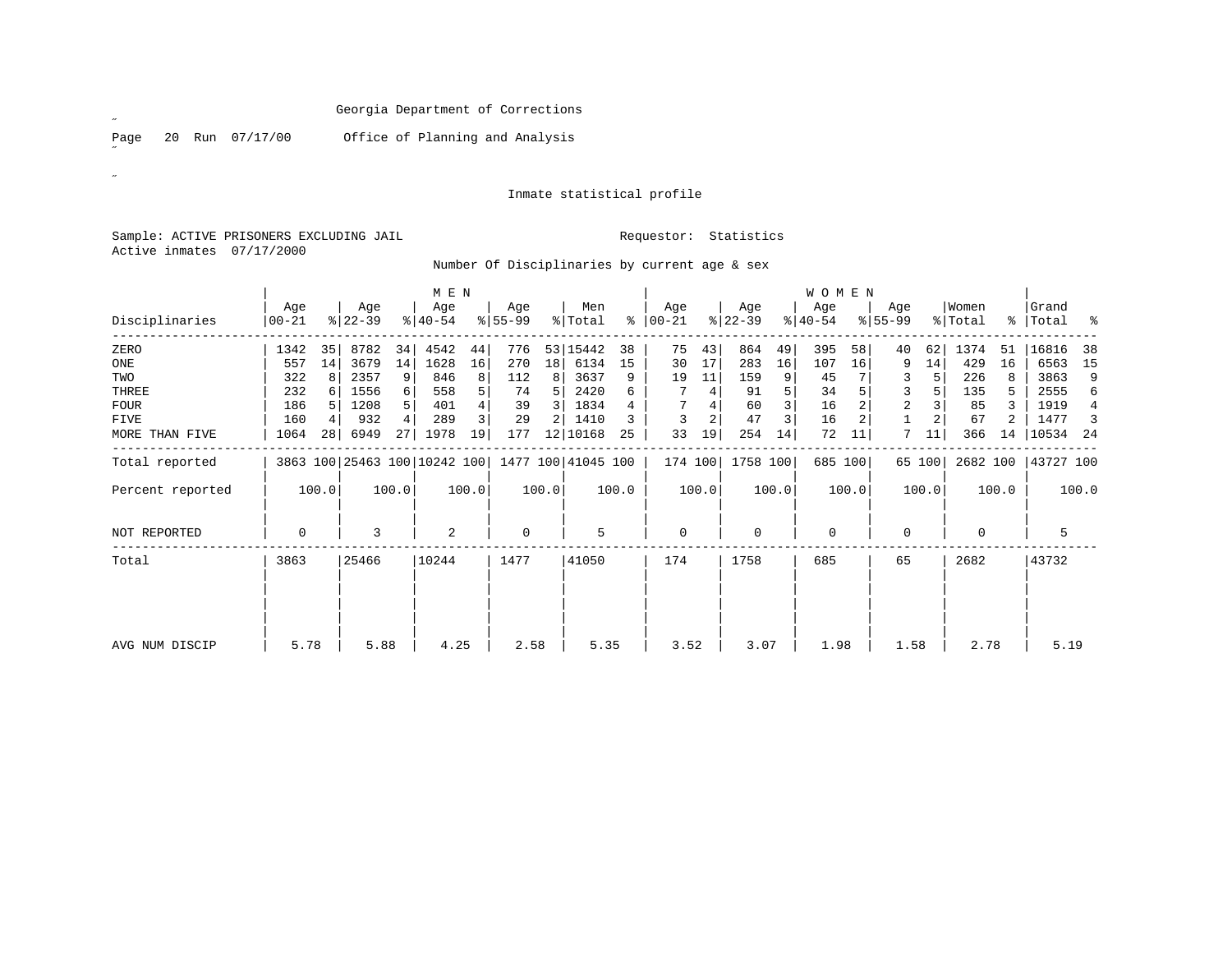Page 21 Run 07/17/00 Office of Planning and Analysis

# Inmate statistical profile

Sample: ACTIVE PRISONERS EXCLUDING JAIL **Requestor:** Statistics Active inmates 07/17/2000

# Number Of Escapes by current age & sex

|                  |                    |          |                  |                | M E N                                           |       |                 |          |                |             |                  |       |                  |             | WOMEN            |          |                  |        |                  |          |                    |             |
|------------------|--------------------|----------|------------------|----------------|-------------------------------------------------|-------|-----------------|----------|----------------|-------------|------------------|-------|------------------|-------------|------------------|----------|------------------|--------|------------------|----------|--------------------|-------------|
| Escapes          | Age<br>$ 00 - 21 $ |          | Age<br>$ 22-39 $ |                | Age<br>$ 40-54 $                                |       | Age<br>$ 55-99$ |          | Men<br>% Total | နွ          | Age<br>$00 - 21$ |       | Age<br>$ 22-39 $ |             | Age<br>$ 40-54 $ |          | Age<br>$8 55-99$ |        | Women<br>% Total |          | Grand<br>%   Total | ಿ           |
| ZERO             |                    |          | 3852 100 25258   |                | 99 10102                                        | 99    | 1453            |          | 98 40665       | 99          | 174 100          |       | 1751 100         |             |                  | 682 100  |                  | 65 100 | 2672             | 100      | 43337              | 99          |
| ONE              | 11                 | $\Omega$ | 204              |                | 120                                             | 1     | 19              |          | 354            | 1           | $\mathbf 0$      | 0     |                  | 0           | 3                | 0        | 0                | 0      | 10               | 0        | 364                | 1           |
| TWO              |                    |          | 4                | $\overline{0}$ | 17                                              | 0     |                 | 0        | 24             | $\mathbf 0$ | 0                |       | 0                | 0           | $\mathbf 0$      | 0        | 0                | 0      | $\mathbf 0$      | $\Omega$ | 24                 | $\mathbf 0$ |
| THREE            | 0                  |          | $\Omega$         |                |                                                 | 0     |                 |          | 6              | 0           | 0                |       | $\mathbf 0$      | 0           | $\mathbf 0$      |          | 0                |        | $\Omega$         |          | 6                  | 0           |
| FOUR             | $\Omega$           |          | $\Omega$         |                |                                                 | 0     | $\Omega$        | $\Omega$ |                | $\Omega$    | $\Omega$         |       | $\Omega$         | 0           | $\mathbf 0$      |          | 0                |        | $\mathbf 0$      | 0        |                    | $\mathbf 0$ |
| FIVE             | 0                  | 0        | $\mathbf 0$      | $\Omega$       | $\Omega$                                        | 0     | $\Omega$        | 0        | $\Omega$       | $\Omega$    | $\Omega$         | 0     | 0                | $\mathbf 0$ | $\mathbf 0$      | $\Omega$ | $\Omega$         | 0      | $\Omega$         | 0        | $\Omega$           | 0           |
| MORE THAN FIVE   | 0                  | 0        | 0                | 0              | $\Omega$                                        | 0     | $\Omega$        | 0        | $\Omega$       | 0           | $\mathbf 0$      | 0     | 0                | 0           | $\mathbf 0$      | 0        | 0                | 0      | $\Omega$         | 0        | <sup>0</sup>       | $\Omega$    |
| Total reported   |                    |          |                  |                | 3863 100 25466 100 10244 100 1477 100 41050 100 |       |                 |          |                |             | 174 100          |       | 1758 100         |             |                  | 685 100  |                  | 65 100 | 2682 100         |          | 43732 100          |             |
| Percent reported |                    | 100.0    |                  | 100.0          |                                                 | 100.0 |                 | 100.0    |                | 100.0       |                  | 100.0 |                  | 100.0       |                  | 100.0    |                  | 100.0  |                  | 100.0    |                    | 100.0       |
| NOT REPORTED     | 0                  |          | $\Omega$         |                | $\Omega$                                        |       | $\mathbf 0$     |          | $\Omega$       |             | $\mathbf 0$      |       | 0                |             | $\mathbf 0$      |          | $\Omega$         |        | $\Omega$         |          | $\Omega$           |             |
| Total            | 3863               | 25466    |                  | 10244          |                                                 | 1477  |                 | 41050    |                | 174         |                  | 1758  |                  | 685         |                  | 65       |                  | 2682   |                  | 43732    |                    |             |
|                  |                    |          |                  |                |                                                 |       |                 |          |                |             |                  |       |                  |             |                  |          |                  |        |                  |          |                    |             |
| AVG NUM ESCAPES  |                    | .00      | .01              |                | .02                                             |       | .02             |          | .01            |             |                  | .00   |                  | .00         |                  | .00      | .00              |        |                  | .00      | .01                |             |

 $\mathscr{L}$ 

 $\mathscr{B}^{\pm}$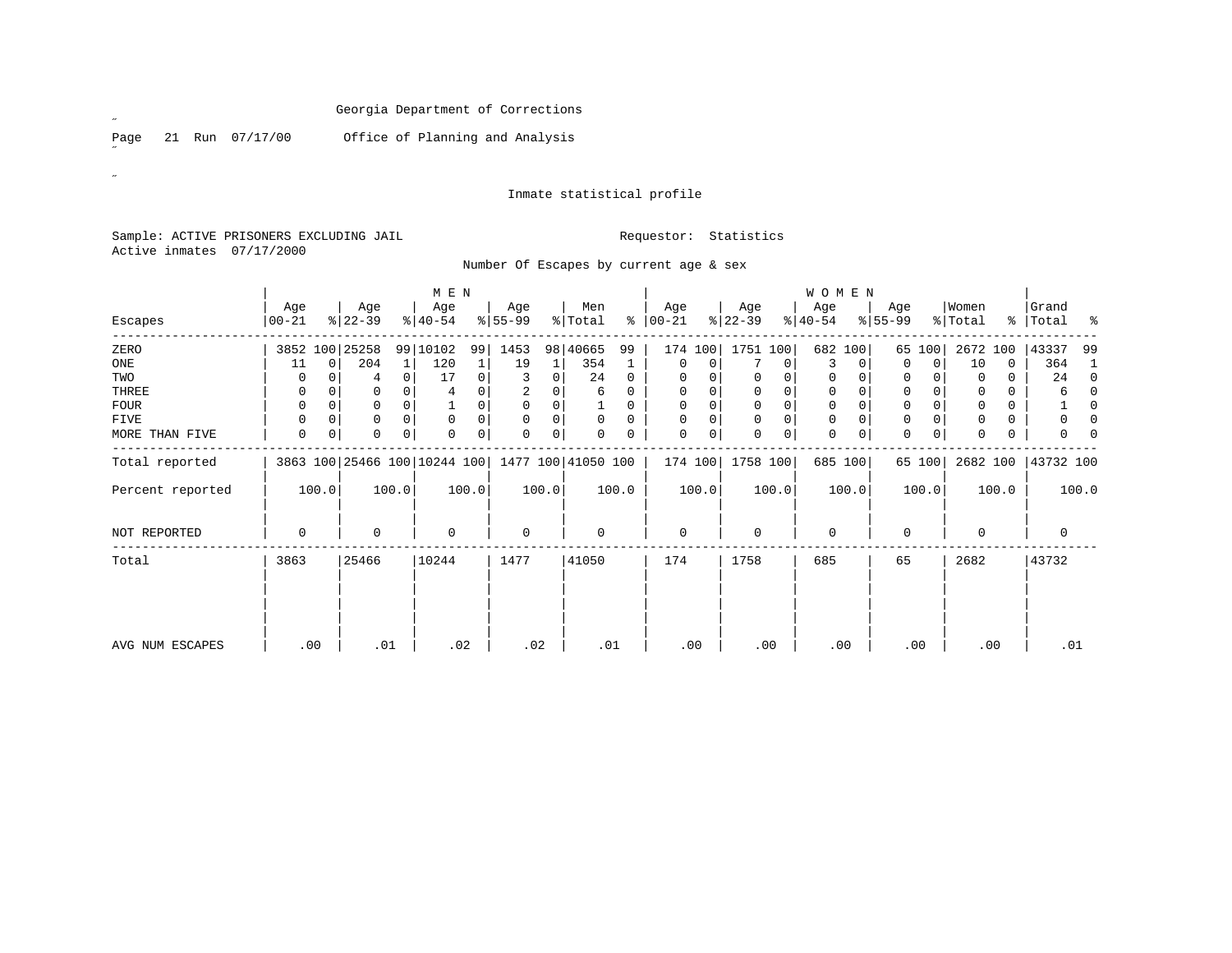Georgia Department of Corrections Page 22 Run 07/17/00 Office of Planning and Analysis

#### Inmate statistical profile

Sample: ACTIVE PRISONERS EXCLUDING JAIL **Requestor:** Statistics Active inmates 07/17/2000

#### Number Of Prior Georgia Incarcerations \* by current age & sex

|                            |             |          |                  |       | M E N                        |       |                    |       |                |       |                  |       |                  |                | WOMEN            |       |                    |        |                  |       |                    |       |
|----------------------------|-------------|----------|------------------|-------|------------------------------|-------|--------------------|-------|----------------|-------|------------------|-------|------------------|----------------|------------------|-------|--------------------|--------|------------------|-------|--------------------|-------|
| Prior Incarcerations 00-21 | Age         |          | Age<br>$8 22-39$ |       | Age<br>$ 40-54 $             |       | Age<br>$8155 - 99$ |       | Men<br>% Total | ႜ     | Age<br>$ 00-21 $ |       | Age<br>$ 22-39 $ |                | Age<br>$ 40-54 $ |       | Age<br>$8155 - 99$ |        | Women<br>% Total |       | Grand<br>%   Total | ႜ     |
| ZERO                       | 3535        |          | 92 13406         | 53    | 4009                         | 39    | 858                | 58    | 21808          | 53    | 168              | 97    | 1126             | 64             | 380              | 55    | 46                 | 71     | 1720             | 64    | 23528              | -54   |
| $_{\rm ONE}$               | 299         | 8        | 5301             | 21    | 1966                         | 19    | 272                | 18    | 7838           | 19    | 6                | 3     | 311              | 18             | 113              | 16    | 10                 | 15     | 440              | 16    | 8278               | 19    |
| TWO                        | 27          |          | 3134             | 12    | 1454                         | 14    | 141                | 10    | 4756           | 12    | 0                | 0     | 151              | 9              | 81               | 12    | 4                  | 6      | 236              |       | 4992               | - 11  |
| THREE                      | 2           | 0        | 1787             |       | 997                          | 10    | 84                 | 6     | 2870           |       | 0                | 0     | 90               | 5              | 43               |       | $\overline{2}$     |        | 135              | 5     | 3005               | 7     |
| <b>FOUR</b>                | 0           | $\Omega$ | 985              |       | 739                          |       | 58                 | 4     | 1782           |       | 0                | 0     | 35               | $\overline{2}$ | 23               |       | 3                  |        | 61               |       | 1843               | 4     |
| <b>FIVE</b>                | 0           | $\Omega$ | 513              | 2     | 477                          | 5     | 31                 |       | 1021           |       | 0                | 0     | 27               | $\overline{2}$ | 11               |       | 0                  |        | 38               |       | 1059               | 2     |
| MORE THAN FIVE             | $\mathbf 0$ | 0        | 340              |       | 602                          | 6     | 33                 | 2     | 975            |       | 0                | 0     | 18               |                | 34               |       | $\mathbf 0$        |        | 52               | 2     | 1027               | 2     |
| Total reported             |             |          |                  |       | 3863 100 25466 100 10244 100 |       | 1477 100 41050 100 |       |                |       | 174 100          |       | 1758 100         |                | 685 100          |       |                    | 65 100 | 2682 100         |       | 43732 100          |       |
| Percent reported           |             | 100.0    |                  | 100.0 |                              | 100.0 |                    | 100.0 |                | 100.0 |                  | 100.0 |                  | 100.0          |                  | 100.0 |                    | 100.0  |                  | 100.0 |                    | 100.0 |
| <b>NOT REPORTED</b>        | 0           |          | 0                |       | $\mathbf 0$                  |       | $\mathbf 0$        |       | 0              |       | $\mathbf 0$      |       | 0                |                | 0                |       | 0                  |        | 0                |       | 0                  |       |
| Total                      | 3863        | 25466    |                  | 10244 |                              | 1477  |                    | 41050 |                | 174   |                  | 1758  |                  | 685            |                  | 65    |                    | 2682   |                  | 43732 |                    |       |
|                            |             |          |                  |       |                              |       |                    |       |                |       |                  |       |                  |                |                  |       |                    |        |                  |       |                    |       |
|                            |             |          |                  |       |                              |       |                    |       |                |       |                  |       |                  |                |                  |       |                    |        |                  |       |                    |       |
| AVG # INCARCERATIONS       | .09         |          | 1.01             |       | 1.70                         |       | .96                |       | 1.09           |       | .03              |       | .72              |                | 1.15             |       | .55                |        | .78              |       | 1.07               |       |

\* This data counts a parole revocation on an existing sentenCE AS A prior incarceration. Also, this data counts, for any cohort of inmates, the total number of Georgia incarcerations the inmate has had during his entire criminal career. For example, if an inmate was admitted to prison first in FY72, and then re-admitted in FY79 and FY85, he had two prior incarcerations before the FY85 admission. This inmate's records show two prior incarcerations in all three of his records since he has had two prior incarcerations in his criminal career. If the cohort of FY72 admissions is selected for analysis, two prior incarcerations will be listed for this inmate even though in FY72, he had no prior incarcerations.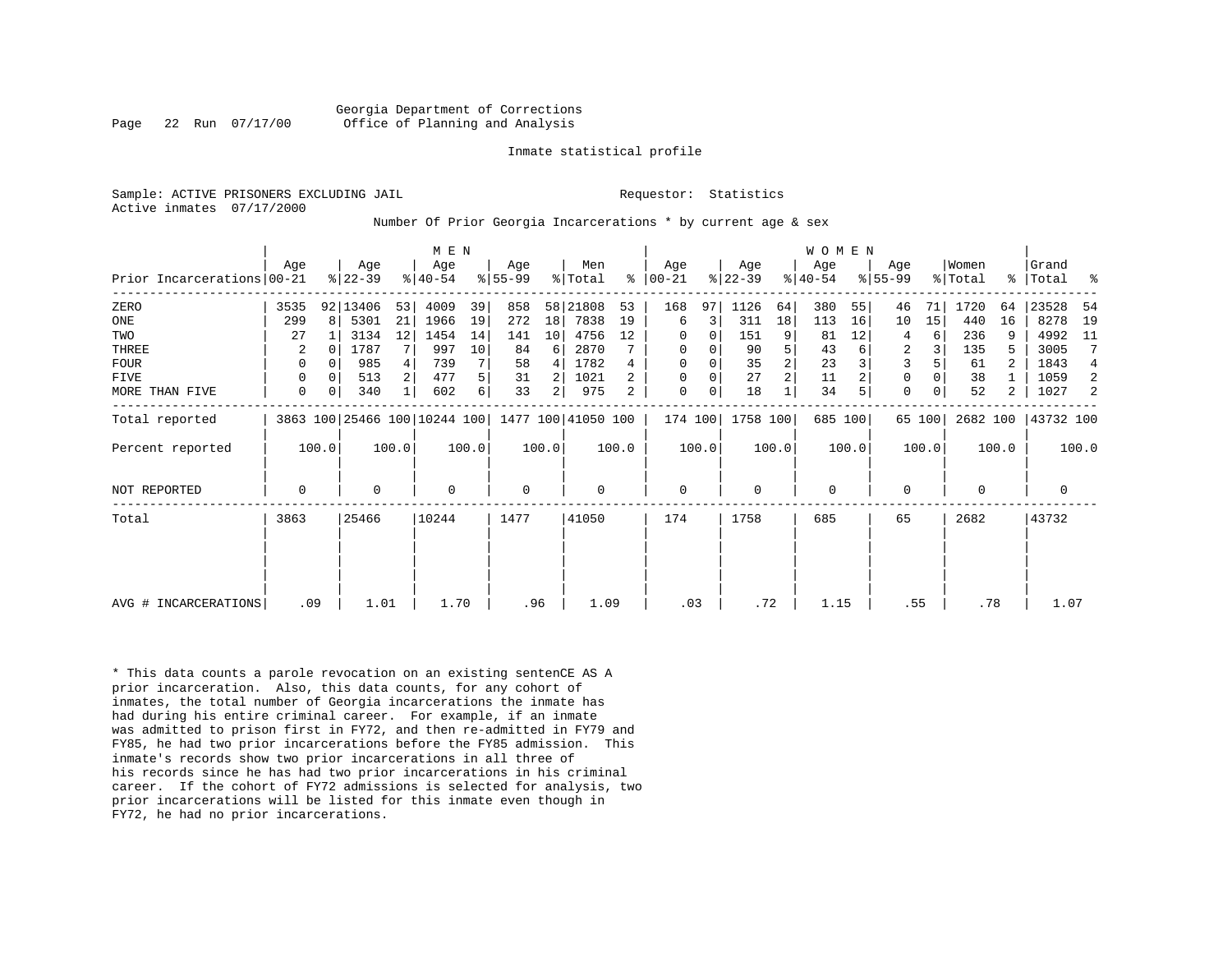Page 23 Run 07/17/00 Office of Planning and Analysis

# Inmate statistical profile

Sample: ACTIVE PRISONERS EXCLUDING JAIL **Requestor:** Statistics Active inmates 07/17/2000

# Number Of Transfers by current age & sex

|                   |                    |       |                  |       | M E N                        |       |                  |       |                    |       |                 |          |                  |       | WOMEN            |         |                  |        |                  |       |                    |       |
|-------------------|--------------------|-------|------------------|-------|------------------------------|-------|------------------|-------|--------------------|-------|-----------------|----------|------------------|-------|------------------|---------|------------------|--------|------------------|-------|--------------------|-------|
| Transfers         | Age<br>$ 00 - 21 $ |       | Age<br>$ 22-39 $ |       | Age<br>$ 40-54 $             |       | Age<br>$8 55-99$ |       | Men<br>% Total     | ∻     | Age<br>$ 00-21$ |          | Age<br>$ 22-39 $ |       | Age<br>$ 40-54 $ |         | Age<br>$8 55-99$ |        | Women<br>% Total |       | Grand<br>%   Total | ಿ     |
| ZERO              | 892                | 23    | 2382             | 9     | 949                          | 9     | 117              | 8     | 4340               | 11    | 43              | 25       | 329              | 19    | 118              | 17      |                  | 11     | 497              | 19    | 4837               | 11    |
| ONE               | 1882               | 49    | 10527            | 41    | 4006                         | 39    | 600              | 41    | 17015              | 41    | 112             | 64       | 944              | 54    | 345              | 50      | 27               | 42     | 1428             | 53    | 18443              | 42    |
| TWO               | 734                | 19    | 5550             | 22    | 1937                         | 19    | 265              | 18    | 8486               | 21    | 13              |          | 276              | 16    | 126              | 18      | 10               | 15     | 425              | 16    | 8911               | 20    |
| THREE             | 212                |       | 2884             | 11    | 1120                         | 11    | 169              | 11    | 4385               | 11    | 5               |          | 137              | 8     | 49               |         | 8                | 12     | 199              |       | 4584               | 10    |
| FOUR              | 84                 |       | 1635             | 6     | 675                          | 7     | 96               | 6     | 2490               | 6     |                 |          | 36               | 2     | 23               |         | 5                | 8      | 65               |       | 2555               | 6     |
| FIVE              | 37                 |       | 968              |       | 470                          | 5     | 63               | 4     | 1538               | 4     | $\Omega$        | $\Omega$ | 17               |       | 11               |         | 3                | 5      | 31               |       | 1569               | 4     |
| MORE THAN FIVE    | 22                 |       | 1520             | 6     | 1087                         | 11    | 167              | 11    | 2796               |       | 0               | 0        | 19               |       | 13               | 2       | 5.               | 8      | 37               |       | 2833               | 6     |
| Total reported    |                    |       |                  |       | 3863 100 25466 100 10244 100 |       |                  |       | 1477 100 41050 100 |       | 174 100         |          | 1758 100         |       |                  | 685 100 |                  | 65 100 | 2682 100         |       | 43732 100          |       |
| Percent reported  |                    | 100.0 |                  | 100.0 |                              | 100.0 |                  | 100.0 |                    | 100.0 |                 | 100.0    |                  | 100.0 |                  | 100.0   |                  | 100.0  |                  | 100.0 |                    | 100.0 |
| NOT REPORTED      | $\mathbf 0$        |       | $\Omega$         |       | 0                            |       | $\mathbf 0$      |       | 0                  |       | $\mathbf 0$     |          | $\mathbf 0$      |       | $\mathbf 0$      |         | $\Omega$         |        | $\mathbf 0$      |       | $\mathbf 0$        |       |
| Total             | 3863               | 25466 |                  | 10244 |                              | 1477  |                  | 41050 |                    | 174   |                 | 1758     |                  | 685   |                  | 65      |                  | 2682   |                  | 43732 |                    |       |
|                   |                    |       |                  |       |                              |       |                  |       |                    |       |                 |          |                  |       |                  |         |                  |        |                  |       |                    |       |
| AVG NUM TRANSFERS | 1.21               |       | 2.10             |       | 2.50                         |       | 2.58             |       | 2.14               |       | .90             |          | 1.29             |       | 1.44             |         | 2.26             |        | 1.33             |       | 2.09               |       |

 $\mathscr{L}$ 

 $\mathscr{B}^{\pm}$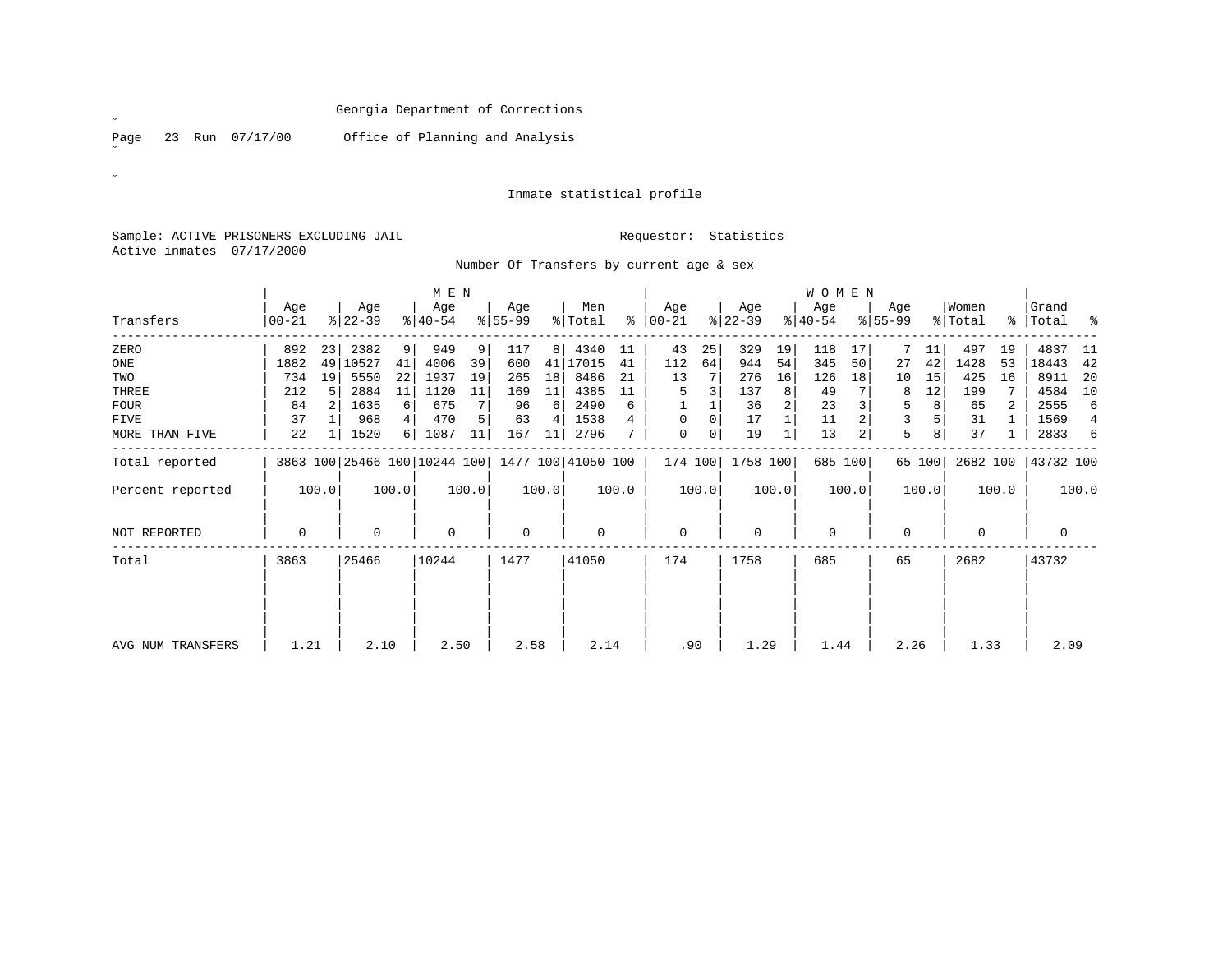# Georgia Department of Corrections Page 24 Run 07/17/00 Office of Planning and Analysis

# Inmate statistical profile

Sample: ACTIVE PRISONERS EXCLUDING JAIL **Requestor:** Statistics Active inmates 07/17/2000

County Of Conviction by current age & sex

|                            |     |             |          |             | M E N     |          |           |             |         |          |             |             |                |                | <b>WOMEN</b>   |              |             |          |                |          |           |              |
|----------------------------|-----|-------------|----------|-------------|-----------|----------|-----------|-------------|---------|----------|-------------|-------------|----------------|----------------|----------------|--------------|-------------|----------|----------------|----------|-----------|--------------|
|                            | Age |             | Age      |             | Age       |          | Age       |             | Men     |          | Age         |             | Age            |                | Age            |              | Aqe         |          | Women          |          | Grand     |              |
| County Of Conviction 00-21 |     |             | $ 22-39$ |             | $8 40-54$ |          | $8 55-99$ |             | % Total | ႜ        | $ 00-21$    |             | $ 22-39$       |                | $ 40-54$       |              | $8155 - 99$ |          | % Total        |          | %   Total |              |
| APPLING COUNTY             | 2   | 0           | 44       | 0           | 29        | 0        | 3         | 0           | 78      | 0        | ı           | 1           | 2              | 0              | 0              | 0            | 0           | 0        | 3              | 0        | 81        | $\Omega$     |
| ATKINSON COUNTY            |     | $\mathbf 0$ | 25       | $\mathbf 0$ | 11        | 0        | 3         | $\mathbf 0$ | 40      | $\Omega$ | $\mathbf 0$ | $\Omega$    | 2              | $\mathbf 0$    | $\overline{2}$ | $\mathbf 0$  | $\Omega$    | $\Omega$ | 4              | $\Omega$ | 44        | $\Omega$     |
| <b>BACON COUNTY</b>        |     | 0           | 35       | 0           | 12        | 0        |           | 0           | 49      | 0        | C           | 0           | 4              | 0              | $\Omega$       | 0            | O           | $\Omega$ | 4              | 0        | 53        | $\Omega$     |
| BAKER COUNTY               | U   | 0           | 18       | 0           | 3         | 0        | O         | 0           | 21      | 0        | O           | 0           | 2              | 0              | 0              | 0            | O           | 0        | 2              | 0        | 23        | ∩            |
| <b>BALDWIN COUNTY</b>      | 39  |             | 223      |             | 67        | 1        | 10        | 1           | 339     |          |             | 1           | 18             | 1              |                | C            | O           | O        | 22             |          | 361       | -1           |
| <b>BANKS COUNTY</b>        | 4   | $\Omega$    | 29       | 0           | 21        | 0        | 4         | 0           | 58      | U        |             | 1           | -1             | 0              | 3              | 0            | 0           | 0        | 5              | 0        | 63        | ∩            |
| <b>BARROW COUNTY</b>       | 15  | 0           | 83       | 0           | 56        | 1        | 10        | 1           | 164     | 0        | O           | 0           | 8              | 0              | 3              | 0            | 0           | 0        | 11             | 0        | 175       | $\Omega$     |
| <b>BARTOW COUNTY</b>       | 41  | 1           | 235      | 1           | 106       | 1        | 25        | 2           | 407     | 1        |             | 1           | 21             | 1              |                | $\mathbf{1}$ | 0           | $\Omega$ | 30             | 1        | 437       | $\mathbf{1}$ |
| BEN HILL COUNTY            | 21  | 1           | 116      | 0           | 43        | 0        | 10        | 1           | 190     | 0        | $\cap$      | $\mathbf 0$ | 11             | $\mathbf{1}$   | 4              | 1            | 0           | $\Omega$ | 15             | 1        | 205       | $\Omega$     |
| BERRIEN COUNTY             | 3   | $\mathbf 0$ | 41       | 0           | 14        | 0        | 3         | 0           | 61      | 0        | 0           | 0           | 3              | 0              | $\Omega$       | 0            | $\Omega$    | 0        | 3              | $\Omega$ | 64        | $\Omega$     |
| <b>BIBB COUNTY</b>         | 108 | 3           | 623      | 2           | 281       | 3        | 32        | 2           | 1044    | 3        | 6           | 4           | 30             | $\overline{2}$ | 22             | 3            |             | 3        | 60             |          | 1104      | 3            |
| BLECKLEY COUNTY            | 14  | $\Omega$    | 68       | 0           | 22        | 0        | 3         | 0           | 107     | 0        |             | 1           | 5              | 0              | 2              | $\Omega$     | $\Omega$    | 0        | 8              | $\Omega$ | 115       | $\Omega$     |
| BRANTLEY COUNTY            | 2   | 0           | 20       | 0           | 12        | 0        | 3         | 0           | 37      | 0        | 0           | 0           | 2              | $\Omega$       | 2              | 0            | 0           | 0        | 4              | 0        | 41        |              |
| BROOKS COUNTY              |     | $\Omega$    | 70       | 0           | 22        | $\Omega$ |           | $\Omega$    | 96      | 0        |             | $\Omega$    | -1             | O              | 2              | 0            | O           | O        | 3              | 0        | 99        | $\Omega$     |
| BRYAN COUNTY               |     | $\Omega$    | 56       | 0           | 26        | 0        | 3         | 0           | 90      | 0        | C           | $\Omega$    | 3              | 0              | U              | 0            | 1           |          | 4              | O        | 94        | $\Omega$     |
| BULLOCH COUNTY             | 49  | 1           | 231      |             | 73        | 1        | 9         | 1           | 362     | 1        |             | 0           | 16             | 1              |                | 1            | 2           | 3        | 23             | 1        | 385       |              |
| <b>BURKE COUNTY</b>        | 17  | 0           | 116      | 0           | 39        | 0        |           | $\Omega$    | 179     | 0        |             | $\Omega$    |                | O              | 3              | 0            | O           | O        | 5              | 0        | 184       | ∩            |
| BUTTS COUNTY               | 12  | 0           | 86       | 0           | 31        | 0        | 6         | 0           | 135     | 0        | O           | $\Omega$    | 6              | 0              | 1              | 0            | 0           | O        |                | 0        | 142       | ∩            |
| CALHOUN COUNTY             |     | 0           | 20       | 0           | 17        | 0        |           | 0           | 43      | 0        |             | 0           | 2              | 0              |                | 0            | 0           | $\Omega$ | 3              | $\Omega$ | 46        |              |
| CAMDEN COUNTY              | 6   | $\mathbf 0$ | 72       | 0           | 25        | 0        |           | $\Omega$    | 105     | U        |             | 1           | 3              | 0              | 2              | $\mathbf 0$  | 1           |          |                | $\Omega$ | 112       |              |
| CANDLER COUNTY             | 2   | 0           | 70       | 0           | 17        | 0        | $\Omega$  | 0           | 89      | 0        | C           | 0           | 3              | $\Omega$       | 1              | 0            | $\Omega$    | $\Omega$ | 4              | 0        | 93        | ∩            |
| CARROLL COUNTY             | 42  | 1           | 250      | 1           | 100       | 1        | 25        | 2           | 417     |          |             | 3           | 29             | 2              | 10             | 1            | 0           | 0        | 44             | 2        | 461       |              |
| CATOOSA COUNTY             | 17  | $\Omega$    | 83       | 0           | 56        | 1        | 13        | 1           | 169     | U        | C           | $\Omega$    | 14             | 1              | 1              | $\Omega$     | 1           | 2        | 16             | 1        | 185       |              |
| CHARLTON COUNTY            | 3   | 0           | 36       | 0           | 17        | 0        | 2         | 0           | 58      | 0        | $\cap$      | $\Omega$    | 3              | 0              | 1              | 0            | $\Omega$    | $\Omega$ | 4              | 0        | 62        |              |
| CHATHAM COUNTY             | 227 | 6           | 1340     | 5           | 459       | 5        | 46        | 3           | 2072    | 5        | 10          | 6           | 99             | 6              | 45             |              | 2           | 3        | 156            | 6        | 2228      |              |
| CHATTAHOOCHEE COUNTY       | 5   | 0           | 10       | 0           | 8         | 0        | O         | 0           | 23      | U        | -1          | 1           | $\Omega$       | O              | $\Omega$       | 0            | 0           | $\Omega$ | 1              | $\Omega$ | 24        | $\Omega$     |
| CHATTOOGA COUNTY           | 11  | 0           | 102      | 0           | 43        | 0        |           | 0           | 163     | 0        |             | 1           |                | 0              | 2              | 0            | 1           | 2        | 11             | O        | 174       | ∩            |
| CHEROKEE COUNTY            | 30  | 1           | 192      | 1           | 118       | 1        | 23        | 2           | 363     | 1        |             | 2           | 28             | 2              |                |              | $\Omega$    | 0        | 38             | 1        | 401       |              |
| CLARKE COUNTY              | 35  | 1           | 323      | 1           | 119       | 1        | 16        | 1           | 493     | 1        | C           | 0           | 25             | 1              | 13             | 2            | 2           | 3        | 40             | 2        | 533       | -1           |
| CLAY COUNTY                | 2   | $\mathbf 0$ | 17       | $\mathbf 0$ | 6         | 0        | 0         | 0           | 25      | 0        | O           | 0           | $\Omega$       | 0              | $\mathbf 0$    | 0            | $\Omega$    | 0        | $\mathbf 0$    | 0        | 25        | $\Omega$     |
| CLAYTON COUNTY             | 194 | 5           | 1004     | 4           | 316       | 3        | 48        | 3           | 1562    | 4        |             | 5           | 107            | 6              | 31             | 5            | 4           | 6        | 150            | 6        | 1712      |              |
| CLINCH COUNTY              | 5   | $\Omega$    | 26       | $\Omega$    | 11        | $\Omega$ | $\Omega$  | $\Omega$    | 42      | 0        | $\bigcap$   | $\Omega$    | $\overline{2}$ | $\Omega$       | $\overline{2}$ | $\Omega$     | 0           | $\Omega$ | $\overline{4}$ | $\Omega$ | 46        | $\cap$       |
| COBB COUNTY                | 186 | 5           | 1126     | 4           | 473       | 5        | 67        | 5           | 1852    | 5        | 12          | 7           | 104            | 6              | 42             | 6            | 3           | 5        | 161            | 6        | 2013      | 5            |
| COFFEE COUNTY              | 19  | 1           | 136      | 1           | 45        | 0        |           | $\Omega$    | 207     | 1        |             | 1           | 9              | 1              | 4              |              | 0           | 0        | 14             | 1        | 221       | -1           |
| COLQUITT COUNTY            | 25  | 1           | 204      | 1           | 85        | 1        | 17        | 1           | 331     | 1        | 0           | 0           | 16             | 1              | 3              | 0            | 1           | 2        | 20             | 1        | 351       | -1           |
| COLUMBIA COUNTY            | 36  | 1           | 129      | 1           | 42        | 0        | 6         | 0           | 213     | 1        | 2           | 1           | 10             | 1              | 4              | 1            | $\Omega$    | 0        | 16             | 1        | 229       |              |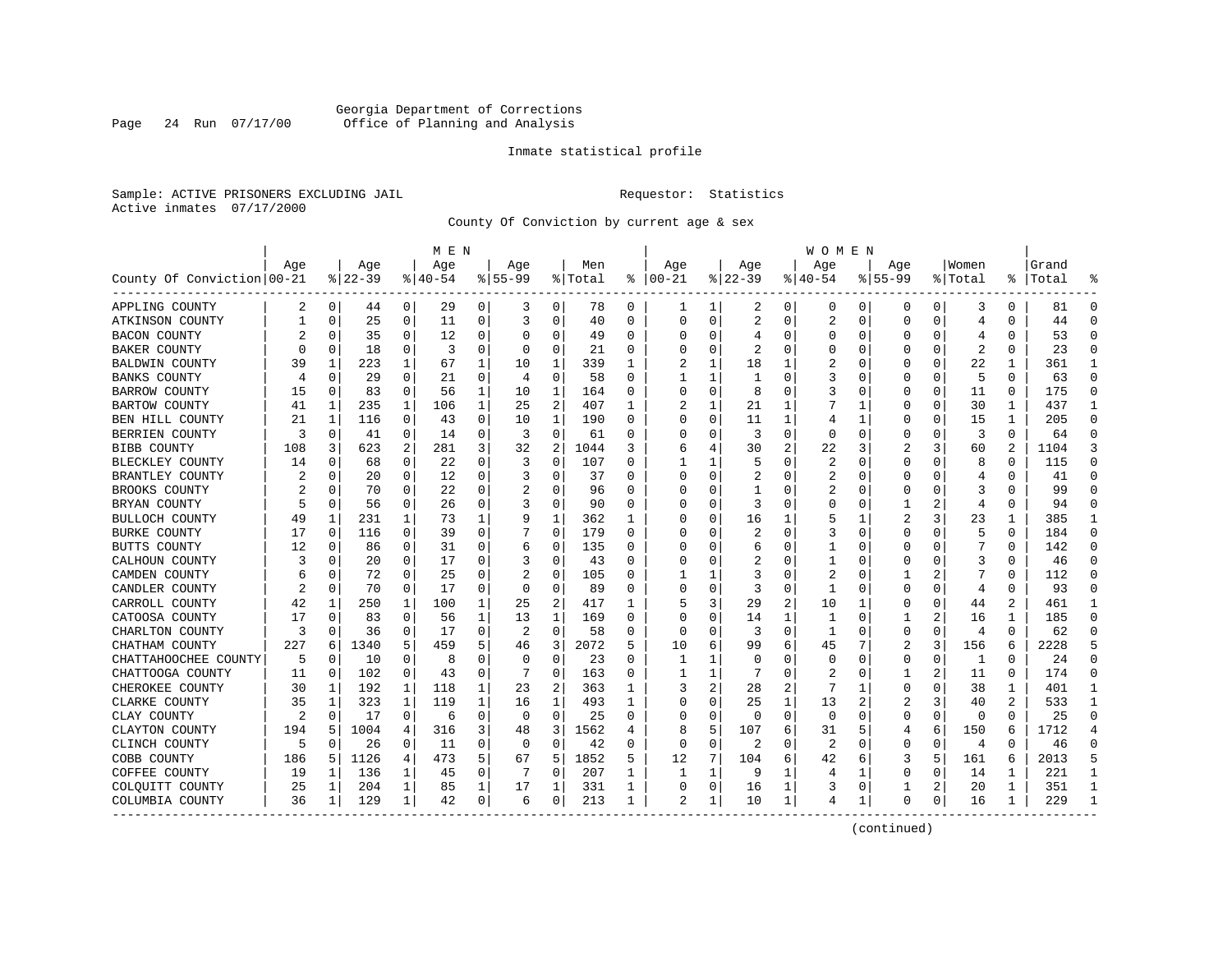# Georgia Department of Corrections Page 25 Run 07/17/00 Office of Planning and Analysis

# Inmate statistical profile

| Sample: ACTIVE PRISONERS EXCLUDING JAIL | Requestor: Statistics |  |
|-----------------------------------------|-----------------------|--|
| Active inmates 07/17/2000               |                       |  |

County Of Conviction by current age & sex (CONTINUED)

|                            |     |          |          |             | M E N    |    |             |                |         |   |            |   |          |                | W O M E N |             |              |                |             |                |           |               |
|----------------------------|-----|----------|----------|-------------|----------|----|-------------|----------------|---------|---|------------|---|----------|----------------|-----------|-------------|--------------|----------------|-------------|----------------|-----------|---------------|
|                            | Age |          | Age      |             | Age      |    | Aqe         |                | Men     |   | Age        |   | Age      |                | Age       |             | Aqe          |                | Women       |                | Grand     |               |
| County Of Conviction 00-21 |     |          | $ 22-39$ |             | $ 40-54$ |    | $8155 - 99$ |                | % Total | ႜ | $ 00 - 21$ |   | $ 22-39$ |                | $ 40-54$  |             | $8155 - 99$  |                | % Total     |                | %   Total |               |
| COOK COUNTY                | 11  | 0        | 83       | 0           | 40       | 0  | 3           | 0              | 137     | 0 | 0          | 0 | 9        | 1              | 2         | 0           | 0            | 0              | 11          | 0              | 148       | $\Omega$      |
| COWETA COUNTY              | 47  | 1        | 276      | 1           | 95       | 1  | 11          | 1              | 429     | 1 | 2          | 1 | 25       | 1              | 3         | 0           | 0            | 0              | 30          | 1              | 459       | -1            |
| CRAWFORD COUNTY            |     | 0        | 15       | 0           | -1       | 0  | O           | 0              | 17      | 0 | 0          | 0 | 0        | 0              | 0         | 0           | 0            | 0              | 0           | 0              | 17        | ∩             |
| CRISP COUNTY               | 24  | 1        | 150      | 1           | 68       | 1  |             | 1              | 251     | 1 | 2          | 1 | 10       | 1              |           | 0           |              | 3              | 15          | 1              | 266       |               |
| DADE COUNTY                |     | 0        | 42       | 0           | 27       | 0  |             | 0              | 80      | 0 |            | 0 | -1       | 0              |           | 0           | 0            | 0              | 1           | 0              | 81        |               |
| DAWSON COUNTY              |     | $\Omega$ | 25       | 0           | 18       | 0  | 4           | $\Omega$       | 52      | U |            | 0 | 2        | O              |           | C           | O            | O              | 2           | $\Omega$       | 54        | $\Omega$      |
| DECATUR COUNTY             | 31  | 1        | 197      | 1           | 70       | 1  | 10          | 1              | 308     | 1 | $\cap$     | 0 | 14       | 1              | 4         | 1           | 0            | 0              | 18          | 1              | 326       | -1            |
| DEKALB COUNTY              | 305 | 8        | 1723     | 7           | 614      | 6  | 78          | 5              | 2720    | 7 | 13         | 8 | 65       | 4              | 27        | 4           | 5            | 8              | 110         | 4              | 2830      | 7             |
| DODGE COUNTY               | 22  | 1        | 110      | 0           | 49       | 0  | 4           | 0              | 185     | 0 | 3          | 2 | 15       | 1              | 1         | 0           | 0            | 0              | 19          | 1              | 204       | $\Omega$      |
| DOOLY COUNTY               | 11  | 0        | 69       | 0           | 25       | 0  | 0           | $\mathbf 0$    | 105     | 0 |            | 0 | 4        | $\Omega$       | 0         | C           | 0            | 0              | 4           | 0              | 109       | $\Omega$      |
| DOUGHERTY COUNTY           | 65  | 2        | 555      | 2           | 207      | 2  | 24          | 2              | 851     | 2 |            | 2 | 35       | $\overline{2}$ | 15        | 2           | 0            | O              | 53          | $\overline{a}$ | 904       | $\mathcal{D}$ |
| DOUGLAS COUNTY             | 68  | 2        | 360      | 1           | 143      | 1  | 26          | $\overline{2}$ | 597     | 1 | 3          | 2 | 22       | 1              | 10        | 1           | 0            | 0              | 35          | 1              | 632       |               |
| EARLY COUNTY               | 8   | 0        | 53       | 0           | 17       | 0  | .5          | 0              | 83      | U |            | 0 | 3        | $\mathbf 0$    | 0         | $\mathbf 0$ | 0            | $\Omega$       | 3           | $\Omega$       | 86        |               |
| ECHOLS COUNTY.             |     | 0        | 5        | 0           | 2        | 0  |             | 0              | 10      | U |            | 0 |          | 0              |           | 0           | 0            | $\Omega$       | $\mathbf 0$ | $\Omega$       | 10        | $\Omega$      |
| EFFINGHAM COUNTY           | 26  | 1        | 85       | 0           | 27       | 0  | 3           | 0              | 141     | U |            | 1 |          | 0              | 2         | 0           | 1            | 2              | 11          | $\Omega$       | 152       | ∩             |
| ELBERT COUNTY              | 15  | 0        | 97       | 0           | 46       | 0  |             | 0              | 165     | 0 |            | 1 | 8        | 0              |           | 0           | 0            | 0              | 12          | 0              | 177       | ∩             |
| EMANUEL COUNTY             | 11  | 0        | 102      | 0           | 38       | 0  | .5          | 0              | 156     | 0 | O          | 0 | 5        | 0              | 0         | 0           | 0            | O              | 5           | 0              | 161       | ∩             |
| EVANS COUNTY               | 8   | 0        | 48       | 0           | 16       | 0  |             | 0              | 76      | 0 |            | 0 |          | 0              | 4         | 1           | 0            | 0              | 4           | 0              | 80        |               |
| FANNIN COUNTY              | 3   | $\Omega$ | 56       | O           | 33       | 0  |             | 1              | 101     | 0 |            | 0 | 5        | 0              | O         | C           |              |                | 6           | 0              | 107       | $\cap$        |
| FAYETTE COUNTY             | 18  | 0        | 125      | 0           | 48       | 0  | 8           | 1              | 199     | 0 |            | 1 |          | 0              | 2         | 0           | 0            | 0              | 10          | 0              | 209       |               |
| FLOYD COUNTY               | 37  | 1        | 411      | 2           | 175      | 2  | 21          | 1              | 644     | 2 |            | 2 | 57       | 3              | 22        | 3           |              |                | 84          | 3              | 728       | 2             |
| FORSYTH COUNTY             | 6   | 0        | 89       | 0           | 51       | 1  | 10          | 1              | 156     | 0 |            | 0 | 8        | $\Omega$       | 5         | 1           | 0            | 0              | 13          | $\Omega$       | 169       |               |
| FRANKLIN COUNTY            | 16  | 0        | 69       | 0           | 26       | 0  | 4           | $\mathbf 0$    | 115     | 0 |            | 0 | 3        | $\Omega$       | 3         | 0           | $\mathbf{1}$ | $\overline{2}$ | 7           | $\Omega$       | 122       |               |
| FULTON COUNTY              | 248 | 7        | 2136     | 8           | 981      | 10 | 133         | 9              | 3498    | 9 |            | 4 | 62       | 4              | 40        | 6           | 8            | 12             | 117         | 4              | 3615      |               |
| GILMER COUNTY              | 10  | 0        | 63       | O           | 33       | 0  | 12          | 1              | 118     | 0 | 0          | 0 | 0        | 0              | 3         | 0           | 0            | 0              | 3           | $\Omega$       | 121       | ∩             |
| GLASCOCK COUNTY            | 2   | 0        | 3        | 0           | 2        | 0  | $\Omega$    | 0              |         | 0 |            | 0 | O        | 0              | C         | 0           | 0            | 0              | 0           | 0              |           |               |
| GLYNN COUNTY               | 39  | 1        | 308      | 1           | 116      | 1  | 18          | 1              | 481     |   |            | 0 | 18       | 1              | g         |             |              |                | 28          |                | 509       | -1            |
| GORDON COUNTY              | 18  | $\Omega$ | 162      | 1           | 63       | 1  | 16          | 1              | 259     | 1 |            | 1 | 17       | 1              | 4         |             | 0            | O              | 23          | 1              | 282       | -1            |
| GRADY COUNTY               | 30  | 1        | 128      | 1           | 57       | 1  | 8           | 1              | 223     | 1 |            | 1 | 15       | 1              |           | 1           | 0            | 0              | 22          | 1              | 245       | -1            |
| GREENE COUNTY              | 19  | 1        | 41       | $\mathbf 0$ | 11       | 0  | 2           | 0              | 73      | 0 |            | 0 | 1        | $\Omega$       | $\Omega$  | 0           | 0            | 0              | 1           | $\Omega$       | 74        | ∩             |
| GWINNETT COUNTY            | 90  | 2        | 648      | 3           | 262      | 3  | 48          | 3              | 1048    | 3 |            | 3 | 46       | 3              | 23        | 3           | 3            | 5              | 77          | 3              | 1125      |               |
| HABERSHAM COUNTY           |     | 0        | 54       | 0           | 18       | 0  | 2           | 0              | 81      | 0 |            | 1 | 1        | $\Omega$       | 1         | 0           | $\Omega$     | O              | 4           | $\Omega$       | 85        | $\cap$        |
| HALL COUNTY                | 39  | 1        | 320      | 1           | 179      | 2  | 28          | 2              | 566     | 1 |            | 2 | 28       | 2              | 8         | 1           | 2            | 3              | 41          | 2              | 607       | -1            |
| HANCOCK COUNTY             |     | 0        | 23       | 0           | 5        | 0  |             | 0              | 34      | 0 | O          | 0 | $\Omega$ | 0              |           | 0           | 1            | 2              | 2           | 0              | 36        | ∩             |
| HARALSON COUNTY            | 12  | 0        | 58       | 0           | 26       | 0  | 5           | 0              | 101     | 0 | $\Omega$   | 0 | 9        | 1              | $\Omega$  | 0           | 0            | 0              | 9           | 0              | 110       |               |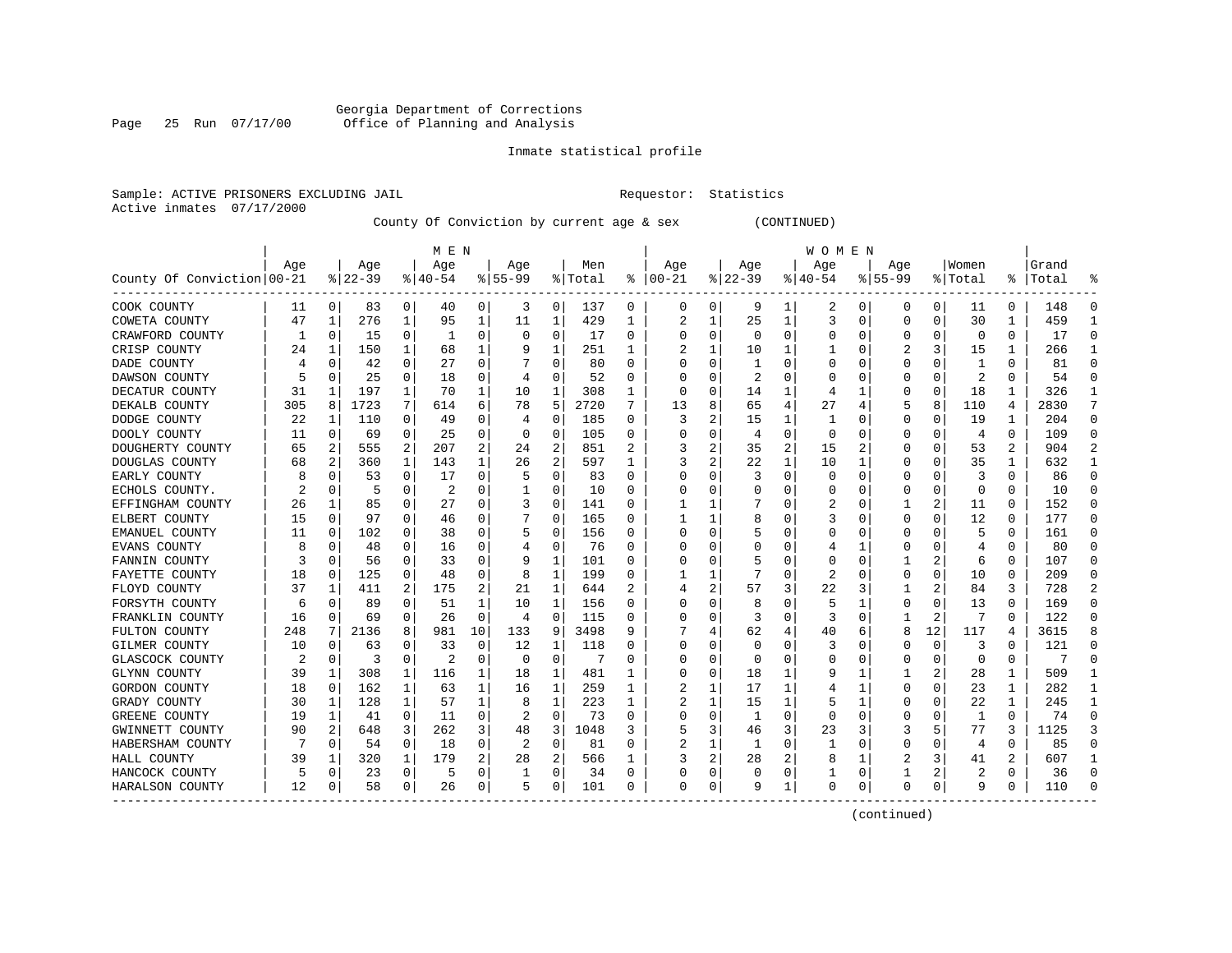# Georgia Department of Corrections Page 26 Run 07/17/00 Office of Planning and Analysis

# Inmate statistical profile

| Sample: ACTIVE PRISONERS EXCLUDING JAIL | Requestor: Statistics |  |
|-----------------------------------------|-----------------------|--|
| Active inmates 07/17/2000               |                       |  |

County Of Conviction by current age & sex (CONTINUED)

|                            |     |          |           |          | M E N     |          |           |          |         |          |          |          |              |          | W O M E N |              |             |          |              |               |       |           |
|----------------------------|-----|----------|-----------|----------|-----------|----------|-----------|----------|---------|----------|----------|----------|--------------|----------|-----------|--------------|-------------|----------|--------------|---------------|-------|-----------|
|                            | Age |          | Age       |          | Age       |          | Age       |          | Men     |          | Age      |          | Age          |          | Age       |              | Age         |          | Women        |               | Grand |           |
| County Of Conviction 00-21 |     |          | $8 22-39$ |          | $8 40-54$ |          | $8 55-99$ |          | % Total | ႜ        | $ 00-21$ |          | $ 22-39 $    |          | $ 40-54$  |              | $8155 - 99$ |          | % Total      | $\frac{1}{6}$ | Total | ႜ         |
| HARRIS COUNTY              | 14  | 0        | 59        | 0        | 29        | 0        | 2         | 0        | 104     | 0        |          | 1        | 3            | 0        | 0         | 0            | 0           | 0        | 4            | 0             | 108   | 0         |
| HART COUNTY                | 3   | 0        | 68        | 0        | 14        | 0        | 2         | 0        | 87      | 0        | 1        | 1        | 4            | 0        | 2         | 0            | $\Omega$    | 0        |              | 0             | 94    | $\cap$    |
| HEARD COUNTY               | 5   | 0        | 26        | 0        | 18        | 0        | 11        | 1        | 60      | 0        |          | 1        | 2            | O        | O         | $\Omega$     | O           | 0        | 3            | 0             | 63    | n         |
| HENRY COUNTY               | 24  | 1        | 172       | 1        | 70        | 1        | 12        | 1        | 278     | 1        |          | 1        | 13           | 1        |           | <sup>0</sup> | n           | 0        | 17           | 1             | 295   |           |
| HOUSTON COUNTY             | 43  | 1        | 266       | 1        | 105       | 1        | 11        | 1        | 425     | 1        | 0        | 0        | 18           | 1        |           | 1            |             | 2        | 23           | 1             | 448   | -1        |
| IRWIN COUNTY               | 4   | 0        | 51        | 0        | 14        | 0        | 6         | 0        | 75      | 0        |          | 0        | $\mathbf{1}$ | $\Omega$ |           | $\Omega$     | $\Omega$    | 0        | $\mathbf{1}$ | 0             | 76    | $\bigcap$ |
| <b>JACKSON COUNTY</b>      | 19  | 1        | 105       | 0        | 65        | 1        |           | 0        | 196     | U        |          | 1        | 9            |          |           | 1            | $\Omega$    | 0        | 15           | 1             | 211   | $\bigcap$ |
| <b>JASPER COUNTY</b>       |     | 0        | 44        | 0        | 13        | 0        |           | 0        | 63      | U        | C        | 0        | <sup>0</sup> | 0        | 2         | $\Omega$     | O           | 0        | 2            | 0             | 65    | $\Omega$  |
| JEFF DAVIS COUNTY          |     | 0        | 33        | $\Omega$ | 22        | 0        | 3         | 0        | 60      | 0        | O        | 0        | -1           | 0        |           | 0            | O           | 0        | 2            | 0             | 62    | $\Omega$  |
| JEFFERSON COUNTY           | 14  | 0        | 89        | 0        | 30        | 0        | b         | 0        | 139     | U        |          | 0        | 11           |          | 3         | 0            | O           | 0        | 14           |               | 153   | $\Omega$  |
| <b>JENKINS COUNTY</b>      |     | $\Omega$ | 58        | $\Omega$ | 12        | $\Omega$ |           | $\Omega$ | 80      | U        |          | O        | 5            | O        | Ω         | C            | $\Omega$    |          | 5            | U             | 85    |           |
| JOHNSON COUNTY             |     | $\Omega$ | 33        | $\Omega$ | 11        | 0        |           | O        | 49      | U        |          | $\Omega$ |              | O        |           | $\Omega$     | O           | O        | 4            | 0             | 53    |           |
| <b>JONES COUNTY</b>        |     | $\Omega$ | 36        | $\Omega$ | 18        | 0        | 3         | 0        | 66      | 0        |          | $\Omega$ |              | O        | 0         | $\Omega$     | O           | 0        | 3            | 0             | 69    | n         |
| LAMAR COUNTY               |     | 0        | 70        | 0        | 36        | 0        |           | 0        | 119     | 0        |          | 0        | 2            | 0        | 2         | $\Omega$     |             | 0        |              | 0             | 123   |           |
| LANIER COUNTY              |     | 0        | 30        | 0        | 8         | 0        |           | 0        | 43      | 0        |          | 0        | 4            | O        |           | $\Omega$     | $\Omega$    | 0        | 5            | 0             | 48    | $\cap$    |
| LAURENS COUNTY             | 27  | 1        | 156       | 1        | 61        | 1        |           | 0        | 247     | 1        |          | 1        |              | O        |           | 1            |             | 3        | 14           | 1             | 261   | -1        |
| LEE COUNTY                 | 6   | 0        | 34        | $\Omega$ | 12        | 0        | O         | 0        | 52      | $\Omega$ |          | 1        |              | 0        |           | $\Omega$     | $\Omega$    | 0        | 3            | $\Omega$      | 55    | $\Omega$  |
| LIBERTY COUNTY             | 29  | 1        | 145       | 1        | 43        | 0        | 10        | 1        | 227     |          |          | 0        | 9            | 1        |           |              | 0           | 0        | 14           | 1             | 241   | -1        |
| LINCOLN COUNTY             |     | 0        | 21        | 0        | 13        | 0        |           | $\Omega$ | 36      | 0        |          | 0        |              | 0        | 0         | 0            | O           |          |              | U             | 37    | $\cap$    |
| LONG COUNTY                |     | 0        | 36        | $\Omega$ | 19        | 0        | 4         | 0        | 64      | 0        |          | $\Omega$ | 4            | 0        | $\Omega$  | <sup>0</sup> | O           | 0        | 4            | 0             | 68    |           |
| LOWNDES COUNTY             | 46  | 1        | 351       | 1        | 126       | 1        | 13        | 1        | 536     | 1        |          | 1        | 24           | 1        | 13        | 2            |             | 3        | 40           | 2             | 576   |           |
| LUMPKIN COUNTY             | 6   | 0        | 43        | 0        | 17        | 0        | 8         | 1        | 74      | 0        | 0        | $\Omega$ | O            | $\Omega$ | 2         | $\Omega$     | $\Omega$    | 0        | 2            | 0             | 76    | $\Omega$  |
| MACON COUNTY               | 14  | 0        | 47        | 0        | 17        | 0        | O         | 0        | 78      | 0        |          | 0        |              | 0        |           | 0            | 0           | 0        |              | 0             | 79    | $\bigcap$ |
| MADISON COUNTY             | 8   | 0        | 47        | 0        | 31        | 0        | 11        | 1        | 97      | $\Omega$ |          | $\Omega$ | 6            | O        |           | $\Omega$     | $\Omega$    | O        |              | 0             | 104   | $\cap$    |
| MARION COUNTY              |     | 0        | 22        | 0        | 12        | 0        |           | 0        | 38      | U        |          | 0        | 0            | 0        |           | <sup>0</sup> | O           | O        | 3            | 0             | 41    | $\Omega$  |
| MCDUFFIE COUNTY            | 10  | 0        | 134       | 1        | 38        | 0        | 9         | 1        | 191     | U        |          |          |              | O        | 2         | 0            | $\Omega$    | 0        | 8            | 0             | 199   | $\Omega$  |
| MCINTOSH COUNTY            | 6   | 0        | 55        | 0        | 21        | 0        |           | 0        | 84      | U        |          | 1        |              | O        | 0         | 0            | $\Omega$    | O        | 3            | U             | 87    | $\cap$    |
| MERIWETHER COUNTY          | 27  | 1        | 99        | O        | 50        | $\Omega$ |           | $\Omega$ | 183     | U        |          | $\Omega$ |              | U        |           |              |             | 3        | 13           | U             | 196   |           |
| MILLER COUNTY              | 4   | $\Omega$ | 20        | $\Omega$ |           | $\Omega$ |           | 0        | 32      | U        | 2        | 1        | 3            | O        | Ω         | $\Omega$     | $\Omega$    | $\Omega$ | 5            | 0             | 37    | n         |
| MITCHELL COUNTY            | 19  | 1        | 136       | 1        | 61        | 1        | 5         | 0        | 221     | 1        | 3        | 2        | 13           | 1        | 3         | $\Omega$     | $\Omega$    | $\Omega$ | 19           | 1             | 240   |           |
| MONROE COUNTY              | 19  | 1        | 60        | 0        | 40        | $\Omega$ | 3         | 0        | 122     | 0        | O        | 0        | 2            | $\Omega$ | 1         | $\Omega$     | 0           | $\Omega$ | 3            | 0             | 125   | $\bigcap$ |
| MONTGOMERY COUNTY          |     | 0        | 21        | $\Omega$ | 10        | 0        |           | 0        | 33      | 0        |          | $\Omega$ | O            | 0        | 2         | $\Omega$     | $\Omega$    | 0        |              | 0             | 35    | $\cap$    |
| MORGAN COUNTY              |     | $\Omega$ | 63        | $\Omega$ | 22        | 0        |           | 0        | 95      | U        |          | $\Omega$ |              | O        | O         | $\Omega$     | $\Omega$    | 0        |              | 0             | 99    | $\Omega$  |
| MURRAY COUNTY              | 15  | 0        | 77        | 0        | 31        | 0        | 9         | 1        | 132     | 0        |          | 0        | 4            | 0        |           | $\Omega$     | O           | 0        | 5            | 0             | 137   | $\cap$    |
| MUSCOGEE COUNTY            | 142 | 4        | 854       | 3        | 352       | 3        | 41        | 3        | 1389    | 3        | 7        | 4        | 66           | 4        | 31        | 5            | 2           | 3        | 106          | 4             | 1495  |           |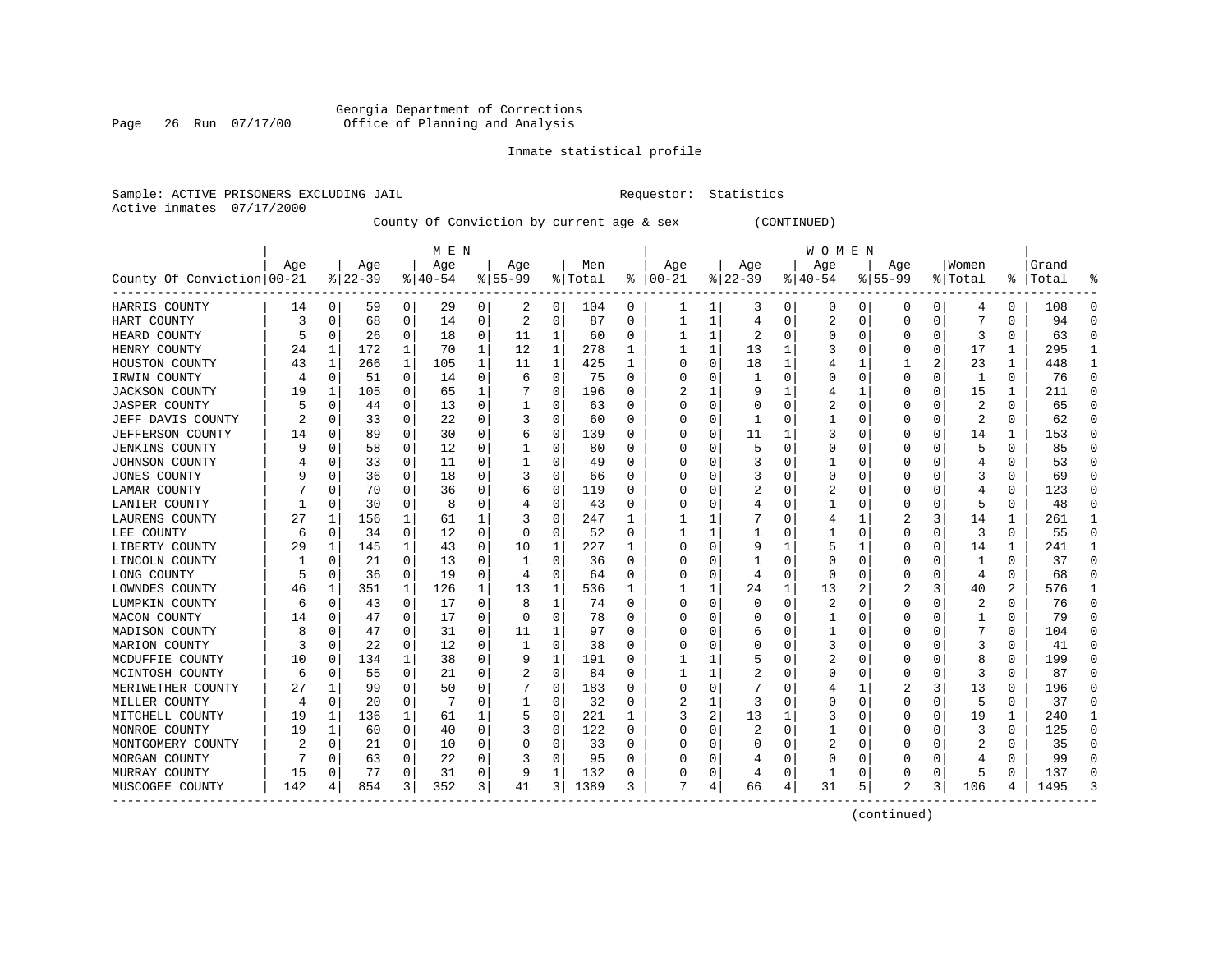# Georgia Department of Corrections Page 27 Run 07/17/00 Office of Planning and Analysis

# Inmate statistical profile

|                           | Sample: ACTIVE PRISONERS EXCLUDING JAIL | Requestor: Statistics |  |
|---------------------------|-----------------------------------------|-----------------------|--|
| Active inmates 07/17/2000 |                                         |                       |  |

County Of Conviction by current age & sex (CONTINUED)

|                            |     |             |          |              | M E N     |          |           |             |         |          |          |              |          |                | W O M E N |          |             |          |                         |          |           |          |
|----------------------------|-----|-------------|----------|--------------|-----------|----------|-----------|-------------|---------|----------|----------|--------------|----------|----------------|-----------|----------|-------------|----------|-------------------------|----------|-----------|----------|
|                            | Age |             | Age      |              | Age       |          | Age       |             | Men     |          | Age      |              | Age      |                | Age       |          | Age         |          | Women                   |          | Grand     |          |
| County Of Conviction 00-21 |     |             | $ 22-39$ |              | $8 40-54$ |          | $8 55-99$ |             | % Total | ະ        | $ 00-21$ |              | $ 22-39$ |                | $ 40-54$  |          | $8155 - 99$ |          | % Total                 |          | %   Total |          |
| NEWTON COUNTY              | 27  | 1           | 232      | 1            | 80        | 1        | 15        | 1           | 354     | 1        | 2        | 1            | 12       | 1              | 6         | 1        | 2           | 3        | 22                      | 1        | 376       |          |
| OCONEE COUNTY              | 3   | 0           | 31       | $\Omega$     | 11        | 0        | 1         | 0           | 46      | $\Omega$ | 1        | 1            | -1       | 0              | U         | 0        | $\Omega$    | 0        | $\overline{\mathbf{c}}$ | $\Omega$ | 48        | $\cap$   |
| OGLETHORPE COUNTY          |     | 0           | 27       | $\Omega$     | 9         | 0        | 1         | 0           | 42      | $\Omega$ |          | 0            | $\Omega$ | O              |           | 0        | U           | O        | 0                       | 0        | 42        |          |
| PAULDING COUNTY            |     | 0           | 67       | $\Omega$     | 49        | 0        | 10        | 1           | 129     | 0        |          | U            | 6        | 0              |           | 0        | O           | O        | q                       | 0        | 138       |          |
| PEACH COUNTY               |     | 0           | 56       | 0            | 38        | 0        | O         | $\mathbf 0$ | 98      | O        |          | U            |          | 0              | 2         | 0        | 0           | O        | 3                       | 0        | 101       |          |
| PICKENS COUNTY             |     | 0           | 51       | 0            | 26        | 0        |           | 1           | 90      | O        |          | U            | 6        | 0              |           | 1        | 0           | 0        | 11                      | 0        | 101       |          |
| PIERCE COUNTY              |     | 0           | 33       | 0            | 19        | 0        |           | 0           | 60      | 0        |          | U            |          | 0              |           | 0        | 0           | O        | 0                       | 0        | 60        | ∩        |
| PIKE COUNTY                |     | 0           | 18       | 0            | 11        | 0        |           | 0           | 35      | 0        |          | 0            |          | 0              |           | 0        | 0           | O        | 2                       | 0        | 37        | ∩        |
| POLK COUNTY                | 16  | 0           | 104      | $\Omega$     | 38        | 0        | 8         | 1           | 166     | 0        |          |              |          | 0              |           | 0        | 0           | 0        | 2                       | $\Omega$ | 168       | $\Omega$ |
| PULASKI COUNTY             | 16  | 0           | 55       | 0            | 20        | 0        |           | 0           | 95      | 0        |          |              | 9        |                |           | 0        | 0           | 0        | 10                      | 0        | 105       |          |
| PUTNAM COUNTY              |     | $\Omega$    | 79       | 0            | 36        | 0        |           | 0           | 129     | 0        |          |              |          | 0              |           | $\Omega$ |             |          |                         | $\Omega$ | 136       | ∩        |
| QUITMAN COUNTY             |     | $\Omega$    | 11       | $\Omega$     | -1        | 0        |           | 0           | 14      | 0        |          | U            |          | 0              |           | $\Omega$ |             |          |                         | 0        | 16        | $\cap$   |
| RABUN COUNTY               |     | $\Omega$    | 20       | $\Omega$     | 11        | 0        |           | $\Omega$    | 36      | O        |          | U            |          | U              | 3         | 0        | U           | O        | 4                       | 0        | 40        |          |
| RANDOLPH COUNTY            |     | 0           | 47       | 0            | 14        | 0        |           | 0           | 69      | O        |          | O            | 3        | 0              |           | 0        | 0           | 0        | 4                       | O        | 73        |          |
| RICHMOND COUNTY            | 138 | 4           | 1054     | 4            | 405       | 4        | 40        | 3           | 1637    |          |          | 2            | 93       | 5              | 45        |          | 1           | 2        | 143                     | 5        | 1780      |          |
| ROCKDALE COUNTY            | 22  | 1           | 166      | $\mathbf 1$  | 95        | 1        | 16        | 1           | 299     | 1        |          | U            | 6        | 0              | 6         | 1        | 0           | 0        | 12                      | $\Omega$ | 311       | -1       |
| SCHLEY COUNTY              | 0   | 0           | 19       | 0            | 5         | 0        | 0         | 0           | 24      | 0        |          | 0            |          | 0              |           | 0        | 0           | 0        | -1                      | 0        | 25        | $\cap$   |
| SCREVEN COUNTY             | 15  | 0           | 76       | 0            | 32        | 0        |           | 0           | 125     | 0        | 3        | 2            | 8        | 0              |           | 0        | 0           | O        | 11                      | 0        | 136       | ∩        |
| SEMINOLE COUNTY            | 8   | 0           | 51       | 0            | 20        | 0        |           | 0           | 82      | 0        |          |              | 2        | 0              | 2         | 0        | 0           | 0        | 4                       | 0        | 86        |          |
| SPALDING COUNTY            | 48  | 1           | 364      | 1            | 130       | 1        | 23        | 2           | 565     |          |          | 3            | 24       | 1              | 8         |          |             | 3        | 39                      | 1        | 604       |          |
| STEPHENS COUNTY            |     | $\Omega$    | 63       | $\Omega$     | 24        | 0        |           | 0           | 100     | 0        |          |              | 6        | 0              |           | $\Omega$ | U           | O        |                         | $\Omega$ | 107       | ∩        |
| STEWART COUNTY             | 6   | 0           | 19       | $\Omega$     | 3         | $\Omega$ |           | 0           | 29      | 0        |          | <sup>0</sup> | Ω        | U              | 2         | 0        | O           | $\Omega$ | $\overline{\mathbf{c}}$ | $\Omega$ | 31        | ∩        |
| SUMTER COUNTY              | 21  | 1           | 130      | 1            | 50        | O        | 5         | 0           | 206     | 1        |          |              |          | O              | 5         | 1        | U           | $\Omega$ | 13                      | 0        | 219       |          |
| TALBOT COUNTY              |     | 0           | 23       | 0            | 6         | 0        |           | 0           | 38      | 0        |          | O            |          | 0              |           | 0        | 0           | 0        | 2                       | $\Omega$ | 40        |          |
| TALIAFERRO COUNTY          |     | $\mathbf 0$ | 4        | O            |           | $\Omega$ |           | 0           | 12      | $\Omega$ |          |              |          | U              |           | $\Omega$ | U           | O        |                         | $\Omega$ | 13        | ∩        |
| TATTNALL COUNTY            | 13  | 0           | 88       | 0            | 36        | 0        | 6         | 0           | 143     | 0        |          | 0            | 2        | 0              |           | 0        | 0           | O        |                         | 0        | 148       | ∩        |
| TAYLOR COUNTY              | 11  | 0           | 46       | 0            | 16        | 0        |           | 0           | 75      | 0        |          |              |          | U              |           | 0        | 0           | 0        | 3                       | 0        | 78        | ∩        |
| TELFAIR COUNTY             | 8   | 0           | 89       | 0            | 35        | $\Omega$ | 2         | 0           | 134     | 0        |          |              |          | 0              | 3         | 0        | 0           | 0        | 11                      | 0        | 145       |          |
| TERRELL COUNTY             |     | 0           | 65       | 0            | 19        | $\Omega$ |           | 0           | 93      | 0        |          | 0            |          | U              |           | $\Omega$ | 0           | 0        | $\overline{\mathbf{c}}$ | 0        | 95        |          |
| THOMAS COUNTY              | 24  | 1           | 200      | $\mathbf{1}$ | 65        | 1        | 9         | 1           | 298     | 1        |          | 1            | 13       | 1              | 4         | 1        | 0           | O        | 18                      | 1        | 316       | -1       |
| TIFT COUNTY                | 26  | 1           | 187      | 1            | 86        | 1        | 13        | 1           | 312     | 1        |          | 1            | 8        | 0              | 3         | 0        |             | 2        | 14                      | 1        | 326       |          |
| TOOMBS COUNTY              | 32  | 1           | 161      | $\mathbf 1$  | 58        | 1        | 9         | $\mathbf 1$ | 260     | 1        | 2        | 1            | 15       | 1              |           | 0        | O           | $\Omega$ | 18                      | 1        | 278       | -1       |
| TOWNS COUNTY               | 2   | 0           | 14       | 0            | 8         | 0        |           | 0           | 25      | 0        |          | $\Omega$     | 0        | 0              |           | 0        | 0           | O        | -1                      | 0        | 26        | ∩        |
| TREUTLEN COUNTY            | 5   | 0           | 28       | 0            | 15        | 0        |           | 0           | 49      | 0        |          | 0            | -1       | 0              |           | 0        | U           | 0        | 2                       | 0        | 51        | ∩        |
| TROUP COUNTY               | 78  | 2           | 416      | 2            | 127       | 1        | 19        | 1           | 640     | 2        | २        | 2            | 32       | $\overline{a}$ | 15        | 2        | O           | 0        | 50                      | 2        | 690       | 2        |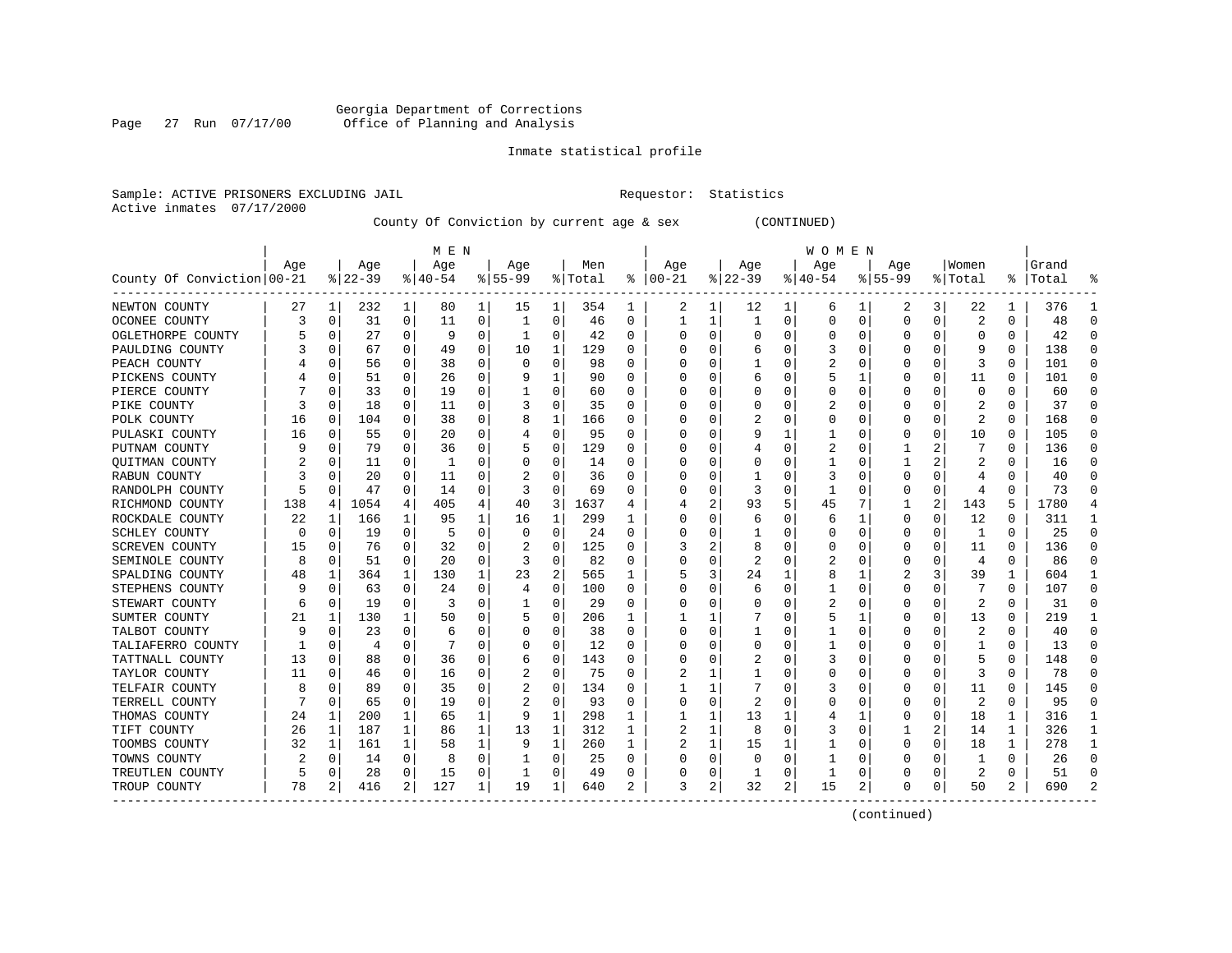| Run 07/17/00<br>28<br>Page                                           |                      |                            |           | Office of Planning and Analysis                 |                            |                             |           |               |                            |                  |                            |                  |                                           |                         |                               |                |                            |             |               |
|----------------------------------------------------------------------|----------------------|----------------------------|-----------|-------------------------------------------------|----------------------------|-----------------------------|-----------|---------------|----------------------------|------------------|----------------------------|------------------|-------------------------------------------|-------------------------|-------------------------------|----------------|----------------------------|-------------|---------------|
|                                                                      |                      |                            |           |                                                 |                            |                             |           |               |                            |                  |                            |                  |                                           |                         |                               |                |                            |             |               |
|                                                                      |                      |                            |           |                                                 |                            |                             |           |               |                            |                  |                            |                  |                                           |                         |                               |                |                            |             |               |
|                                                                      |                      |                            |           |                                                 |                            |                             |           |               | Inmate statistical profile |                  |                            |                  |                                           |                         |                               |                |                            |             |               |
|                                                                      |                      |                            |           |                                                 |                            |                             |           |               |                            |                  |                            |                  |                                           |                         |                               |                |                            |             |               |
|                                                                      |                      |                            |           |                                                 |                            |                             |           |               |                            |                  |                            |                  |                                           |                         |                               |                |                            |             |               |
|                                                                      |                      |                            |           |                                                 |                            |                             |           |               |                            |                  |                            |                  |                                           |                         |                               |                |                            |             |               |
|                                                                      |                      |                            |           |                                                 |                            |                             |           |               |                            |                  |                            |                  |                                           |                         |                               |                |                            |             |               |
|                                                                      |                      |                            |           |                                                 |                            |                             |           |               |                            |                  |                            |                  |                                           |                         |                               |                |                            |             |               |
| Sample: ACTIVE PRISONERS EXCLUDING JAIL<br>Active inmates 07/17/2000 |                      |                            |           |                                                 |                            |                             |           |               | Requestor: Statistics      |                  |                            |                  |                                           |                         |                               |                |                            |             |               |
|                                                                      |                      |                            |           | County Of Conviction by current age & sex       |                            |                             |           |               |                            |                  |                            | (CONTINUED)      |                                           |                         |                               |                |                            |             |               |
|                                                                      |                      |                            |           |                                                 |                            |                             |           |               |                            |                  |                            |                  |                                           |                         |                               |                |                            |             |               |
|                                                                      |                      |                            |           | M E N                                           |                            |                             |           |               |                            |                  |                            |                  | <b>WOMEN</b>                              |                         |                               |                |                            |             |               |
|                                                                      | Aqe                  |                            | Age       | Age                                             |                            | Age                         | Men       |               | Aqe                        |                  | Aqe                        | Age              |                                           | Aqe                     |                               | Women          |                            | Grand       |               |
| County Of Conviction 00-21                                           |                      |                            | $ 22-39$  | $8 40-54$                                       | $ 55-99$                   |                             | % Total   |               | $8   00 - 21$              |                  | $ 22-39$                   | $ 40-54$         |                                           | $8 55-99$               |                               | % Total        |                            | %   Total   | °             |
| TURNER COUNTY                                                        | 4                    | $\mathbf 0$                | 49        | $\mathbf 0$<br>23                               | 0                          | 2<br>0                      | 78        | 0             | $\Omega$                   | 0                | 2<br>$\mathbf 0$           |                  | 0<br>$\Omega$                             | $\mathbf 0$             | $\mathbf 0$                   | 2              | $\Omega$                   | 80          | $\Omega$      |
| TWIGGS COUNTY                                                        | 4                    | $\Omega$                   | 18        | $\mathbf 0$<br>12                               | $\overline{0}$             | 2<br>$\mathbf 0$            | 36        | $\mathbf 0$   | $\Omega$                   | $\mathbf 0$      | $\mathbf{0}$               | $\Omega$         | $\mathbf 0$<br>$\Omega$                   | $\mathbf 0$             | $\mathbf 0$                   | $\mathbf 0$    | $\Omega$                   | 36          | $\Omega$      |
| UNION COUNTY                                                         | 3                    | $\mathbf 0$                | 26        | $\mathbf 0$<br>9                                | $\circ$                    | $\mathbf{1}$<br>0           | 39        | $\mathbf 0$   | $\mathbf 0$                | 0                | $\mathbf 1$<br>$\mathbf 0$ |                  | 0<br>0                                    | 0                       | $\mathbf 0$                   | $\mathbf{1}$   | 0                          | 40          | 0             |
| <b>UPSON COUNTY</b>                                                  | 16                   | $\Omega$                   | 123       | $\mathbf 0$<br>40                               | $\Omega$                   | $\mathbf{1}$<br>11          | 190       | $\Omega$      | $\Omega$                   | $\Omega$         | 6                          | $\Omega$         | $\mathbf{1}$<br>$\Omega$                  | $\Omega$                | $\mathbf 0$                   | 7              | $\Omega$                   | 197         | $\Omega$      |
| WALKER COUNTY                                                        | 18                   | $\mathbf 0$                | 161       | $\mathbf{1}$<br>65                              | 1                          | $\mathbf{1}$<br>11          | 255       | $\mathbf{1}$  | $\mathbf 0$                | $\mathbf 0$      | $\mathbf{1}$<br>10         |                  | 6<br>$\mathbf{1}$                         | $\mathbf 0$             | $\mathbf 0$                   | 16             | $\mathbf{1}$               | 271         | $\mathbf{1}$  |
| WALTON COUNTY                                                        | 13                   | $\Omega$                   | 179       | $\mathbf{1}$<br>61                              | $1\vert$                   | 12<br>$\mathbf{1}$          | 265       | $\mathbf{1}$  | $\Omega$                   | $\mathbf 0$      | 13<br>$\mathbf{1}$         |                  | 3<br>$\Omega$                             | $\Omega$                | $\mathbf 0$                   | 16             | 1                          | 281         | $\mathbf{1}$  |
| WARE COUNTY                                                          | 35                   | $\mathbf{1}$               | 262       | $\mathbf{1}$<br>107                             | $1\vert$                   | 12<br>$\mathbf{1}$          | 416       | $\mathbf{1}$  | $\mathbf{1}$               | $\mathbf{1}$     | 19                         | $\mathbf{1}$     | 3<br>$\Omega$                             | $\Omega$                | $\Omega$                      | 23             | $\mathbf{1}$               | 439         | $\mathbf{1}$  |
| WARREN COUNTY                                                        | $\overline{2}$       | $\Omega$                   | 28        | $\Omega$<br>17                                  | $\Omega$                   | 2<br>$\Omega$               | 49        | $\Omega$      | $\Omega$                   | $\Omega$         | $\Omega$                   | $\Omega$         | $\mathbf{1}$<br>$\Omega$                  | $\Omega$                | $\mathbf 0$                   | $\mathbf{1}$   | $\Omega$                   | 50          | $\Omega$      |
| WASHINGTON COUNTY                                                    | 18                   | $\Omega$                   | 81        | $\Omega$<br>27                                  | $\Omega$                   | $\overline{a}$<br>$\Omega$  | 128       | $\Omega$      | $\Omega$                   | $\Omega$         | 5                          | $\Omega$         | 3<br>$\Omega$                             | $\Omega$                | $\Omega$                      | 8              | $\Omega$                   | 136         | $\Omega$      |
| WAYNE COUNTY                                                         | 7                    | $\mathbf 0$                | 86        | 25<br>$\mathbf 0$                               | $\overline{0}$             | 3<br>$\mathbf 0$            | 121       | $\Omega$      | $\Omega$                   | $\mathbf 0$      | 3                          | $\mathbf 0$      | $\mathbf{1}$<br>$\Omega$                  | 1                       | 2                             | 5              | $\Omega$                   | 126         | $\Omega$      |
| WEBSTER COUNTY                                                       | $\mathbf{1}$         | $\Omega$                   | 8         | $\Omega$<br>$\mathbf{1}$                        | $\Omega$                   | $\mathbf 0$<br>$\Omega$     | 10        | $\Omega$      | $\Omega$                   | $\mathbf 0$      | $\mathbf{1}$               | $\Omega$         | $\Omega$<br>$\Omega$                      | $\mathbf 0$             | $\Omega$                      | $\mathbf{1}$   | $\Omega$                   | 11          | $\Omega$      |
| WHEELER COUNTY                                                       | 3                    | $\mathbf{0}$               | 22        | $\mathbf 0$<br>12                               | $\Omega$                   | 3<br>$\mathbf 0$            | 40        | $\Omega$      | $\Omega$                   | 0                | $\mathbf{0}$               | $\mathbf 0$      | $\mathbf 0$<br>$\Omega$                   | $\mathbf{1}$            | 2 <sup>1</sup>                | $\mathbf{1}$   | $\Omega$                   | 41          | $\Omega$      |
| WHITE COUNTY                                                         | 6                    | $\Omega$                   | 38        | $\Omega$<br>15                                  | $\Omega$                   | $\mathbf{1}$<br>$\Omega$    | 60        | $\Omega$      | $\Omega$                   | $\Omega$         | $\Omega$<br>$\overline{4}$ |                  | $\mathbf{1}$<br>$\Omega$                  | $\Omega$                | $\Omega$                      | 5              | $\Omega$                   | 65          | $\Omega$      |
| WHITFIELD COUNTY                                                     | 38<br>$\overline{2}$ | $\mathbf 1$<br>$\mathbf 0$ | 328<br>24 | $\mathbf{1}$<br>153<br>$\mathbf 0$<br>12        | $\overline{2}$<br>$\Omega$ | 2<br>26<br>5<br>$\mathbf 0$ | 545<br>43 | 1<br>$\Omega$ | 5<br>$\Omega$              | 3<br>$\mathbf 0$ | 35<br>5                    | 2<br>$\mathbf 0$ | 5<br>$\mathbf{1}$<br>$\Omega$<br>$\Omega$ | $\Omega$<br>$\mathbf 0$ | $\mathbf 0$<br>0 <sup>1</sup> | 45<br>5        | $\overline{2}$<br>$\Omega$ | 590<br>48   | 1<br>$\Omega$ |
| WILCOX COUNTY<br>WILKES COUNTY                                       | 8                    | $\overline{0}$             | 42        | $\mathbf 0$<br>16                               | $\overline{0}$             | 2<br>$\mathbf 0$            | 68        | $\mathbf 0$   | $\mathbf 0$                | $\mathbf 0$      | 5                          | $\mathbf 0$      | $\mathbf 0$<br>$\Omega$                   | $\mathbf 0$             | 0 <sup>1</sup>                | 5              | $\Omega$                   | 73          | $\mathbf 0$   |
| WILKINSON COUNTY                                                     | 1                    | $\Omega$                   | 33        | $\Omega$<br>8                                   | $\Omega$                   | $\mathbf{1}$<br>$\Omega$    | 43        | $\Omega$      | $\Omega$                   | $\Omega$         | $\overline{a}$             | $\Omega$         | $\Omega$<br>$\Omega$                      | $\Omega$                | $\Omega$                      | 2              | $\Omega$                   | 45          | $\Omega$      |
| WORTH COUNTY                                                         | 7                    | $\Omega$                   | 85        | $\Omega$<br>30                                  | $\Omega$                   | 5<br>$\Omega$               | 127       | $\Omega$      | $\Omega$                   | $\Omega$         | $\overline{4}$<br>$\Omega$ |                  | $\Omega$<br>$\Omega$                      | 0                       | $\Omega$                      | $\overline{4}$ | $\Omega$                   | 131         | $\Omega$      |
| CONVERSION                                                           | $\Omega$             | 0                          | 0         | 0<br>$\mathbf 0$                                | 0                          | 0<br>0                      | 0         | 0             | $\Omega$                   | 0                | $\Omega$<br>0              |                  | $\Omega$<br>0                             | $\Omega$                | $\mathbf 0$                   | $\Omega$       | 0                          | $\mathbf 0$ | $\Omega$      |
| ----------<br>Total reported                                         |                      |                            |           | 3783 100 25196 100 10100 100 1469 100 40548 100 |                            |                             |           |               | 167 100                    |                  | 1726 100                   |                  | 674 100                                   |                         | 65 100                        | 2632 100       |                            | 43180 100   |               |
| Percent reported                                                     |                      | 97.9                       | 98.9      | 98.6                                            |                            | 99.5                        |           | 98.8          | 96.0                       |                  | 98.2                       |                  | 98.4                                      |                         | 100.0                         |                | 98.1                       |             | 98.7          |
|                                                                      |                      |                            |           |                                                 |                            |                             |           |               |                            |                  |                            |                  |                                           |                         |                               |                |                            |             |               |
|                                                                      |                      |                            |           |                                                 |                            |                             |           |               |                            |                  |                            |                  |                                           |                         |                               |                |                            |             |               |

Total | 3863 |25466 |10244 | 1477 |41050 | 174 | 1758 | 685 | 65 | 2682 |43732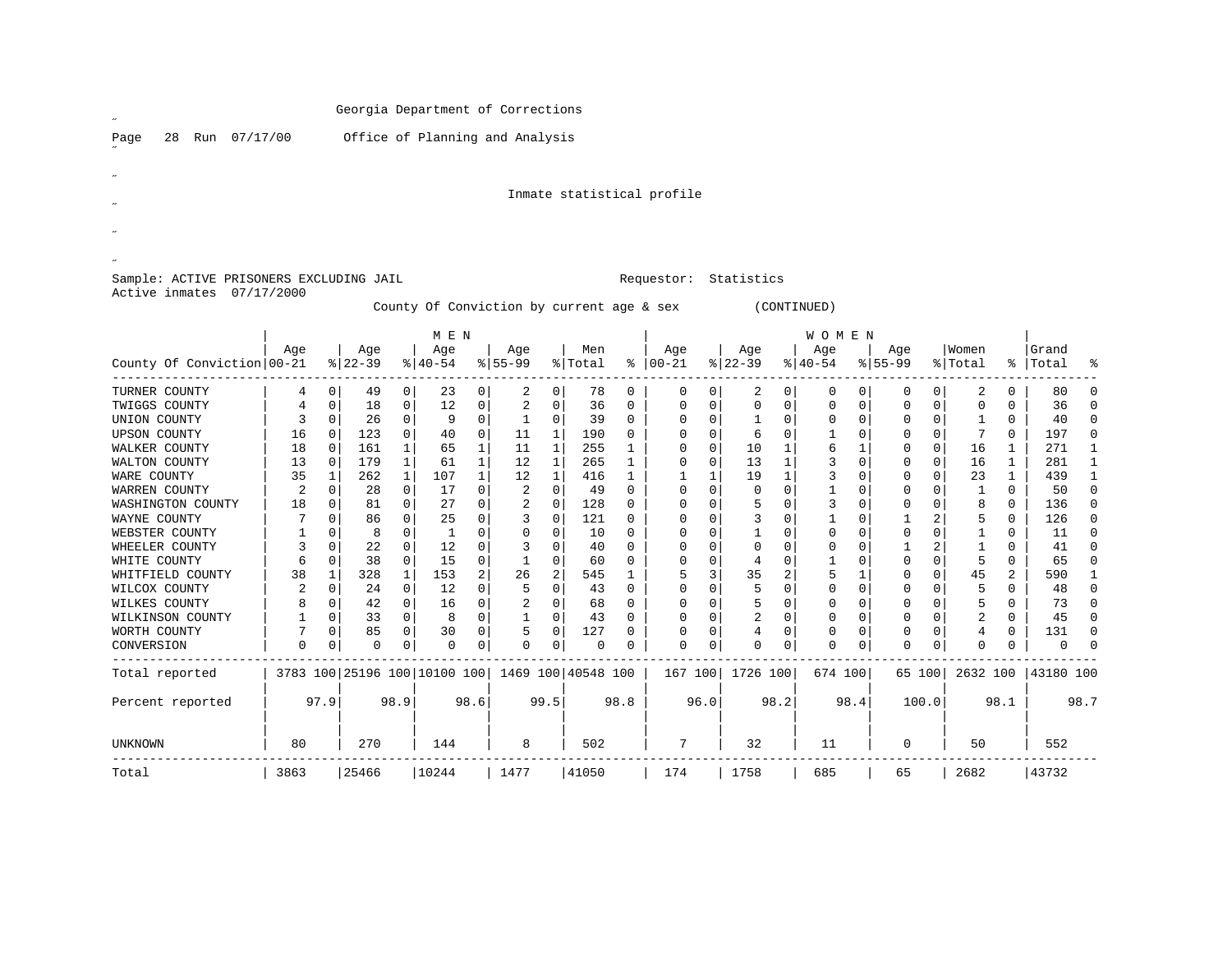Page 29 Run 07/17/00 Office of Planning and Analysis

Inmate statistical profile

Sample: ACTIVE PRISONERS EXCLUDING JAIL **Requestor:** Statistics Active inmates 07/17/2000

Circuit Of Conviction by current age & sex

|                      |           |              |           |                | M E N       |                |             |                |         |   |                          |   |          |                | W O M E N |                |                |                |         |                |           |                |
|----------------------|-----------|--------------|-----------|----------------|-------------|----------------|-------------|----------------|---------|---|--------------------------|---|----------|----------------|-----------|----------------|----------------|----------------|---------|----------------|-----------|----------------|
|                      | Age       |              | Age       |                | Age         |                | Aqe         |                | Men     |   | Age                      |   | Age      |                | Aqe       |                | Aqe            |                | Women   |                | Grand     |                |
| Circ Of Conviction   | $00 - 21$ |              | $8 22-39$ |                | $8140 - 54$ |                | $8155 - 99$ |                | % Total | ៖ | $ 00-21$                 |   | $ 22-39$ |                | $ 40-54$  |                | $8155 - 99$    |                | % Total |                | %   Total |                |
| ALAPAHA CIRCUIT      | 21        | $\mathbf{1}$ | 205       | 1              | 84          | 1              | 13          | 1              | 323     | 1 | $\Omega$                 | 0 | 20       | 1              | 7         | 1              | 0              | $\Omega$       | 27      | 1              | 350       | $\mathbf{1}$   |
| ALCOVY CIRCUIT       | 40        | 1            | 411       | 2              | 141         | $\mathbf{1}$   | 27          | $\overline{c}$ | 619     | 2 | $\overline{2}$           | 1 | 25       | 1              | 9         | 1              | $\overline{a}$ | 3              | 38      | 1              | 657       | $\overline{2}$ |
| ATLANTA CIRCUIT      | 248       | 7            | 2136      | 9              | 981         | 10             | 133         | 9              | 3498    | 9 |                          | 4 | 62       | 4              | 40        | 6              | 8              | 12             | 117     | 4              | 3615      |                |
| ATLANTIC CIRCUIT     | 66        | 2            | 428       | 2              | 161         | 2              | 29          | 2              | 684     | 2 |                          |   | 20       | 1              | 12        | 2              |                | 2              | 34      |                | 718       | $\mathcal{D}$  |
| AUGUSTA CIRCUIT      | 191       | 5            | 1299      | 5              | 486         | 5              | 53          | $\overline{4}$ | 2029    | 5 | 6                        | 4 | 105      | 6              | 52        | 8              | 1              | $\overline{2}$ | 164     | 6              | 2193      |                |
| BLUE RIDGE CIRCUIT   | 32        | 1            | 218       | $\mathbf{1}$   | 139         | 1              | 31          | $\overline{a}$ | 420     |   |                          | 2 | 31       | 2              | 11        | 2              | $\Omega$       | O              | 45      | $\overline{2}$ | 465       | $\mathbf{1}$   |
| BRUNSWICK CIRCUIT    | 56        | 1            | 543       | 2              | 217         | 2              | 29          | 2              | 845     | 2 | $\overline{\mathcal{L}}$ | 1 | 27       | 2              | 13        | 2              | 3              |                | 45      | $\overline{a}$ | 890       | $\mathcal{D}$  |
| CHATTAHOOCHEE CIRCUI | 184       | 5            | 1014      | 4              | 423         | 4              | 46          | 3              | 1667    | 4 | 11                       | 7 | 71       | 4              | 35        | 5              | 2              | 3              | 119     | 5              | 1786      | $\overline{4}$ |
| CHEROKEE CIRCUIT     | 59        | 2            | 397       | 2              | 169         | 2              | 41          | 3              | 666     | 2 | $\overline{4}$           | 2 | 38       | $\overline{2}$ | 11        | 2              | 0              | O              | 53      | 2              | 719       | 2              |
| CLAYTON CIRCUIT      | 194       | 5            | 1004      | 4              | 316         | 3              | 48          | 3              | 1562    |   |                          | 5 | 107      | 6              | 31        | 5              | 4              | 6              | 150     | 6              | 1712      |                |
| COBB CIRCUIT         | 186       | 5            | 1126      | 4              | 473         | 5              | 67          | 5              | 1852    |   | 12                       |   | 104      | 6              | 42        | 6              | 3              | 5              | 161     | 6              | 2013      |                |
| CONASAUGA CIRCUIT    | 53        | 1            | 405       | 2              | 184         | 2              | 35          | 2              | 677     | 2 | 5                        | 3 | 39       | 2              | 6         |                | 0              | O              | 50      | $\mathbf{2}$   | 727       | $\mathcal{D}$  |
| CORDELE CIRCUIT      | 58        | 2            | 359       | 1              | 148         | 1              | 24          | 2              | 589     | 1 | 2                        |   | 30       | $\overline{2}$ | 5         | 1              |                | 3              | 39      |                | 628       |                |
| COWETA CIRCUIT       | 199       | 5            | 1067      | 4              | 390         | 4              | 73          | 5              | 1729    | 4 | 11                       | 7 | 95       | 6              | 32        | 5              | 2              | 3              | 140     | 5              | 1869      |                |
| DOUGHERTY CIRCUIT    | 65        | 2            | 555       | 2              | 207         | 2              | 24          | 2              | 851     |   | 3                        | 2 | 35       | 2              | 15        |                | $\Omega$       | O              | 53      | 2              | 904       | 2              |
| DUBLIN CIRCUIT       | 40        | 1            | 235       | 1              | 99          | 1              |             | $\Omega$       | 381     | 1 |                          | 1 | 11       | 1              | 6         | 1              | 2              | 3              | 20      | $\mathbf{1}$   | 401       | $\mathbf{1}$   |
| EASTERN CIRCUIT      | 227       | 6            | 1340      | 5              | 459         | 5              | 46          | 3              | 2072    | 5 | 10                       | 6 | 99       | 6              | 45        | 7              | $\overline{2}$ | 3              | 156     | 6              | 2228      |                |
| FLINT CIRCUIT        | 37        | 1            | 278       | 1              | 131         | 1              | 25          | 2              | 471     | 1 |                          |   | 18       | 1              | 4         | 1              | O              | O              | 23      |                | 494       | -1             |
| GRIFFIN CIRCUIT      | 85        | 2            | 630       | 3              | 229         | 2              | 45          | 3              | 989     | 2 |                          |   | 37       | 2              | 13        | 2              | 2              |                | 58      | 2              | 1047      | 2              |
| GWINNETT CIRCUIT     | 90        | 2            | 648       | 3              | 262         | 3              | 48          | 3              | 1048    | 3 |                          | 3 | 46       | 3              | 23        | 3              | 3              | 5              | 77      | 3              | 1125      | 3              |
| HOUSTON CIRCUIT      | 43        | 1            | 266       | 1              | 105         | 1              | 11          | 1              | 425     | 1 | <sup>0</sup>             | 0 | 18       | 1              | 4         |                | 1              |                | 23      | $\mathbf{1}$   | 448       |                |
| LOOKOUT MOUNTAIN CIR | 50        | 1            | 388       | 2              | 191         | 2              | 38          | 3              | 667     | 2 |                          | 1 | 32       | $\overline{2}$ | q         | 1              | 2              |                | 44      | 2              | 711       | $\mathcal{D}$  |
| MACON CIRCUIT        | 113       | 3            | 694       | 3              | 320         | 3              | 32          | 2              | 1159    | ς | 6                        | 4 | 31       | 2              | 24        | 4              | 2              | 3              | 63      | 2              | 1222      | 3              |
| MIDDLE CIRCUIT       | 77        | 2            | 503       | 2              | 170         | 2              | 22          | 1              | 772     | 2 |                          |   | 39       | 2              |           |                | $\Omega$       | $\Omega$       | 49      | 2              | 821       | $\overline{2}$ |
| MOUNTAIN CIRCUIT     | 19        | 1            | 137       | 1              | 53          | 1              | 8           | $\mathbf 1$    | 217     | 1 |                          | 1 | 8        | O              |           | 1              | $\Omega$       | O              | 15      | $\mathbf{1}$   | 232       | $\mathbf{1}$   |
| NORTHEASTERN CIRCUIT | 44        | 1            | 345       | $\mathbf{1}$   | 197         | 2              | 32          | 2              | 618     | 2 |                          | 2 | 30       | 2              |           | 1              | 2              | 3              | 43      | 2              | 661       | $\overline{2}$ |
| NORTHERN CIRCUIT     | 47        | 1            | 308       | 1              | 126         | 1              | 25          | $\overline{2}$ | 506     | 1 |                          |   | 21       | 1              |           | 1              |                |                | 33      | 1              | 539       | -1             |
| OCMULGEE CIRCUIT     | 94        | 3            | 542       | 2              | 180         | $\overline{a}$ | 26          | 2              | 842     | 2 | 2                        |   | 32       | 2              |           | -1             | 2              | 3              | 43      | 2              | 885       | $\overline{2}$ |
| OCONEE CIRCUIT       | 65        | 2            | 365       | 1              | 148         | 1              | 16          | 1              | 594     |   |                          | 3 | 36       | $\overline{2}$ |           | 1              | 1              |                | 51      |                | 645       | 2              |
| OGEECHEE CIRCUIT     | 99        | 3            | 450       | $\overline{a}$ | 144         | 1              | 15          | 1              | 708     | 2 |                          | 2 | 36       | $\overline{2}$ |           | 1              | 3              |                | 50      | 2              | 758       | $\mathcal{D}$  |
| PATAULA CIRCUIT      | 36        | 1            | 264       | 1              | 84          | 1              | 14          | 1              | 398     | 1 |                          | 1 | 13       | $\mathbf{1}$   | 4         | 1              |                |                | 20      | 1              | 418       |                |
| PIEDMONT CIRCUIT     | 38        | 1            | 217       | $\mathbf{1}$   | 142         | 1              | 21          | 1              | 418     | 1 | 3                        | 2 | 18       | 1              | 10        | 1              | U              | 0              | 31      | 1              | 449       | -1             |
| ROME CIRCUIT         | 37        | 1            | 411       | 2              | 175         | 2              | 21          | $\mathbf 1$    | 644     | 2 |                          | 2 | 57       | 3              | 22        | 3              |                |                | 84      | 3              | 728       | $\overline{2}$ |
| SOUTH GEORGIA CIRCUI | 83        | 2            | 499       | 2              | 208         | 2              | 26          | 2              | 816     |   |                          | 3 | 46       | 3              | 13        | 2              | $\Omega$       | O              | 64      | 2              | 880       | $\mathcal{D}$  |
| SOUTHERN CIRCUIT     | 99        | 3 I          | 830       | 3              | 300         | 3              | 42          | 3              | 1271    | 3 | $\overline{a}$           | 1 | 54       | 3              | 22        | $\overline{3}$ | 3              | 5              | 81      | 3              | 1352      | 3              |

(continued)

 $\mathscr{L}$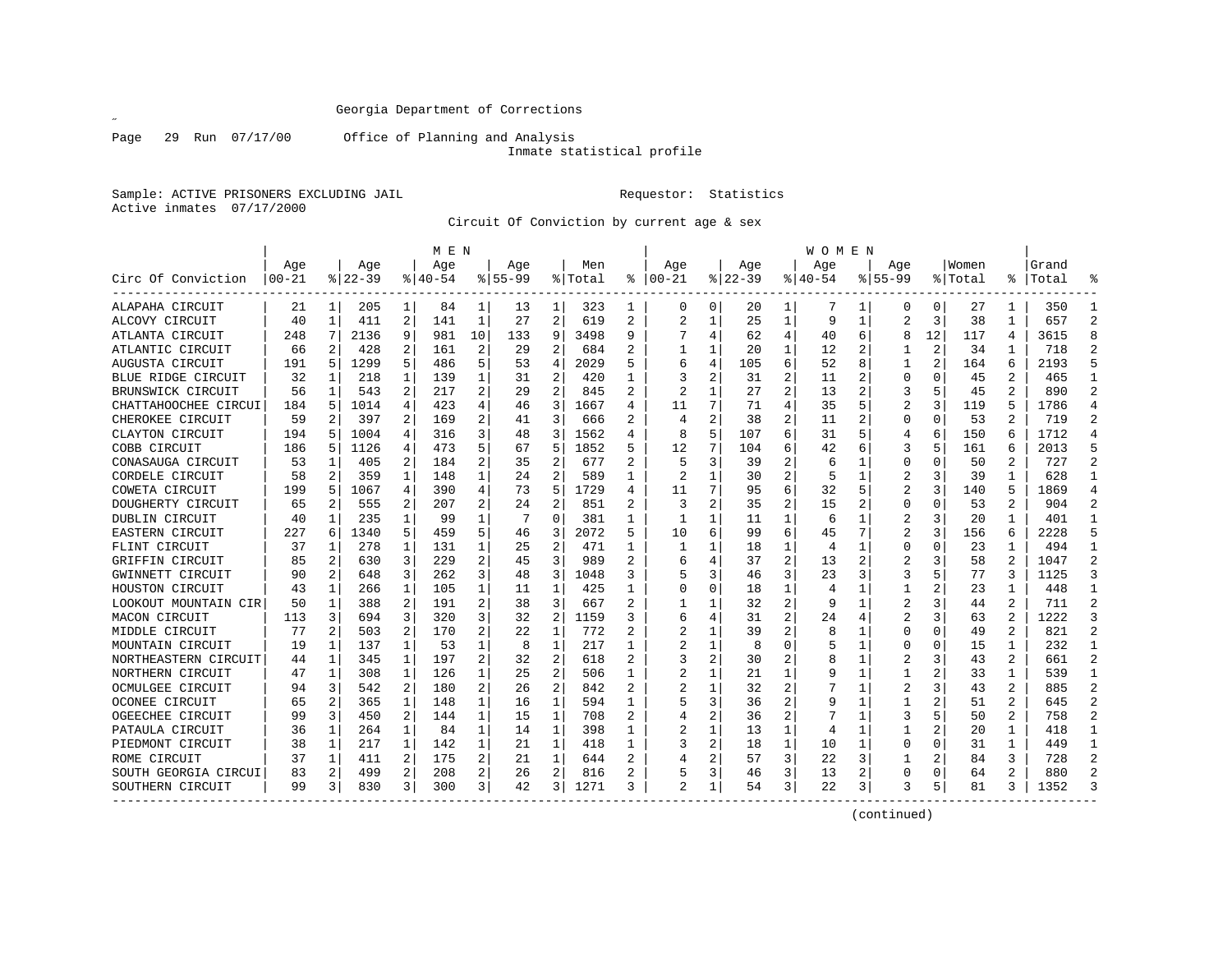Page 30 Run 07/17/00 Office of Planning and Analysis

# Inmate statistical profile

Sample: ACTIVE PRISONERS EXCLUDING JAIL **Requestor:** Statistics Active inmates 07/17/2000

Circuit Of Conviction by current age & sex (Continued)

|                      |                  |              |                  |          | M E N                        |      |                  |      |                    |      |                  |      |                  |      | WOMEN            |      |                  |          |                  |          |                |          |
|----------------------|------------------|--------------|------------------|----------|------------------------------|------|------------------|------|--------------------|------|------------------|------|------------------|------|------------------|------|------------------|----------|------------------|----------|----------------|----------|
| Circ Of Conviction   | Age<br>$00 - 21$ |              | Age<br>$ 22-39 $ |          | Age<br>$ 40-54 $             |      | Age<br>$8 55-99$ |      | Men<br>% Total     | °≈   | Age<br>$00 - 21$ |      | Age<br>$ 22-39 $ |      | Age<br>$ 40-54 $ |      | Age<br>$ 55-99 $ |          | Women<br>% Total | ⊱        | Grand<br>Total | ႜ        |
| SOUTHWESTERN CIRCUIT | 48               |              | 257              |          | 88                           |      | 6                | 0    | 399                |      | 2                |      | 10               |      | 9                |      |                  | 0        | 21               |          | 420            |          |
| STONE MOUNTAIN CIRCU | 305              | 8            | 1723             |          | 614                          |      | 78               | 5    | 2720               |      | 13               |      | 65               | 4    | 27               |      |                  | 8        | 110              | 4        | 2830           |          |
| TALLAPOOSA CIRCUIT   | 31               |              | 229              |          | 113                          |      | 23               |      | 396                |      |                  |      | 17               |      |                  |      |                  |          | 20               |          | 416            |          |
| TIFTON CIRCUIT       | 41               |              | 372              |          | 153                          |      | 26               |      | 592                |      |                  |      | 15               |      |                  |      |                  |          | 21               |          | 613            |          |
| TOOMBS CIRCUIT       | 24               |              | 232              |          | 93                           |      | 14               |      | 363                |      |                  |      | 11               |      |                  |      |                  | 0        | 16               |          | 379            |          |
| WAYCROSS CIRCUIT     | 68               |              | 522              |          | 212                          |      | 25               |      | 827                |      |                  |      | 37               | 2    | 10               |      |                  | 0        | 49               |          | 876            | 2        |
| WESTERN CIRCUIT      | 38               |              | 354              |          | 130                          |      | 17               |      | 539                |      |                  |      | 26               |      | 13               |      |                  |          | 42               |          | 581            |          |
| ROCKDALE CIRCUIT     | 22               |              | 166              |          | 95                           |      | 16               |      | 299                |      |                  |      | 6                |      | 6                |      |                  | $\Omega$ | 12               | $\Omega$ | 311            |          |
| DOUGLAS CIRCUIT      | 68               |              | 360              |          | 143                          |      | 26               |      | 597                |      |                  |      | 22               |      | 10               |      |                  |          | 35               |          | 632            |          |
| APPALACHIAN CIRCUIT  | 17               | <sup>0</sup> | 170              |          | 92                           |      | 30               |      | 309                |      |                  |      | 11               |      | 8                |      |                  |          | 20               |          | 329            |          |
| ENOTAH CIRCUIT       | 17               |              | 121              |          | 49                           |      | 11               |      | 198                |      |                  |      |                  |      |                  |      |                  |          | 9                |          | 207            |          |
| BELL-FORSYTH CIRCUIT | 4                | 0            | 63               | $\Omega$ | 30                           |      | 2                | 0    | 99                 |      | O                |      | 5                |      |                  | 0    | 0                | 0        | 6                |          | 105            | $\Omega$ |
| Total reported       |                  |              |                  |          | 3758 100 25086 100 10054 100 |      |                  |      | 1467 100 40365 100 |      | 167 100          |      | 1721 100         |      | 671 100          |      |                  | 65 100   | 2624 100         |          | 42989 100      |          |
| Percent reported     |                  | 97.3         |                  | 98.5     |                              | 98.1 |                  | 99.3 |                    | 98.3 |                  | 96.0 |                  | 97.9 |                  | 98.0 |                  | 100.0    |                  | 97.8     |                | 98.3     |
| NOT REPORTED         | 105              |              | 380              |          | 190                          |      | 10               |      | 685                |      |                  |      | 37               |      | 14               |      | $\Omega$         |          | 58               |          | 743            |          |
| Total                | 3863             |              | 25466            |          | 10244                        |      | 1477             |      | 41050              |      | 174              |      | 1758             |      | 685              |      | 65               |          | 2682             |          | 43732          |          |

˝

 $\mathscr{B}^{\pm}$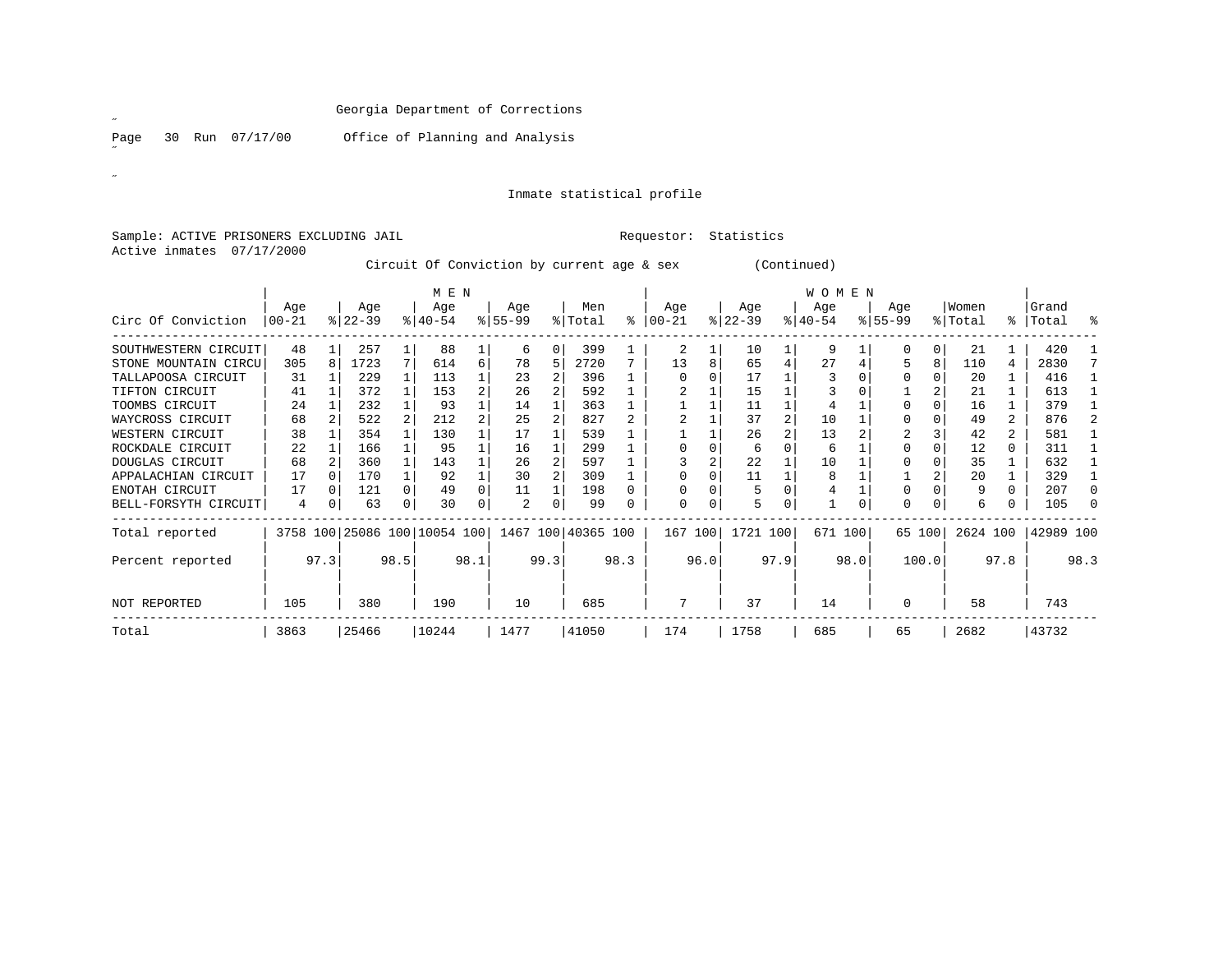Georgia Department of Corrections Office of Planning and Analysis

Inmate statistical profile

Sample: ACTIVE PRISONERS EXCLUDING JAIL **Requestor:** Statistics

Active inmates 07/17/2000

Home County by current age & sex

|                      |            |   |             |                | M E N     |              |                |                |         |              |               |          |           |              | W O M E N      |    |             |          |          |                |       |    |
|----------------------|------------|---|-------------|----------------|-----------|--------------|----------------|----------------|---------|--------------|---------------|----------|-----------|--------------|----------------|----|-------------|----------|----------|----------------|-------|----|
|                      | Age        |   | Age         |                | Age       |              | Age            |                | Men     |              | Age           |          | Age       |              | Age            |    | Aqe         |          | Women    |                | Grand |    |
| Home County          | $ 00 - 21$ |   | $8$   22-39 |                | $8 40-54$ |              | $8155 - 99$    |                | % Total |              | $8   00 - 21$ |          | $8 22-39$ |              | $8 40-54$      |    | $8155 - 99$ |          | % Total  | ႜ              | Total |    |
| APPLING COUNTY       | 3          | 0 | 55          | $\overline{0}$ | 27        | 0            | 3              | 0              | 88      | 0            | 0             | 0        | 3         | 0            | 0              | 0  | 0           | 0        | 3        | 0              | 91    | O  |
| ATKINSON COUNTY      |            | 0 | 29          | 0              | 11        | $\mathbf 0$  | 5              | 0              | 46      | 0            | 0             | 0        | 0         | 0            | 0              | 0  | $\mathbf 0$ | 0        | 0        | $\Omega$       | 46    | U  |
| <b>BACON COUNTY</b>  |            | O | 30          | 0              | 15        | 0            |                | 0              | 48      | $\Omega$     |               | $\Omega$ | 2         | 0            | 1              | U  | C           | $\Omega$ | 3        | $\Omega$       | 51    | U  |
| <b>BAKER COUNTY</b>  |            | 0 | 14          | 0              | 5         | 0            | 1              | 0              | 22      | $\Omega$     |               | 0        |           | O            | 0              | 0  | $\Omega$    | 0        | -1       | 0              | 23    | ∩  |
| BALDWIN COUNTY       | 32         |   | 194         | 1              | 57        | 1            | 10             | 1              | 293     | 1            |               | 1        | 14        |              | 3              | 0  |             | 2        | 20       | 1              | 313   |    |
| <b>BANKS COUNTY</b>  | O          | O | 30          | 0              | 15        | 0            | 4              | 0              | 49      | O            |               | 1        |           | O            | 3              |    | O           | 0        | 6        | 0              | 55    |    |
| <b>BARROW COUNTY</b> | 14         | 0 | 104         | 0              | 50        | 1            | 8              | 1              | 176     | 0            | 0             | $\Omega$ | 10        | 1            | 2              | 0  | $\Omega$    | $\Omega$ | 12       | $\Omega$       | 188   |    |
| <b>BARTOW COUNTY</b> | 37         | 1 | 231         | 1              | 100       | 1            | 25             | 2              | 393     | 1            | 3             | 2        | 23        | 1            | 9              | 1  | 0           | 0        | 35       | 1              | 428   |    |
| BEN HILL COUNTY      | 19         | 1 | 97          | 0              | 28        | 0            | 9              | 1              | 153     | 0            |               | 0        |           | 0            | 5              | 1  | O           | 0        | 13       | 1              | 166   |    |
| BERRIEN COUNTY       | 2          | 0 | 37          | 0              | 10        | $\mathbf 0$  | 4              | $\mathbf 0$    | 53      | O            |               | 0        | 3         | $\Omega$     | 1              | U  | $\cap$      | $\Omega$ | 4        | $\Omega$       | 57    | ∩  |
| <b>BIBB COUNTY</b>   | 114        | 3 | 644         | 3              | 297       | 3            | 30             | 2              | 1085    | 3            | 6             | 4        | 34        | 2            | 23             |    |             | 2        | 64       | 3              | 1149  |    |
| BLECKLEY COUNTY      | 12         | 0 | 67          | 0              | 21        | 0            | 3              | 0              | 103     | 0            |               | 1        | 6         | 0            | 2              | 0  |             | 0        | 9        | $\Omega$       | 112   |    |
| BRANTLEY COUNTY      | 6          | O | 20          | 0              | 8         | 0            |                | 0              | 36      | O            | Ω             | U        |           | O            | 1              | O  | -0          | O        | 3        | O              | 39    |    |
| BROOKS COUNTY        |            | U | 62          | $\Omega$       | 21        | 0            | 2              | $\Omega$       | 88      | O            | Ω             | 0        |           | O            | 1              | 0  | O           | $\Omega$ | 1        | 0              | 89    |    |
| BRYAN COUNTY         |            | O | 53          | 0              | 30        | 0            | 3              | 0              | 94      | $\Omega$     |               | 0        | 2         | 0            | 2              | 0  | 0           | 0        | 4        | $\Omega$       | 98    |    |
| BULLOCH COUNTY       | 40         | 1 | 194         | 1              | 68        | 1            | 8              | 1              | 310     | 1            |               | 0        | 16        | 1            | 5              | 1  |             | 2        | 22       | 1              | 332   |    |
| <b>BURKE COUNTY</b>  | 13         | O | 106         | 0              | 33        | $\mathbf 0$  | 8              | 1              | 160     | 0            | Ω             | 0        |           | O            | 2              | U  | 0           | 0        | 6        | 0              | 166   | U  |
| BUTTS COUNTY         | 10         | O | 73          | 0              | 28        | 0            |                | 0              | 116     | O            | Ω             | 0        |           | O            |                | 0  | -0          | 0        |          | $\Omega$       | 123   | U  |
| CALHOUN COUNTY       | 3          |   | 24          | 0              | 11        | 0            |                | 0              | 39      | O            |               | U        |           |              | 1              |    |             | O        |          | O              | 42    |    |
| CAMDEN COUNTY        |            | U | 57          | 0              | 22        | 0            | 3              | 0              | 89      | O            |               | 1        |           | n            | $\overline{2}$ | U  | O           | $\Omega$ | 6        | O              | 95    |    |
| CANDLER COUNTY       | 5          | 0 | 61          | $\Omega$       | 16        | $\Omega$     | $\Omega$       | $\mathbf 0$    | 82      | $\Omega$     |               | $\Omega$ | 3         | $\Omega$     | $\mathbf{1}$   | U  | 0           | $\Omega$ | 4        | $\Omega$       | 86    |    |
| CARROLL COUNTY       | 29         | 1 | 232         | 1              | 104       | $\mathbf{1}$ | 30             | $\overline{c}$ | 395     | $\mathbf{1}$ |               | 3        | 29        | 2            | 11             | 2  |             | 0        | 45       | $\overline{c}$ | 440   |    |
| CATOOSA COUNTY       | 8          | O | 57          | 0              | 35        | 0            | 11             | 1              | 111     | 0            |               | 0        |           | O            | 1              | U  | $\Omega$    | 0        | 6        | 0              | 117   | ∩  |
| CHARLTON COUNTY      | 1          | O | 28          | 0              | 14        | $\mathbf 0$  | 1              | $\mathbf 0$    | 44      | 0            | U             | 0        | 2         | 0            | 2              | 0  | $\Omega$    | $\Omega$ | 4        | $\Omega$       | 48    | U  |
| CHATHAM COUNTY       | 219        | 6 | 1284        | 5              | 440       | 5            | 48             | 4              | 1991    | 5            |               | 4        | 91        | 6            | 36             | 6  | 4           | 7        | 138      | 6              | 2129  |    |
| CHATTAHOOCHEE COUNTY | 3          | O | 6           | 0              | 5         | 0            | $\Omega$       | $\mathbf 0$    | 14      | O            | 0             | 0        | ∩         | O            | $\Omega$       | O  |             | 0        | $\Omega$ | $\Omega$       | 14    |    |
| CHATTOOGA COUNTY     | 14         | O | 102         | 0              | 44        | 0            | 6              | 0              | 166     | 0            |               | 1        | q         | 1            | 2              | U  |             | 2        | 13       | 1              | 179   |    |
| CHEROKEE COUNTY      | 23         | 1 | 166         | 1              | 87        | 1            | 16             | 1              | 292     | 1            | 2             | 1        | 19        | 1            | 3              | 0  | O           | 0        | 24       | 1              | 316   |    |
| CLARKE COUNTY        | 47         | 1 | 333         | $\mathbf{1}$   | 125       | $\mathbf{1}$ | 14             | 1              | 519     | $\mathbf{1}$ |               | 1        | 24        | $\mathbf{1}$ | 10             |    | 3           | 5        | 39       | $\overline{c}$ | 558   | -1 |
| CLAY COUNTY          | 2          | O | 12          | 0              | 7         | 0            | 0              | 0              | 21      | 0            |               | 0        | 1         | 0            | $\Omega$       | U  | O           | 0        | 1        | 0              | 22    | ∩  |
| CLAYTON COUNTY       | 149        | 4 | 698         | 3              | 239       | 3            | 39             | 3              | 1125    | 3            |               | 2        | 58        | 4            | 17             | 3  | 3           | 5        | 82       | 3              | 1207  |    |
| CLINCH COUNTY        | 6          | 0 | 25          | 0              | 10        | 0            | 1              | 0              | 42      | 0            | Ω             | 0        | 2         | 0            | 2              |    | O           | 0        | 4        | $\Omega$       | 46    |    |
| COBB COUNTY          | 150        | 4 | 836         | 4              | 386       | 4            | 47             | 3              | 1419    | 4            | 10            | 6        | 92        | 6            | 32             | 5  |             | 2        | 135      | 5              | 1554  |    |
| COFFEE COUNTY        | 14         | 0 | 135         | 1              | 40        | 0            | 5              | 0              | 194     | 1            |               | 1        | 16        | 1            | 6              | -1 | 1           | 2        | 25       | 1              | 219   |    |
| COLOUITT COUNTY      | 29         | 1 | 180         | 1              | 71        | 1            | 12             | 1              | 292     | 1            |               | 0        | 18        | 1            | 2              | 0  | 0           | 0        | 20       | 1              | 312   |    |
| COLUMBIA COUNTY      | 25         | 1 | 92          | 0              | 29        | $\mathbf 0$  | $\overline{4}$ | 0              | 150     | 0            |               | 1        |           | 0            | 5              | 1. | ∩           | 0        | 15       | 1              | 165   |    |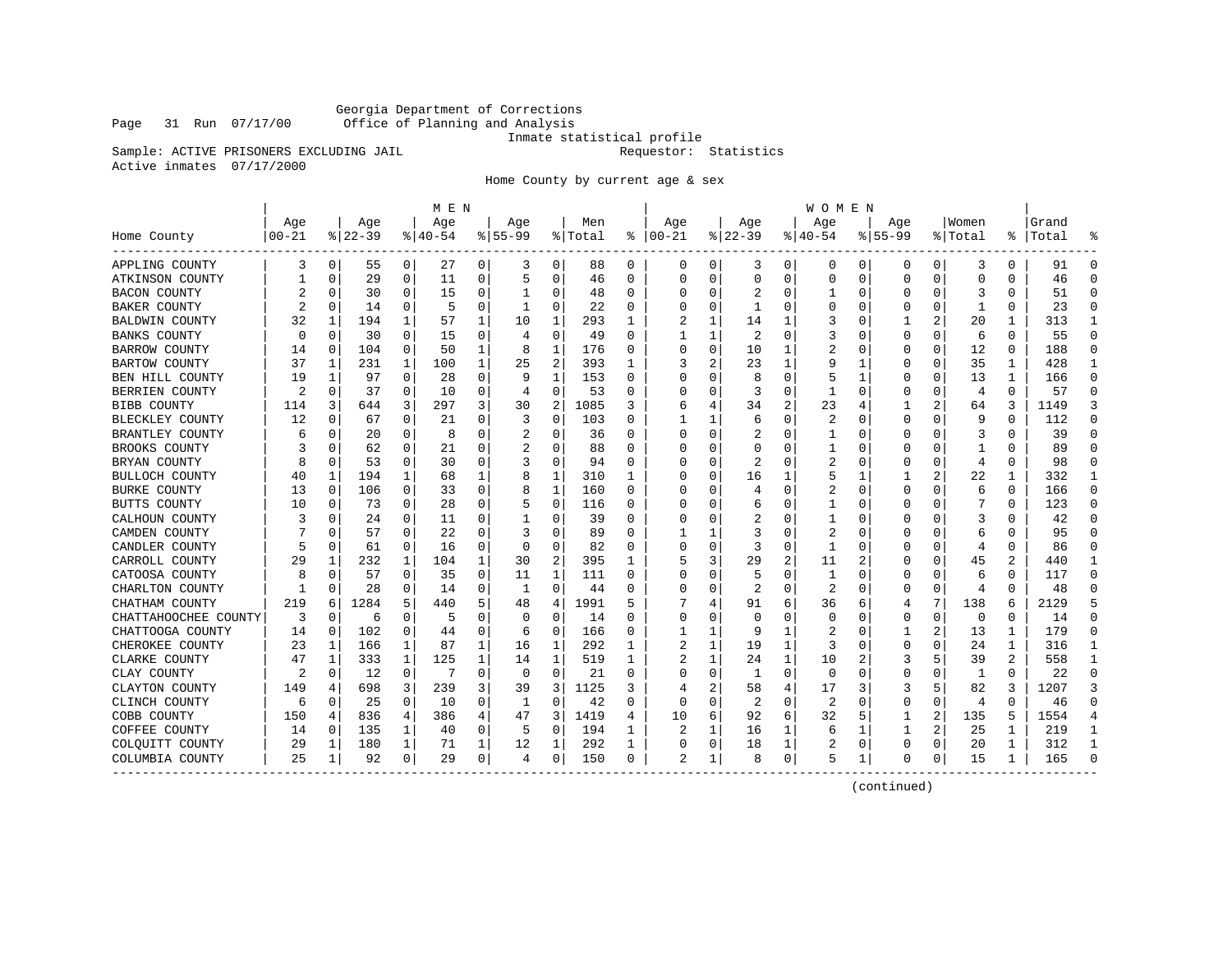$\mathscr{L}^{\pm}$ 

Page 32 Run 07/17/00 Office of Planning and Analysis

# Inmate statistical profile

Sample: ACTIVE PRISONERS EXCLUDING JAIL Requestor: Statistics Active inmates 07/17/2000

Home County by current age & sex (CONTINUED)

|                      |                |          |          |             | M E N     |    |           |          |         |          |          |          |          |                | W O M E N |             |             |          |          |          |           |                |
|----------------------|----------------|----------|----------|-------------|-----------|----|-----------|----------|---------|----------|----------|----------|----------|----------------|-----------|-------------|-------------|----------|----------|----------|-----------|----------------|
|                      | Age            |          | Age      |             | Age       |    | Age       |          | Men     |          | Age      |          | Age      |                | Age       |             | Age         |          | Women    |          | Grand     |                |
| Home County          | $00 - 21$      |          | $ 22-39$ |             | $8 40-54$ |    | $8 55-99$ |          | % Total | ႜ        | $ 00-21$ |          | $ 22-39$ |                | $ 40-54$  |             | $8155 - 99$ |          | % Total  |          | %   Total | °              |
| COOK COUNTY          | 12             | 0        | 80       | 0           | 37        | 0  | 3         | 0        | 132     | 0        | 0        | 0        | 9        | 1              | 2         | 0           | 0           | 0        | 11       | $\Omega$ | 143       | $\Omega$       |
| COWETA COUNTY        | 44             | -1       | 240      | 1           | 83        | 1  | 8         | 1        | 375     | 1        | 3        | 2        | 26       | 2              | 3         | $\mathbf 0$ | 0           | 0        | 32       | 1        | 407       | 1              |
| CRAWFORD COUNTY      | 1              | $\Omega$ | 15       | $\Omega$    | 2         | 0  | 0         | 0        | 18      | 0        | O        | $\Omega$ | $\Omega$ | 0              | $\Omega$  | 0           | 0           | $\Omega$ | 0        | $\Omega$ | 18        | $\Omega$       |
| CRISP COUNTY         | 23             | -1       | 129      | 1           | 49        | 1  |           | 1        | 209     | 1        |          | 2        | 10       | 1              |           | 0           |             | 2        | 15       |          | 224       | $\mathbf{1}$   |
| DADE COUNTY          |                | O        | 26       | 0           | 15        | 0  |           | 1        | 49      | $\Omega$ |          | 0        | -1       | 0              |           | 0           | 0           | 0        | 1        | $\Omega$ | 50        | $\Omega$       |
| DAWSON COUNTY        |                | O        | 35       | 0           | 21        | 0  |           | 0        | 59      | O        | O        | 0        | 5        | 0              | C         | 0           | 0           | 0        | 5        | 0        | 64        | $\Omega$       |
| DECATUR COUNTY       | 33             | 1        | 171      | 1           | 51        | 1  |           | 1        | 263     | 1        | 0        | 0        | 11       | 1              | 4         | 1           | 0           | 0        | 15       | 1        | 278       | 1              |
| DEKALB COUNTY        | 266            | 7        | 1493     | 6           | 504       | 5  | 69        | 5        | 2332    | 6        | 11       | 7        | 62       | 4              | 25        | 4           | 5           | 8        | 103      | 4        | 2435      | 6              |
| DODGE COUNTY         | 13             | O        | 99       | 0           | 43        | 0  |           | $\Omega$ | 159     | O        |          | 1        | 14       | 1              |           | 0           | 0           | 0        | 17       |          | 176       | $\Omega$       |
| DOOLY COUNTY         | 15             | O        | 61       | 0           | 16        | 0  |           | $\Omega$ | 92      | O        | O        | 0        | 4        | 0              | 0         | 0           | 0           | 0        | 4        | $\Omega$ | 96        | $\Omega$       |
| DOUGHERTY COUNTY     | 71             | 2        | 567      | 2           | 208       | 2  | 19        | 1        | 865     | 2        | 3        | 2        | 39       | $\overline{2}$ | 18        | 3           |             | 2        | 61       | 2        | 926       | $\overline{2}$ |
| DOUGLAS COUNTY       | 51             | 1        | 217      | 1           | 93        | 1  | 16        | 1        | 377     | 1        | 3        | 2        | 15       | 1              | 6         | 1           | 0           | 0        | 24       | 1        | 401       | 1              |
| EARLY COUNTY         | 11             | O        | 46       | $\Omega$    | 19        | 0  | 5         | 0        | 81      | U        |          | $\Omega$ | 3        | 0              |           | $\mathbf 0$ | $\Omega$    | 0        | 3        | $\Omega$ | 84        | $\Omega$       |
| ECHOLS COUNTY.       | $\mathfrak{D}$ | O        | 2        | 0           | 2         | 0  |           | $\Omega$ | 7       | U        | C        | 0        | C        | U              | $\Omega$  | 0           | U           | 0        | $\Omega$ | $\Omega$ |           | $\Omega$       |
| EFFINGHAM COUNTY     | 24             | 1        | 81       | 0           | 28        | 0  |           | 0        | 135     | O        |          | 2        |          | 0              |           | 0           |             | 2        | 11       | 0        | 146       | $\Omega$       |
| ELBERT COUNTY        | 15             | 0        | 89       | 0           | 40        | 0  |           | 0        | 149     | O        | O        | 0        | 6        | 0              | 4         | 1           | U           | 0        | 10       | 0        | 159       | $\Omega$       |
| EMANUEL COUNTY       |                | O        | 100      | 0           | 30        | 0  |           | $\Omega$ | 143     | U        |          | 0        |          | 0              |           | 0           | U           | U        | 6        | $\Omega$ | 149       | $\Omega$       |
| EVANS COUNTY         | 6              |          | 45       | $\Omega$    | 12        | 0  |           | $\Omega$ | 65      | 0        |          | 0        |          | 0              | 4         | 1           | 0           | 0        | 4        | $\Omega$ | 69        | $\Omega$       |
| FANNIN COUNTY        |                | O        | 47       | $\Omega$    | 27        | 0  |           | 1        | 84      | 0        | 0        | $\Omega$ |          | 0              | O         | 0           |             | 2        | 5        | $\Omega$ | 89        | ∩              |
| FAYETTE COUNTY       | 5              | 0        | 59       | 0           | 14        | 0  | 6         | 0        | 84      | 0        |          | $\Omega$ | 5        | 0              |           | 0           | 0           | 0        | 6        | $\Omega$ | 90        | $\Omega$       |
| FLOYD COUNTY         | 39             |          | 387      | 2           | 153       | 2  | 15        | 1        | 594     | 2        |          | 3        | 48       | 3              | 20        | 3           |             | 2        | 74       | 3        | 668       |                |
| FORSYTH COUNTY       | 8              | O        | 69       | $\Omega$    | 31        | 0  | 6         | 0        | 114     | 0        |          | $\Omega$ | 4        | 0              | 5         | 1           | 0           | 0        | 9        | $\Omega$ | 123       | $\Omega$       |
| FRANKLIN COUNTY      | 13             | 0        | 54       | 0           | 22        | 0  | 4         | 0        | 93      | 0        | 0        | 0        | 2        | 0              | 1         | 0           | 1           | 2        | 4        | 0        | 97        | $\mathbf 0$    |
| FULTON COUNTY        | 387            | 11       | 2997     | 13          | 1303      | 14 | 162       | 12       | 4849    | 13       | 14       | 9        | 114      | 7              | 65        | 10          | 8           | 13       | 201      | 8        | 5050      | 12             |
| GILMER COUNTY        | 8              | 0        | 50       | 0           | 31        | 0  | 11        | 1        | 100     | 0        | 0        | 0        | 2        | 0              |           | 0           | C           | 0        | 3        |          | 103       | $\Omega$       |
| GLASCOCK COUNTY      | U              | $\Omega$ | 5        | 0           | $\Omega$  | 0  | $\Omega$  | $\Omega$ | 5       | U        |          | 0        | $\Omega$ | 0              | O         | 0           | 0           | 0        | $\Omega$ | $\Omega$ | 5         | $\Omega$       |
| GLYNN COUNTY         | 33             | 1        | 282      | 1           | 91        | 1  | 18        | 1        | 424     |          |          | 2        | 18       | 1              | 8         |             |             | 2        | 30       | 1        | 454       | -1             |
| GORDON COUNTY        | 17             | 0        | 149      | 1           | 63        | 1  | 17        | 1        | 246     | 1        | 0        | $\Omega$ | 20       | 1              | 4         | 1           | 0           | 0        | 24       | 1        | 270       | 1              |
| GRADY COUNTY         | 24             | 1        | 118      | 1           | 46        | 0  | 6         | 0        | 194     | 1        | 1        | 1        | 8        | $\Omega$       |           | 1           | 0           | 0        | 13       | 1        | 207       | 1              |
| <b>GREENE COUNTY</b> | 19             | 1        | 44       | $\mathbf 0$ | 9         | 0  |           | 0        | 74      | O        |          | 0        | 1        | 0              | 2         | $\mathbf 0$ | $\Omega$    | 0        | 3        | $\Omega$ | 77        | $\Omega$       |
| GWINNETT COUNTY      | 84             | 2        | 524      | 2           | 217       | 2  | 36        | 3        | 861     | 2        | 2        | 1        | 41       | $\overline{2}$ | 18        | 3           | 2           | 3        | 63       | 3        | 924       | $\mathfrak{D}$ |
| HABERSHAM COUNTY     | 6              | 0        | 57       | 0           | 25        | 0  | -1        | 0        | 89      | O        |          | 1        | 1        | 0              |           | 0           | 0           | 0        | 3        | 0        | 92        | $\Omega$       |
| HALL COUNTY          | 38             | 1        | 280      | 1           | 169       | 2  | 33        | 2        | 520     | 1        | 3        | 2        | 28       | 2              | 8         | 1           | 2           | 3        | 41       | 2        | 561       | 1              |
| HANCOCK COUNTY       |                | 0        | 28       | 0           | 11        | 0  |           | 0        | 47      | 0        |          | 0        | 1        | 0              |           | 0           |             | 2        |          | 0        | 50        | $\Omega$       |
| HARALSON COUNTY      | 9              | O        | 54       | 0           | 24        | 0  | 5         | 0        | 92      | U        | 1        | 1        | 8        | 0              | $\Omega$  | 0           | $\Omega$    | 0        | 9        | $\Omega$ | 101       | $\Omega$       |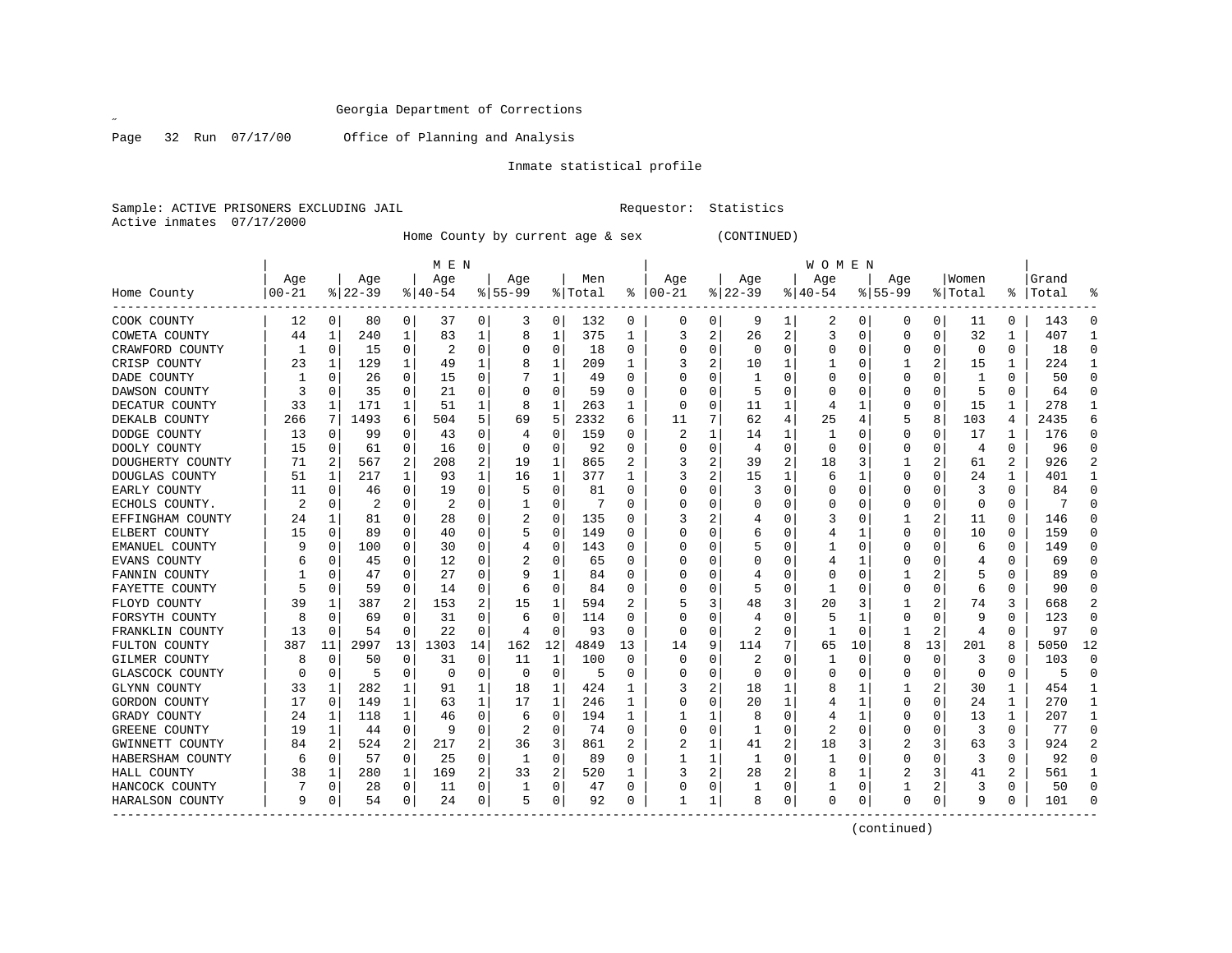$\mathscr{L}^{\pm}$ 

Page 33 Run 07/17/00 Office of Planning and Analysis

# Inmate statistical profile

Sample: ACTIVE PRISONERS EXCLUDING JAIL Requestor: Statistics Active inmates 07/17/2000

Home County by current age & sex (CONTINUED)

|                       |            |          |             |          | M E N     |              |             |              |         |    |               |          |          |   | W O M E N    |          |             |          |                         |          |       |              |
|-----------------------|------------|----------|-------------|----------|-----------|--------------|-------------|--------------|---------|----|---------------|----------|----------|---|--------------|----------|-------------|----------|-------------------------|----------|-------|--------------|
|                       | Age        |          | Age         |          | Age       |              | Age         |              | Men     |    | Age           |          | Age      |   | Age          |          | Age         |          | Women                   |          | Grand |              |
| Home County           | $ 00 - 21$ |          | $8$   22-39 |          | $8 40-54$ |              | $8155 - 99$ |              | % Total |    | $8   00 - 21$ |          | $ 22-39$ |   | $ 40-54$     |          | $8155 - 99$ |          | % Total                 | ႜ        | Total |              |
| HARRIS COUNTY         | 10         | 0        | 45          | 0        | 19        | 0            | 2           | 0            | 76      | 0  | 0             | 0        | 4        | 0 | 0            | 0        | 0           | 0        | 4                       | 0        | 80    | 0            |
| HART COUNTY           | 2          | 0        | 52          | 0        | 15        | 0            | 2           | 0            | 71      | 0  |               | 1        | 3        | 0 | 2            | 0        | 0           | 0        | 6                       | 0        | 77    | $\Omega$     |
| HEARD COUNTY          | 3          | 0        | 30          | 0        | 12        | 0            | 9           | 1            | 54      | 0  |               | 0        | 2        | 0 |              | 0        | 0           | 0        | 2                       | 0        | 56    | $\mathbf 0$  |
| HENRY COUNTY          | 25         | 1        | 150         | 1        | 62        | $\mathbf{1}$ | 10          | 1            | 247     | 1  | 3             | 2        | 6        | U |              | 1        | 0           | 0        | 16                      | 1        | 263   | $\mathbf{1}$ |
| HOUSTON COUNTY        | 44         | 1        | 253         | 1        | 109       | 1            | 13          | 1            | 419     | 1  | ∩             | 0        | 19       | 1 |              | 1        |             | 2        | 25                      | 1        | 444   | 1            |
| IRWIN COUNTY          | 10         | 0        | 46          | 0        | 17        | 0            | 3           | 0            | 76      | 0  |               | O        | 2        | U |              | $\Omega$ | 0           | 0        | 2                       | $\Omega$ | 78    | $\mathbf 0$  |
| <b>JACKSON COUNTY</b> | 19         |          | 98          | 0        | 66        | 1            | 12          | 1            | 195     |    |               |          | 10       | 1 |              | n        | 0           | 0        | 14                      |          | 209   | 1            |
| <b>JASPER COUNTY</b>  |            | C        | 42          | $\Omega$ | 14        | 0            | 2           | $\Omega$     | 66      | O  | ∩             | 0        | $\Omega$ | U |              | $\cap$   | Ω           | O        | 1                       | $\Omega$ | 67    | $\Omega$     |
| JEFF DAVIS COUNTY     |            | O        | 37          | $\Omega$ | 23        | 0            | 3           | 0            | 66      | 0  |               | 1        | -1       | U | 2            | n        | Ω           | O        | 4                       | $\Omega$ | 70    | $\Omega$     |
| JEFFERSON COUNTY      | 18         | O        | 87          | $\Omega$ | 32        | 0            | 3           | 0            | 140     | 0  | O             | $\Omega$ | 11       | 1 | 3            | n        | 0           | 0        | 14                      | 1        | 154   | $\Omega$     |
| <b>JENKINS COUNTY</b> | 12         | 0        | 58          | 0        | 15        | 0            |             | 0            | 86      | U  |               | $\Omega$ | 6        | 0 |              | 0        | 0           | 0        | 6                       | 0        | 92    | $\Omega$     |
| JOHNSON COUNTY        |            | O        | 24          | 0        | 8         | 0            |             | 0            | 35      | O  |               | $\Omega$ | 2        | U |              | n        | Ω           | 0        | 3                       | $\Omega$ | 38    | $\Omega$     |
| JONES COUNTY          |            | O        | 21          | $\Omega$ | 10        | 0            | 2           | 0            | 39      | 0  | ∩             | 0        | 3        | U |              | $\Omega$ | U           | 0        | 3                       | $\Omega$ | 42    | $\Omega$     |
| LAMAR COUNTY          |            | O        | 70          | $\Omega$ | 33        | 0            |             | $\mathbf{1}$ | 113     | 0  | O             | 0        |          | U | 3            | $\Omega$ | O           | 0        | 4                       | $\Omega$ | 117   | $\Omega$     |
| LANIER COUNTY         |            | 0        | 34          | 0        |           | 0            | 3           | 0            | 46      | 0  |               | 0        | 4        | U |              | 0        | 0           | 0        | 5                       | $\Omega$ | 51    | 0            |
| LAURENS COUNTY        | 25         | 1        | 158         |          | 55        | 1            |             | $\Omega$     | 243     |    |               |          |          | U |              | 1        | 2           | 3        | 14                      |          | 257   | 1            |
| LEE COUNTY            | 8          | $\Omega$ | 25          | $\Omega$ | 14        | 0            |             | $\Omega$     | 49      | 0  |               | U        | O        | U |              | $\Omega$ | U           | O        | $\Omega$                | $\Omega$ | 49    | $\Omega$     |
| LIBERTY COUNTY        | 25         | -1       | 135         | 1        | 34        | 0            |             | $\mathbf{1}$ | 201     | -1 |               | $\Omega$ | 8        | U |              | 1        | O           | 0        | 13                      | 1        | 214   | $\mathbf{1}$ |
| LINCOLN COUNTY        | 2          | $\Omega$ | 20          | $\Omega$ | 10        | 0            |             | 0            | 33      | U  |               | $\Omega$ |          | O |              | $\Omega$ | 0           | O        | 1                       | $\Omega$ | 34    | $\Omega$     |
| LONG COUNTY           | 3          | $\Omega$ | 22          | 0        | 12        | 0            |             | 0            | 38      | 0  |               | 0        | 3        | 0 |              | $\Omega$ | 0           | $\Omega$ | 3                       | $\Omega$ | 41    | $\Omega$     |
| LOWNDES COUNTY        | 35         | -1       | 309         | 1        | 107       | 1            | 15          | 1            | 466     | 1  |               | 1        | 23       | 1 | 12           | 2        |             |          | 37                      | 1        | 503   | $\mathbf{1}$ |
| LUMPKIN COUNTY        |            | O        | 42          | $\Omega$ | 21        | 0            | 6           | 0            | 73      | 0  |               | 1        | 3        | U | $\mathbf{1}$ | $\Omega$ | U           | 0        | 5                       | $\Omega$ | 78    | $\Omega$     |
| MACON COUNTY          |            | O        | 48          | 0        | 16        | 0            |             | 0            | 72      | 0  | <sup>0</sup>  | $\Omega$ | 2        | U | 2            | n        | 0           | O        | 4                       | $\Omega$ | 76    | $\Omega$     |
| MADISON COUNTY        |            | C        | 57          | $\Omega$ | 25        | 0            | 9           | 1            | 95      | U  |               |          | 6        | U | 2            | $\Omega$ |             | N        | 8                       | $\Omega$ | 103   | $\Omega$     |
| MARION COUNTY         |            | C        | 19          | $\Omega$ | 11        | 0            |             | 0            | 39      | 0  |               | U        | 0        | 0 |              | $\Omega$ |             | N        |                         | $\Omega$ | 40    | $\Omega$     |
| MCDUFFIE COUNTY       |            | O        | 103         | $\Omega$ | 31        | 0            |             | 0            | 148     | 0  |               |          |          | 0 | O            | $\Omega$ | U           | O        | 8                       | $\Omega$ | 156   | $\Omega$     |
| MCINTOSH COUNTY       | 6          | O        | 46          | $\Omega$ | 13        | 0            | 2           | 0            | 67      | U  |               | $\Omega$ | 2        | U |              | n        | O           | 0        | $\overline{\mathbf{c}}$ | $\Omega$ | 69    | $\Omega$     |
| MERIWETHER COUNTY     | 28         | -1       | 96          | $\Omega$ | 48        | 1            | 8           | 1            | 180     | U  |               | $\Omega$ |          | O | 3            | $\Omega$ | 2           | 3        | 12                      | $\Omega$ | 192   | $\Omega$     |
| MILLER COUNTY         |            | $\Omega$ | 21          | $\Omega$ | 8         | 0            |             | 0            | 30      | 0  |               |          | 2        | 0 |              | 0        | 0           | 0        | 3                       | $\Omega$ | 33    | $\Omega$     |
| MITCHELL COUNTY       | 18         | $\Omega$ | 118         | 1        | 50        | 1            | 6           | 0            | 192     | 1  | 3             | 2        | 10       |   |              | 0        | 0           | 0        | 16                      | 1        | 208   | $\mathbf{1}$ |
| MONROE COUNTY         | 9          | $\Omega$ | 59          | $\Omega$ | 29        | 0            |             | 0            | 98      | 0  | <sup>0</sup>  | 0        | -1       | 0 |              | $\Omega$ | 0           | 0        |                         | $\Omega$ | 99    | $\Omega$     |
| MONTGOMERY COUNTY     |            | O        | 25          | 0        | 5         | 0            | $\Omega$    | 0            | 33      | 0  | O             | $\Omega$ | 3        | U |              | $\Omega$ | O           | 0        | 3                       | $\Omega$ | 36    | 0            |
| MORGAN COUNTY         |            | C        | 40          | $\Omega$ | 20        | 0            | 4           | $\Omega$     | 71      | 0  |               | 0        | 3        | 0 |              | 0        | 0           | 0        | 3                       | $\Omega$ | 74    | $\Omega$     |
| MURRAY COUNTY         | 9          |          | 84          | 0        | 38        | 0            | 12          | 1            | 143     | 0  |               |          | 10       | 1 | 2            | 0        | 0           | 0        | 13                      |          | 156   | $\Omega$     |
| MUSCOGEE COUNTY       | 142        |          | 763         | 3        | 315       | 3            | 30          | 2            | 1250    | 3  | 5             | 3        | 57       | 3 | 31           | 5        |             | 2        | 94                      | 4        | 1344  | 3            |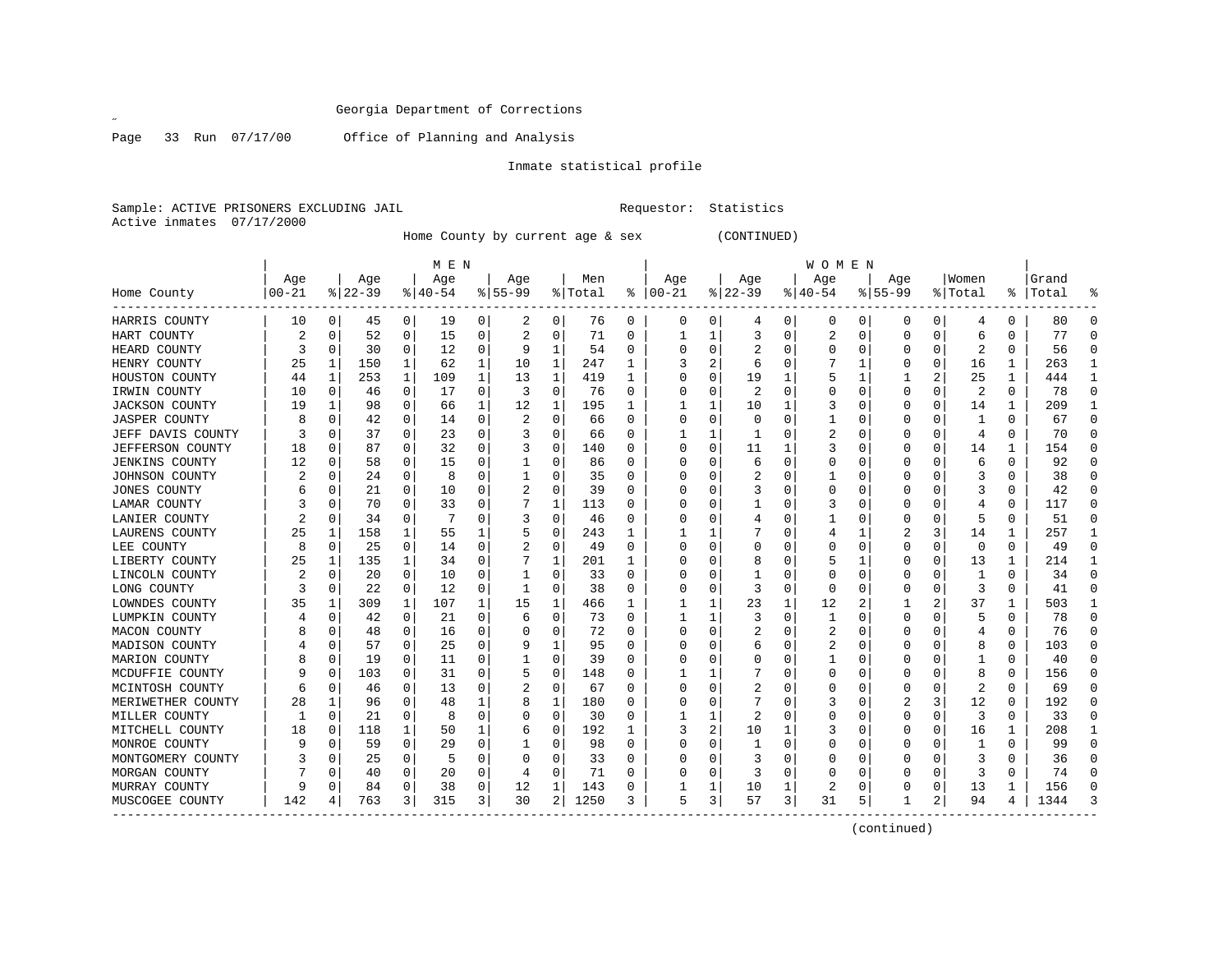#### Georgia Department of Corrections Page 34 Run 07/17/00 Office of Planning and Analysis

# Inmate statistical profile

|  | Sample: ACTIVE PRISONERS EXCLUDING JAIL |  |
|--|-----------------------------------------|--|
|  | Active inmates 07/17/2000               |  |

L Bample: Active Prequestor: Statistics

Home County by current age & sex (CONTINUED)

|                       |           |             |           |          | M E N    |   |             |          |         |                  |          |   |          |          | <b>WOMEN</b> |          |              |                |                |                |       |              |
|-----------------------|-----------|-------------|-----------|----------|----------|---|-------------|----------|---------|------------------|----------|---|----------|----------|--------------|----------|--------------|----------------|----------------|----------------|-------|--------------|
|                       | Age       |             | Age       |          | Age      |   | Age         |          | Men     |                  | Age      |   | Age      |          | Age          |          | Age          |                | Women          |                | Grand |              |
| Home County           | $00 - 21$ |             | $ 22-39 $ |          | $ 40-54$ |   | $8155 - 99$ |          | % Total | ႜ                | $ 00-21$ |   | $ 22-39$ |          | $ 40-54$     |          | $8155 - 99$  |                | % Total        | ႜ              | Total |              |
| NEWTON COUNTY         | 19        | 1           | 218       | 1        | 71       | 1 | 14          | 1        | 322     | 1                | 1        | 1 | 13       | 1        | 3            | 0        | 3            | 5              | 20             | 1              | 342   |              |
| OCONEE COUNTY         | 3         | 0           | 19        | 0        | 14       | 0 |             | 0        | 37      | 0                |          | 1 | $\Omega$ | 0        | 1            | $\Omega$ | 0            | 0              | 2              | 0              | 39    | n            |
| OGLETHORPE COUNTY     |           | 0           | 27        | $\Omega$ | 6        | 0 | O           | 0        | 35      | 0                | C        | 0 |          | $\Omega$ | 0            | $\Omega$ | O            | $\Omega$       | -1             | O              | 36    | n            |
| PAULDING COUNTY       |           | 0           | 88        | 0        | 47       | 0 | 10          | 1        | 150     | 0                |          | O | 9        |          | 5            |          |              | 2              | 15             | 1              | 165   | Ω            |
| PEACH COUNTY          |           | 0           | 60        | $\Omega$ | 29       | 0 | $\Omega$    | 0        | 95      | O                |          | O |          | $\Omega$ |              | C        | <sup>0</sup> | $\Omega$       | $\overline{2}$ | $\Omega$       | 97    | ſ            |
| PICKENS COUNTY        |           | 0           | 50        | 0        | 29       | 0 |             | 0        | 90      | 0                |          | U |          | O        | 5            | -1       | <sup>0</sup> | O              | 12             | 0              | 102   | ∩            |
| PIERCE COUNTY         |           | 0           | 31        | 0        | 13       | 0 |             | 0        | 49      | 0                | O        | 0 | O        | 0        | 0            | C        | 0            | O              | 0              | 0              | 49    | n            |
| PIKE COUNTY           | 3         | 0           | 11        | 0        | 13       | 0 | 3           | 0        | 30      | 0                | 0        | 0 | 0        | 0        | 0            | C        | 0            | O              | 0              | 0              | 30    | $\Omega$     |
| POLK COUNTY           | 16        | 0           | 106       | 0        | 50       | 1 | 8           | 1        | 180     | O                |          | U |          | $\Omega$ | 0            | C        |              |                |                | O              | 187   | <sup>0</sup> |
| PULASKI COUNTY        | 12        | 0           | 47        | 0        | 20       | 0 |             | 0        | 80      | O                |          |   |          | O        |              | ſ        |              |                | 6              | 0              | 86    | O            |
| PUTNAM COUNTY         | 11        | 0           | 61        | 0        | 32       | 0 |             | $\Omega$ | 108     | U                |          | U |          | O        | 3            | C        |              |                |                | 0              | 115   | n            |
| <b>OUITMAN COUNTY</b> |           | $\Omega$    |           | 0        | -1       | 0 |             | 0        | 8       | $\left( \right)$ |          | U | $\left($ | O        |              | C        |              | 2              | 2              | 0              | 10    | n            |
| RABUN COUNTY          |           | 0           | 19        | 0        | 11       | 0 |             | 0        | 34      | 0                |          | 0 |          | 0        | 2            | C        |              | 0              | 3              | 0              | 37    | n            |
| RANDOLPH COUNTY       | 6         | 0           | 43        | 0        | 10       | 0 | 3           | 0        | 62      | O                |          | 0 |          | $\Omega$ |              | C        |              | 0              |                | 0              | 64    | C            |
| RICHMOND COUNTY       | 135       | 4           | 1026      | 4        | 385      | 4 | 32          | 2        | 1578    | 4                |          | 3 | 86       | 5        | 46           |          |              | 2              | 138            | 6              | 1716  |              |
| ROCKDALE COUNTY       | 19        | 1           | 132       | 1        | 63       | 1 | 14          | 1        | 228     | 1                |          | 1 | 9        |          | 5            | -1       | <sup>0</sup> | 0              | 15             | 1              | 243   |              |
| SCHLEY COUNTY         | 0         | 0           | 13        | 0        | 6        | 0 | O           | 0        | 19      | 0                | C        | 0 |          | O        | C            | C        | 0            | $\Omega$       | -1             | 0              | 20    | $\Omega$     |
| SCREVEN COUNTY        | 12        | 0           | 64        | 0        | 25       | 0 |             | $\Omega$ | 104     | U                |          | 2 | 8        | 0        |              | C        | 0            | 0              | 12             | 0              | 116   | O            |
| SEMINOLE COUNTY       | 9         | 0           | 47        | 0        | 16       | 0 |             | $\Omega$ | 74      | U                |          |   |          | O        | 2            | ſ        |              | 0              | 5              | 0              | 79    | C            |
| SPALDING COUNTY       | 56        | 2           | 331       | 1        | 115      | 1 | 20          | 1        | 522     | 1                |          | 3 | 25       |          | 6            |          |              | 3              | 38             | $\overline{2}$ | 560   |              |
| STEPHENS COUNTY       | 10        | $\Omega$    | 71        | 0        | 27       | 0 |             | $\Omega$ | 113     | 0                | C        | 0 | 9        |          |              | C        | O            | $\Omega$       | 10             | 0              | 123   | <sup>0</sup> |
| STEWART COUNTY        | 3         | $\Omega$    | 15        | 0        | 8        | 0 |             | 0        | 27      | 0                |          |   |          | $\Omega$ | 0            | C        |              | $\Omega$       | 2              | 0              | 29    | O            |
| SUMTER COUNTY         | 19        | 1           | 132       | 1        | 49       | 1 | 6           | 0        | 206     |                  |          | 0 | 8        | $\Omega$ |              |          |              | $\Omega$       | 12             | 0              | 218   |              |
| TALBOT COUNTY         |           | $\mathbf 0$ | 30        | 0        | 6        | 0 |             | $\Omega$ | 44      | $\Omega$         |          |   |          | $\Omega$ |              | C        |              | O              | 4              | 0              | 48    | $\Omega$     |
| TALIAFERRO COUNTY     |           | 0           | 8         | 0        | 2        | 0 |             | 0        | 10      | 0                |          | 0 | O        | O        |              | C        | O            | O              | 1              | 0              | 11    | $\Omega$     |
| TATTNALL COUNTY       | 13        | 0           | 90        | 0        | 26       | 0 |             | 0        | 132     | 0                | C        | 0 |          | 0        | 5            |          | 0            | O              | 6              | 0              | 138   | n            |
| TAYLOR COUNTY         | 11        | 0           | 47        | 0        | 16       | 0 | 3           | 0        | 77      | O                |          | 1 |          | $\Omega$ | 0            | C        | 0            | 0              | 3              | 0              | 80    | $\Omega$     |
| TELFAIR COUNTY        | q         | 0           | 88        | 0        | 29       | 0 | 2           | $\Omega$ | 128     | 0                |          | 1 | 8        | O        | 2            | C        |              | O              | 11             | O              | 139   | O            |
| TERRELL COUNTY        |           | $\Omega$    | 58        | $\Omega$ | 16       | 0 |             | $\Omega$ | 84      | N                | C        | 0 |          | ∩        | C            |          |              | O              | $\overline{2}$ | 0              | 86    |              |
| THOMAS COUNTY         | 23        | 1           | 183       | 1        | 65       | 1 | 6           | $\Omega$ | 277     | 1                | C        | U | 14       |          | 3            | C        |              | $\Omega$       | 17             | 1              | 294   |              |
| TIFT COUNTY           | 18        | 0           | 172       | 1        | 77       | 1 | 12          | 1        | 279     | 1                |          | 1 | 8        | $\Omega$ |              | C        |              | $\overline{a}$ | 11             | 0              | 290   |              |
| TOOMBS COUNTY         | 27        | 1           | 133       | 1        | 58       | 1 | 8           | 1        | 226     | 1                | 2        | 1 | 12       |          | 2            | C        | 0            | $\Omega$       | 16             | 1              | 242   |              |
| TOWNS COUNTY          |           | 0           | 8         | $\Omega$ | 3        | 0 | 2           | 0        | 15      | 0                |          | 0 | 0        | $\Omega$ |              | C        |              | $\Omega$       |                | 0              | 16    | <sup>0</sup> |
| TREUTLEN COUNTY       | 6         | 0           | 29        | 0        | 11       | 0 |             | 0        | 47      | O                |          | 0 | $\Omega$ | $\Omega$ |              | C        |              | O              | -1             | 0              | 48    | ſ            |
| TROUP COUNTY          | 62        | 2           | 354       | 2        | 105      | 1 | 15          | 1        | 536     | 1                | 3        | 2 | 30       | 2        | 12           | 2        | <sup>0</sup> | 0              | 45             | 2              | 581   |              |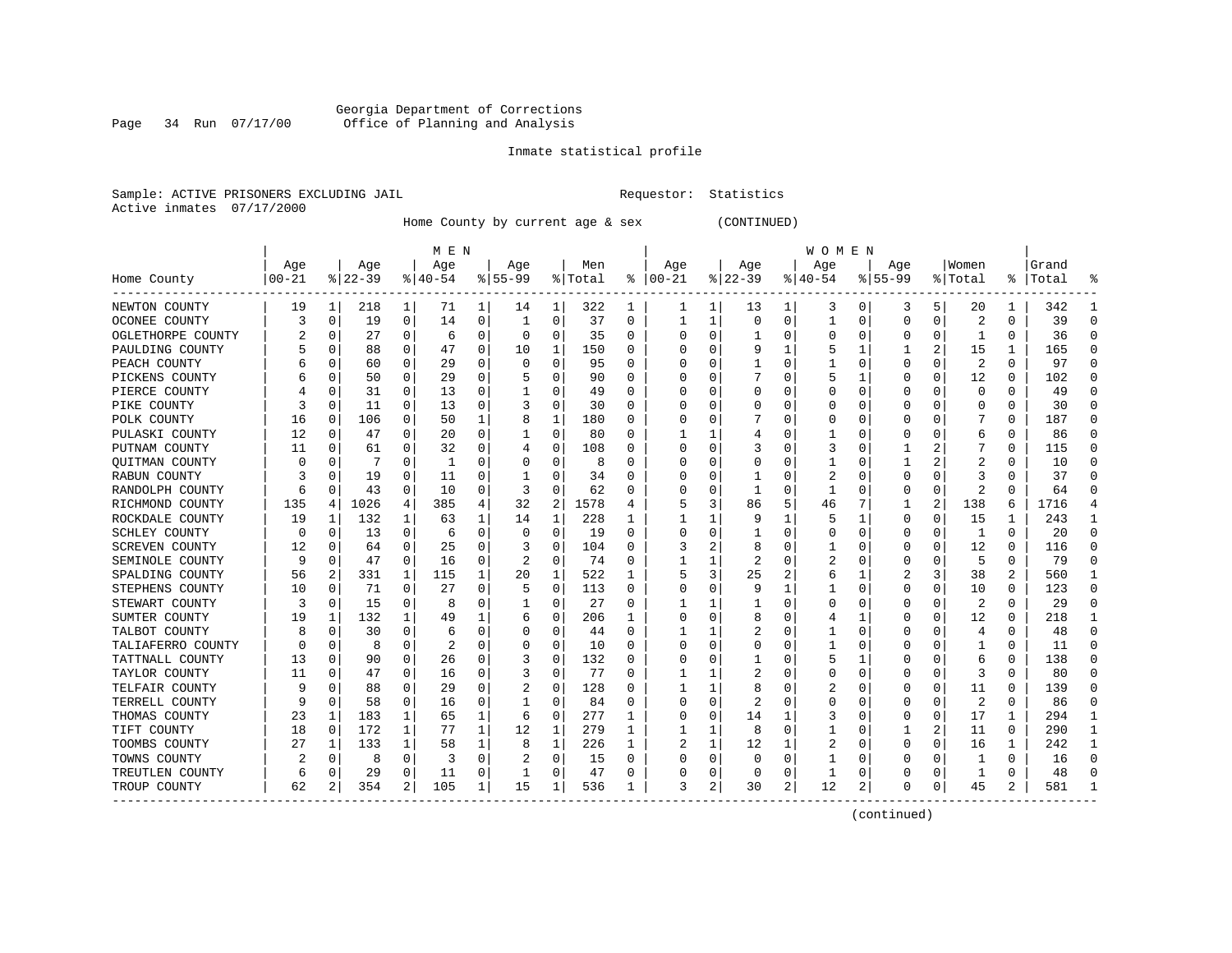#### Georgia Department of Corrections Page 35 Run 07/17/00 Office of Planning and Analysis

# Inmate statistical profile

|  | Sample: ACTIVE PRISONERS EXCLUDING JAII |  |
|--|-----------------------------------------|--|
|  | Active inmates 07/17/2000               |  |

L Requestor: Statistics

Home County by current age & sex (CONTINUED)

|                     |           |          |                    |          | M E N     |          |                             |          |         |      |          |          |           |      | <b>WOMEN</b> |      |           |          |          |              |           |              |
|---------------------|-----------|----------|--------------------|----------|-----------|----------|-----------------------------|----------|---------|------|----------|----------|-----------|------|--------------|------|-----------|----------|----------|--------------|-----------|--------------|
|                     | Age       |          | Age                |          | Age       |          | Age                         |          | Men     |      | Age      |          | Age       |      | Age          |      | Age       |          | Women    |              | Grand     |              |
| Home County         | $00 - 21$ |          | $ 22-39 $          |          | $8 40-54$ |          | $8 55-99$                   |          | % Total | ႜ    | $ 00-21$ |          | $ 22-39 $ |      | $ 40-54$     |      | $ 55-99 $ |          | % Total  |              | %   Total | ႜ            |
| TURNER COUNTY       |           | 0        | 43                 | 0        | 18        | 0        | 2                           | 0        | 69      | 0    | 0        | 0        | 3         | 0    | 0            | 0    | ი         | 0        | 3        |              | 72        | 0            |
| TWIGGS COUNTY       |           | 0        | 20                 | $\Omega$ |           |          |                             | 0        | 34      |      |          |          | $\Omega$  | 0    |              | 0    |           | $\Omega$ |          |              | 34        | $\Omega$     |
| UNION COUNTY        |           | $\Omega$ | 27                 | $\Omega$ |           |          |                             | U        | 37      | O    | O        |          | $\Omega$  | U    |              | O    | ი         | $\Omega$ |          | $\Omega$     | 39        | $\Omega$     |
| <b>UPSON COUNTY</b> | 15        | $\Omega$ | 112                | $\Omega$ | 45        |          |                             |          | 179     | U    |          |          | 6         | N    |              |      |           | 2        | 9        | $\Omega$     | 188       | $\Omega$     |
| WALKER COUNTY       | 20        | 1        | 126                |          | 47        |          | 6                           | $\Omega$ | 199     |      |          | $\Omega$ | 14        |      |              |      |           | 2        | 20       |              | 219       |              |
| WALTON COUNTY       | 18        | $\Omega$ | 174                | 1        | 56        |          | 13                          |          | 261     |      | O        |          | 11        |      |              | 0    | 0         | $\Omega$ | 14       |              | 275       |              |
| WARE COUNTY         | 32        |          | 235                | 1        | 105       |          | 9                           |          | 381     |      |          |          | 10        |      |              |      | ი         | $\Omega$ | 17       |              | 398       | 1            |
| WARREN COUNTY       | 5         | 0        | 19                 | $\Omega$ | 18        |          |                             | 0        | 46      | U    |          |          |           |      |              | O    |           | $\Omega$ | 2        | 0            | 48        | $\Omega$     |
| WASHINGTON COUNTY   | 18        | O        | 81                 | $\Omega$ | 30        |          |                             | 0        | 130     | U    |          |          | 4         |      |              | O    | U         | $\Omega$ | 8        | $\Omega$     | 138       | $\Omega$     |
| WAYNE COUNTY        |           | $\Omega$ | 80                 | $\Omega$ | 31        |          |                             | 0        | 121     |      | ∩        |          | 5         | U    | $\Omega$     | O    |           | 2        |          | $\Omega$     | 127       | $\Omega$     |
| WEBSTER COUNTY      |           | $\Omega$ | 5                  | $\Omega$ | 2         |          |                             | 0        |         |      |          |          | $\Omega$  | U    |              | O    |           | U        | O        | $\Omega$     | 9         | $\Omega$     |
| WHEELER COUNTY      |           | $\Omega$ | 12                 | $\Omega$ | 10        |          |                             | U        | 28      |      | O        |          | $\Omega$  |      | O            | O    | U         | $\Omega$ | O        | $\Omega$     | 28        | $\Omega$     |
| WHITE COUNTY        |           | $\Omega$ | 30                 | $\Omega$ | 16        | O        |                             | 0        | 56      | n    | U        |          | 3         | U    |              | U    |           | $\Omega$ |          | 0            | 60        | <sup>0</sup> |
| WHITFIELD COUNTY    | 37        |          | 281                | 1        | 132       |          | 23                          | 2        | 473     |      |          |          | 27        |      |              |      |           | $\Omega$ | 35       |              | 508       |              |
| WILCOX COUNTY       |           | $\Omega$ | 26                 | $\Omega$ | 14        |          | 6                           | 0        | 48      | U    | O        |          | 6         | N    | O            | O    | 0         | $\Omega$ | 6        | <sup>0</sup> | 54        | 0            |
| WILKES COUNTY       |           | $\Omega$ | 37                 | $\Omega$ | 15        | $\Omega$ |                             | 0        | 63      | U    |          |          | 3         | 0    | 0            | O    | Ω         | $\Omega$ |          | <sup>0</sup> | 66        | $\Omega$     |
| WILKINSON COUNTY    |           | $\Omega$ | 37                 | $\Omega$ | 12        | $\Omega$ |                             | 0        | 53      | U    |          |          | 3         | 0    | 0            | O    | 0         | $\Omega$ |          | 0            | 56        | $\Omega$     |
| WORTH COUNTY        |           | 0        | 78                 | $\Omega$ | 26        | $\Omega$ | 5                           | 0        | 114     |      |          |          |           | 0    | 0            | 0    | 0         | $\Omega$ |          | 0            | 119       | $\Omega$     |
| OUT OF STATE        | $\Omega$  | 0        | 15                 | 0        | 68        |          | 20                          |          | 103     | U    | U        | 0        | $\Omega$  | 0    | $\Omega$     | 0    | U         | 0        | $\Omega$ | <sup>n</sup> | 103       | $\Omega$     |
| Total reported      |           |          | 3612 100 23561 100 |          |           |          | 9416 100 1349 100 37938 100 |          |         |      | 162 100  |          | 1642 100  |      | 642 100      |      |           | 61 100   | 2507 100 |              | 40445 100 |              |
| Percent reported    |           | 93.5     |                    | 92.5     |           | 91.9     | 91.3                        |          |         | 92.4 |          | 93.1     |           | 93.4 |              | 93.7 |           | 93.8     |          | 93.5         |           | 92.5         |
| UNKNOWN             | 251       |          | 1905               |          | 828       |          | 128                         |          | 3112    |      | 12       |          | 116       |      | 43           |      | 4         |          | 175      |              | 3287      |              |
| Total               | 3863      |          | 25466              |          | 10244     |          | 1477                        |          | 41050   |      | 174      |          | 1758      |      | 685          |      | 65        |          | 2682     |              | 43732     |              |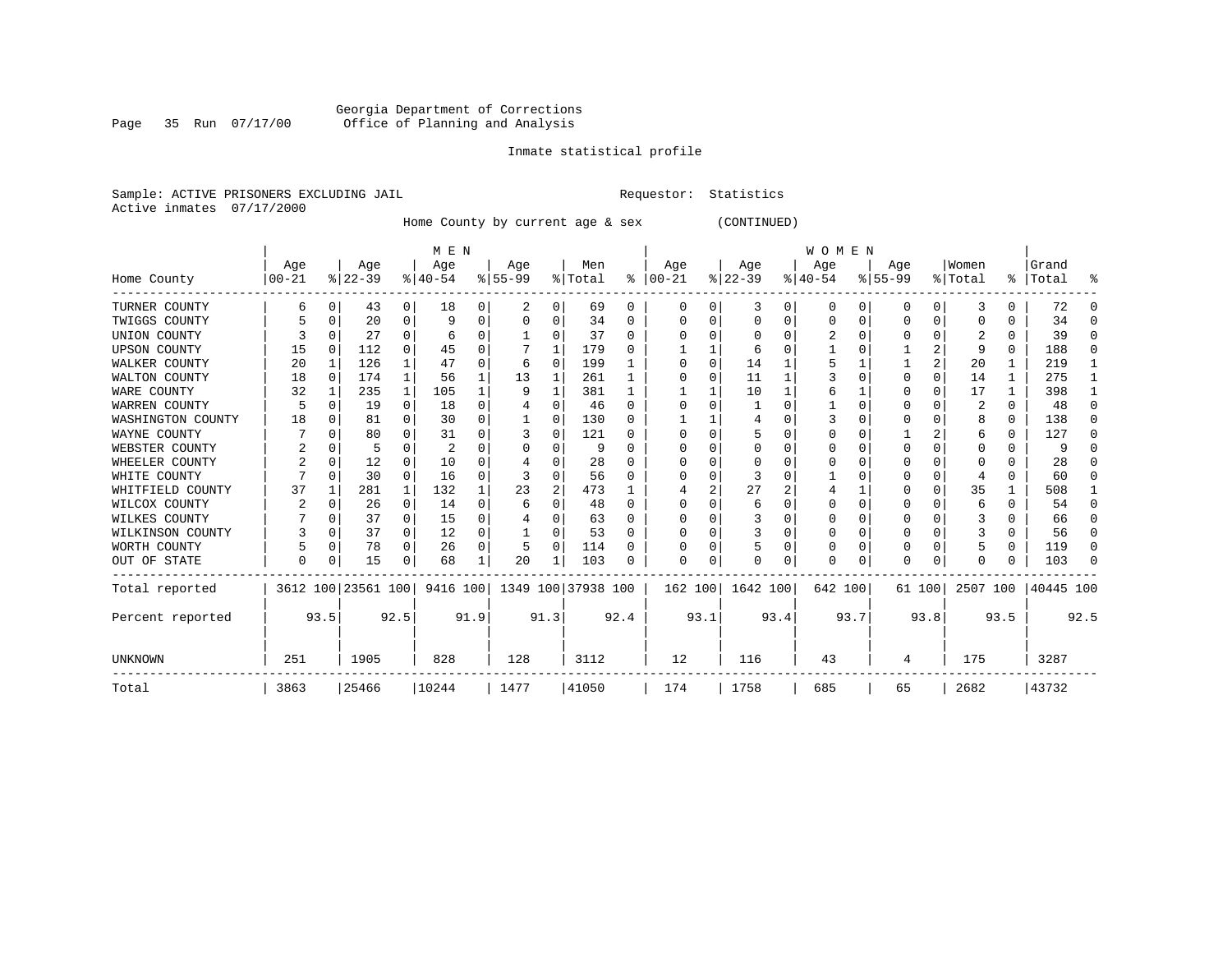Georgia Department of Corrections Page 36 Run 07/17/00 Office of Planning and Analysis

Inmate statistical profile<br>Requestor: Statistics

Sample: ACTIVE PRISONERS EXCLUDING JAIL Active inmates 07/17/2000

Prison Sentence In Years by current age & sex

|                                  |                  |      |                 |             | M E N            |                |                  |                |                                                 |      |                      |                |                  |              | <b>WOMEN</b>       |          |                    |             |                  |             |                    |              |
|----------------------------------|------------------|------|-----------------|-------------|------------------|----------------|------------------|----------------|-------------------------------------------------|------|----------------------|----------------|------------------|--------------|--------------------|----------|--------------------|-------------|------------------|-------------|--------------------|--------------|
| Sentence In Years                | Age<br>$00 - 21$ |      | Age<br>$ 22-39$ |             | Age<br>$8 40-54$ |                | Age<br>$8 55-99$ |                | Men<br>% Total                                  |      | Age<br>$8   00 - 21$ |                | Age<br>$8 22-39$ |              | Age<br>$8140 - 54$ |          | Age<br>$8155 - 99$ |             | Women<br>% Total |             | Grand<br>%   Total | ៖            |
| $0 - 1$                          | 47               |      | 248             |             | 59               | 1              | 5                | 0 <sup>1</sup> | 359                                             |      | 5                    | 3              | 34               | 2            | 16                 |          | 0                  | 0           | 55               | 2           | 414                | 1            |
| $1.1 - 2$                        | 142              | 4    | 547             | 2           | 161              | 2              | 18               | 1              | 868                                             | 2    | 8                    | 5              | 79               | 5            | 26                 | 4        | 0                  | 0           | 113              | 4           | 981                | 2            |
| $2.1 - 3$                        | 304              | 8    | 1112            | 4           | 370              | $\overline{4}$ | 36               | 2              | 1822                                            | 4    | 15                   | 9              | 130              | 8            | 45                 | 7        | 1                  | 2           | 191              | 7           | 2013               | 5            |
| $3.1 - 4$                        | 328              | 9    | 1207            | 5           | 469              | 5              | 48               | 3              | 2052                                            | 5    | 18                   | 11             | 166              | 10           | 52                 | 8        | 2                  | 3           | 238              | 9           | 2290               | 5            |
| $4.1 - 5$                        | 218              | 6    | 930             | 4           | 306              | 3              | 32               | 2              | 1486                                            | 4    | 15                   | 9              | 111              | 6            | 40                 | 6        | 3                  | 5           | 169              | 6           | 1655               | 4            |
| $5.1 - 6$                        | 614              | 16   | 2837            | 11          | 1007             | 10             | 118              | 8              | 4576                                            | 11   | 31                   | 19             | 314              | 18           | 108                | 16       | 9                  | 14          | 462              | 18          | 5038               | 12           |
| $6.1 - 7$                        | 183              | 5    | 842             | 3           | 282              | 3              | 22               | 1              | 1329                                            | 3    | 10                   | 6              | 86               | 5            | 28                 | 4        | 1                  | 2           | 125              | 5           | 1454               | 3            |
| $7.1 - 8$                        | 129              | 3    | 926             | 4           | 302              | 3              | 47               | 3              | 1404                                            | 3    | 6                    | 4              | 64               | 4            | 30                 | 4        | 0                  | $\mathbf 0$ | 100              | 4           | 1504               | 3            |
| $8.1 - 9$                        | 132              | 3    | 997             | 4           | 312              | 3              | 42               | 3              | 1483                                            | 4    | 10                   | 6              | 60               | 3            | 26                 | 4        | 2                  | 3           | 98               | 4           | 1581               | 4            |
| $9.1 - 10$                       | 21               | 1    | 330             | 1           | 101              | $\mathbf 1$    | 9                | 1              | 461                                             | 1    | $\mathbf 0$          | $\Omega$       | 23               | $\mathbf{1}$ | 10                 | 1        | 1                  | 2           | 34               | 1           | 495                | 1            |
| $10.1 - 12$                      | 870              | 23   | 4113            | 16          | 1240             | 12             | 192              | 13             | 6415                                            | 16   | 26                   | 16             | 240              | 14           | 76                 | 11       | 5                  | 8           | 347              | 13          | 6762               | 16           |
| $12.1 - 15$                      | 160              | 4    | 1684            | 7           | 531              | 5              | 74               | 5              | 2449                                            | 6    | 4                    | 2              | 83               | 5            | 36                 | 5        | 3                  | 5           | 126              | 5           | 2575               | 6            |
| $15.1 - 20$                      | 220              | 6    | 2728            | 11          | 1036             | 10             | 143              | 10             | 4127                                            | 10   | 2                    | $\mathbf{1}$   | 99               | 6            | 53                 | 8        | 6                  | 9           | 160              | 6           | 4287               | 10           |
| 20.1-OVER                        | 207              | 5    | 3482            | 14          | 1781             | 18             | 270              | 18             | 5740                                            | 14   | 6                    | $\overline{4}$ | 106              | 6            | 53                 | 8        | 6                  | 9           | 171              | 6           | 5911               | 14           |
| LIFE                             | 202              | 5    | 3033            | 12          | 2032             | 20             | 394              | 27             | 5661                                            | 14   | 11                   | 7              | 128              | 7            | 75                 | 11       | 26                 | 40          | 240              | 9           | 5901               | 14           |
| DEATH                            | 3                | 0    | 63              | $\mathbf 0$ | 49               | 0              | 9                | 1              | 124                                             | 0    | $\Omega$             | $\Omega$       | 1                | $\Omega$     | $\Omega$           | $\Omega$ | $\mathbf 0$        | $\Omega$    | 1                | $\Omega$    | 125                | $\mathbf 0$  |
| LIFE W/O PAROLE                  | 3                | 0    | 115             | 0           | 62               | $\mathbf 1$    | 10               | 1              | 190                                             | 0    | 0                    | $\mathbf 0$    | 2                | $\Omega$     | 0                  | 0        | 0                  | $\mathbf 0$ | 2                | $\mathbf 0$ | 192                | $\Omega$     |
| YOUTHFUL OFFENDERS               | 0                | 0    | 2               | 0           | 0                | 0              | 0                | 0              | 2                                               | 0    | $\Omega$             | 0              | 0                | 0            | 0                  | 0        | 0                  | 0           | 0                | 0           | 2                  | $\mathbf{0}$ |
| Total reported                   |                  |      |                 |             |                  |                |                  |                | 3783 100 25196 100 10100 100 1469 100 40548 100 |      |                      |                | 167 100 1726 100 |              | 674 100            |          |                    | 65 100      | 2632 100         |             | 43180 100          |              |
| Percent reported                 |                  | 97.9 |                 | 98.9        |                  | 98.6           |                  | 99.5           |                                                 | 98.8 |                      | 96.0           |                  | 98.2         |                    | 98.4     |                    | 100.0       |                  | 98.1        |                    | 98.7         |
| NOT REPORTED                     | 80               |      | 270             |             | 144              |                | 8                |                | 502                                             |      | 7                    |                | 32               |              | 11                 |          | 0                  |             | 50               |             | 552                |              |
| Total                            | 3863             |      | 25466           |             | 10244            |                | 1477             |                | 41050                                           |      | 174                  |                | 1758             |              | 685                |          | 65                 |             | 2682             |             | 43732              |              |
|                                  |                  |      |                 |             |                  |                |                  |                |                                                 |      |                      |                |                  |              |                    |          |                    |             |                  |             |                    |              |
| AVG EXCLUDING<br>LIFE, DEATH, YO | 7.98             |      | 11.26           |             | 12.70            |                | 14.16            |                | 11.34                                           |      | 6.34                 |                | 7.71             |              | 8.51               |          | 10.53              |             | 7.87             |             | 11.12              |              |
| AVG INCLUDING                    |                  |      |                 |             |                  |                |                  |                |                                                 |      |                      |                |                  |              |                    |          |                    |             |                  |             |                    |              |
| LIFE=21, YO=3 YRS                | 8.68             |      | 12.40           |             | 14.32            |                | 15.93            |                | 12.66                                           |      | 7.31                 |                | 8.69             |              | 9.90               |          | 14.72              |             | 9.06             |             | 12.44              |              |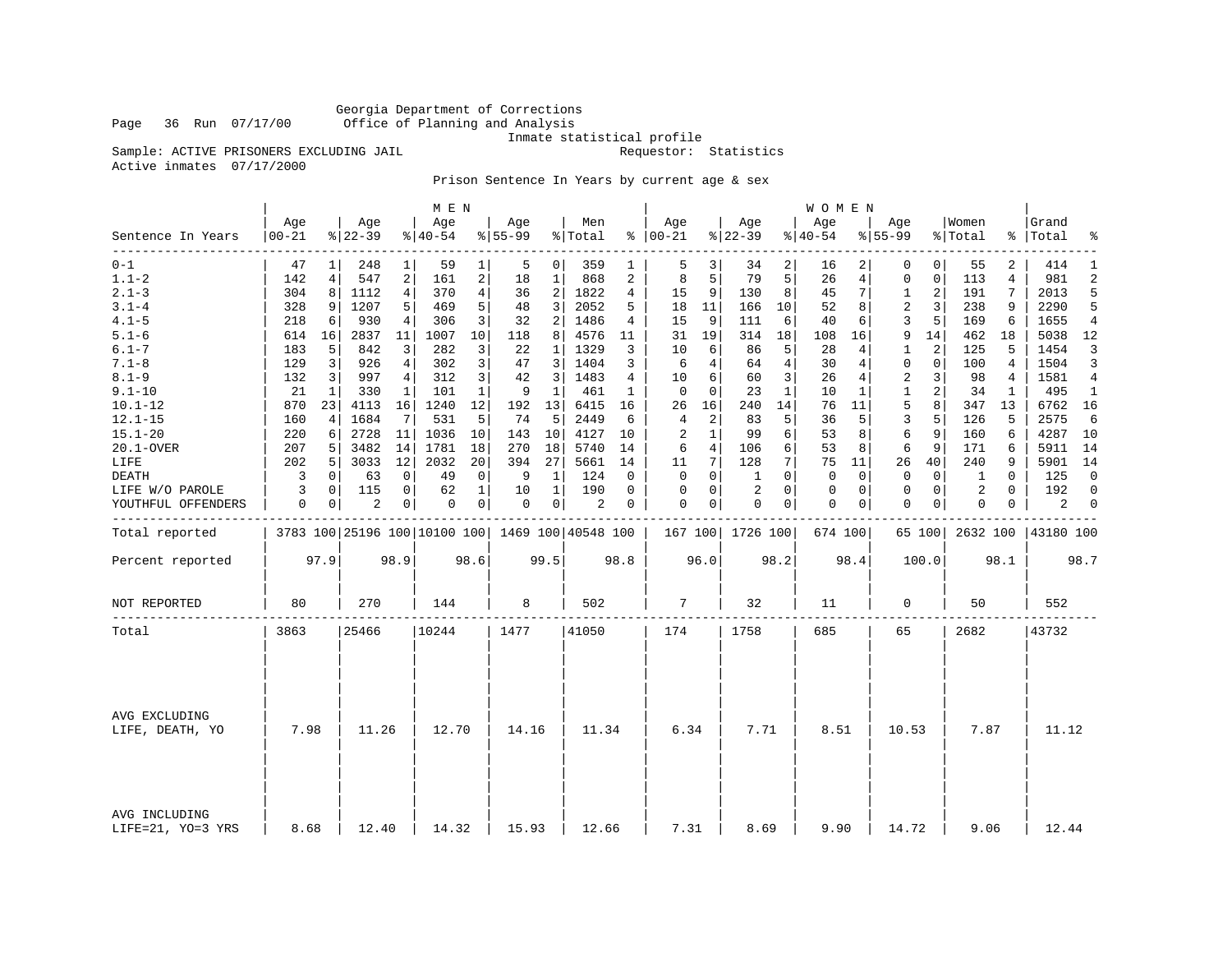# Georgia Department of Corrections Page 37 Run 07/17/00 Office of Planning and Analysis

# Inmate statistical profile

Sample: ACTIVE PRISONERS EXCLUDING JAIL **Requestor:** Statistics Active inmates 07/17/2000

Probation To Follow Prison by current age & sex

| Prob After Prison                   | Age<br>$00 - 21$ | Age<br>$8122 - 39$     | M E N<br>Age<br>$8140 - 54$           | Aqe<br>$8155 - 99$                   | Men<br>ွေ<br>% Total              | Aqe<br>$ 00-21 $     | Aqe<br>$8122 - 39$      | <b>WOMEN</b><br>Aqe<br>$8140 - 54$ | Aqe<br>$8155 - 99$   | Women<br>% Total        | Grand<br>%   Total %  |
|-------------------------------------|------------------|------------------------|---------------------------------------|--------------------------------------|-----------------------------------|----------------------|-------------------------|------------------------------------|----------------------|-------------------------|-----------------------|
| PROBATION TO FOLLOW<br>NO PROBATION | 1602<br>2261     | 7115<br>41<br>59 18351 | 2612<br>28 <sup>1</sup><br>7632<br>72 | 25 <sub>1</sub><br>414<br>75<br>1063 | 28 11743<br>29<br>72 29307<br>71' | 75<br>43<br>99<br>57 | 31<br>551<br>1207<br>69 | 32<br>218<br>467<br>68             | 19<br>29<br>46<br>71 | 32<br>863<br>1819<br>68 | 12606 29<br> 31126 71 |
| Total reported                      |                  |                        | 3863 100 25466 100 10244 100          |                                      | 1477 100 41050 100                | 174 100              | 1758 100                | 685 100                            | 65 100               | 2682 100                | 43732 100             |
| Percent reported                    | 100.0            | 100.0                  | 100.0                                 | 100.0                                | 100.0                             | 100.0                | 100.0                   | 100.0                              | 100.0                | 100.0                   | 100.0                 |
| NOT REPORTED                        | $\mathbf 0$      | 0                      | $\mathbf 0$                           | $\mathbf 0$                          | $\mathbf 0$                       | 0                    | 0                       | $\mathbf 0$                        | $\Omega$             | $\Omega$                | $\mathbf 0$           |
| Total                               | 3863             | 25466                  | 10244                                 | 1477                                 | 41050                             | 174                  | 1758                    | 685                                | 65                   | 2682                    | 43732                 |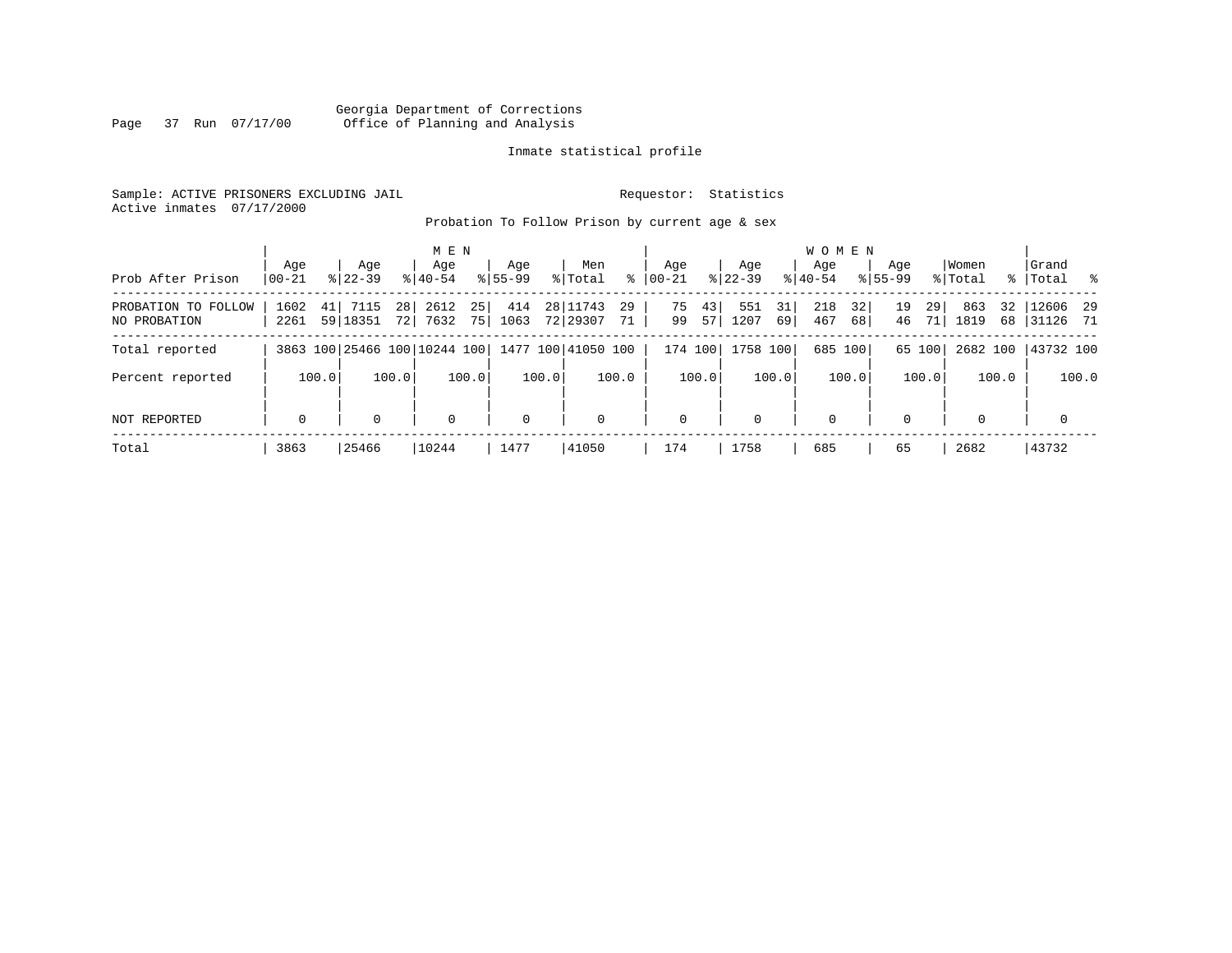Page 38 Run 07/17/00

Office of Planning and Analysis

# Inmate statistical profile

Sample: ACTIVE PRISONERS EXCLUDING JAIL **Requestor:** Statistics Active inmates 07/17/2000

Admission Type by current age & sex

|                      |                  |          |                  |          | M E N                        |          |                  |          |                    |          |                 |              |                  |      | <b>WOMEN</b>    |          |                  |          |                  |              |                |             |
|----------------------|------------------|----------|------------------|----------|------------------------------|----------|------------------|----------|--------------------|----------|-----------------|--------------|------------------|------|-----------------|----------|------------------|----------|------------------|--------------|----------------|-------------|
| Admission Type       | Age<br>$00 - 21$ |          | Age<br>$8 22-39$ |          | Age<br>$ 40-54$              |          | Aqe<br>$8 55-99$ |          | Men<br>% Total     | ွေ       | Age<br>$ 00-21$ |              | Aqe<br>$ 22-39 $ |      | Aqe<br>$ 40-54$ |          | Aqe<br>$8 55-99$ |          | Women<br>% Total | ⊱            | Grand<br>Total | °           |
|                      |                  |          |                  |          |                              |          |                  |          |                    |          |                 |              |                  |      |                 |          |                  |          |                  |              |                |             |
| COMMITTED FROM COURT | 3123             |          | 83   16031       | 64       | 6605                         | 65       | 1099             |          | 75 26858           | 66       | 136             | 81           | 1084             | 63   | 431             | 64       | 56               | 86       | 1707             | 65           | 28565          | 66          |
| RETURN APPEAL/BOND   | $\Omega$         | 0        | 5                | $\Omega$ | 3                            | $\Omega$ | 0                | 0        | 8                  | $\Omega$ | 1               | 1            | 0                | 0    | $\Omega$        | 0        | 0                | 0        |                  | $\Omega$     | 9              | $\mathbf 0$ |
| PAROLE REV/NEW SENT  | 136              | 4        | 4411             | 18       | 1754                         | 17       | 164              | 11       | 6465               | 16       |                 | 1            | 193              | 11   | 103             | 15       | 4                | 6        | 302              | 11           | 6767           | 16          |
| PAR REV/NO NEW SENT  | 35               |          | 780              | 3        | 350                          | 3        | 36               | 2        | 1201               | 3        | U               | 0            | 69               | 4    | 24              | 4        | 2                | 3        | 95               | 4            | 1296           | 3           |
| PROB VIOL/TOTAL REV  | 0                | $\Omega$ | 0                | $\Omega$ | -1                           | $\Omega$ | 0                | $\Omega$ | -1                 | U        | U               | <sup>0</sup> | $\Omega$         | 0    | $\Omega$        | $\Omega$ | 0                | $\Omega$ | $\Omega$         | 0            | -1             | $\Omega$    |
| PROB VIOL/PARTIAL    | 201              | 5        | 1053             | 4        | 340                          | 3        | 43               | 3        | 1637               | 4        | 11              | 7            | 142              | 8    | 48              | 7        |                  | 2        | 202              | 8            | 1839           | 4           |
| ADMIT FM OTHER CUST  |                  | $\Omega$ | 14               | $\Omega$ | 6                            | $\Omega$ |                  | 0        | 25                 | U        | U               | 0            | 0                | U    | $\Omega$        | 0        | 0                | $\Omega$ | $\Omega$         | <sup>0</sup> | 25             | $\Omega$    |
| SHOCK INCARCERATION  | $\Omega$         | $\Omega$ | 0                | $\Omega$ | $\Omega$                     | $\Omega$ | $\Omega$         | $\Omega$ | 0                  | $\Omega$ | $\Omega$        | $\Omega$     | $\Omega$         | 0    | $\Omega$        | $\Omega$ | 0                | $\Omega$ | $\Omega$         | $\Omega$     | $\Omega$       | $\Omega$    |
| PROB REV/REMAINDER   | 268              | 7        | 2433             | 10       | 801                          | 8        | 88               | 6        | 3590               | 9        | 17              | 10           | 231              | 13   | 65              | 10       | 2                | 3        | 315              | 12           | 3905           | 9           |
| NEW SENT/PAR REV PND |                  | $\Omega$ | 53               | $\Omega$ | 21                           | $\Omega$ | 2                | $\Omega$ | 76                 | O        | 0               | $\Omega$     | 2                | 0    | 3               | $\Omega$ | 0                | $\Omega$ | 5                | $\Omega$     | 81             | $\Omega$    |
| LIFE W/O PAROLE      | 3                | $\Omega$ | 75               | $\Omega$ | 36                           | $\Omega$ |                  | 0        | 121                | O        | U               | $\Omega$     | $\Omega$         | O    | O               | $\Omega$ | 0                | $\Omega$ | $\Omega$         | $\Omega$     | 121            | $\Omega$    |
| PAROLE REV BOOT CAMP |                  | $\Omega$ | 14               | $\Omega$ | 2                            | $\Omega$ | 0                | 0        | 16                 | U        | U               | $\Omega$     | $\Omega$         | O    | O               | $\Omega$ | Ω                | $\Omega$ | ∩                | $\Omega$     | 16             | $\Omega$    |
| PAR REV/RSN UNKNOWN  |                  | $\Omega$ | 26               | $\Omega$ | 56                           |          | 21               | 1        | 103                | n        | U               | $\Omega$     | n                | U    | O               | O        | Ω                | $\Omega$ | ∩                | $\Omega$     | 103            | O           |
| PROBATION/PAROLE REV |                  | $\Omega$ | O                | U        | $\Omega$                     |          | U                | $\Omega$ | $\cap$             | ∩        | ∩               |              | $\Omega$         | O    | $\Omega$        | O        | Ω                | $\Omega$ | ∩                | $\Omega$     | <sup>0</sup>   | $\cap$      |
| PB PAROLE RESCINDED  |                  | $\Omega$ |                  | U        |                              |          | O                | 0        |                    | ∩        | ∩               |              | $\Omega$         | U    | $\Omega$        | $\Omega$ | Ω                | $\Omega$ | ∩                | $\Omega$     | 8              | U           |
| PROB REVOCATION/SC   |                  | $\Omega$ | 10               | $\Omega$ |                              | U        | O                | 0        | 20                 | U        |                 |              | 5                | U    | $\Omega$        | $\Omega$ | ი                | $\Omega$ | 6                | $\Omega$     | 26             | $\Omega$    |
| PAR REV/REVOC CENTER |                  | $\Omega$ | 246              | 1        | 108                          |          | 5                | 0        | 360                |          | U               | O            | $\Omega$         | U    | O               | 0        |                  | $\Omega$ | ∩                | $\Omega$     | 360            | 1           |
| INFORMATION ONLY     |                  | $\Omega$ | O                | $\Omega$ | $\Omega$                     |          | U                | 0        |                    |          | U               |              | $\Omega$         | U    | $\Omega$        | 0        |                  | $\Omega$ | $\Omega$         | $\Omega$     | $\Omega$       | $\Omega$    |
| INCOMPLETE SENT PKG  |                  | $\Omega$ | 0                | 0        | ∩                            | O        | U                | 0        | 0                  | U        | U               | $\Omega$     | 0                | U    | O               | $\Omega$ | Ω                | $\Omega$ | ∩                | $\Omega$     |                | $\Omega$    |
| HANCOCK REVOC CENTER |                  | $\Omega$ | 6                | $\Omega$ | ∩                            | $\Omega$ | U                | 0        | 6                  | $\Omega$ | U               | $\Omega$     | $\Omega$         | 0    | O               | 0        | U                | $\Omega$ | ∩                | $\Omega$     | 6              | $\Omega$    |
| WHITWORTH DETENTION  | $\overline{c}$   | $\Omega$ | 36               | $\Omega$ | 11                           | $\Omega$ |                  | 0        | 50                 | $\Omega$ | $\cap$          | $\Omega$     | $\Omega$         | U    | $\Omega$        | $\Omega$ | U                | $\Omega$ | ∩                | $\Omega$     | 50             | $\Omega$    |
| DCYS AT RISK         | 11               | 0        |                  | $\Omega$ | $\Omega$                     | $\Omega$ | O                | 0        | 12                 | U        | ∩               | 0            | $\Omega$         | 0    | $\Omega$        | 0        | 0                | $\Omega$ | ∩                | $\Omega$     | 12             | $\Omega$    |
| <b>OTHER</b>         | $\Omega$         | $\Omega$ | O                | 0        | $\Omega$                     | 0        | O                | 0        | $\Omega$           | U        | $\Omega$        | 0            | $\Omega$         | 0    | $\Omega$        | 0        | U                | $\Omega$ | $\Omega$         |              | $\Omega$       | $\Omega$    |
| Total reported       |                  |          |                  |          | 3784 100 25201 100 10102 100 |          |                  |          | 1470 100 40557 100 |          | 168 100         |              | 1726 100         |      | 674 100         |          |                  | 65 100   | 2633 100         |              | 43190 100      |             |
| Percent reported     |                  | 98.0     |                  | 99.0     |                              | 98.6     |                  | 99.5     |                    | 98.8     |                 | 96.6         |                  | 98.2 |                 | 98.4     |                  | 100.0    |                  | 98.2         |                | 98.8        |
| <b>UNKNOWN</b>       | 79               |          | 265              |          | 142                          |          | 7                |          | 493                |          | 6               |              | 32               |      | 11              |          | 0                |          | 49               |              | 542            |             |
| Total                | 3863             |          | 25466            |          | 10244                        |          | 1477             |          | 41050              |          | 174             |              | 1758             |      | 685             |          | 65               |          | 2682             |              | 43732          |             |

˝

 $\mathscr{B}^{\pm}$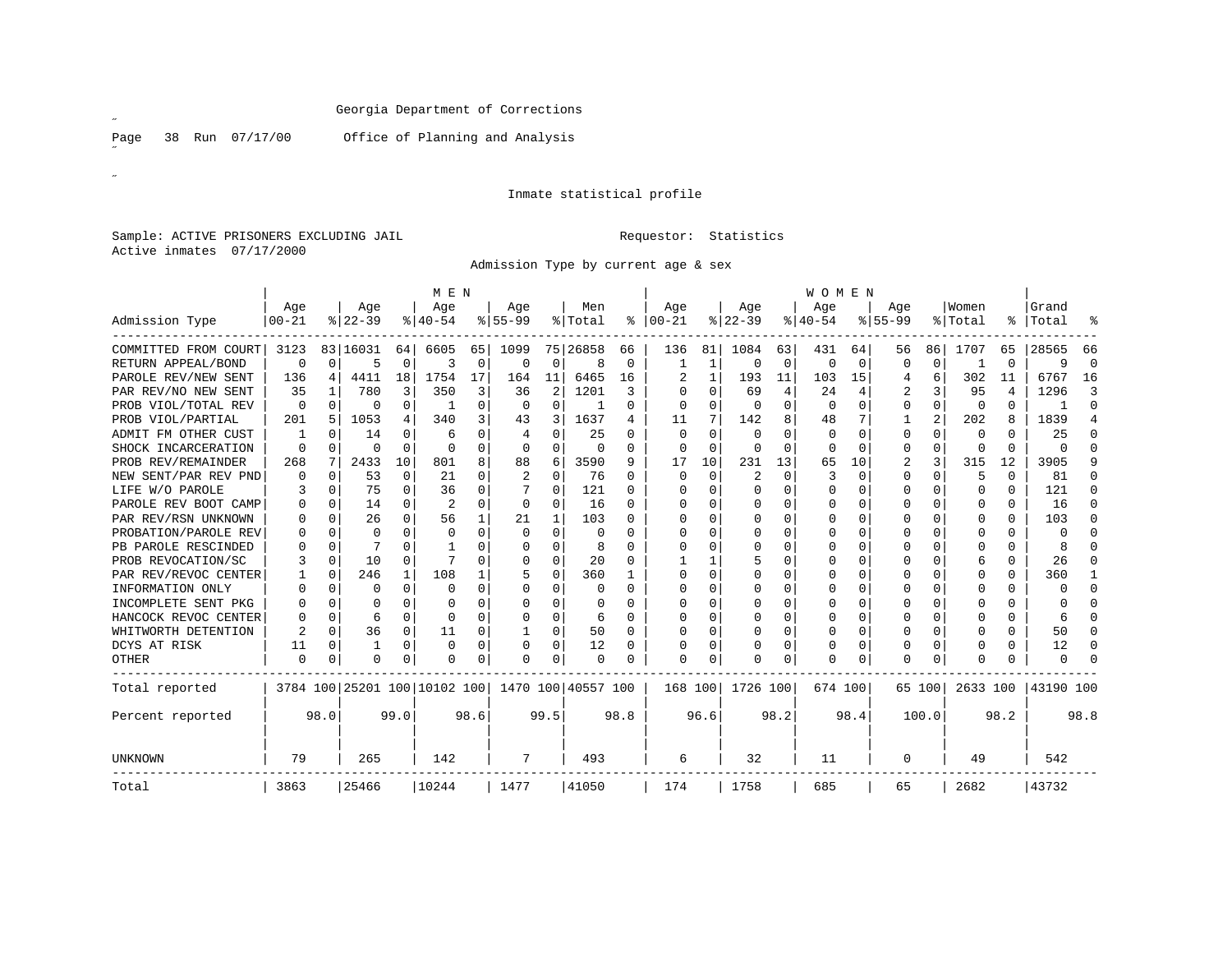Page 39 Run 07/17/00 Office of Planning and Analysis

 $\mathscr{L}^{\pm}$ 

Inmate statistical profile

Sample: ACTIVE PRISONERS EXCLUDING JAIL Requestor: Statistics Active inmates 07/17/2000

Release Type by current age & sex

| Release Type                         | Aqe<br>  00-21 | Aqe<br>$8122 - 39$          | M E N<br>Aqe<br>$8140 - 54$                     | Aqe<br>$8155 - 99$ | Men<br>% Total                                                | °≈       | Aqe<br>00-21      | Aqe<br>$ 22-39 $                |                                                    | W O M E N<br>Age<br>$8140 - 54$ |              | Aqe<br>$8155 - 99$ |                                            | Women<br>% Total           | Grand<br>%   Total % |          |
|--------------------------------------|----------------|-----------------------------|-------------------------------------------------|--------------------|---------------------------------------------------------------|----------|-------------------|---------------------------------|----------------------------------------------------|---------------------------------|--------------|--------------------|--------------------------------------------|----------------------------|----------------------|----------|
| PAROLE<br>SENTENCE EXPIRED<br>Active | 79<br>0        | 265<br>$\Omega$<br>$\Omega$ | 142<br>$\Omega$<br>3863 100 25466 100 10243 100 | $\Omega$           | 493<br>0 <sub>1</sub><br>$\overline{0}$<br>1477 100 41049 100 | $\Omega$ | 6<br>$\mathbf{0}$ | 32<br>0 <sup>1</sup><br>174 100 | 2 <sub>1</sub><br>$\Omega$<br>$\Omega$<br>1758 100 | 0                               | 0<br>685 100 | $\mathbf{0}$       | 0 <sup>1</sup><br>0 <sup>1</sup><br>65 100 | 49<br>$\Omega$<br>2682 100 | 542<br>43731 100     | $\Omega$ |
| Total                                | 3863           | 25466                       | 10244                                           | 1477               | 41050                                                         |          | 174               | 1758                            |                                                    | 685                             |              | 65                 |                                            | 2682                       | 43732                |          |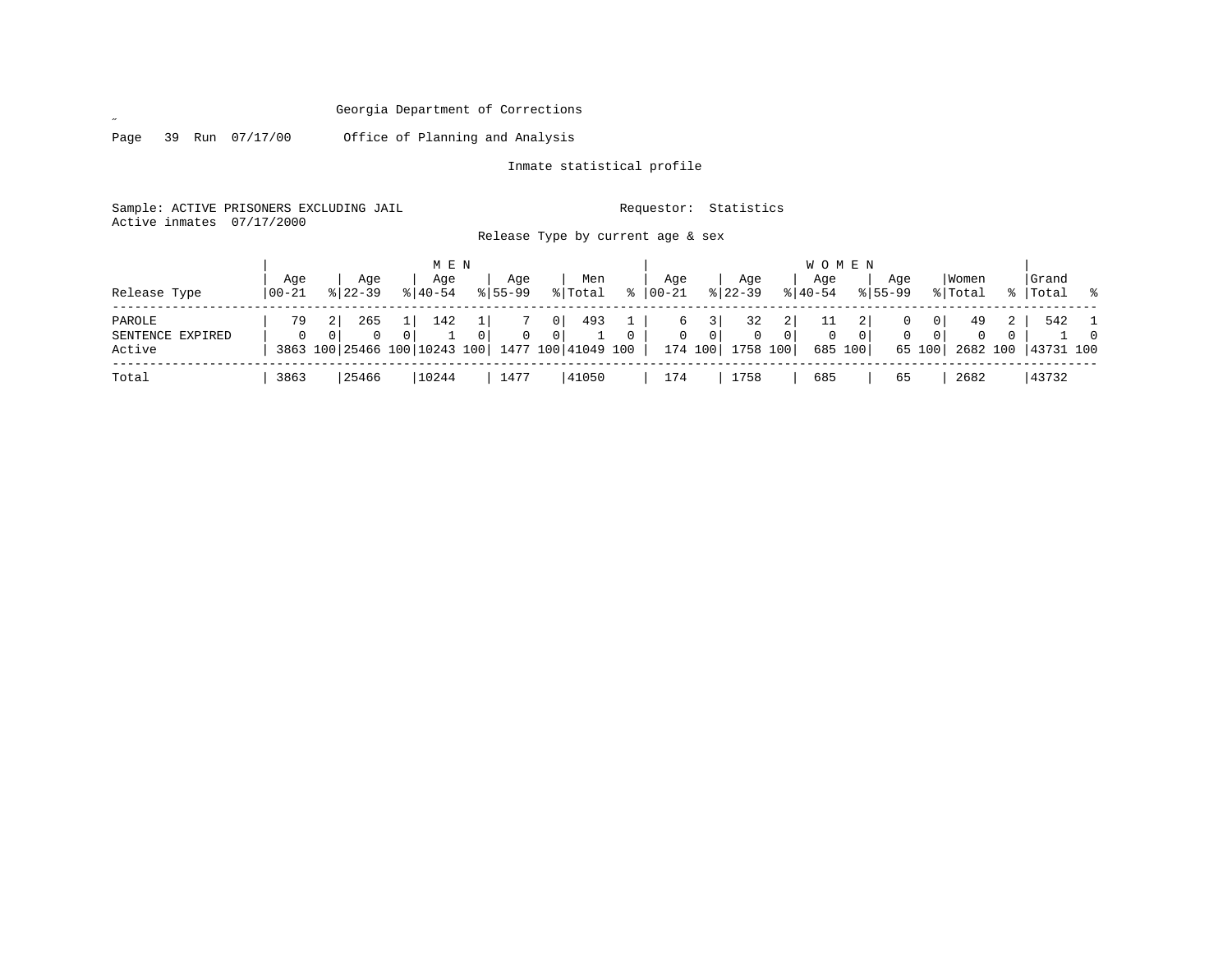# Georgia Department of Corrections Page 40 Run 07/17/00 Office of Planning and Analysis

# Inmate statistical profile

Sample: ACTIVE PRISONERS EXCLUDING JAIL **Requestor:** Statistics Active inmates 07/17/2000

Inst By Group by current age & sex

|                      |             |          |           |          | M E N                        |                |             |          |                    |          |             |          |          |          | WOMEN       |          |             |          |          |       |           |       |
|----------------------|-------------|----------|-----------|----------|------------------------------|----------------|-------------|----------|--------------------|----------|-------------|----------|----------|----------|-------------|----------|-------------|----------|----------|-------|-----------|-------|
|                      | Age         |          | Age       |          | Age                          |                | Age         |          | Men                |          | Age         |          | Age      |          | Age         |          | Age         |          | Women    |       | Grand     |       |
| Inst By Group        | $00 - 21$   |          | $8 22-39$ |          | $ 40-54 $                    |                | $8155 - 99$ |          | % Total            | နွ       | $ 00 - 21 $ |          | $ 22-39$ |          | $8 40-54$   |          | $8155 - 99$ |          | % Total  |       | %   Total | ွေ    |
| County jails         | 0           | $\Omega$ | 0         | 0        |                              | 0              |             |          | 0                  |          | 0           | 0        |          | $\Omega$ | $\Omega$    |          | 0           |          |          |       |           |       |
| Transitional centers | 13          | 0        | 462       | 2        | 233                          | $\overline{a}$ | 15          |          | 723                |          |             | 4        | 138      | 8        | 49          |          | 3           | 5        | 197      |       | 920       |       |
| County camps         | 447         | 12       | 2748      | 11       | 630                          | б.             | 23          |          | 3848               |          | $\Omega$    | U        |          |          | $\Omega$    |          | $\Omega$    |          | $\Omega$ | 0     | 3848      |       |
| Inmate boot camps    | 229         | 6        | 595       |          | $\Omega$                     |                | $\Omega$    | $\Omega$ | 824                |          | $\mathbf 0$ |          |          |          | 0           |          | $\Omega$    |          |          |       | 824       |       |
| State prisons        | 2852        |          | 74 19460  | 76       | 8473                         | 83             | 1352        | 92       | 32137              | 78       | 167         | 96       | 1620     | 92       | 636         | 93       | 62          | 95       | 2485     | 93    | 34622     | 79    |
| Private prisons      | 322         | 8        | 2196      | 9        | 906                          | 9              | 87          | 6        | 3511               | 9        | $\Omega$    | $\Omega$ | $\Omega$ | $\Omega$ | $\Omega$    |          | $\Omega$    |          | $\Omega$ | U     | 3511      | 8     |
| Other                | $\mathbf 0$ | $\Omega$ | 5         | $\Omega$ |                              | 0              | $\Omega$    | $\Omega$ | 6                  | $\Omega$ | $\mathbf 0$ | 0        | $\Omega$ | $\Omega$ | $\mathbf 0$ | $\Omega$ | $\Omega$    | $\Omega$ | $\Omega$ |       | б.        |       |
| Total reported       |             |          |           |          | 3863 100 25466 100 10243 100 |                |             |          | 1477 100 41049 100 |          | 174 100     |          | 1758     | 100      | 685 100     |          | 65          | 100      | 2682 100 |       | 43731 100 |       |
| Percent reported     |             | 100.0    |           | 100.0    |                              | 100.0          |             | 100.0    |                    | 100.0    |             | 100.0    |          | 100.0    |             | 100.0    |             | 100.0    |          | 100.0 |           | 100.0 |
| Not reported         | $\mathbf 0$ |          | $\Omega$  |          |                              |                | $\Omega$    |          |                    |          | $\Omega$    |          | $\Omega$ |          | $\Omega$    |          | $\Omega$    |          | $\Omega$ |       |           |       |
| Total                | 3863        |          | 25466     |          | 10244                        |                | 1477        |          | 41050              |          | 174         |          | 1758     |          | 685         |          | 65          |          | 2682     |       | 43732     |       |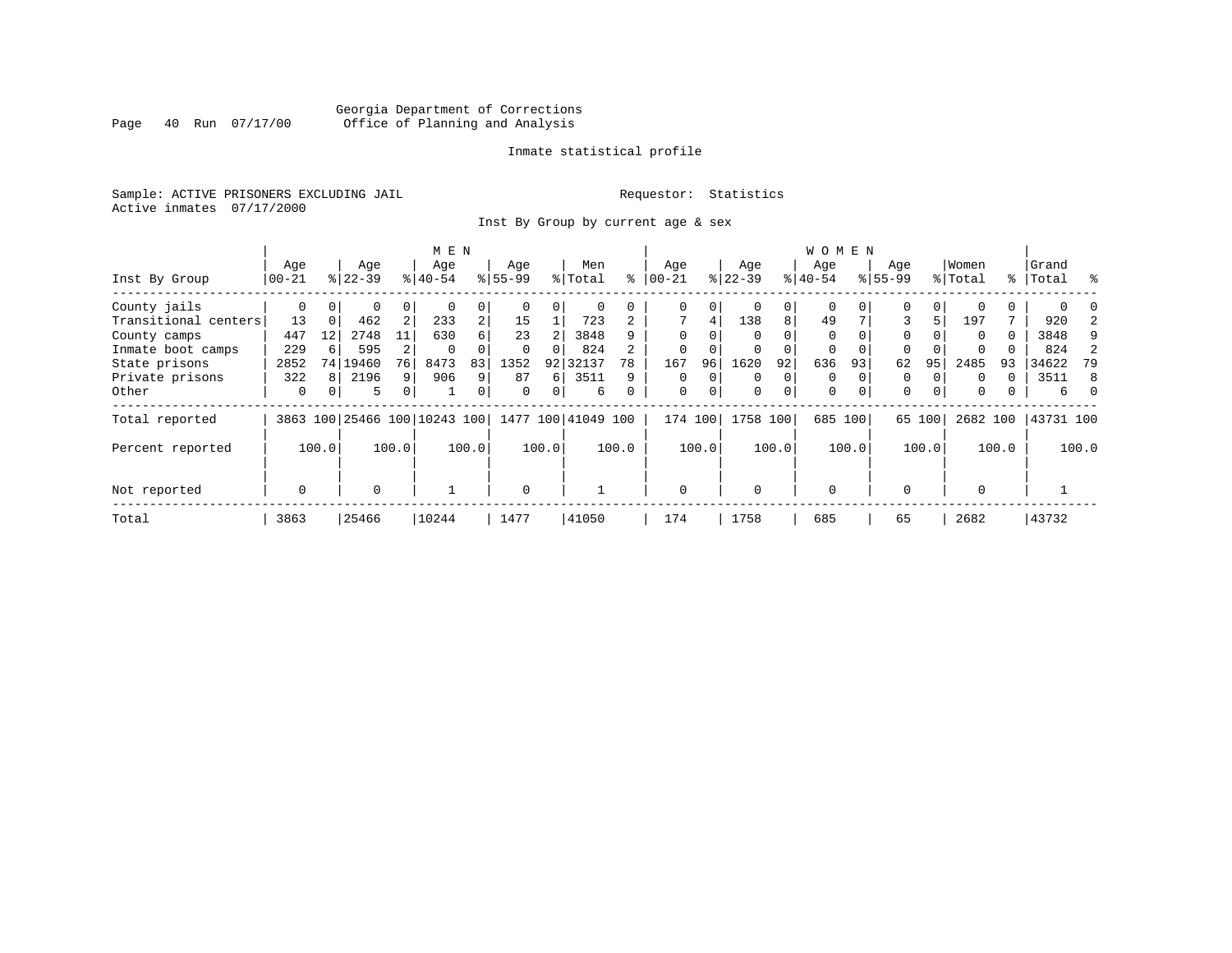# Georgia Department of Corrections Page 41 Run 07/17/00 Office of Planning and Analysis

# Inmate statistical profile

Sample: ACTIVE PRISONERS EXCLUDING JAIL **Requestor:** Statistics Active inmates 07/17/2000

Institution by current age & sex

| Age<br>Age<br>Men<br>Aqe<br>Aqe<br>Women<br>Grand<br>Age<br>Aqe<br>Age<br>Aqe<br>$ 22-39$<br>$8155 - 99$<br>Institution<br>$00 - 21$<br>$8 22-39$<br>$8 40-54$<br>$8155 - 99$<br>% Total<br>နွ<br>$ 00-21$<br>$ 40-54$<br>% Total<br>%   Total<br>Albany Trans Ctr<br>6<br>$\overline{0}$<br>100<br>0<br>42<br>0<br>0<br>150<br>0<br>$\mathbf{0}$<br>0<br>0<br>150<br>2<br>$\Omega$<br>0<br>0<br>0<br>0<br>0<br>0<br>154<br>$\mathbf{1}$<br>81<br>$\mathbf{1}$<br>7<br>$\mathbf 0$<br>245<br>$\Omega$<br>245<br>Atlanta Trans Ctr(M)<br>3<br>$\mathbf 0$<br>$\mathbf{1}$<br>$\Omega$<br>$\Omega$<br>$\mathbf 0$<br>$\mathbf 0$<br>$\Omega$<br>$\mathbf 0$<br>$\Omega$<br>$\mathbf 0$<br>$\Omega$<br>88<br>$\Omega$<br>36<br>$\mathbf 0$<br>$\mathbf 0$<br>127<br>$\mathbf 0$<br>$\Omega$<br>127<br>Macon Trans Ctr<br>0<br>2<br>0<br>$\Omega$<br>$\mathbf{0}$<br>$\Omega$<br>$\Omega$<br>$\mathbf 0$<br>0<br>$\mathbf 0$<br>$\Omega$<br>-1<br>5<br>$\mathbf 0$<br>$\Omega$<br>$\Omega$<br>$\mathbf 0$<br>$\mathbf 0$<br>3<br>$\overline{a}$<br>3<br>5<br>123<br>124<br>Metro Trans Ctr (W)<br>$\Omega$<br>$\mathbf{1}$<br>$\Omega$<br>$\Omega$<br>88<br>29<br>4<br>5<br>-1<br>$\Omega$<br>119<br>$\Omega$<br>200<br>$\Omega$<br>$\Omega$<br>$\Omega$<br>$\Omega$<br>200<br>Savannah Trans Ctr<br>ζ<br>0<br>74<br>1<br>$\Omega$<br>$\cap$<br>$\Omega$<br>$\Omega$<br>$\Omega$<br>$\Omega$<br>$\Omega$<br>4<br>$\overline{2}$<br>3<br>$\Omega$<br>$\Omega$<br>$\Omega$<br>$\Omega$<br>50<br>3<br>$\mathbf 0$<br>$\Omega$<br>3<br>74<br>Savannah Womens TC<br>$\Omega$<br>$\Omega$<br>$\Omega$<br>20<br>74<br>$\Omega$<br>$\Omega$<br>0<br>4<br>$\mathbf 0$<br>5<br>$\mathbf 0$<br>0<br>$\Omega$<br>$\mathbf 0$<br>$\mathbf 0$<br>$\mathbf 0$<br>$\mathbf 0$<br>$\Omega$<br>Central State Hosp<br>1<br>0<br>6<br>$\Omega$<br>$\Omega$<br>$\Omega$<br>6<br>0<br>0<br>O<br>$\Omega$<br>Bulloch County<br>16<br>93<br>$\Omega$<br>23<br>$\Omega$<br>132<br>0<br>$\Omega$<br>$\Omega$<br>$\Omega$<br>132<br>$\Omega$<br>$\Omega$<br>$\Omega$<br>$\Omega$<br>0<br>$\Omega$<br>$\Omega$<br>$\Omega$<br>$\Omega$<br>Carroll County<br>139<br>$\mathbf{1}$<br>34<br>$\Omega$<br>206<br>$\Omega$<br>206<br>30<br>1<br>0<br>3<br>$\mathbf{1}$<br>$\cap$<br>0<br>$\Omega$<br>0<br>$\Omega$<br>$\Omega$<br>$\Omega$<br>$\Omega$<br>$\Omega$<br>$\Omega$<br>79<br>9<br>$\Omega$<br>94<br>0<br>$\Omega$<br>94<br>Clarke County<br>6<br>$\mathbf 0$<br>$\Omega$<br>$\Omega$<br>$\Omega$<br>$\Omega$<br>$\Omega$<br>0<br>$\Omega$<br>$\Omega$<br>$\Omega$<br>C<br>127<br>$\Omega$<br>30<br>$\Omega$<br>$\Omega$<br>$\Omega$<br>$\Omega$<br>185<br>Colquitt County<br>28<br>1<br>$\Omega$<br>$\Omega$<br>185<br>$\Omega$<br>0<br>$\Omega$<br>$\Omega$<br>$\Omega$<br>$\Omega$<br>$\Omega$<br>∩<br>$\Omega$<br>129<br>$\mathbf{1}$<br>40<br>$\Omega$<br>187<br>$\Omega$<br>$\Omega$<br>$\Omega$<br>$\Omega$<br>187<br>Coweta County<br>15<br>$\mathbf 0$<br>3<br>$\Omega$<br>$\Omega$<br>$\Omega$<br>$\Omega$<br>$\Omega$<br><sup>0</sup><br>$\Omega$<br>61<br>$\mathbf 0$<br>24<br>$\mathbf 0$<br>$\mathbf{1}$<br>$\mathbf 0$<br>99<br>$\Omega$<br>0<br>$\mathbf 0$<br>$\mathbf 0$<br>99<br>Decatur County<br>13<br>$\mathbf 0$<br>$\Omega$<br>$\Omega$<br>0<br>$\Omega$<br>0<br>$\Omega$<br>37<br>$\Omega$<br>10<br>$\overline{c}$<br>$\mathbf 0$<br>57<br>57<br>Effingham County<br>8<br>$\mathbf 0$<br>0<br>$\Omega$<br>$\Omega$<br>0<br>O<br>$\Omega$<br>0<br>$\Omega$<br>$\Omega$<br>$\Omega$<br>$\Omega$<br>U<br>Floyd County<br>1<br>155<br>$\mathbf 1$<br>42<br>0<br>$\Omega$<br>0<br>217<br>0<br>0<br>$\Omega$<br>$\Omega$<br>217<br>20<br>1<br>∩<br>$\Omega$<br>$\Omega$<br>0<br>0<br>0<br>121<br>Gwinnett County<br>84<br>0<br>15<br>0<br>0<br>121<br>0<br>$\Omega$<br>$\Omega$<br>19<br>0<br>3<br>0<br>$\Omega$<br>$\Omega$<br>$\Omega$<br>0<br>$\Omega$<br>$\mathbf 0$<br>186<br>$\mathbf{1}$<br>27<br>$\Omega$<br>$\Omega$<br>233<br>$\Omega$<br>$\Omega$<br>0<br>$\Omega$<br>$\Omega$<br>$\Omega$<br>233<br>Hall County<br>20<br>$\mathbf{1}$<br>$\Omega$<br>$\mathbf{1}$<br>$\Omega$<br>$\Omega$<br>$\Omega$<br>∩<br>$\Omega$<br>$\Omega$<br>44<br>0<br>44<br>$\Omega$<br>29<br>7<br>$\Omega$<br>$\Omega$<br>$\Omega$<br>$\Omega$<br>$\Omega$<br>$\Omega$<br>$\Omega$<br>Harris County<br>8<br>$\Omega$<br>$\Omega$<br>$\Omega$<br>$\Omega$<br>∩<br>$\Omega$<br>$\mathbf 0$<br>12<br>127<br>29<br>$\Omega$<br>$\mathbf 1$<br>169<br>$\Omega$<br>0<br>$\mathbf 0$<br>$\Omega$<br>$\Omega$<br>$\mathbf 0$<br>$\Omega$<br>169<br>Jackson County<br>0<br>$\Omega$<br>O<br>139<br>$\mathbf{1}$<br>28<br>$\mathbf{1}$<br>$\mathbf 0$<br>187<br>$\Omega$<br>187<br>Jefferson County<br>19<br>0<br>0<br>$\Omega$<br>$\Omega$<br>$\Omega$<br>$\Omega$<br>0<br>$\Omega$<br>$\Omega$<br>$\Omega$<br>$\Omega$<br>U<br>$\Omega$<br>$\mathbf 0$<br>0<br>Mitchell County<br>10<br>49<br>9<br>0<br>$\Omega$<br>68<br>$\Omega$<br>0<br>$\Omega$<br>$\Omega$<br>$\Omega$<br>$\Omega$<br>68<br>0<br>0<br><sup>0</sup><br>$\Omega$<br>$\Omega$<br>$\mathbf{1}$<br>$\mathbf 0$<br>0<br>Muscogee County<br>50<br>323<br>440<br>$\Omega$<br>$\Omega$<br>$\mathbf 0$<br>$\Omega$<br>440<br>1<br>64<br>1<br>3<br>1<br>$\Omega$<br>O<br>0<br>0<br>$\mathbf 0$<br>$\Omega$<br>195<br>Richmond County<br>19<br>136<br>$\mathbf{1}$<br>39<br>$\Omega$<br>1<br>195<br>0<br>$\Omega$<br>$\Omega$<br>$\Omega$<br>$\Omega$<br>$\Omega$<br>$\mathbf 0$<br>$\Omega$<br>$\cap$<br>$\Omega$<br>0<br>94<br>$\mathbf 0$<br>$\mathbf 0$<br>$\Omega$<br>$\mathbf 0$<br>127<br>14<br>19<br>0<br>0<br>127<br>0<br>$\Omega$<br>$\Omega$<br>$\mathbf 0$<br>$\Omega$<br>Screven County<br>$\mathbf 0$<br>$\Omega$<br>$\Omega$<br>$\Omega$<br>$\Omega$<br>23<br>$\mathbf 0$<br>Spalding County<br>$\mathbf 0$<br>107<br>$\mathbf 0$<br>$\mathbf 0$<br>$\Omega$<br>147<br>$\Omega$<br>$\Omega$<br>$\Omega$<br>$\Omega$<br>0<br>$\mathbf 0$<br>$\Omega$<br>0<br>$\mathbf 0$<br>$\Omega$<br>147<br>17<br>$\overline{2}$<br>38<br>29<br>$\Omega$<br>$\Omega$<br>38<br>$\Omega$<br>$\Omega$<br>Stewart County<br>6<br>$\Omega$<br>$\Omega$<br>$\mathbf{1}$<br>$\Omega$<br>$\Omega$<br>$\Omega$<br>$\Omega$<br>0<br>$\Omega$<br>$\Omega$<br>$\Omega$<br>$\Omega$<br>229<br>$\mathbf{1}$<br>$\Omega$<br>$\Omega$<br>335<br>0<br>335<br>Sumter County<br>55<br>1<br>50<br>1<br>$\cap$<br>0<br>$\Omega$<br>0<br>$\Omega$<br>$\Omega$<br>$\Omega$<br>$\Omega$<br>1<br>$\Omega$<br>Terrell County<br>$\mathbf 0$<br>69<br>$\Omega$<br>13<br>0<br>1<br>90<br>$\Omega$<br>$\Omega$<br>O<br>$\mathbf 0$<br>$\Omega$<br>$\Omega$<br>$\Omega$<br>$\Omega$<br>90<br>0<br>$\Omega$<br>C |                |
|--------------------------------------------------------------------------------------------------------------------------------------------------------------------------------------------------------------------------------------------------------------------------------------------------------------------------------------------------------------------------------------------------------------------------------------------------------------------------------------------------------------------------------------------------------------------------------------------------------------------------------------------------------------------------------------------------------------------------------------------------------------------------------------------------------------------------------------------------------------------------------------------------------------------------------------------------------------------------------------------------------------------------------------------------------------------------------------------------------------------------------------------------------------------------------------------------------------------------------------------------------------------------------------------------------------------------------------------------------------------------------------------------------------------------------------------------------------------------------------------------------------------------------------------------------------------------------------------------------------------------------------------------------------------------------------------------------------------------------------------------------------------------------------------------------------------------------------------------------------------------------------------------------------------------------------------------------------------------------------------------------------------------------------------------------------------------------------------------------------------------------------------------------------------------------------------------------------------------------------------------------------------------------------------------------------------------------------------------------------------------------------------------------------------------------------------------------------------------------------------------------------------------------------------------------------------------------------------------------------------------------------------------------------------------------------------------------------------------------------------------------------------------------------------------------------------------------------------------------------------------------------------------------------------------------------------------------------------------------------------------------------------------------------------------------------------------------------------------------------------------------------------------------------------------------------------------------------------------------------------------------------------------------------------------------------------------------------------------------------------------------------------------------------------------------------------------------------------------------------------------------------------------------------------------------------------------------------------------------------------------------------------------------------------------------------------------------------------------------------------------------------------------------------------------------------------------------------------------------------------------------------------------------------------------------------------------------------------------------------------------------------------------------------------------------------------------------------------------------------------------------------------------------------------------------------------------------------------------------------------------------------------------------------------------------------------------------------------------------------------------------------------------------------------------------------------------------------------------------------------------------------------------------------------------------------------------------------------------------------------------------------------------------------------------------------------------------------------------------------------------------------------------------------------------------------------------------------------------------------------------------------------------------------------------------------------------------------------------------------------------------------------------------------------------------------------------------------------------------------------------------------------------------------------------------------------------------------------------------------------------------------------------------------------------------------------------------------------------------------------------------------------------------------------------------------------------------------------------------------------------------------------------------------------------------------------------------------------------------------------------------------------------------------------------------------------------------------------------------------------------------------------------------------------------------------------------------------------------------------------------------------------------------------------------------------------------------------------------------------------------------------------------------------------------------------------------------------------------------------------------------------------------------------------------------------------------------------------------------------------------------------------------------------------------------------------------------------------------------------------------------------------------------------------------------------------------------------------------------------------------------------------------------------------------------------------------------------------------------------------|----------------|
|                                                                                                                                                                                                                                                                                                                                                                                                                                                                                                                                                                                                                                                                                                                                                                                                                                                                                                                                                                                                                                                                                                                                                                                                                                                                                                                                                                                                                                                                                                                                                                                                                                                                                                                                                                                                                                                                                                                                                                                                                                                                                                                                                                                                                                                                                                                                                                                                                                                                                                                                                                                                                                                                                                                                                                                                                                                                                                                                                                                                                                                                                                                                                                                                                                                                                                                                                                                                                                                                                                                                                                                                                                                                                                                                                                                                                                                                                                                                                                                                                                                                                                                                                                                                                                                                                                                                                                                                                                                                                                                                                                                                                                                                                                                                                                                                                                                                                                                                                                                                                                                                                                                                                                                                                                                                                                                                                                                                                                                                                                                                                                                                                                                                                                                                                                                                                                                                                                                                                                                                                                                                                                                                                                                                                                                                                                                                                                                                                                                                                                                                                                                                                    |                |
|                                                                                                                                                                                                                                                                                                                                                                                                                                                                                                                                                                                                                                                                                                                                                                                                                                                                                                                                                                                                                                                                                                                                                                                                                                                                                                                                                                                                                                                                                                                                                                                                                                                                                                                                                                                                                                                                                                                                                                                                                                                                                                                                                                                                                                                                                                                                                                                                                                                                                                                                                                                                                                                                                                                                                                                                                                                                                                                                                                                                                                                                                                                                                                                                                                                                                                                                                                                                                                                                                                                                                                                                                                                                                                                                                                                                                                                                                                                                                                                                                                                                                                                                                                                                                                                                                                                                                                                                                                                                                                                                                                                                                                                                                                                                                                                                                                                                                                                                                                                                                                                                                                                                                                                                                                                                                                                                                                                                                                                                                                                                                                                                                                                                                                                                                                                                                                                                                                                                                                                                                                                                                                                                                                                                                                                                                                                                                                                                                                                                                                                                                                                                                    |                |
|                                                                                                                                                                                                                                                                                                                                                                                                                                                                                                                                                                                                                                                                                                                                                                                                                                                                                                                                                                                                                                                                                                                                                                                                                                                                                                                                                                                                                                                                                                                                                                                                                                                                                                                                                                                                                                                                                                                                                                                                                                                                                                                                                                                                                                                                                                                                                                                                                                                                                                                                                                                                                                                                                                                                                                                                                                                                                                                                                                                                                                                                                                                                                                                                                                                                                                                                                                                                                                                                                                                                                                                                                                                                                                                                                                                                                                                                                                                                                                                                                                                                                                                                                                                                                                                                                                                                                                                                                                                                                                                                                                                                                                                                                                                                                                                                                                                                                                                                                                                                                                                                                                                                                                                                                                                                                                                                                                                                                                                                                                                                                                                                                                                                                                                                                                                                                                                                                                                                                                                                                                                                                                                                                                                                                                                                                                                                                                                                                                                                                                                                                                                                                    | $\Omega$       |
|                                                                                                                                                                                                                                                                                                                                                                                                                                                                                                                                                                                                                                                                                                                                                                                                                                                                                                                                                                                                                                                                                                                                                                                                                                                                                                                                                                                                                                                                                                                                                                                                                                                                                                                                                                                                                                                                                                                                                                                                                                                                                                                                                                                                                                                                                                                                                                                                                                                                                                                                                                                                                                                                                                                                                                                                                                                                                                                                                                                                                                                                                                                                                                                                                                                                                                                                                                                                                                                                                                                                                                                                                                                                                                                                                                                                                                                                                                                                                                                                                                                                                                                                                                                                                                                                                                                                                                                                                                                                                                                                                                                                                                                                                                                                                                                                                                                                                                                                                                                                                                                                                                                                                                                                                                                                                                                                                                                                                                                                                                                                                                                                                                                                                                                                                                                                                                                                                                                                                                                                                                                                                                                                                                                                                                                                                                                                                                                                                                                                                                                                                                                                                    | $\mathbf{1}$   |
|                                                                                                                                                                                                                                                                                                                                                                                                                                                                                                                                                                                                                                                                                                                                                                                                                                                                                                                                                                                                                                                                                                                                                                                                                                                                                                                                                                                                                                                                                                                                                                                                                                                                                                                                                                                                                                                                                                                                                                                                                                                                                                                                                                                                                                                                                                                                                                                                                                                                                                                                                                                                                                                                                                                                                                                                                                                                                                                                                                                                                                                                                                                                                                                                                                                                                                                                                                                                                                                                                                                                                                                                                                                                                                                                                                                                                                                                                                                                                                                                                                                                                                                                                                                                                                                                                                                                                                                                                                                                                                                                                                                                                                                                                                                                                                                                                                                                                                                                                                                                                                                                                                                                                                                                                                                                                                                                                                                                                                                                                                                                                                                                                                                                                                                                                                                                                                                                                                                                                                                                                                                                                                                                                                                                                                                                                                                                                                                                                                                                                                                                                                                                                    | $\Omega$       |
|                                                                                                                                                                                                                                                                                                                                                                                                                                                                                                                                                                                                                                                                                                                                                                                                                                                                                                                                                                                                                                                                                                                                                                                                                                                                                                                                                                                                                                                                                                                                                                                                                                                                                                                                                                                                                                                                                                                                                                                                                                                                                                                                                                                                                                                                                                                                                                                                                                                                                                                                                                                                                                                                                                                                                                                                                                                                                                                                                                                                                                                                                                                                                                                                                                                                                                                                                                                                                                                                                                                                                                                                                                                                                                                                                                                                                                                                                                                                                                                                                                                                                                                                                                                                                                                                                                                                                                                                                                                                                                                                                                                                                                                                                                                                                                                                                                                                                                                                                                                                                                                                                                                                                                                                                                                                                                                                                                                                                                                                                                                                                                                                                                                                                                                                                                                                                                                                                                                                                                                                                                                                                                                                                                                                                                                                                                                                                                                                                                                                                                                                                                                                                    | $\Omega$       |
|                                                                                                                                                                                                                                                                                                                                                                                                                                                                                                                                                                                                                                                                                                                                                                                                                                                                                                                                                                                                                                                                                                                                                                                                                                                                                                                                                                                                                                                                                                                                                                                                                                                                                                                                                                                                                                                                                                                                                                                                                                                                                                                                                                                                                                                                                                                                                                                                                                                                                                                                                                                                                                                                                                                                                                                                                                                                                                                                                                                                                                                                                                                                                                                                                                                                                                                                                                                                                                                                                                                                                                                                                                                                                                                                                                                                                                                                                                                                                                                                                                                                                                                                                                                                                                                                                                                                                                                                                                                                                                                                                                                                                                                                                                                                                                                                                                                                                                                                                                                                                                                                                                                                                                                                                                                                                                                                                                                                                                                                                                                                                                                                                                                                                                                                                                                                                                                                                                                                                                                                                                                                                                                                                                                                                                                                                                                                                                                                                                                                                                                                                                                                                    | $\Omega$       |
|                                                                                                                                                                                                                                                                                                                                                                                                                                                                                                                                                                                                                                                                                                                                                                                                                                                                                                                                                                                                                                                                                                                                                                                                                                                                                                                                                                                                                                                                                                                                                                                                                                                                                                                                                                                                                                                                                                                                                                                                                                                                                                                                                                                                                                                                                                                                                                                                                                                                                                                                                                                                                                                                                                                                                                                                                                                                                                                                                                                                                                                                                                                                                                                                                                                                                                                                                                                                                                                                                                                                                                                                                                                                                                                                                                                                                                                                                                                                                                                                                                                                                                                                                                                                                                                                                                                                                                                                                                                                                                                                                                                                                                                                                                                                                                                                                                                                                                                                                                                                                                                                                                                                                                                                                                                                                                                                                                                                                                                                                                                                                                                                                                                                                                                                                                                                                                                                                                                                                                                                                                                                                                                                                                                                                                                                                                                                                                                                                                                                                                                                                                                                                    | $\Omega$       |
|                                                                                                                                                                                                                                                                                                                                                                                                                                                                                                                                                                                                                                                                                                                                                                                                                                                                                                                                                                                                                                                                                                                                                                                                                                                                                                                                                                                                                                                                                                                                                                                                                                                                                                                                                                                                                                                                                                                                                                                                                                                                                                                                                                                                                                                                                                                                                                                                                                                                                                                                                                                                                                                                                                                                                                                                                                                                                                                                                                                                                                                                                                                                                                                                                                                                                                                                                                                                                                                                                                                                                                                                                                                                                                                                                                                                                                                                                                                                                                                                                                                                                                                                                                                                                                                                                                                                                                                                                                                                                                                                                                                                                                                                                                                                                                                                                                                                                                                                                                                                                                                                                                                                                                                                                                                                                                                                                                                                                                                                                                                                                                                                                                                                                                                                                                                                                                                                                                                                                                                                                                                                                                                                                                                                                                                                                                                                                                                                                                                                                                                                                                                                                    | $\Omega$       |
|                                                                                                                                                                                                                                                                                                                                                                                                                                                                                                                                                                                                                                                                                                                                                                                                                                                                                                                                                                                                                                                                                                                                                                                                                                                                                                                                                                                                                                                                                                                                                                                                                                                                                                                                                                                                                                                                                                                                                                                                                                                                                                                                                                                                                                                                                                                                                                                                                                                                                                                                                                                                                                                                                                                                                                                                                                                                                                                                                                                                                                                                                                                                                                                                                                                                                                                                                                                                                                                                                                                                                                                                                                                                                                                                                                                                                                                                                                                                                                                                                                                                                                                                                                                                                                                                                                                                                                                                                                                                                                                                                                                                                                                                                                                                                                                                                                                                                                                                                                                                                                                                                                                                                                                                                                                                                                                                                                                                                                                                                                                                                                                                                                                                                                                                                                                                                                                                                                                                                                                                                                                                                                                                                                                                                                                                                                                                                                                                                                                                                                                                                                                                                    | $\Omega$       |
|                                                                                                                                                                                                                                                                                                                                                                                                                                                                                                                                                                                                                                                                                                                                                                                                                                                                                                                                                                                                                                                                                                                                                                                                                                                                                                                                                                                                                                                                                                                                                                                                                                                                                                                                                                                                                                                                                                                                                                                                                                                                                                                                                                                                                                                                                                                                                                                                                                                                                                                                                                                                                                                                                                                                                                                                                                                                                                                                                                                                                                                                                                                                                                                                                                                                                                                                                                                                                                                                                                                                                                                                                                                                                                                                                                                                                                                                                                                                                                                                                                                                                                                                                                                                                                                                                                                                                                                                                                                                                                                                                                                                                                                                                                                                                                                                                                                                                                                                                                                                                                                                                                                                                                                                                                                                                                                                                                                                                                                                                                                                                                                                                                                                                                                                                                                                                                                                                                                                                                                                                                                                                                                                                                                                                                                                                                                                                                                                                                                                                                                                                                                                                    | $\Omega$       |
|                                                                                                                                                                                                                                                                                                                                                                                                                                                                                                                                                                                                                                                                                                                                                                                                                                                                                                                                                                                                                                                                                                                                                                                                                                                                                                                                                                                                                                                                                                                                                                                                                                                                                                                                                                                                                                                                                                                                                                                                                                                                                                                                                                                                                                                                                                                                                                                                                                                                                                                                                                                                                                                                                                                                                                                                                                                                                                                                                                                                                                                                                                                                                                                                                                                                                                                                                                                                                                                                                                                                                                                                                                                                                                                                                                                                                                                                                                                                                                                                                                                                                                                                                                                                                                                                                                                                                                                                                                                                                                                                                                                                                                                                                                                                                                                                                                                                                                                                                                                                                                                                                                                                                                                                                                                                                                                                                                                                                                                                                                                                                                                                                                                                                                                                                                                                                                                                                                                                                                                                                                                                                                                                                                                                                                                                                                                                                                                                                                                                                                                                                                                                                    | $\Omega$       |
|                                                                                                                                                                                                                                                                                                                                                                                                                                                                                                                                                                                                                                                                                                                                                                                                                                                                                                                                                                                                                                                                                                                                                                                                                                                                                                                                                                                                                                                                                                                                                                                                                                                                                                                                                                                                                                                                                                                                                                                                                                                                                                                                                                                                                                                                                                                                                                                                                                                                                                                                                                                                                                                                                                                                                                                                                                                                                                                                                                                                                                                                                                                                                                                                                                                                                                                                                                                                                                                                                                                                                                                                                                                                                                                                                                                                                                                                                                                                                                                                                                                                                                                                                                                                                                                                                                                                                                                                                                                                                                                                                                                                                                                                                                                                                                                                                                                                                                                                                                                                                                                                                                                                                                                                                                                                                                                                                                                                                                                                                                                                                                                                                                                                                                                                                                                                                                                                                                                                                                                                                                                                                                                                                                                                                                                                                                                                                                                                                                                                                                                                                                                                                    | $\Omega$       |
|                                                                                                                                                                                                                                                                                                                                                                                                                                                                                                                                                                                                                                                                                                                                                                                                                                                                                                                                                                                                                                                                                                                                                                                                                                                                                                                                                                                                                                                                                                                                                                                                                                                                                                                                                                                                                                                                                                                                                                                                                                                                                                                                                                                                                                                                                                                                                                                                                                                                                                                                                                                                                                                                                                                                                                                                                                                                                                                                                                                                                                                                                                                                                                                                                                                                                                                                                                                                                                                                                                                                                                                                                                                                                                                                                                                                                                                                                                                                                                                                                                                                                                                                                                                                                                                                                                                                                                                                                                                                                                                                                                                                                                                                                                                                                                                                                                                                                                                                                                                                                                                                                                                                                                                                                                                                                                                                                                                                                                                                                                                                                                                                                                                                                                                                                                                                                                                                                                                                                                                                                                                                                                                                                                                                                                                                                                                                                                                                                                                                                                                                                                                                                    | $\Omega$       |
|                                                                                                                                                                                                                                                                                                                                                                                                                                                                                                                                                                                                                                                                                                                                                                                                                                                                                                                                                                                                                                                                                                                                                                                                                                                                                                                                                                                                                                                                                                                                                                                                                                                                                                                                                                                                                                                                                                                                                                                                                                                                                                                                                                                                                                                                                                                                                                                                                                                                                                                                                                                                                                                                                                                                                                                                                                                                                                                                                                                                                                                                                                                                                                                                                                                                                                                                                                                                                                                                                                                                                                                                                                                                                                                                                                                                                                                                                                                                                                                                                                                                                                                                                                                                                                                                                                                                                                                                                                                                                                                                                                                                                                                                                                                                                                                                                                                                                                                                                                                                                                                                                                                                                                                                                                                                                                                                                                                                                                                                                                                                                                                                                                                                                                                                                                                                                                                                                                                                                                                                                                                                                                                                                                                                                                                                                                                                                                                                                                                                                                                                                                                                                    | $\Omega$       |
|                                                                                                                                                                                                                                                                                                                                                                                                                                                                                                                                                                                                                                                                                                                                                                                                                                                                                                                                                                                                                                                                                                                                                                                                                                                                                                                                                                                                                                                                                                                                                                                                                                                                                                                                                                                                                                                                                                                                                                                                                                                                                                                                                                                                                                                                                                                                                                                                                                                                                                                                                                                                                                                                                                                                                                                                                                                                                                                                                                                                                                                                                                                                                                                                                                                                                                                                                                                                                                                                                                                                                                                                                                                                                                                                                                                                                                                                                                                                                                                                                                                                                                                                                                                                                                                                                                                                                                                                                                                                                                                                                                                                                                                                                                                                                                                                                                                                                                                                                                                                                                                                                                                                                                                                                                                                                                                                                                                                                                                                                                                                                                                                                                                                                                                                                                                                                                                                                                                                                                                                                                                                                                                                                                                                                                                                                                                                                                                                                                                                                                                                                                                                                    | $\Omega$       |
|                                                                                                                                                                                                                                                                                                                                                                                                                                                                                                                                                                                                                                                                                                                                                                                                                                                                                                                                                                                                                                                                                                                                                                                                                                                                                                                                                                                                                                                                                                                                                                                                                                                                                                                                                                                                                                                                                                                                                                                                                                                                                                                                                                                                                                                                                                                                                                                                                                                                                                                                                                                                                                                                                                                                                                                                                                                                                                                                                                                                                                                                                                                                                                                                                                                                                                                                                                                                                                                                                                                                                                                                                                                                                                                                                                                                                                                                                                                                                                                                                                                                                                                                                                                                                                                                                                                                                                                                                                                                                                                                                                                                                                                                                                                                                                                                                                                                                                                                                                                                                                                                                                                                                                                                                                                                                                                                                                                                                                                                                                                                                                                                                                                                                                                                                                                                                                                                                                                                                                                                                                                                                                                                                                                                                                                                                                                                                                                                                                                                                                                                                                                                                    | $\Omega$       |
|                                                                                                                                                                                                                                                                                                                                                                                                                                                                                                                                                                                                                                                                                                                                                                                                                                                                                                                                                                                                                                                                                                                                                                                                                                                                                                                                                                                                                                                                                                                                                                                                                                                                                                                                                                                                                                                                                                                                                                                                                                                                                                                                                                                                                                                                                                                                                                                                                                                                                                                                                                                                                                                                                                                                                                                                                                                                                                                                                                                                                                                                                                                                                                                                                                                                                                                                                                                                                                                                                                                                                                                                                                                                                                                                                                                                                                                                                                                                                                                                                                                                                                                                                                                                                                                                                                                                                                                                                                                                                                                                                                                                                                                                                                                                                                                                                                                                                                                                                                                                                                                                                                                                                                                                                                                                                                                                                                                                                                                                                                                                                                                                                                                                                                                                                                                                                                                                                                                                                                                                                                                                                                                                                                                                                                                                                                                                                                                                                                                                                                                                                                                                                    | $\Omega$       |
|                                                                                                                                                                                                                                                                                                                                                                                                                                                                                                                                                                                                                                                                                                                                                                                                                                                                                                                                                                                                                                                                                                                                                                                                                                                                                                                                                                                                                                                                                                                                                                                                                                                                                                                                                                                                                                                                                                                                                                                                                                                                                                                                                                                                                                                                                                                                                                                                                                                                                                                                                                                                                                                                                                                                                                                                                                                                                                                                                                                                                                                                                                                                                                                                                                                                                                                                                                                                                                                                                                                                                                                                                                                                                                                                                                                                                                                                                                                                                                                                                                                                                                                                                                                                                                                                                                                                                                                                                                                                                                                                                                                                                                                                                                                                                                                                                                                                                                                                                                                                                                                                                                                                                                                                                                                                                                                                                                                                                                                                                                                                                                                                                                                                                                                                                                                                                                                                                                                                                                                                                                                                                                                                                                                                                                                                                                                                                                                                                                                                                                                                                                                                                    | $\mathbf{1}$   |
|                                                                                                                                                                                                                                                                                                                                                                                                                                                                                                                                                                                                                                                                                                                                                                                                                                                                                                                                                                                                                                                                                                                                                                                                                                                                                                                                                                                                                                                                                                                                                                                                                                                                                                                                                                                                                                                                                                                                                                                                                                                                                                                                                                                                                                                                                                                                                                                                                                                                                                                                                                                                                                                                                                                                                                                                                                                                                                                                                                                                                                                                                                                                                                                                                                                                                                                                                                                                                                                                                                                                                                                                                                                                                                                                                                                                                                                                                                                                                                                                                                                                                                                                                                                                                                                                                                                                                                                                                                                                                                                                                                                                                                                                                                                                                                                                                                                                                                                                                                                                                                                                                                                                                                                                                                                                                                                                                                                                                                                                                                                                                                                                                                                                                                                                                                                                                                                                                                                                                                                                                                                                                                                                                                                                                                                                                                                                                                                                                                                                                                                                                                                                                    | $\Omega$       |
|                                                                                                                                                                                                                                                                                                                                                                                                                                                                                                                                                                                                                                                                                                                                                                                                                                                                                                                                                                                                                                                                                                                                                                                                                                                                                                                                                                                                                                                                                                                                                                                                                                                                                                                                                                                                                                                                                                                                                                                                                                                                                                                                                                                                                                                                                                                                                                                                                                                                                                                                                                                                                                                                                                                                                                                                                                                                                                                                                                                                                                                                                                                                                                                                                                                                                                                                                                                                                                                                                                                                                                                                                                                                                                                                                                                                                                                                                                                                                                                                                                                                                                                                                                                                                                                                                                                                                                                                                                                                                                                                                                                                                                                                                                                                                                                                                                                                                                                                                                                                                                                                                                                                                                                                                                                                                                                                                                                                                                                                                                                                                                                                                                                                                                                                                                                                                                                                                                                                                                                                                                                                                                                                                                                                                                                                                                                                                                                                                                                                                                                                                                                                                    | $\Omega$       |
|                                                                                                                                                                                                                                                                                                                                                                                                                                                                                                                                                                                                                                                                                                                                                                                                                                                                                                                                                                                                                                                                                                                                                                                                                                                                                                                                                                                                                                                                                                                                                                                                                                                                                                                                                                                                                                                                                                                                                                                                                                                                                                                                                                                                                                                                                                                                                                                                                                                                                                                                                                                                                                                                                                                                                                                                                                                                                                                                                                                                                                                                                                                                                                                                                                                                                                                                                                                                                                                                                                                                                                                                                                                                                                                                                                                                                                                                                                                                                                                                                                                                                                                                                                                                                                                                                                                                                                                                                                                                                                                                                                                                                                                                                                                                                                                                                                                                                                                                                                                                                                                                                                                                                                                                                                                                                                                                                                                                                                                                                                                                                                                                                                                                                                                                                                                                                                                                                                                                                                                                                                                                                                                                                                                                                                                                                                                                                                                                                                                                                                                                                                                                                    | $\Omega$       |
|                                                                                                                                                                                                                                                                                                                                                                                                                                                                                                                                                                                                                                                                                                                                                                                                                                                                                                                                                                                                                                                                                                                                                                                                                                                                                                                                                                                                                                                                                                                                                                                                                                                                                                                                                                                                                                                                                                                                                                                                                                                                                                                                                                                                                                                                                                                                                                                                                                                                                                                                                                                                                                                                                                                                                                                                                                                                                                                                                                                                                                                                                                                                                                                                                                                                                                                                                                                                                                                                                                                                                                                                                                                                                                                                                                                                                                                                                                                                                                                                                                                                                                                                                                                                                                                                                                                                                                                                                                                                                                                                                                                                                                                                                                                                                                                                                                                                                                                                                                                                                                                                                                                                                                                                                                                                                                                                                                                                                                                                                                                                                                                                                                                                                                                                                                                                                                                                                                                                                                                                                                                                                                                                                                                                                                                                                                                                                                                                                                                                                                                                                                                                                    | $\Omega$       |
|                                                                                                                                                                                                                                                                                                                                                                                                                                                                                                                                                                                                                                                                                                                                                                                                                                                                                                                                                                                                                                                                                                                                                                                                                                                                                                                                                                                                                                                                                                                                                                                                                                                                                                                                                                                                                                                                                                                                                                                                                                                                                                                                                                                                                                                                                                                                                                                                                                                                                                                                                                                                                                                                                                                                                                                                                                                                                                                                                                                                                                                                                                                                                                                                                                                                                                                                                                                                                                                                                                                                                                                                                                                                                                                                                                                                                                                                                                                                                                                                                                                                                                                                                                                                                                                                                                                                                                                                                                                                                                                                                                                                                                                                                                                                                                                                                                                                                                                                                                                                                                                                                                                                                                                                                                                                                                                                                                                                                                                                                                                                                                                                                                                                                                                                                                                                                                                                                                                                                                                                                                                                                                                                                                                                                                                                                                                                                                                                                                                                                                                                                                                                                    |                |
|                                                                                                                                                                                                                                                                                                                                                                                                                                                                                                                                                                                                                                                                                                                                                                                                                                                                                                                                                                                                                                                                                                                                                                                                                                                                                                                                                                                                                                                                                                                                                                                                                                                                                                                                                                                                                                                                                                                                                                                                                                                                                                                                                                                                                                                                                                                                                                                                                                                                                                                                                                                                                                                                                                                                                                                                                                                                                                                                                                                                                                                                                                                                                                                                                                                                                                                                                                                                                                                                                                                                                                                                                                                                                                                                                                                                                                                                                                                                                                                                                                                                                                                                                                                                                                                                                                                                                                                                                                                                                                                                                                                                                                                                                                                                                                                                                                                                                                                                                                                                                                                                                                                                                                                                                                                                                                                                                                                                                                                                                                                                                                                                                                                                                                                                                                                                                                                                                                                                                                                                                                                                                                                                                                                                                                                                                                                                                                                                                                                                                                                                                                                                                    | $\Omega$       |
|                                                                                                                                                                                                                                                                                                                                                                                                                                                                                                                                                                                                                                                                                                                                                                                                                                                                                                                                                                                                                                                                                                                                                                                                                                                                                                                                                                                                                                                                                                                                                                                                                                                                                                                                                                                                                                                                                                                                                                                                                                                                                                                                                                                                                                                                                                                                                                                                                                                                                                                                                                                                                                                                                                                                                                                                                                                                                                                                                                                                                                                                                                                                                                                                                                                                                                                                                                                                                                                                                                                                                                                                                                                                                                                                                                                                                                                                                                                                                                                                                                                                                                                                                                                                                                                                                                                                                                                                                                                                                                                                                                                                                                                                                                                                                                                                                                                                                                                                                                                                                                                                                                                                                                                                                                                                                                                                                                                                                                                                                                                                                                                                                                                                                                                                                                                                                                                                                                                                                                                                                                                                                                                                                                                                                                                                                                                                                                                                                                                                                                                                                                                                                    | $\Omega$       |
|                                                                                                                                                                                                                                                                                                                                                                                                                                                                                                                                                                                                                                                                                                                                                                                                                                                                                                                                                                                                                                                                                                                                                                                                                                                                                                                                                                                                                                                                                                                                                                                                                                                                                                                                                                                                                                                                                                                                                                                                                                                                                                                                                                                                                                                                                                                                                                                                                                                                                                                                                                                                                                                                                                                                                                                                                                                                                                                                                                                                                                                                                                                                                                                                                                                                                                                                                                                                                                                                                                                                                                                                                                                                                                                                                                                                                                                                                                                                                                                                                                                                                                                                                                                                                                                                                                                                                                                                                                                                                                                                                                                                                                                                                                                                                                                                                                                                                                                                                                                                                                                                                                                                                                                                                                                                                                                                                                                                                                                                                                                                                                                                                                                                                                                                                                                                                                                                                                                                                                                                                                                                                                                                                                                                                                                                                                                                                                                                                                                                                                                                                                                                                    | $\Omega$       |
|                                                                                                                                                                                                                                                                                                                                                                                                                                                                                                                                                                                                                                                                                                                                                                                                                                                                                                                                                                                                                                                                                                                                                                                                                                                                                                                                                                                                                                                                                                                                                                                                                                                                                                                                                                                                                                                                                                                                                                                                                                                                                                                                                                                                                                                                                                                                                                                                                                                                                                                                                                                                                                                                                                                                                                                                                                                                                                                                                                                                                                                                                                                                                                                                                                                                                                                                                                                                                                                                                                                                                                                                                                                                                                                                                                                                                                                                                                                                                                                                                                                                                                                                                                                                                                                                                                                                                                                                                                                                                                                                                                                                                                                                                                                                                                                                                                                                                                                                                                                                                                                                                                                                                                                                                                                                                                                                                                                                                                                                                                                                                                                                                                                                                                                                                                                                                                                                                                                                                                                                                                                                                                                                                                                                                                                                                                                                                                                                                                                                                                                                                                                                                    | $\Omega$       |
|                                                                                                                                                                                                                                                                                                                                                                                                                                                                                                                                                                                                                                                                                                                                                                                                                                                                                                                                                                                                                                                                                                                                                                                                                                                                                                                                                                                                                                                                                                                                                                                                                                                                                                                                                                                                                                                                                                                                                                                                                                                                                                                                                                                                                                                                                                                                                                                                                                                                                                                                                                                                                                                                                                                                                                                                                                                                                                                                                                                                                                                                                                                                                                                                                                                                                                                                                                                                                                                                                                                                                                                                                                                                                                                                                                                                                                                                                                                                                                                                                                                                                                                                                                                                                                                                                                                                                                                                                                                                                                                                                                                                                                                                                                                                                                                                                                                                                                                                                                                                                                                                                                                                                                                                                                                                                                                                                                                                                                                                                                                                                                                                                                                                                                                                                                                                                                                                                                                                                                                                                                                                                                                                                                                                                                                                                                                                                                                                                                                                                                                                                                                                                    | $\mathbf{1}$   |
|                                                                                                                                                                                                                                                                                                                                                                                                                                                                                                                                                                                                                                                                                                                                                                                                                                                                                                                                                                                                                                                                                                                                                                                                                                                                                                                                                                                                                                                                                                                                                                                                                                                                                                                                                                                                                                                                                                                                                                                                                                                                                                                                                                                                                                                                                                                                                                                                                                                                                                                                                                                                                                                                                                                                                                                                                                                                                                                                                                                                                                                                                                                                                                                                                                                                                                                                                                                                                                                                                                                                                                                                                                                                                                                                                                                                                                                                                                                                                                                                                                                                                                                                                                                                                                                                                                                                                                                                                                                                                                                                                                                                                                                                                                                                                                                                                                                                                                                                                                                                                                                                                                                                                                                                                                                                                                                                                                                                                                                                                                                                                                                                                                                                                                                                                                                                                                                                                                                                                                                                                                                                                                                                                                                                                                                                                                                                                                                                                                                                                                                                                                                                                    | $\Omega$       |
| $\Omega$<br>0<br>Thomas County<br>94<br>24<br>$\Omega$<br>1<br>$\Omega$<br>133<br>$\cap$<br>$\Omega$<br>$\Omega$<br>$\Omega$<br>$\Omega$<br>$\Omega$<br>133<br>14<br>$\Omega$<br>0<br>∩<br>$\Omega$<br>$\Omega$                                                                                                                                                                                                                                                                                                                                                                                                                                                                                                                                                                                                                                                                                                                                                                                                                                                                                                                                                                                                                                                                                                                                                                                                                                                                                                                                                                                                                                                                                                                                                                                                                                                                                                                                                                                                                                                                                                                                                                                                                                                                                                                                                                                                                                                                                                                                                                                                                                                                                                                                                                                                                                                                                                                                                                                                                                                                                                                                                                                                                                                                                                                                                                                                                                                                                                                                                                                                                                                                                                                                                                                                                                                                                                                                                                                                                                                                                                                                                                                                                                                                                                                                                                                                                                                                                                                                                                                                                                                                                                                                                                                                                                                                                                                                                                                                                                                                                                                                                                                                                                                                                                                                                                                                                                                                                                                                                                                                                                                                                                                                                                                                                                                                                                                                                                                                                                                                                                                                                                                                                                                                                                                                                                                                                                                                                                                                                                                                    | $\Omega$       |
| 85<br>$\mathbf 0$<br>$\mathbf 0$<br>124<br>$\Omega$<br>0<br>124<br>Troup County<br>11<br>27<br>$\Omega$<br>1<br>$\Omega$<br>0<br>$\Omega$<br>$\Omega$<br>$\mathbf 0$<br>$\Omega$<br>0<br>0<br>$\Omega$                                                                                                                                                                                                                                                                                                                                                                                                                                                                                                                                                                                                                                                                                                                                                                                                                                                                                                                                                                                                                                                                                                                                                                                                                                                                                                                                                                                                                                                                                                                                                                                                                                                                                                                                                                                                                                                                                                                                                                                                                                                                                                                                                                                                                                                                                                                                                                                                                                                                                                                                                                                                                                                                                                                                                                                                                                                                                                                                                                                                                                                                                                                                                                                                                                                                                                                                                                                                                                                                                                                                                                                                                                                                                                                                                                                                                                                                                                                                                                                                                                                                                                                                                                                                                                                                                                                                                                                                                                                                                                                                                                                                                                                                                                                                                                                                                                                                                                                                                                                                                                                                                                                                                                                                                                                                                                                                                                                                                                                                                                                                                                                                                                                                                                                                                                                                                                                                                                                                                                                                                                                                                                                                                                                                                                                                                                                                                                                                             | $\Omega$       |
| $\mathbf{1}$<br>42<br>$\Omega$<br>$\mathbf 0$<br>220<br>$\mathbf 0$<br>220<br>Clayton County<br>30<br>$\mathbf 1$<br>148<br>0<br>1<br>$\Omega$<br>0<br>0<br>0<br>$\Omega$<br>$\Omega$<br>$\Omega$                                                                                                                                                                                                                                                                                                                                                                                                                                                                                                                                                                                                                                                                                                                                                                                                                                                                                                                                                                                                                                                                                                                                                                                                                                                                                                                                                                                                                                                                                                                                                                                                                                                                                                                                                                                                                                                                                                                                                                                                                                                                                                                                                                                                                                                                                                                                                                                                                                                                                                                                                                                                                                                                                                                                                                                                                                                                                                                                                                                                                                                                                                                                                                                                                                                                                                                                                                                                                                                                                                                                                                                                                                                                                                                                                                                                                                                                                                                                                                                                                                                                                                                                                                                                                                                                                                                                                                                                                                                                                                                                                                                                                                                                                                                                                                                                                                                                                                                                                                                                                                                                                                                                                                                                                                                                                                                                                                                                                                                                                                                                                                                                                                                                                                                                                                                                                                                                                                                                                                                                                                                                                                                                                                                                                                                                                                                                                                                                                  | $\mathbf{1}$   |
| 3<br>270<br>3<br>2<br>1275<br>1275<br>Ware Prison<br>116<br>3<br>865<br>24<br>3<br>0<br>0<br>$\Omega$<br>$\mathbf 0$<br>$\cap$<br>$\Omega$<br>$\Omega$<br>0<br>$\Omega$<br>$\Omega$                                                                                                                                                                                                                                                                                                                                                                                                                                                                                                                                                                                                                                                                                                                                                                                                                                                                                                                                                                                                                                                                                                                                                                                                                                                                                                                                                                                                                                                                                                                                                                                                                                                                                                                                                                                                                                                                                                                                                                                                                                                                                                                                                                                                                                                                                                                                                                                                                                                                                                                                                                                                                                                                                                                                                                                                                                                                                                                                                                                                                                                                                                                                                                                                                                                                                                                                                                                                                                                                                                                                                                                                                                                                                                                                                                                                                                                                                                                                                                                                                                                                                                                                                                                                                                                                                                                                                                                                                                                                                                                                                                                                                                                                                                                                                                                                                                                                                                                                                                                                                                                                                                                                                                                                                                                                                                                                                                                                                                                                                                                                                                                                                                                                                                                                                                                                                                                                                                                                                                                                                                                                                                                                                                                                                                                                                                                                                                                                                                | 3              |
| Lowndes Prison<br>34<br>190<br>$\mathbf{1}$<br>$\mathbf 1$<br>$\mathbf 0$<br>293<br>$\Omega$<br>$\Omega$<br>293<br>$\mathbf 1$<br>63<br>6<br>$\Omega$<br>0<br>$\Omega$<br>$\Omega$<br>$\Omega$<br>1<br>∩<br>$\Omega$<br>$\Omega$                                                                                                                                                                                                                                                                                                                                                                                                                                                                                                                                                                                                                                                                                                                                                                                                                                                                                                                                                                                                                                                                                                                                                                                                                                                                                                                                                                                                                                                                                                                                                                                                                                                                                                                                                                                                                                                                                                                                                                                                                                                                                                                                                                                                                                                                                                                                                                                                                                                                                                                                                                                                                                                                                                                                                                                                                                                                                                                                                                                                                                                                                                                                                                                                                                                                                                                                                                                                                                                                                                                                                                                                                                                                                                                                                                                                                                                                                                                                                                                                                                                                                                                                                                                                                                                                                                                                                                                                                                                                                                                                                                                                                                                                                                                                                                                                                                                                                                                                                                                                                                                                                                                                                                                                                                                                                                                                                                                                                                                                                                                                                                                                                                                                                                                                                                                                                                                                                                                                                                                                                                                                                                                                                                                                                                                                                                                                                                                   | $\mathbf{1}$   |
| Dodge Prison<br>583<br>2<br>312<br>3<br>2<br>961<br>2<br>$\Omega$<br>$\Omega$<br>961<br>43<br>1<br>23<br>$\Omega$<br>$\Omega$<br>$\Omega$<br>0<br>$\Omega$<br>$\mathbf 0$<br>$\Omega$<br>∩                                                                                                                                                                                                                                                                                                                                                                                                                                                                                                                                                                                                                                                                                                                                                                                                                                                                                                                                                                                                                                                                                                                                                                                                                                                                                                                                                                                                                                                                                                                                                                                                                                                                                                                                                                                                                                                                                                                                                                                                                                                                                                                                                                                                                                                                                                                                                                                                                                                                                                                                                                                                                                                                                                                                                                                                                                                                                                                                                                                                                                                                                                                                                                                                                                                                                                                                                                                                                                                                                                                                                                                                                                                                                                                                                                                                                                                                                                                                                                                                                                                                                                                                                                                                                                                                                                                                                                                                                                                                                                                                                                                                                                                                                                                                                                                                                                                                                                                                                                                                                                                                                                                                                                                                                                                                                                                                                                                                                                                                                                                                                                                                                                                                                                                                                                                                                                                                                                                                                                                                                                                                                                                                                                                                                                                                                                                                                                                                                         | $\overline{2}$ |
| Phillips Prison<br>2<br>$\overline{a}$<br>3<br>995<br>995<br>82<br>2<br>618<br>253<br>42<br>2<br>0<br>0<br>0<br>$\mathbf 0$<br>$\Omega$<br>$\Omega$<br>$\Omega$<br>$\Omega$<br><sup>0</sup><br>$\Omega$                                                                                                                                                                                                                                                                                                                                                                                                                                                                                                                                                                                                                                                                                                                                                                                                                                                                                                                                                                                                                                                                                                                                                                                                                                                                                                                                                                                                                                                                                                                                                                                                                                                                                                                                                                                                                                                                                                                                                                                                                                                                                                                                                                                                                                                                                                                                                                                                                                                                                                                                                                                                                                                                                                                                                                                                                                                                                                                                                                                                                                                                                                                                                                                                                                                                                                                                                                                                                                                                                                                                                                                                                                                                                                                                                                                                                                                                                                                                                                                                                                                                                                                                                                                                                                                                                                                                                                                                                                                                                                                                                                                                                                                                                                                                                                                                                                                                                                                                                                                                                                                                                                                                                                                                                                                                                                                                                                                                                                                                                                                                                                                                                                                                                                                                                                                                                                                                                                                                                                                                                                                                                                                                                                                                                                                                                                                                                                                                            | $\mathcal{D}$  |
| $\mathbf 1$<br>$\mathbf 1$<br>0<br>Walker Prison<br>28<br>254<br>$\mathbf 1$<br>115<br>15<br>412<br>$\Omega$<br>0<br>$\Omega$<br>$\mathbf 0$<br>$\Omega$<br>0<br>$\Omega$<br>0<br>412<br>1<br>1<br>$\Omega$                                                                                                                                                                                                                                                                                                                                                                                                                                                                                                                                                                                                                                                                                                                                                                                                                                                                                                                                                                                                                                                                                                                                                                                                                                                                                                                                                                                                                                                                                                                                                                                                                                                                                                                                                                                                                                                                                                                                                                                                                                                                                                                                                                                                                                                                                                                                                                                                                                                                                                                                                                                                                                                                                                                                                                                                                                                                                                                                                                                                                                                                                                                                                                                                                                                                                                                                                                                                                                                                                                                                                                                                                                                                                                                                                                                                                                                                                                                                                                                                                                                                                                                                                                                                                                                                                                                                                                                                                                                                                                                                                                                                                                                                                                                                                                                                                                                                                                                                                                                                                                                                                                                                                                                                                                                                                                                                                                                                                                                                                                                                                                                                                                                                                                                                                                                                                                                                                                                                                                                                                                                                                                                                                                                                                                                                                                                                                                                                        |                |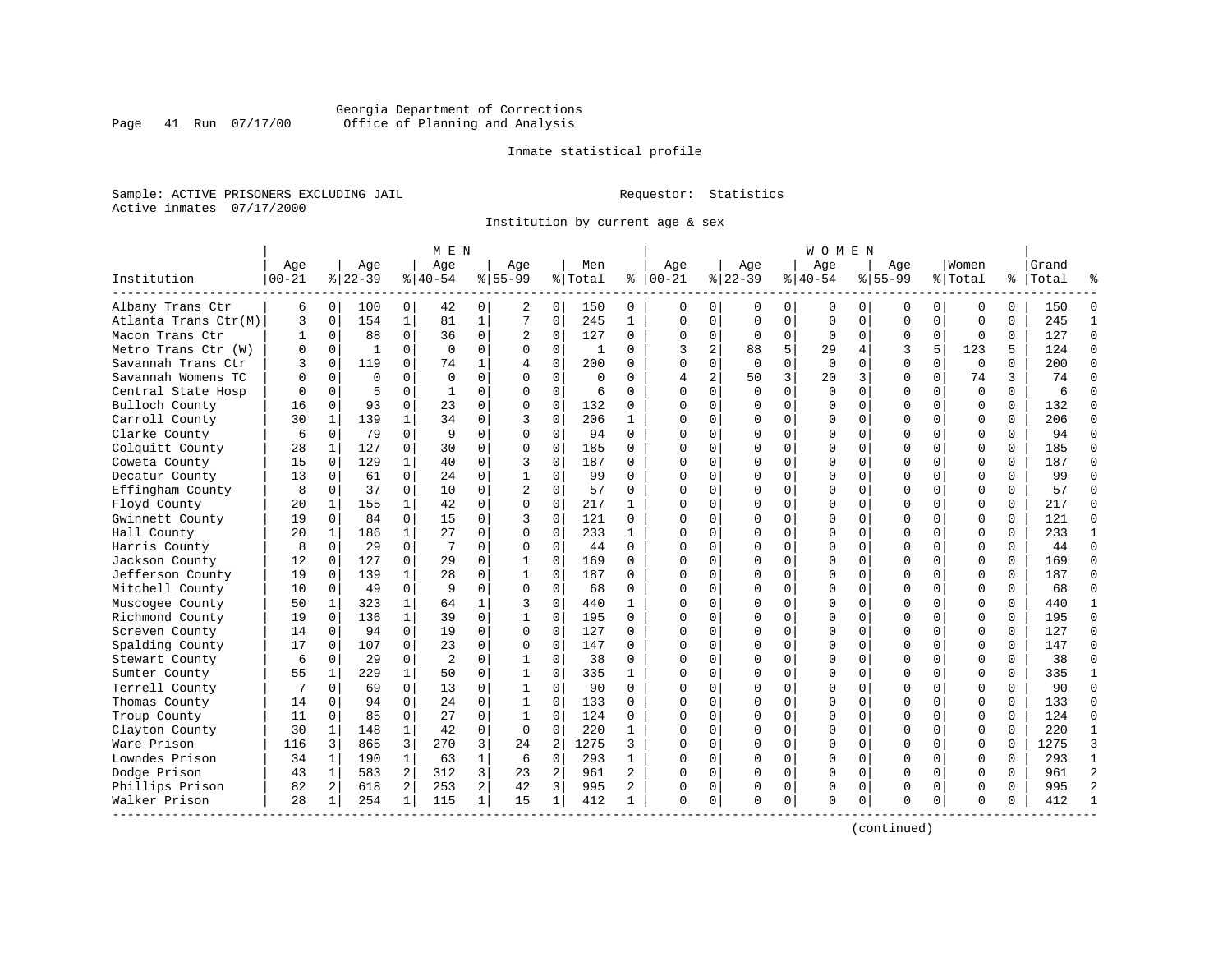$\mathscr{L}$ 

Page 42 Run 07/17/00 Office of Planning and Analysis

# Inmate statistical profile

Sample: ACTIVE PRISONERS EXCLUDING JAIL Requestor: Statistics Active inmates 07/17/2000

Institution by current age & sex (CONTINUED)

|                      |                |                |          |                | M E N     |                |              |                |          |                |              |              |             |          | <b>WOMEN</b> |             |           |          |              |              |           |                |
|----------------------|----------------|----------------|----------|----------------|-----------|----------------|--------------|----------------|----------|----------------|--------------|--------------|-------------|----------|--------------|-------------|-----------|----------|--------------|--------------|-----------|----------------|
|                      | Age            |                | Age      |                | Age       |                | Age          |                | Men      |                | Age          |              | Age         |          | Age          |             | Aqe       |          | Women        |              | Grand     |                |
| Institution          | $00 - 21$      |                | $ 22-39$ |                | $8 40-54$ |                | $8 55-99$    |                | % Total  | ႜ              | $ 00 - 21$   |              | $ 22-39$    |          | $8 40-54$    |             | $8 55-99$ |          | % Total      |              | %   Total | ៖              |
| Wayne Prison         | 8              | 0              | 107      | 0              | 73        | 1              | 8            | 1              | 196      | 0              | O            | 0            | 0           | 0        | 0            | 0           | 0         | 0        | $\Omega$     | $\Omega$     | 196       | $\Omega$       |
| Arrendale Prison     | 547            | 14             | 515      | 2              | 134       | $\mathbf{1}$   | 12           | $\mathbf{1}$   | 1208     | 3              | $\Omega$     | $\Omega$     | $\Omega$    | $\Omega$ | O            | $\Omega$    | 0         | $\Omega$ | $\Omega$     | $\Omega$     | 1208      | 3              |
| Montgomery Prison    | 45             | 1              | 242      | $\mathbf{1}$   | 92        | $\mathbf{1}$   | 6            | $\mathbf 0$    | 385      | 1              | <sup>0</sup> | $\Omega$     | $\Omega$    | 0        | O            | $\mathbf 0$ | 0         | $\Omega$ | $\Omega$     | $\Omega$     | 385       | $\mathbf{1}$   |
| Lee Prison           | 48             | $\mathbf{1}$   | 447      | $\overline{a}$ | 162       | $\overline{a}$ | 15           | $\mathbf{1}$   | 672      | $\overline{a}$ |              | $\Omega$     | $\Omega$    | 0        |              | $\mathbf 0$ | O         | $\Omega$ | $\mathbf 0$  | $\Omega$     | 672       | $\overline{a}$ |
| Putnam Prison        | 21             | $\mathbf 1$    | 85       | $\Omega$       | 31        | $\Omega$       | $\Omega$     | $\Omega$       | 137      | $\Omega$       |              | $\Omega$     |             | O        |              | $\Omega$    | U         | 0        | $\Omega$     | $\Omega$     | 137       | $\Omega$       |
| Georgia State Prison | 39             | $\mathbf 1$    | 807      | 3              | 341       | 3              | 25           | $\overline{2}$ | 1212     | 3              |              | <sup>n</sup> | U           | $\Omega$ |              | $\Omega$    | U         | 0        | $\Omega$     | $\Omega$     | 1212      | 3              |
| Mens Prison          | 5              | 0              | 159      | $\mathbf{1}$   | 224       | $\overline{a}$ | 264          | 18             | 652      | 2              |              |              | O           | O        |              | $\Omega$    | U         | 0        | $\Omega$     | $\Omega$     | 652       | 1              |
| Jackson Prison-Diag  | 183            | 5              | 930      | 4              | 440       | 4              | 60           | 4              | 1613     | 4              |              |              | $\Omega$    | O        |              | $\Omega$    | O         | 0        | $\Omega$     | $\Omega$     | 1613      | $\overline{4}$ |
| Jackson Prison-Perm  | $\overline{4}$ | $\Omega$       | 147      | $\mathbf{1}$   | 91        | 1              | 10           | 1              | 252      | $\mathbf{1}$   |              | $\Omega$     | $\Omega$    | O        | O            | $\Omega$    | O         | 0        | $\Omega$     | $\Omega$     | 252       | 1              |
| Coastal Prison       | 178            | 5              | 872      | 3              | 366       | 4              | 40           | 3              | 1456     | 4              | ∩            | $\Omega$     | $\Omega$    | $\Omega$ | O            | $\Omega$    | O         | 0        | $\Omega$     | $\Omega$     | 1456      | 3              |
| Scott Prison         | 65             | $\overline{2}$ | 745      | 3              | 301       | 3              | 38           | 3              | 1149     | 3              |              | $\Omega$     | 0           | O        |              | $\Omega$    | U         | 0        | $\Omega$     | <sup>0</sup> | 1149      | 3              |
| Rivers Prison        | 55             | $\mathbf{1}$   | 675      | 3              | 334       | 3              | 32           | 2              | 1096     | 3              |              | $\Omega$     | 0           | 0        |              | $\Omega$    | U         | 0        | $\Omega$     | $\Omega$     | 1096      | 3              |
| Rutledge Prison      | 22             | 1              | 290      | $\mathbf{1}$   | 226       | 2              | 52           | 4              | 590      | $\mathbf{1}$   |              | $\Omega$     | O           | U        |              | $\Omega$    | U         | 0        | $\Omega$     | $\Omega$     | 590       | $\mathbf{1}$   |
| Central Prison       | 20             | $\mathbf 1$    | 419      | 2              | 297       | 3              | 46           | 3              | 782      | 2              | $\cap$       | $\Omega$     | U           | U        |              | $\Omega$    | U         | 0        | $\Omega$     | $\Omega$     | 782       | $\overline{2}$ |
| Augusta Med Prison   | 90             | 2              | 589      | $\overline{a}$ | 347       | 3 <sup>1</sup> | 83           | 6              | 1109     | ς              | ∩            | $\Omega$     |             | O        |              | $\Omega$    | U         | 0        | 1            | $\Omega$     | 1110      | 3              |
| Rogers Prison        | 176            | 5              | 854      | 3              | 210       | $\overline{a}$ | 9            | $\mathbf{1}$   | 1249     | ζ              |              |              | O           | $\Omega$ |              | $\Omega$    | U         | 0        | $\Omega$     | U            | 1249      | 3              |
| Burruss Prison       | 30             | $\mathbf{1}$   | 196      | $\mathbf{1}$   | 58        | 1              | 9            | $\mathbf{1}$   | 293      | 1              | ∩            | $\cap$       | $\cap$      | U        |              | $\Omega$    | U         | 0        | $\Omega$     | $\Omega$     | 293       | $\mathbf{1}$   |
| Bostick Prison       | 14             | $\Omega$       | 208      | $\mathbf{1}$   | 231       | 2              | 132          | 9              | 585      | $\mathbf{1}$   | $\cap$       | $\cap$       | $\cap$      | $\Omega$ | U            | $\Omega$    | U         | $\cap$   | $\Omega$     | $\Omega$     | 585       | 1              |
| Valdosta Prison      | 43             | $\mathbf{1}$   | 565      | $\overline{a}$ | 207       | $\overline{a}$ | 25           | 2              | 840      | 2              | $\Omega$     | $\Omega$     | $\Omega$    | $\Omega$ |              | $\Omega$    | O         | 0        | $\Omega$     | $\Omega$     | 840       | $\overline{a}$ |
| Hays Prison          | 131            | 3              | 722      | 3              | 325       | 3              | 40           | 3              | 1218     | ς              |              | $\Omega$     | $\Omega$    | O        |              | $\Omega$    | O         | 0        | $\mathbf{0}$ | $\Omega$     | 1218      | 3              |
| Hancock Prison       | 91             | 2              | 899      | 4              | 340       | 3              | 40           | 3              | 1370     | ς              |              | $\Omega$     |             | O        |              | $\Omega$    | O         | 0        | $\mathbf 0$  | $\Omega$     | 1370      | 3              |
| Telfair Prison       | 83             | 2 <sup>1</sup> | 730      | 3              | 236       | 2              | 17           | $\mathbf{1}$   | 1066     | ς              |              | $\Omega$     |             | O        |              | $\Omega$    | O         | 0        | $\Omega$     | $\Omega$     | 1066      | $\overline{2}$ |
| Autry Prison         | 73             | 2              | 807      | 3              | 384       | 4              | 61           | 4              | 1325     | 3              |              | 0            | O           | U        |              | $\Omega$    | 0         | 0        | $\Omega$     | $\Omega$     | 1325      | 3              |
| Washington Mens Pris | 25             | $\mathbf{1}$   | 90       | 0              | 34        | $\Omega$       | -1           | 0              | 150      | $\Omega$       |              |              | O           | O        |              | $\Omega$    |           | 0        | $\Omega$     | U            | 150       | $\Omega$       |
| Wilcox Prison        | 70             | $\overline{a}$ | 728      | 3              | 388       | 4              | 52           | 4              | 1238     | ς              |              |              | U           | O        |              | $\Omega$    | U         | 0        | $\Omega$     | $\cap$       | 1238      | 3              |
| Calhoun Prison       | 88             | 2              | 776      | 3              | 325       | 3              | 41           | 3              | 1230     | ς              |              | U            | $\cap$      | U        |              | $\Omega$    | U         | 0        | $\Omega$     | $\Omega$     | 1230      | 3              |
| Dooly Prison         | 76             | 2              | 668      | 3              | 333       | 3              | 35           | $\overline{a}$ | 1112     | ς              |              | $\Omega$     | U           | $\Omega$ |              | $\Omega$    | U         | $\Omega$ | $\mathbf 0$  | $\Omega$     | 1112      | 3              |
| Macon Prison         | 96             | 2              | 909      | $\overline{4}$ | 314       | 3              | 48           | 3              | 1367     | ς              |              | $\Omega$     | O           | O        |              | $\Omega$    | U         | $\Omega$ | $\Omega$     | U            | 1367      | 3              |
| Smith Prison         | 77             | 2              | 787      | 3              | 240       | $\overline{a}$ | 19           | $\mathbf{1}$   | 1123     | 3              |              | $\Omega$     | $\Omega$    | $\Omega$ |              | $\Omega$    | O         | $\Omega$ | $\Omega$     | $\Omega$     | 1123      | 3              |
| Homerville Prison    | $\Omega$       | $\Omega$       | 145      | $\mathbf{1}$   | 54        | $\mathbf{1}$   | $\mathbf{1}$ | $\Omega$       | 200      | $\Omega$       | $\cap$       | $\Omega$     | $\Omega$    | $\Omega$ |              | $\Omega$    | $\cap$    | $\Omega$ | $\Omega$     | $\cap$       | 200       | $\Omega$       |
| Washingtn Women Pris | $\Omega$       | $\mathbf{0}$   | $\Omega$ | $\Omega$       | $\Omega$  | 0              | $\Omega$     | 0              | 0        | $\Omega$       | 43           | 25           | 527         | 30       | 219          | 32          | 22        | 34       | 811          | 30           | 811       | $\overline{2}$ |
| Baldwin Prison       | 74             | 2              | 440      | $\overline{a}$ | 169       | $\overline{a}$ | 12           | $\mathbf{1}$   | 695      | 2              | $\Omega$     | $\Omega$     | $\mathbf 0$ | 0        | $\Omega$     | $\mathbf 0$ | 0         | 0        | $\Omega$     | $\Omega$     | 695       | $\overline{2}$ |
| Metro Womens Prison  | $\Omega$       | 0              | $\Omega$ | 0              | $\Omega$  | $\Omega$       | $\Omega$     | 0              | $\Omega$ | $\Omega$       | 48           | 28           | 403         | 23       | 172          | 25          | 19        | 29       | 642          | 24           | 642       | 1              |
| Pulaski Womens Pris  | $\Omega$       | $\Omega$       | $\Omega$ | 0              | $\Omega$  | $\Omega$       | $\Omega$     | 0              | $\Omega$ | $\Omega$       | 76           | 44           | 689         | 39       | 245          | 36          | 21        | 32       | 1031         | 38           | 1031      | $\overline{2}$ |
| Pelham PreTrans Unit | 8              | $\Omega$       | 120      | $\Omega$       | 55        | $\mathbf{1}$   | 6            | 0              | 189      | $\Omega$       | $\Omega$     | $\Omega$     | $\Omega$    | 0        | n            | $\Omega$    | 0         | 0        | ∩            | 0            | 189       | $\Omega$       |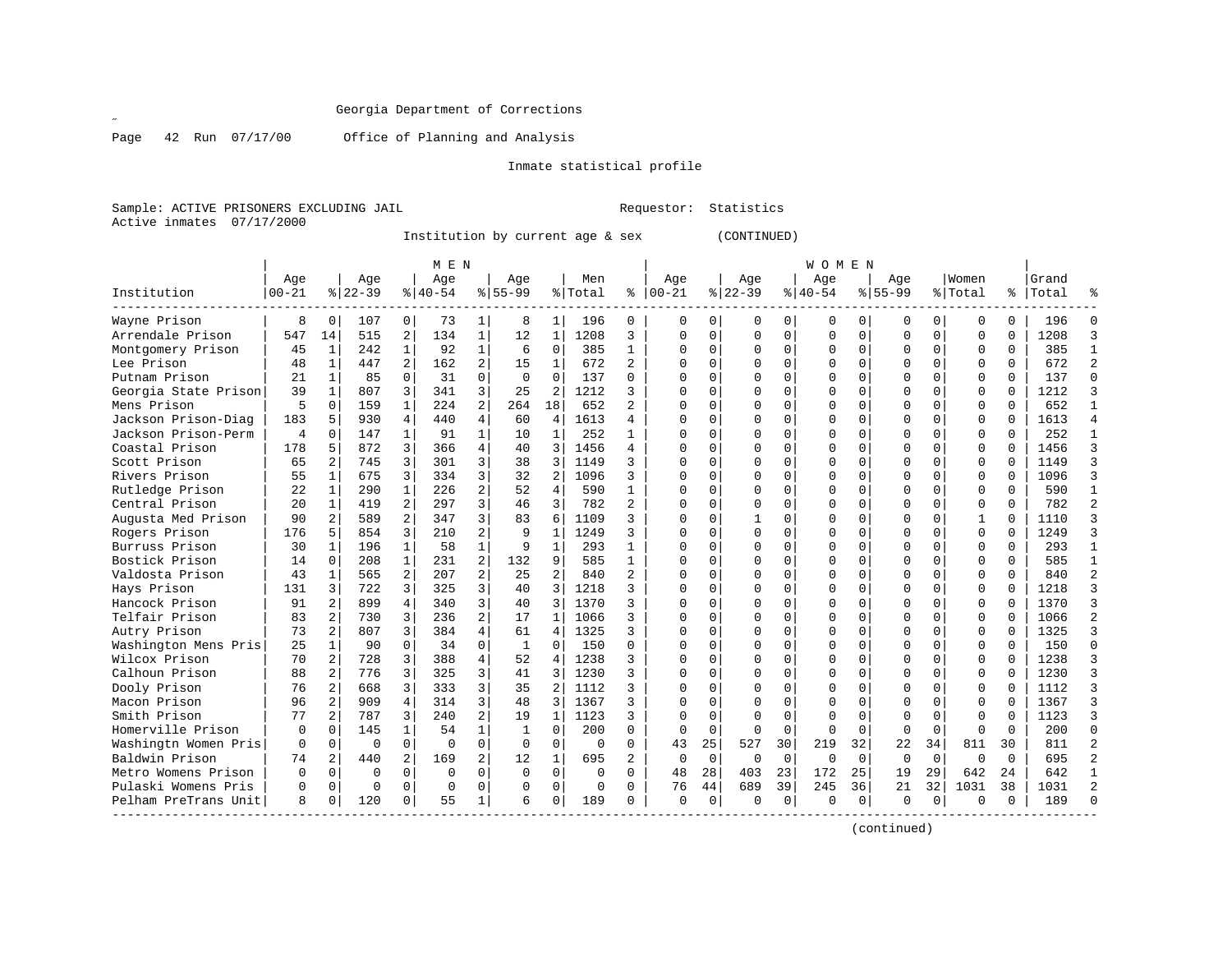Page 43 Run 07/17/00 Office of Planning and Analysis

# Inmate statistical profile

Sample: ACTIVE PRISONERS EXCLUDING JAIL Requestor: Statistics Active inmates 07/17/2000

Institution by current age & sex (CONTINUED)

|                      | M E N            |               |                  |       |                              |       |                  |          |                    |       |                    |       |                  |          | WOMEN            |       |                  |        |                  |       |                    |       |
|----------------------|------------------|---------------|------------------|-------|------------------------------|-------|------------------|----------|--------------------|-------|--------------------|-------|------------------|----------|------------------|-------|------------------|--------|------------------|-------|--------------------|-------|
| Institution          | Age<br>$00 - 21$ |               | Age<br>$ 22-39 $ |       | Age<br>$ 40-54 $             |       | Age<br>$ 55-99 $ |          | Men<br>% Total     | ႜ     | Age<br>$ 00 - 21 $ |       | Age<br>$ 22-39 $ |          | Age<br>$ 40-54 $ |       | Age<br>$ 55-99 $ |        | Women<br>% Total |       | Grand<br>%   Total | ႜ     |
| Milan Prison         | 40               |               | 154              |       | 60                           |       |                  | $\Omega$ | 255                |       |                    |       |                  |          | O                |       |                  |        |                  |       | 255                |       |
|                      | 24               |               | 123              | 0     | 38                           | 0     |                  |          | 187                |       |                    |       |                  |          | O                |       |                  |        |                  |       | 187                |       |
| West Central Prison  |                  |               |                  |       |                              |       |                  | 0        |                    |       |                    |       |                  |          |                  |       |                  |        |                  |       |                    |       |
| D Ray James Prison   | 136              |               | 957              |       | 378                          |       | 30               |          | 1501               |       |                    |       |                  |          |                  |       |                  |        |                  |       | 1501               |       |
| Coffee Corr Facility | 95               |               | 610              |       | 271                          | 3     | 26               |          | 1002               |       |                    |       |                  |          |                  |       |                  |        |                  |       | 1002               |       |
| Wheeler Corr Facilty | 91               |               | 629              |       | 257                          |       | 31               |          | 1008               |       |                    |       |                  |          |                  |       |                  |        |                  |       | 1008               |       |
| Transfer Inst Unkn   | $\Omega$         |               | 0                |       |                              |       |                  |          |                    |       |                    |       |                  |          |                  |       |                  |        |                  |       |                    |       |
| Montgomery BC        | 29               |               | 51               |       |                              |       |                  |          | 80                 |       |                    |       |                  |          |                  |       |                  |        |                  |       | 80                 |       |
| Scott BC             | 24               |               | 51               |       |                              |       |                  |          | 75                 |       |                    |       |                  |          |                  |       |                  |        |                  |       | 75                 |       |
| Burruss BC           | 30               |               | 98               |       |                              |       |                  |          | 128                |       |                    |       |                  |          |                  |       |                  |        |                  |       | 128                |       |
| Hays BC              | 58               |               | 161              |       |                              |       |                  |          | 219                |       |                    |       |                  |          |                  |       |                  |        |                  |       | 219                |       |
| Baldwin BC           | 56               |               | 164              |       |                              |       |                  |          | 220                |       |                    |       |                  |          | 0                |       |                  |        |                  |       | 220                |       |
| Treutlen BC          | 32               |               | 70               | 0     |                              | 0     |                  | $\Omega$ | 102                |       | $\Omega$           | 0     |                  | $\Omega$ | $\Omega$         |       | $\Omega$         |        |                  |       | 102                |       |
| Total reported       |                  |               |                  |       | 3863 100 25466 100 10244 100 |       |                  |          | 1477 100 41050 100 |       | 174 100            |       | 1758 100         |          | 685 100          |       |                  | 65 100 | 2682 100         |       | 43732 100          |       |
| Percent reported     |                  | 100.0         |                  | 100.0 |                              | 100.0 |                  | 100.0    |                    | 100.0 |                    | 100.0 |                  | 100.0    |                  | 100.0 |                  | 100.0  |                  | 100.0 |                    | 100.0 |
| Not Reported         | 0                | $\Omega$<br>0 |                  |       | $\Omega$                     |       | 0                |          | $\Omega$           |       | $\Omega$           |       | $\Omega$         |          | <sup>0</sup>     |       |                  |        | U                |       |                    |       |
| Total                | 3863             |               | 25466            |       | 10244                        |       | 1477             |          | 41050              |       | 174                |       | 1758             |          | 685              |       | 65               |        | 2682             |       | 43732              |       |

 $\mathscr{L}^{\pm}$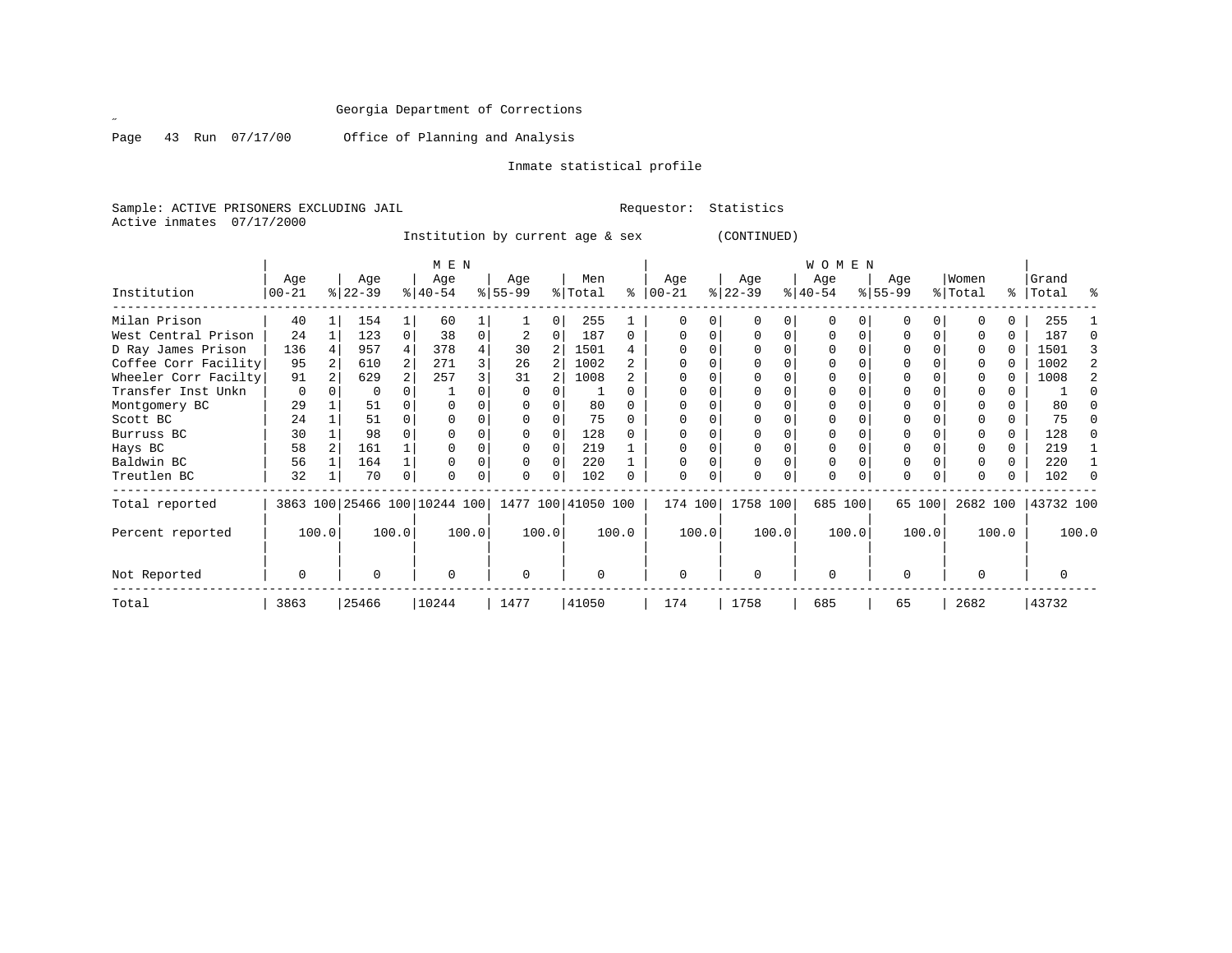Page 44 Run 07/17/00 Office of Planning and Analysis

# Inmate statistical profile

Sample: ACTIVE PRISONERS EXCLUDING JAIL **Requestor:** Statistics Active inmates 07/17/2000

| Misdemeanors And Felonies by current age & sex |  |  |  |  |
|------------------------------------------------|--|--|--|--|

|                       |                  |                        |                    | M E N                              |                    |              |                          |              |                  |      |                    |                | <b>WOMEN</b>     |                           |                    |                          |                  |      |                    |                          |
|-----------------------|------------------|------------------------|--------------------|------------------------------------|--------------------|--------------|--------------------------|--------------|------------------|------|--------------------|----------------|------------------|---------------------------|--------------------|--------------------------|------------------|------|--------------------|--------------------------|
| Crime Type            | Aqe<br>$00 - 21$ |                        | Age<br>$8122 - 39$ | Age<br>$8140 - 54$                 | Age<br>$8155 - 99$ |              | Men<br>% Total           | ፠            | Aqe<br>$00 - 21$ |      | Aqe<br>$8$   22-39 |                | Aqe<br>$8 40-54$ |                           | Age<br>$8155 - 99$ |                          | Women<br>% Total |      | Grand<br>%   Total | $\frac{8}{6}$            |
| MISDEMEANOR<br>FELONY | 16               |                        | 59<br>$\Omega$     | 20<br>3767 100 25138 100 10079 100 | $\Omega$<br>4      | $\mathbf{0}$ | 99<br>1466 100 40450 100 | $\mathbf{0}$ | 166              |      | 99 1719 100        | 0 <sup>1</sup> | 3                | 0 <sup>1</sup><br>671 100 | 0                  | 0 <sup>1</sup><br>65 100 | 11<br>2621 100   | 0    | 110<br>43071 100   | $\overline{\phantom{0}}$ |
| Total reported        |                  |                        |                    | 3783 100 25197 100 10099 100       |                    |              | 1470 100 40549 100       |              | 167 100          |      | 1726 100           |                |                  | 674 100                   |                    | 65 100                   | 2632 100         |      | 43181 100          |                          |
| Percent reported      |                  | 97.9                   | 98.9               | 98.6                               |                    | 99.5         |                          | 98.8         |                  | 96.0 |                    | 98.2           |                  | 98.4                      |                    | 100.0                    |                  | 98.1 |                    | 98.7                     |
| NOT REPORTED          | 80               |                        | 269                | 145                                | 7                  |              | 501                      |              | 7                |      | 32                 |                | 11               |                           | $\Omega$           |                          | 50               |      | 551                |                          |
| Total                 | 3863             | 25466<br>10244<br>1477 |                    |                                    |                    |              | 41050                    |              | 174              |      | 1758               |                | 685              |                           | 65                 |                          | 2682             |      | 43732              |                          |

 $\mathscr{L}^{\pm}$ 

 $\mathscr{A}^{\pm}$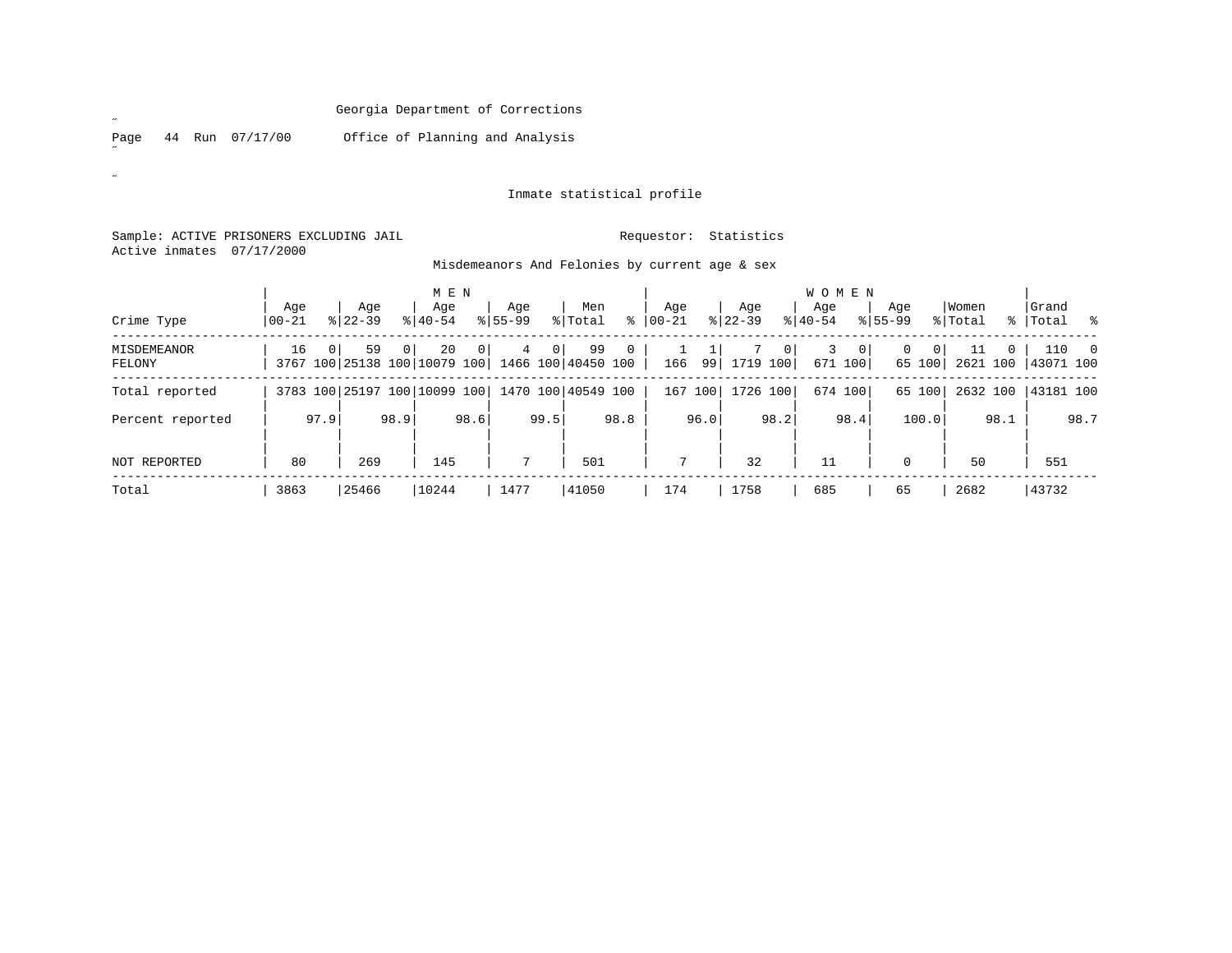Page 45 Run 07/17/00 Office of Planning and Analysis

# Inmate statistical profile

Sample: ACTIVE PRISONERS EXCLUDING JAIL Requestor: Statistics Active inmates 07/17/2000

Crimes By Group by current age & sex

|                      |           |                |                |              | M E N                        |             |              |              |                    |                |             |              |                |             | WOMEN        |             |              |             |                |                |                |                |
|----------------------|-----------|----------------|----------------|--------------|------------------------------|-------------|--------------|--------------|--------------------|----------------|-------------|--------------|----------------|-------------|--------------|-------------|--------------|-------------|----------------|----------------|----------------|----------------|
|                      | Age       |                | Age            |              | Age                          |             | Age          |              | Men                |                | Age         |              | Age            |             | Age          |             | Age          |             | Women          |                | Grand          |                |
| Crimes By Group      | $00 - 21$ |                | $8122 - 39$    |              | $8 40-54$                    |             | $8155 - 99$  |              | % Total            | ႜ              | $ 00-21$    |              | $8$   22-39    |             | $8 40-54$    |             | $8155 - 99$  |             | % Total        |                | Total          | °              |
| HOMICIDE             | 259       | 7              | 2918           | 12           | 1623                         | 16          | 407          | 28           | 5207               | 13             | 21          | 13           | 214            | 12          | 116          | 17          | 34           | 52          | 385            | 15             | 5592           | 13             |
| ABORTION             | 0         | $\mathbf 0$    | O              | $\mathbf 0$  | $\Omega$                     | $\mathbf 0$ | $\mathbf 0$  | $\mathbf 0$  | $\Omega$           | $\Omega$       | $\mathbf 0$ | $\mathbf 0$  | $\mathbf 0$    | $\mathbf 0$ | 0            | $\mathbf 0$ | $\Omega$     | $\mathbf 0$ | $\mathbf 0$    | $\Omega$       | $\Omega$       | $\mathbf 0$    |
| BODILY INJRY&REL OFF | 544       | 14             | 3614           | 14           | 1319                         | 13          | 172          | 12           | 5649               | 14             | 16          | 10           | 180            | 10          | 74           | 11          | 4            | 6           | 274            | 10             | 5923           | 14             |
| ARSON & REL OFF      | 20        | 1              | 192            | 1            | 65                           |             | 9            | $\mathbf{1}$ | 286                | 1              | 0           | $\Omega$     | 17             | 1           | 8            | 1           |              | 2           | 26             | 1              | 312            | 1              |
| DAMAGE OF PROPERTY   | 19        | 1              | 61             | 0            | 22                           | O           | 4            | U            | 106                | $\Omega$       | 1           | 1            | 5              | $\Omega$    | $\mathbf{1}$ | 0           | O            | $\Omega$    | 7              | $\Omega$       | 113            | 0              |
| BURGLARY & REL OFF   | 552       | 15             | 3116           | 12           | 1002                         | 10          | 44           | 3            | 4714               | 12             | 18          | 11           | 114            | 7           | 39           | 6           | <sup>0</sup> | $\Omega$    | 171            | 6              | 4885           | 11             |
| FORGERY & REL OFF    | 54        | 1              | 687            | 3            | 299                          | 3           | 11           | 1            | 1051               | 3              | 15          | 9            | 275            | 16          | 81           | 12          | 4            | 6           | 375            | 14             | 1426           | 3              |
| THEFT                | 296       | 8              | 1615           | 6            | 629                          | 6           | 59           | 4            | 2599               | 6              | 16          | 10           | 211            | 12          | 105          | 16          | 3            | 5           | 335            | 13             | 2934           | 7              |
| ROBBERY              | 1178      | 31             | 4288           | 17           | 1068                         | 11          | 58           | 4            | 6592               | 16             | 48          | 29           | 143            | 8           | 39           | 6           | 1            | 2           | 231            | 9              | 6823           | 16             |
| SEXUAL OFFENSES      | 272       | 7              | 2777           | 11           | 1814                         | 18          | 482          | 33           | 5345               | 13             | 5           | 3            | 42             | 2           | 21           | 3           | 0            | $\Omega$    | 68             | 3              | 5413           | 13             |
| OBSCENITY CRIMES     | $\Omega$  | $\Omega$       | 0              | $\Omega$     |                              | $\Omega$    | C            | $\Omega$     |                    | $\Omega$       | $\Omega$    | O            | $\Omega$       | $\Omega$    | $\Omega$     | $\Omega$    | O            | $\Omega$    | $\Omega$       | $\Omega$       | 2              | $\Omega$       |
| TREASON & REL OFF    | 0         | $\Omega$       | $\overline{a}$ | $\Omega$     | 1                            | $\Omega$    | 0            | $\Omega$     | 3                  | 0              | 0           | 0            | 0              | $\Omega$    | $\Omega$     | $\Omega$    | 0            | $\Omega$    | $\Omega$       | $\Omega$       | 3              | $\Omega$       |
| CRIMES INVOLVNG GOVT | 71        | $\overline{2}$ | 584            | 2            | 146                          |             |              | 0            | 808                | $\overline{2}$ | 1           | $\mathbf{1}$ | 27             | 2           | 18           | 3           | 0            | $\mathbf 0$ | 46             | $\overline{c}$ | 854            | $\overline{a}$ |
| FALSIFICATIONS       | $\Omega$  | $\Omega$       | 27             | $\Omega$     | 7                            | $\Omega$    | $\mathbf{1}$ | 0            | 35                 | $\Omega$       | $\Omega$    | $\Omega$     | 1              | O           | 1            | $\Omega$    | O            | $\Omega$    | $\overline{2}$ | $\Omega$       | 37             | $\Omega$       |
| OBSTRUCT LAW ENFORCE |           | $\Omega$       | 78             | $\Omega$     | 26                           | $\Omega$    | 2            | 0            | 114                | $\Omega$       | 1           | 1            | 2              | 0           | 2            | 0           | 0            | 0           | 5              | $\Omega$       | 119            | $\Omega$       |
| DISORDERLY CONDUCT   |           | $\Omega$       | 28             | $\Omega$     | 5                            | $\Omega$    | $\Omega$     | 0            | 37                 |                |             | 1            | 0              | O           | O            | 0           | O            | $\Omega$    |                | O              | 38             | O              |
| GAMBLING & REL OFF   |           | $\Omega$       | 3              | $\Omega$     | $\Omega$                     | ∩           | 1            | 0            | 5                  | ∩              | O           | U            | -1             | U           | O            | $\Omega$    | U            | $\Omega$    | $\mathbf{1}$   | O              | 6              | 0              |
| CRUELTY TO CHILDREN  | 13        | 0              | 172            | 1            | 55                           |             | 12           | 1            | 252                |                | 4           |              | 66             | 4           | 8            | 1           | O            | $\Omega$    | 78             | 3              | 330            | 1              |
| CRIMES WITH GUNS     | 6         | $\Omega$       | 132            | 1            | 50                           | $\Omega$    | 6            | 0            | 194                | $\Omega$       | $\Omega$    | $\Omega$     | 2              | $\Omega$    | 0            | 0           | 0            | $\mathbf 0$ | 2              | $\Omega$       | 196            | 0              |
| INVASION PRIVACY     |           | 0              | 9              | $\Omega$     | 7                            | $\Omega$    | $\mathbf{1}$ | 0            | 20                 | $\Omega$       | $\Omega$    | $\Omega$     | $\mathbf 0$    | O           | $\Omega$     | 0           | $\Omega$     | $\mathbf 0$ | $\Omega$       | $\Omega$       | 20             | $\Omega$       |
| RACKETEERING         |           | $\Omega$       |                | $\Omega$     | 8                            | O           | -1           | 0            | 17                 | $\Omega$       | $\Omega$    | $\Omega$     | $\overline{2}$ | 0           | $\mathbf{1}$ | 0           | 0            | $\Omega$    | 3              | $\Omega$       | 20             | $\Omega$       |
| DRUG ABUSE OFFENSES  | 415       | 11             | 3763           | 15           | 1427                         | 14          | 113          | 8            | 5718               | 14             | 14          | 8            | 347            | 20          | 120          | 18          | 15           | 23          | 496            | 19             | 6214           | 14             |
| DRUG TRAFFICKING     | 23        | 1              | 658            | 3            | 205                          | 2           | 31           | 2            | 917                |                | 2           | 1            | 45             | 3           | 25           | 4           | 2            | 3           | 74             | 3              | 991            | 2              |
| AUTO CRIMES          | 3         | 0              | 301            | $\mathbf{1}$ | 267                          | 3           | 37           | 3            | 608                | 2              | 0           | 0            | 11             | 1           | 8            | 1           | 1            | 2           | 20             | 1              | 628            | 1              |
| REVENUE & CONTRABAND |           | 0              | 0              | $\Omega$     | 0                            | $\Omega$    | O            | $\Omega$     | 0                  | $\Omega$       | 0           | O            | 0              | 0           | O            | $\mathbf 0$ | $\Omega$     | $\mathbf 0$ | 0              | $\Omega$       | O              | $\Omega$       |
| CRIMES OF OTH STATES | ∩         | $\Omega$       | 1              | $\Omega$     | 1                            | $\Omega$    | $\Omega$     | $\Omega$     | $\overline{2}$     | $\Omega$       | O           | U            | $\Omega$       | $\Omega$    | O            | 0           | 0            | $\Omega$    | $\Omega$       | $\Omega$       | $\mathfrak{D}$ | $\Omega$       |
| MISC. FELONIES       | 23        | 1              | 96             | 0            | 27                           | $\Omega$    |              | 0            | 153                | $\Omega$       | 3           | 2            | 14             | 1           | 4            | 1           | 0            | $\mathbf 0$ | 21             | 1              | 174            | 0              |
| MISDEMEANORS         | 16        | 0              | 59             | 0            | 20                           | 0           | 4            | 0            | 99                 | $\Omega$       | 1           | 1            |                | 0           | 3            | 0           | 0            | 0           | 11             | 0              | 110            | $\Omega$       |
| Total reported       |           |                |                |              | 3781 100 25188 100 10095 100 |             |              |              | 1469 100 40533 100 |                | 167 100     |              | 1726 100       |             | 674 100      |             |              | 65 100      | 2632 100       |                | 43165 100      |                |
| Percent reported     |           | 97.9           |                | 98.9         |                              | 98.5        |              | 99.5         |                    | 98.7           |             | 96.0         |                | 98.2        |              | 98.4        |              | 100.0       |                | 98.1           |                | 98.7           |
| NOT REPORTED         | 82        |                | 278            |              | 149                          |             | 8            |              | 517                |                | 7           |              | 32             |             | 11           |             | 0            |             | 50             |                | 567            |                |
| Total                | 3863      |                | 25466          |              | 10244                        |             | 1477         |              | 41050              |                | 174         |              | 1758           |             | 685          |             | 65           |             | 2682           |                | 43732          |                |

 $\mathscr{L}$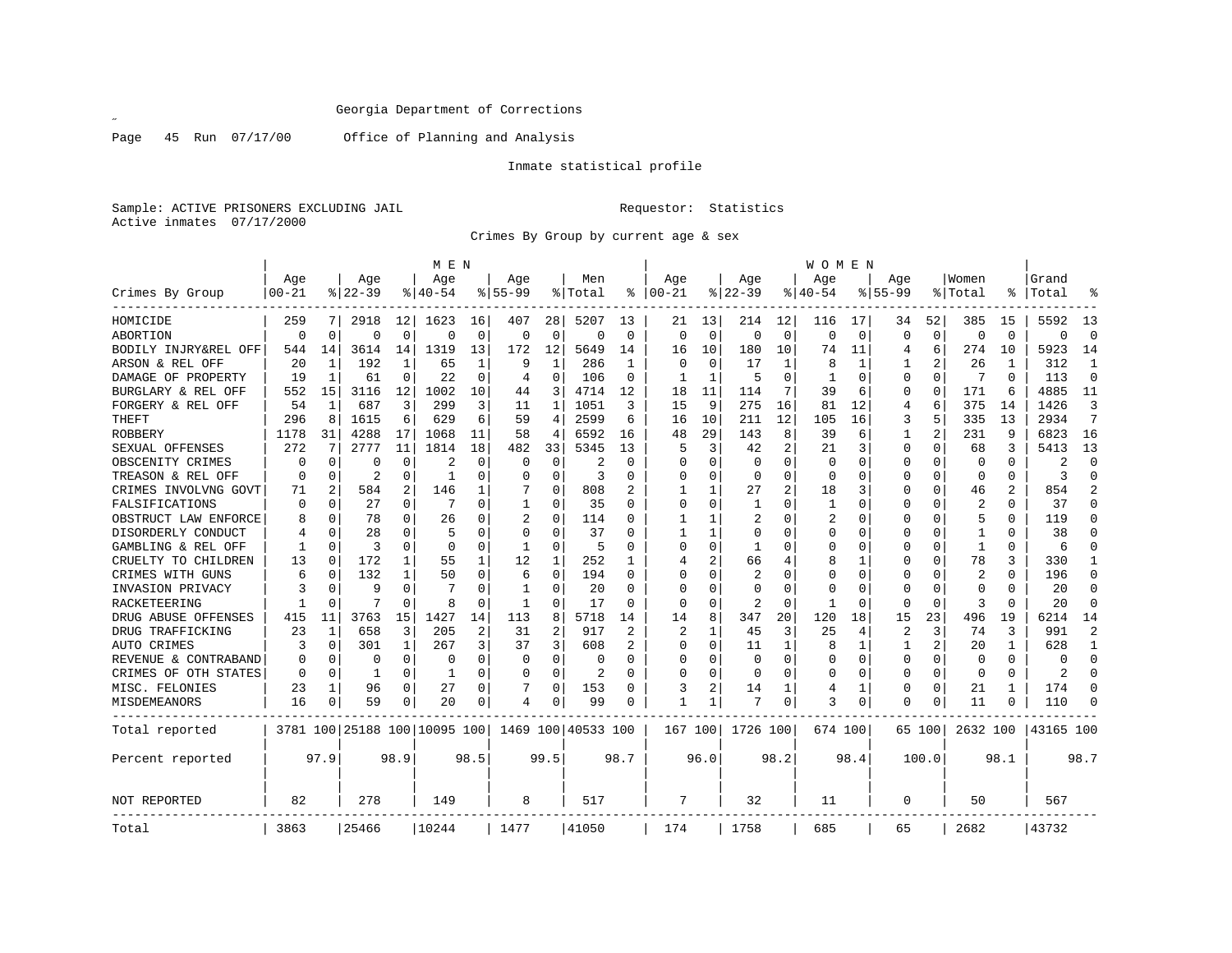Page 46 Run 07/17/00 Office of Planning and Analysis

Inmate statistical profile

Sample: ACTIVE PRISONERS EXCLUDING JAIL Requestor: Statistics Active inmates 07/17/2000

Most Serious Offense by current age & sex

|                                         | M E N          |               |                |                  |                |               |               |               |              |               |               |               |                   |               | <b>WOMEN</b>  |                  |               |                            |                         |               |           |                      |
|-----------------------------------------|----------------|---------------|----------------|------------------|----------------|---------------|---------------|---------------|--------------|---------------|---------------|---------------|-------------------|---------------|---------------|------------------|---------------|----------------------------|-------------------------|---------------|-----------|----------------------|
|                                         | Age            |               | Age            |                  | Age            |               | Age           |               | Men          |               | Age           |               | Age               |               | Age           |                  | Age           |                            | Women                   |               | Grand     |                      |
| Most Serious Offense 00-21              |                |               | $ 22-39$       |                  | $8 40-54$      |               | $ 55-99$      |               | % Total      | ွေ            | $ 00-21 $     |               | $ 22-39 $         |               | $8 40-54$     |                  | $8 55-99$     |                            | % Total                 |               | %   Total |                      |
| Misdemeanors                            |                |               |                |                  |                |               |               |               |              |               |               |               |                   |               |               |                  |               |                            |                         |               |           |                      |
| stalking                                |                |               |                |                  |                |               |               |               |              |               |               |               |                   |               |               |                  |               |                            |                         |               |           | $\Omega$             |
|                                         | 0              | 0<br>$\Omega$ | 2<br>$\Omega$  | 0<br>$\mathbf 0$ | 1<br>1         | 0<br>$\Omega$ | 0<br>$\Omega$ | 0<br>$\Omega$ | 3<br>1       | 0<br>$\Omega$ | 0<br>$\Omega$ | 0<br>$\Omega$ | 0<br>$\Omega$     | 0<br>$\Omega$ | 0<br>$\Omega$ | 0<br>$\mathbf 0$ | 0<br>$\Omega$ | 0 <sup>1</sup><br>$\Omega$ | $\mathbf 0$<br>$\Omega$ | 0<br>$\Omega$ |           | $\Omega$             |
| assault & battery<br>aggravated assault | 0              | 0             | 1              | 0                | $\Omega$       | 0             |               | $\Omega$      |              | <sup>0</sup>  | $\Omega$      | $\Omega$      |                   | $\Omega$      |               | $\mathbf 0$      | $\Omega$      | $\Omega$                   | $\Omega$                | $\Omega$      |           | $\Omega$             |
| simple assault                          |                | $\mathbf 0$   | $\overline{2}$ | 0                | $\mathbf 0$    | $\Omega$      | 0<br>$\Omega$ | $\Omega$      | 1<br>3       | $\Omega$      | $\Omega$      | 0             | 0<br>$\mathbf{1}$ | $\Omega$      | 0<br>$\Omega$ | $\Omega$         | $\Omega$      | $\Omega$                   | 1                       | $\mathbf 0$   |           | $\cap$               |
|                                         |                | $\mathbf 0$   | 12             | $\mathbf 0$      | $\overline{2}$ | $\mathbf 0$   |               | $\Omega$      | 16           |               | O             | $\Omega$      | $\Omega$          | $\Omega$      |               | $\Omega$         | U             | $\Omega$                   | $\Omega$                | $\Omega$      |           | $\Omega$             |
| simple battery                          |                |               |                |                  |                |               | 0             |               |              | 0             |               |               |                   |               | $\Omega$      |                  |               |                            |                         |               | 16        |                      |
| reckless conduct                        | U              | $\Omega$      | $\overline{a}$ | $\Omega$         | $\Omega$       | $\Omega$      | 1             | $\Omega$      | 3            | $\Omega$      | 0             | $\Omega$      | $\Omega$          | $\Omega$      | O             | $\Omega$         | Ω             | $\Omega$                   | $\Omega$                | $\Omega$      |           | $\Omega$             |
| receiving stolen goo                    |                | $\Omega$      |                | $\mathbf 0$      | $\Omega$       | $\Omega$      | $\Omega$      | $\Omega$      | 2            | $\Omega$      | $\Omega$      | $\Omega$      | $\mathbf 0$       | $\Omega$      | $\Omega$      | $\mathbf 0$      | O             | $\Omega$                   | $\Omega$                | $\Omega$      |           | $\Omega$<br>$\Omega$ |
| theft by taking                         |                | $\mathbf 0$   | $\overline{a}$ | $\Omega$         | 1              | $\Omega$      | $\Omega$      | $\Omega$      | 4            | $\Omega$      | $\Omega$      | $\Omega$      | $\mathbf 0$       | $\Omega$      | $\mathbf{1}$  | $\mathbf 0$      | Ω             | $\Omega$                   | 1                       | $\Omega$      |           | $\cap$               |
| robbery                                 |                | 0             | 1              | $\Omega$         | $\Omega$       | $\Omega$      | $\Omega$      | $\Omega$      |              | $\Omega$      | $\Omega$      | 0             | $\mathbf 0$       | $\Omega$      | $\Omega$      | $\Omega$         | $\Omega$      | $\Omega$                   | $\Omega$                | $\Omega$      |           | $\Omega$             |
| bad checks                              |                | $\Omega$      | $\mathbf{1}$   | $\Omega$         | $\Omega$       | $\Omega$      | $\Omega$      | $\Omega$      | 1            | $\Omega$      | $\Omega$      | 0             | $\mathbf{1}$      | $\Omega$      | $\Omega$      | $\Omega$         | $\Omega$      | $\Omega$                   | 1                       | $\Omega$      |           |                      |
| fraudulent checks                       | U              | $\Omega$      | 0              | $\mathbf 0$      | $\Omega$       | $\Omega$      | $\Omega$      | 0             | $\Omega$     | $\Omega$      | $\Omega$      | $\Omega$      | $\mathbf{1}$      | $\Omega$      | $\Omega$      | 0                | $\Omega$      | $\Omega$                   | 1                       | 0             |           | $\Omega$             |
| poss of narcotics                       | U              | $\Omega$      |                | $\Omega$         | $\Omega$       | $\Omega$      | $\Omega$      | 0             |              | <sup>0</sup>  | $\Omega$      | $\Omega$      | $\Omega$          | $\Omega$      | $\Omega$      | $\Omega$         | O             | $\Omega$                   | $\Omega$                | $\Omega$      |           | $\Omega$             |
| poss of marijuana                       |                | $\Omega$      | $\overline{4}$ | $\mathbf 0$      |                | $\Omega$      | $\Omega$      | $\Omega$      | 6            | $\Omega$      | $\Omega$      | 0             | $\mathbf 0$       | $\Omega$      | $\Omega$      | $\Omega$         | U             | $\Omega$                   | $\Omega$                | $\Omega$      |           | $\Omega$             |
| viol motor veh law                      |                | $\Omega$      | 4              | $\Omega$         | 3              | $\Omega$      | $\Omega$      | $\Omega$      | 8            | <sup>0</sup>  | 0             | 0             | $\Omega$          | $\Omega$      | $\Omega$      | $\Omega$         |               | $\Omega$                   | $\Omega$                | $\Omega$      |           | $\Omega$             |
| d.u.i.                                  | 1              | $\Omega$      | б              | $\Omega$         | ĥ              | $\Omega$      | -1            | $\cap$        | 14           | $\Omega$      | $\Omega$      | 0             | $\mathbf{1}$      | $\Omega$      | $\mathbf{1}$  | $\Omega$         | U             | $\Omega$                   |                         | $\Omega$      | 16        | $\Omega$             |
| obstr of law enf off                    | $\overline{a}$ | $\Omega$      | $\overline{4}$ | $\Omega$         | $\Omega$       | $\Omega$      | -1            | 0             | 7            | $\Omega$      | O             | 0             | $\Omega$          | $\Omega$      | $\Omega$      | $\Omega$         | U             | $\Omega$                   | $\Omega$                | $\Omega$      |           | $\Omega$             |
| impersonating anothe                    | $\Omega$       | $\Omega$      |                | $\Omega$         | $\Omega$       | $\Omega$      | $\Omega$      | $\Omega$      | -1           | $\Omega$      | $\Omega$      | $\Omega$      | $\Omega$          | $\Omega$      | $\mathbf 0$   | $\Omega$         | U             | $\Omega$                   | $\Omega$                | $\Omega$      |           | $\Omega$             |
| criminal trespassing                    | $\Omega$       | $\Omega$      | 5              | $\Omega$         | 1              | $\Omega$      | $\Omega$      | 0             | 6            | <sup>0</sup>  | U             | $\Omega$      | -1                | $\Omega$      | 1             | $\Omega$         | Ω             | $\Omega$                   | $\overline{2}$          | $\Omega$      |           | $\Omega$             |
| viol ga cntrl subst                     | 0              | $\mathbf 0$   |                | $\mathbf 0$      | $\Omega$       | $\Omega$      | $\Omega$      | $\Omega$      |              | $\Omega$      | O             | $\Omega$      | $\mathbf 0$       | $\Omega$      | $\mathbf 0$   | $\Omega$         | O             | $\Omega$                   | $\Omega$                | $\mathbf 0$   |           | $\Omega$             |
| sexual battery                          |                | $\mathbf 0$   | $\overline{a}$ | $\mathbf 0$      | 1              | $\Omega$      | $\Omega$      | $\Omega$      | 3            | $\Omega$      |               | $\Omega$      | $\mathbf 0$       | $\Omega$      | 0             | $\mathbf 0$      |               | $\Omega$                   | $\Omega$                | $\Omega$      |           | $\Omega$             |
| escape                                  |                | $\mathbf 0$   | $\mathbf{1}$   | $\mathbf 0$      | $\Omega$       | $\Omega$      | $\Omega$      | $\Omega$      | $\mathbf{1}$ | $\Omega$      | $\Omega$      | $\Omega$      | 1                 | 0             | $\Omega$      | $\mathbf 0$      | U             | $\Omega$                   | 1                       | $\Omega$      |           | $\cap$               |
| cpwl & concealed wea                    | $\overline{a}$ | $\mathbf 0$   | $\Omega$       | $\Omega$         | 1              | $\Omega$      | $\Omega$      | 0             | 3            | $\Omega$      | $\Omega$      | $\Omega$      | $\Omega$          | $\Omega$      | $\Omega$      | $\Omega$         | $\Omega$      | $\Omega$                   | $\Omega$                | $\Omega$      |           | $\Omega$             |
| shoplifting                             | $\overline{a}$ | $\mathbf 0$   | 0              | $\mathbf 0$      | $\mathbf 1$    | 0             | $\mathbf{1}$  | $\Omega$      | 4            | $\Omega$      | 1             | $\mathbf{1}$  | 1                 | $\mathbf 0$   | $\Omega$      | $\mathbf 0$      | $\Omega$      | $\Omega$                   | $\overline{2}$          | 0             |           | $\Omega$             |
| pointing gun at anot                    | $\Omega$       | $\mathbf 0$   |                | $\mathbf 0$      | $\Omega$       | 0             | $\Omega$      | 0             | $\mathbf{1}$ | $\Omega$      | $\Omega$      | $\Omega$      | $\mathbf 0$       | $\mathbf 0$   | $\Omega$      | 0                | $\Omega$      | $\Omega$                   | $\Omega$                | 0             |           | $\Omega$             |
| inciting to riot                        |                | $\mathbf 0$   | $\Omega$       | $\mathbf{0}$     | $\Omega$       | 0             | $\Omega$      | 0             |              | 0             | $\Omega$      | $\Omega$      | $\mathbf 0$       | 0             | $\Omega$      | 0                | O             | $\overline{0}$             | $\Omega$                | $\Omega$      |           | $\Omega$             |
| theft by deception <                    | 0              | 0             |                | 0                | $\Omega$       | 0             | $\Omega$      | 0             | 1            | $\Omega$      | $\Omega$      | 0             | $\Omega$          | 0             | $\Omega$      | 0                | $\Omega$      | $\overline{0}$             | $\Omega$                | $\Omega$      |           |                      |
| FELONIES                                |                |               |                |                  |                |               |               |               |              |               |               |               |                   |               |               |                  |               |                            |                         |               |           |                      |
|                                         |                |               |                |                  |                |               |               |               |              |               |               |               |                   |               |               |                  |               |                            |                         |               |           |                      |
|                                         |                |               |                |                  |                |               |               |               |              |               |               |               |                   |               |               |                  | (continued)   |                            |                         |               |           |                      |

 $\mathscr{L}$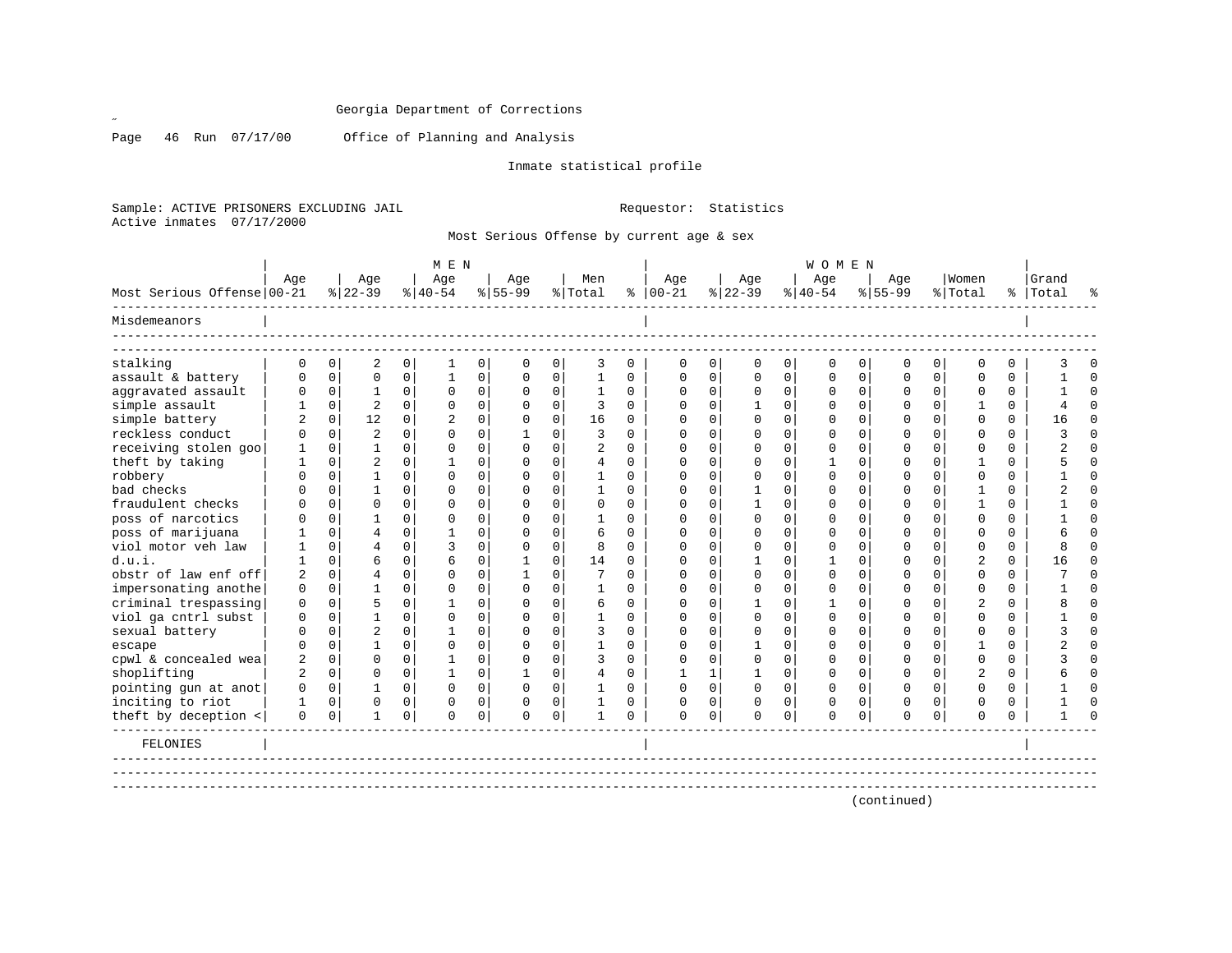$\mathscr{L}$ 

Page 47 Run 07/17/00 Office of Planning and Analysis

Inmate statistical profile

Sample: ACTIVE PRISONERS EXCLUDING JAIL Requestor: Statistics Active inmates 07/17/2000

Most Serious Offense by current age & sex (CONTINUED)

|                            | M E N    |              |           |          |              |          |           |              |         |   |               |          |          |          | W O M E N |          |             |              |              |          |                |               |
|----------------------------|----------|--------------|-----------|----------|--------------|----------|-----------|--------------|---------|---|---------------|----------|----------|----------|-----------|----------|-------------|--------------|--------------|----------|----------------|---------------|
|                            | Aqe      |              | Aqe       |          | Age          |          | Aqe       |              | Men     |   | Aqe           |          | Aqe      |          | Aqe       |          | Aqe         |              | Women        |          | Grand          |               |
| Most Serious Offense 00-21 |          |              | $8 22-39$ |          | $8 40-54$    |          | $8 55-99$ |              | % Total |   | $8   00 - 21$ |          | $ 22-39$ |          | $ 40-54 $ |          | $8155 - 99$ |              | % Total      |          | %   Total      |               |
| FELONIES                   |          |              |           |          |              |          |           |              |         |   |               |          |          |          |           |          |             |              |              |          |                |               |
|                            |          |              |           |          |              |          |           |              |         |   |               |          |          |          |           |          |             |              |              |          |                |               |
| veh homicide tit 40        | 0        | 0            | -1        | 0        | 0            | 0        | 0         | 0            | 1       | 0 | 0             | 0        | 0        | 0        | 0         | 0        | 0           | 0            | 0            | 0        |                |               |
| misc misdemeanor           |          | O            | 3         | O        |              | O        |           | $\Omega$     | 5       | U | O             | O        | U        | $\Omega$ | O         | $\Omega$ | $\Omega$    | 0            | $\Omega$     | U        |                |               |
| MISC. HOMICIDE OFFEN       | 1        | 0            | 3         | $\Omega$ | -1           | $\Omega$ | $\Omega$  | $\Omega$     | 5       | 0 | $\Omega$      | 0        | $\Omega$ | $\Omega$ | $\Omega$  | 0        | $\Omega$    | $\Omega$     | $\Omega$     | $\Omega$ |                |               |
| <b>MURDER</b>              | 163      | 4            | 2007      | 8        | 1273         | 13       | 310       | 21           | 3753    | 9 | 11            | 7        | 113      | 7        | 61        | 9        | 25          | 38           | 210          | 8        | 3963           |               |
| VOLUNTARY MANSLAUGHT       | 60       | 2            | 674       | 3        | 269          | 3        | 71        | 5            | 1074    | 3 | 9             | 5        | 73       | 4        | 46        | 7        |             | 11           | 135          | 5        | 1209           | ঽ             |
| INVOLUNTARY MANSLAUG       | 18       | <sup>n</sup> | 84        | $\Omega$ | 18           | $\Omega$ | 8         | 1            | 128     | U | $\Omega$      | 0        | 13       | 1        | 2         | $\Omega$ | O           | $\Omega$     | 15           | 1        | 143            |               |
| RECKLESS ABANDONMENT       | O        | 0            |           | 0        | $\Omega$     | 0        |           | $\Omega$     | O       | U |               |          | $\Omega$ | U        | U         | $\Omega$ | U           | 0            | -1           | 0        |                |               |
| FETICIDE                   | U        | 0            | 2         |          | 2            | $\Omega$ | $\Omega$  | $\Omega$     | 4       | U | $\Omega$      | $\Omega$ | $\Omega$ | O        | Ω         | $\Omega$ | U           | 0            | $\Omega$     | 0        |                |               |
| VEHICULAR HOMICIDE         | 18       | 0            | 147       |          | 59           | 1        | 15        | $\mathbf{1}$ | 239     | 1 | 0             | $\Omega$ | 15       |          | 6         | 1        |             | 3            | 23           | 1        | 262            |               |
| HOMICIDE BY PILOT, DU      | 0        | 0            | 2         | 0        | $\mathbf{1}$ | $\Omega$ | 0         | $\Omega$     | 3       | U | 0             | U        | 0        | $\Omega$ |           | $\Omega$ | 0           | 0            | $\mathbf{1}$ | 0        |                |               |
| CONCEAL DEATH OF ANO       | 0        | 0            | O         |          | 0            | $\Omega$ |           | $\Omega$     | 1       | U | C             | O        | 0        | U        | Ω         | $\Omega$ | U           | 0            | $\Omega$     | $\Omega$ |                |               |
| CRIMINAL ATTEMPT MUR       | $\Omega$ | $\Omega$     |           | 0        |              | 0        |           | $\Omega$     | 5       | U | $\cap$        | U        | 0        | O        | 0         | $\Omega$ | O           | 0            | $\Omega$     | O        |                |               |
| MISC. ASSAULT/BATTER       | 1        | 0            | 17        | $\Omega$ | 9            | $\Omega$ | -1        | $\Omega$     | 28      | 0 | $\Omega$      | $\Omega$ | $\Omega$ | $\Omega$ | $\Omega$  | $\Omega$ | U           | $\Omega$     | $\Omega$     | $\Omega$ | 28             | $\cap$        |
| AGGRAVATED ASSAULT         | 339      | 9            | 2253      | 9        | 792          | 8        | 112       | 8            | 3496    | 9 | 12            | 7        | 127      | 7        | 51        | 8        | 4           | 6            | 194          | 7        | 3690           | 9             |
| CRMNL ATTEMPT AGG AS       | 0        | 0            | 3         | $\Omega$ | -1           | 0        | $\Omega$  | $\Omega$     | 4       | 0 | $\Omega$      | $\Omega$ | $\Omega$ | O        | 0         | $\Omega$ | O           | 0            | 0            | $\Omega$ | $\overline{4}$ | $\Omega$      |
| AGGRAVATED BATTERY         | 52       | 1            | 265       | 1        | 111          | 1        | 15        | 1            | 443     | 1 |               |          | 18       | 1        | 8         | -1       | 0           | 0            | 28           | 1        | 471            | -1            |
| TERRORIST THREATS &        | 27       | 1            | 151       | 1        | 68           | 1        | 9         | 1            | 255     | 1 | O             | O        | 4        | $\Omega$ | 5         | 1        | U           |              | 9            | U        | 264            | -1            |
| FALSE IMPRISONMENT         | 8        | 0            | 61        | $\Omega$ | 21           | $\Omega$ | 2         | $\Omega$     | 92      | U | $\Omega$      | 0        | 2        | 0        |           | $\Omega$ | 0           | 0            | 3            | U        | 95             | $\Omega$      |
| KIDNAPPING                 | 95       | 3            | 617       | 2        | 227          | 2        | 22        | 1            | 961     |   |               |          | 14       |          |           |          | U           | U            | 20           |          | 981            | $\mathcal{D}$ |
| INTERFERENCE WITH CU       | 0        | 0            |           | 0        | $\Omega$     | 0        | $\Omega$  | $\Omega$     | 2       | U | $\Omega$      | U        | $\Omega$ | U        | O         | $\Omega$ | ∩           |              | $\Omega$     | 0        |                |               |
| AGG ASSLT ON POLICE        | 14       | 0            | 161       | 1        | 52           | 1        |           | 1            | 235     | 1 | O             | U        | б        | O        | 3         | $\Omega$ | ∩           |              | 9            | 0        | 244            |               |
| AGG BATRY PEACE OFFI       | O        | U            | 8         | 0        | -1           | 0        |           | $\Omega$     | 9       | U | O             | 0        | O        | O        | Ω         | $\Omega$ |             |              | $\Omega$     | 0        | Q              |               |
| SIMPLE BATTERY MISD        | O        | 0            |           |          |              | $\Omega$ |           | $\Omega$     | 3       | U | O             | 0        | U        | O        | Ω         | $\Omega$ | n           | <sup>n</sup> | $\Omega$     | 0        | κ              |               |
| RECK COND-HIV INFCTD       |          | 0            | 3         |          |              | 0        |           | $\Omega$     | 8       | U | C             | 0        |          | U        |           | $\Omega$ |             | 0            | 8            | 0        | 16             |               |
| STALKING                   |          | U            | $\Omega$  | 0        | -1           | 0        |           | $\Omega$     | 1       | U | 0             | 0        | U        | O        | Ω         | $\Omega$ | O           | 0            | $\Omega$     | 0        |                |               |
| AGGRAVATED STALKING        | 6        | 0            | 68        | $\Omega$ | 27           | $\Omega$ |           | $\Omega$     | 104     | U |               |          | 2        | O        | Ω         | $\Omega$ | O           | 0            | 3            | 0        | 107            |               |
| CRIMINAL ATTEMPT KID       |          | 0            | 5         | 0        |              | $\Omega$ |           | $\Omega$     | 8       | U |               | $\Omega$ | U        | O        | Ω         | $\Omega$ | O           | 0            | $\Omega$     | U        |                |               |
| MISC. ARSON                | O        | 0            | -1        | 0        | 2            | 0        |           | $\Omega$     | 4       | U | C             | $\Omega$ | $\Omega$ | O        |           | $\Omega$ | U           | $\Omega$     | -1           | 0        |                |               |
| FIRST DEGREE ARSON         | 13       | 0            | 162       | 1        | 51           | 1        |           | 1            | 234     | 1 | O             | $\Omega$ | 15       | 1        |           | 1        |             | 2            | 23           | 1        | 257            |               |
| SECOND DEGREE ARSON        | 7        | 0            | 28        | 0        | 11           | 0        |           | $\Omega$     | 46      | 0 | 0             | 0        | 1        | $\Omega$ | 0         | 0        | U           | 0            | 1            | $\Omega$ | 47             | $\cap$        |
| THIRD DEGREE ARSON         | $\Omega$ | 0            | $\cap$    | $\Omega$ | $\Omega$     | 0        | U         | $\Omega$     | 0       | 0 | $\Omega$      | 0        | -1       | 0        | 0         | $\Omega$ | U           | $\Omega$     | -1           | 0        |                | $\cap$        |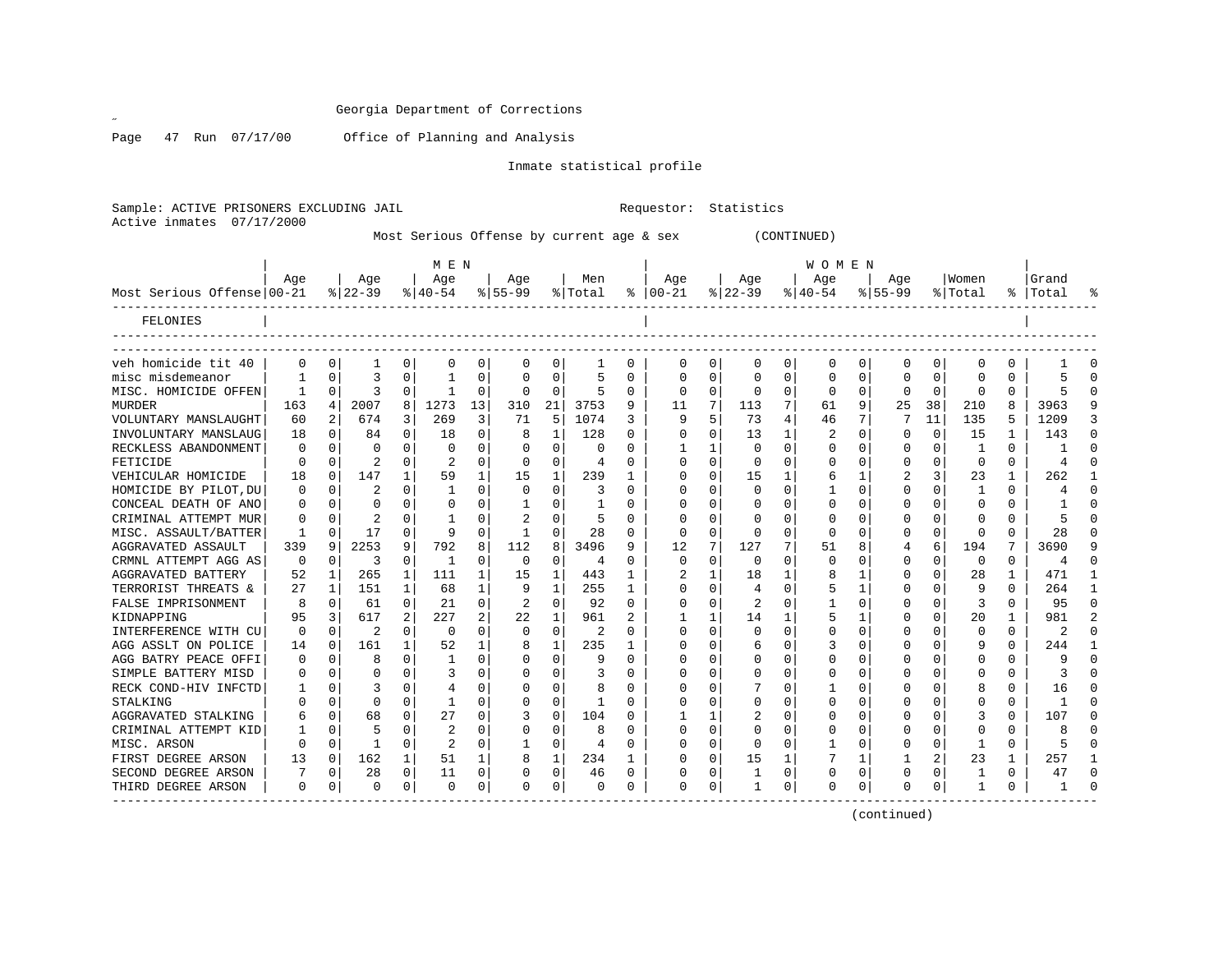# Georgia Department of Corrections<br>Page 48 Run 07/17/00 Office of Planning and Analysis Office of Planning and Analysis

# Inmate statistical profile

Sample: ACTIVE PRISONERS EXCLUDING JAIL **Requestor:** Statistics Active inmates 07/17/2000

Most Serious Offense by current age & sex (CONTINUED)

|                            |          |          |                |          | M E N          |          |           |                |                |          |              |          |             |              | W O M E N    |          |              |          |          |          |                |    |
|----------------------------|----------|----------|----------------|----------|----------------|----------|-----------|----------------|----------------|----------|--------------|----------|-------------|--------------|--------------|----------|--------------|----------|----------|----------|----------------|----|
|                            | Age      |          | Age            |          | Age            |          | Age       |                | Men            |          | Age          |          | Age         |              | Age          |          | Aqe          |          | Women    |          | Grand          |    |
| Most Serious Offense 00-21 |          |          | $8 22-39$      |          | $8 40-54$      |          | $8 55-99$ |                | % Total        | ႜ        | $ 00-21$     |          | $8$   22-39 |              | $ 40-54$     |          | $8155 - 99$  |          | % Total  | ႜႜ       | Total          |    |
| CRIMINAL POSS EXPLOS       | 0        | 0        | 1              | $\Omega$ | 1              | 0        | 0         | 0              | 2              | 0        | 0            | 0        |             | $\mathbf{0}$ | 0            | 0        | 0            | 0        | 0        | $\Omega$ | 2              | 0  |
| MISC. CRIMINAL DAMAG       | U        | $\Omega$ | $\overline{2}$ | $\Omega$ | O              | 0        |           | $\Omega$       | $\overline{2}$ | U        | Ω            | U        | U           | $\Omega$     | 0            | 0        | 0            | 0        | $\Omega$ | $\Omega$ | 2              |    |
| CRIM. DAMAGE 1ST DEG       | 3        | $\Omega$ | 17             | $\Omega$ |                | 0        |           | $\Omega$       | 25             | $\Omega$ | 0            | 0        |             | 0            | 0            | $\Omega$ | 0            | 0        |          | $\Omega$ | 26             |    |
| CRIM. DAMAGE 2ND DEG       | 12       | $\Omega$ | 41             | $\Omega$ | 15             | 0        |           | 0              | 71             | U        |              | 1        | 3           | 0            |              | $\Omega$ |              | 0        |          | $\Omega$ | 76             |    |
| VANDALISM TO CHURCH        |          | $\cap$   | O              | $\Omega$ | C              | 0        |           | <sup>0</sup>   | 1              | U        |              | $\Omega$ |             | <sup>0</sup> | U            | O        |              | U        |          | 0        |                |    |
| ALTER I.D.                 |          | n        |                | $\Omega$ |                | 0        |           | 0              | 7              | U        |              | 0        |             | 0            | 0            | 0        |              | 0        | O        | ∩        | 7              |    |
| BURGLARY                   | 543      | 14       | 3092           | 12       | 979            | 10       | 43        | $\overline{3}$ | 4657           | 11       | 18           | 11       | 113         |              | 39           | 6        | 0            | 0        | 170      | 6        | 4827           | 11 |
| POSS BURGLAR TOOLS         | 2        | 0        | 11             | $\Omega$ | 7              | 0        |           | 0              | 21             | $\Omega$ | O            | 0        |             | 0            | 0            | 0        | 0            | 0        |          | 0        | 22             | ∩  |
| CRMNL ATMPT COMMIT B       |          | 0        | 13             | $\Omega$ | 16             | 0        |           | 0              | 36             | U        | $\Box$       | 0        |             | O            | 0            | 0        | 0            | 0        | O        | $\Omega$ | 36             | n  |
| MISC. FORGERY              |          | 0        | $\overline{2}$ | 0        | -1             | 0        |           | 0              | 3              | U        | O            | 0        |             | O            | 0            | O        | 0            | 0        |          | ∩        | 4              |    |
| FORGERY 1ST DEGREE         | 48       | 1        | 621            |          | 273            | 3        |           | 1              | 950            | 2        | 15           | 9        | 247         | 14           | 68           | 10       |              | 3        | 332      | 13       | 1282           |    |
| FORGERY 2ND DEGREE         |          | $\Omega$ | 12             | 0        |                | 0        |           | $\Omega$       | 16             | U        | 0            | U        | 6           | $\Omega$     | 2            | O        | <sup>0</sup> | 0        | 8        | $\Omega$ | 24             |    |
| <b>BAD CHECKS</b>          |          | $\cap$   | 2              | $\Omega$ |                | 0        |           | $\Omega$       | 4              | U        | 0            | 0        | 3           | O            | 0            | O        | 0            | U        |          | $\Omega$ |                |    |
| THEFT CREDIT CARD          |          | $\Omega$ | 9              | $\Omega$ |                | 0        |           | $\Omega$       | 13             | U        |              | 0        |             | 0            | 2            | 0        | 0            | 0        | 3        | $\Omega$ | 16             |    |
| FRAUDULENT CREDIT CA       |          | 0        | 32             |          |                | 0        |           | $\Omega$       | 44             | 0        |              | 0        | 12          | 1            |              | 1        |              | 0        | 16       | 1        | 60             |    |
| RECV GDS, SRVS FRAUD       |          | 0        | $\Omega$       |          |                | 0        |           | $\Omega$       | $\Omega$       | U        |              | 0        |             | 0            | 0            | $\Omega$ | 0            | 0        |          | $\Omega$ |                |    |
| TELECOMMUNICATIONS F       | 0        | $\Omega$ |                |          |                | 0        |           | $\Omega$       | 3              | U        |              | 0        | O           | 0            | 0            | $\Omega$ | 0            | 0        | $\Omega$ | $\Omega$ | 3              |    |
| MISC. FRAUD                |          | $\Omega$ |                | $\Omega$ |                | 0        | 3         | $\Omega$       | 18             | U        | O            | 0        | 4           | $\Omega$     | 5            | -1       | 2            | 3        | 11       | $\Omega$ | 29             |    |
| THEFT BY TAKING            | 86       | 2        | 493            | 2        | 181            | 2        | 28        | 2              | 788            | 2        | 5            | 3        | 62          | 4            | 30           |          | O            | O        | 97       | 4        | 885            |    |
| THEFT BY DECEPTION         |          | $\Omega$ | 21             |          | 15             | $\Omega$ | 5         | $\Omega$       | 42             | U        |              | O        | 4           | $\Omega$     | 1            | O        | C            | U        | 5        | $\Omega$ | 47             |    |
| THEFT BY EXTORTION         | U        | $\cap$   |                | ∩        | -1             | U        |           | $\Omega$       | 2              | U        | U            | U        |             | <sup>0</sup> | O            | U        | O            | U        | $\Omega$ | ∩        | $\mathcal{D}$  |    |
| THEFT OF LOST PROPER       | O        | $\Omega$ | $\Omega$       | $\Omega$ | $\overline{c}$ | 0        |           | $\Omega$       | 2              | U        | O            | $\Omega$ | $\Omega$    | $\Omega$     | U            | O        | $\left($     | $\Omega$ | $\Omega$ | $\Omega$ | $\overline{a}$ |    |
| THEFT BY REC STOLEN        | 135      | 4        | 592            | 2        | 164            | 2        |           | 1              | 900            | 2        |              | 1        | 23          | 1            |              | 1        | O            | 0        | 28       | 1        | 928            |    |
| THEFT OF SERVICES          |          | 0        | 4              | 0        | 2              | 0        |           | $\mathbf 0$    | 6              | U        |              | 0        |             | 0            | 0            | 0        | C            | 0        |          | 0        | 6              |    |
| THEFT BY CONVERSION        |          | $\Omega$ | 23             | $\Omega$ | 12             | 0        |           | $\Omega$       | 38             | U        |              | 0        |             | 0            |              | O        |              | 2        | 6        | $\Omega$ | 44             |    |
| CONVSN PAYMNTS REAL        | O        | 0        | -1             | 0        | 0              | 0        |           | 0              | 1              | U        |              | 0        |             | 0            | 0            | O        | O            | 0        | O        | 0        | 1              |    |
| THEFT OF MOTOR VEH,        | 26       | 1        | 109            | 0        | 25             | 0        |           | 0              | 160            | U        |              | U        |             | O            | O            | O        | O            | 0        |          | 0        | 164            |    |
| THEFT BRING PROP IN        | 0        | 0        | 13             |          | 2              | 0        |           | $\Omega$       | 17             |          |              | 0        |             |              | 0            |          |              | 0        | 0        | 0        | 17             |    |
| THEFT RECV PROP OUT        | $\Omega$ | $\Omega$ |                | $\Omega$ | $\Omega$       | 0        |           | $\Omega$       | 3              | U        | O            | 0        |             | 0            | U            | U        | C            | 0        | ∩        | $\Omega$ | 3              |    |
| THEFT BY SHOPLIFTING       | 10       | $\Omega$ | 262            | 1        | 202            | 2        | 13        | 1              | 487            | 1        | 10           | 6        | 111         | 6            | 68           | 10       |              | 3        | 191      | 7        | 678            |    |
| ENTERING VEHICLE           | 36       | -1       | 94             | $\Omega$ | 23             | $\Omega$ | $\Omega$  | $\Omega$       | 153            | U        | $\Omega$     | $\Omega$ | ζ           | $\Omega$     | $\mathbf{1}$ | $\Omega$ | <sup>0</sup> | 0        | 4        | $\Omega$ | 157            |    |
| ROBBERY                    | 477      | 13       | 1697           | 7        | 392            | 4        | 20        | 1              | 2586           | б        | 35           | 21       | 95          | 6            | 27           | 4        | 1            | 2        | 158      | 6        | 2744           |    |
| ARMED ROBBERY              | 638      | 17       | 2403           | 10       | 660            | 7        | 38        | 3              | 3739           | 9        | 11           | 7        | 40          | 2            | 12           |          | 0            | $\Omega$ | 63       | 2        | 3802           |    |
| HIJACKING MOTOR VEHI       | 11       | 0        | 25             | 0        | C              | 0        | O         | 0              | 36             | 0        |              | 1        |             | 0            | 0            | O        | 0            | 0        |          | $\Omega$ | 37             |    |
| CRIMINAL ATTEMPT ROB       | 9        | 0        | 33             | 0        | 8              | 0        | $\Omega$  | 0              | 50             | 0        | <sup>0</sup> | 0        | 3           | $\mathbf{0}$ | 0            | 0        | $\Omega$     | 0        | 3        | 0        | 53             |    |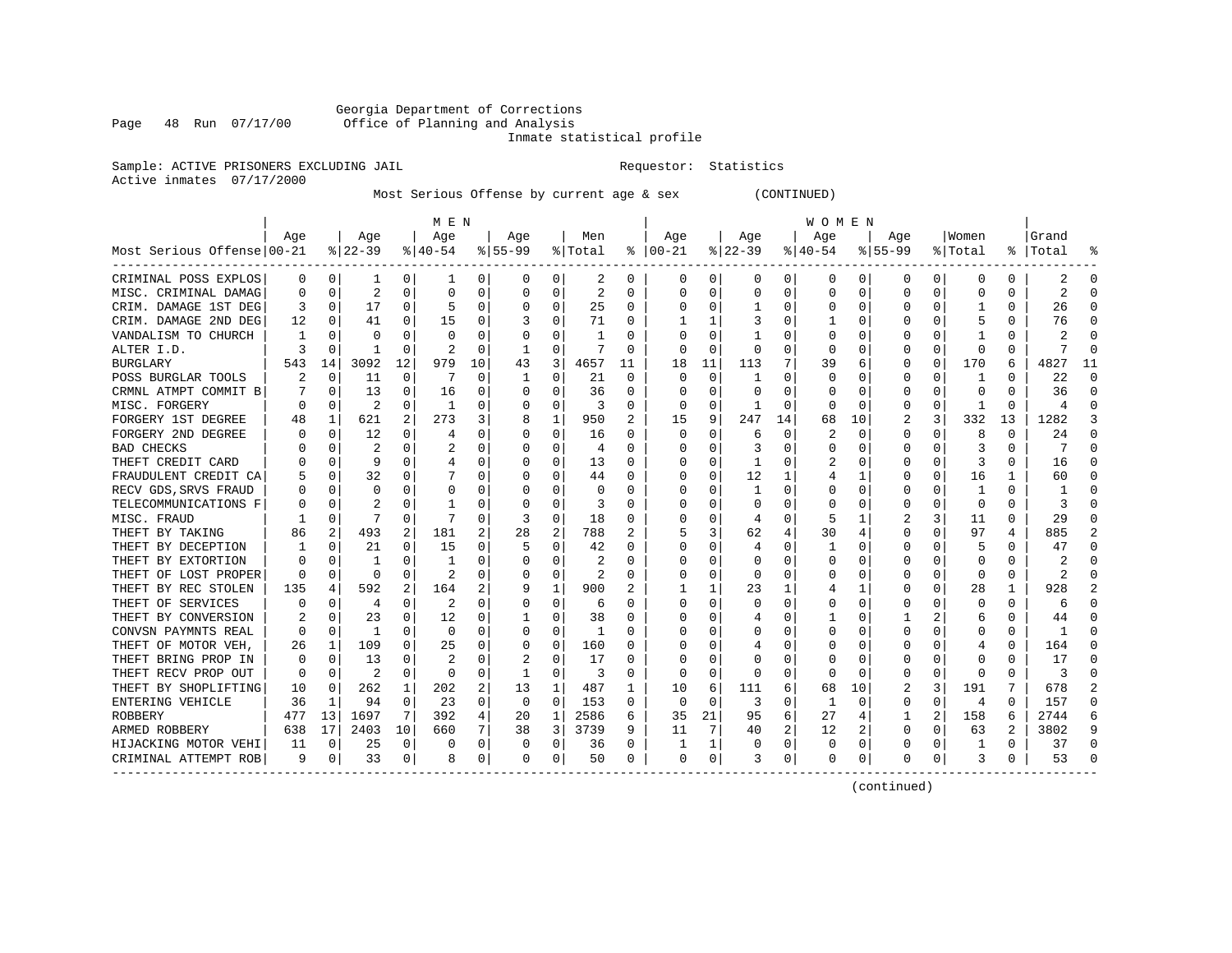Georgia Department of Corrections Page 49 Run 07/17/00 Office of Planning and Analysis

# Inmate statistical profile

Sample: ACTIVE PRISONERS EXCLUDING JAIL **Requestor:** Statistics Active inmates 07/17/2000

Most Serious Offense by current age & sex (CONTINUED)

|                            |          |                |          |                | M E N        |   |           |                |         |          |          |          |                |          | <b>WOMEN</b> |          |              |          |                |          |           |              |
|----------------------------|----------|----------------|----------|----------------|--------------|---|-----------|----------------|---------|----------|----------|----------|----------------|----------|--------------|----------|--------------|----------|----------------|----------|-----------|--------------|
|                            | Age      |                | Age      |                | Age          |   | Age       |                | Men     |          | Age      |          | Age            |          | Age          |          | Aqe          |          | Women          |          | Grand     |              |
| Most Serious Offense 00-21 |          |                | $ 22-39$ |                | $ 40-54$     |   | $8 55-99$ |                | % Total | ႜ        | $ 00-21$ |          | $ 22-39$       |          | $ 40-54$     |          | $8155 - 99$  |          | % Total        |          | %   Total |              |
| CRMNL ATMPT ARMED RO       | 43       | 1              | 130      | 1              | 8            | 0 | 0         | 0              | 181     | 0        | ı        | 1        | 5              | 0        | 0            | 0        | 0            | 0        | 6              | 0        | 187       | C            |
| MISC. SEXUAL               | $\Omega$ | 0              | 10       | 0              | 8            | 0 | 1         | 0              | 19      | 0        | $\Omega$ | 0        | 1              | 0        | 1            | $\Omega$ | <sup>0</sup> | $\Omega$ | $\overline{2}$ | $\Omega$ | 21        | ∩            |
| RAPE                       | 61       | 2              | 883      | 4              | 604          | 6 | 76        | 5              | 1624    | 4        | 0        | 0        |                | $\Omega$ | 3            | $\Omega$ | O            | $\Omega$ | 4              | 0        | 1628      |              |
| SODOMY                     |          | 0              | 17       | 0              | 13           | 0 | 6         | $\mathbf 0$    | 39      | 0        | 0        | 0        | $\Omega$       | 0        | 0            | $\Omega$ |              | $\Omega$ | O              | $\Omega$ | 39        | <sup>0</sup> |
| AGGRAVATED SODOMY          |          | 0              | 111      | 0              | 89           | 1 | 32        | $\overline{2}$ | 240     | 1        |          | 0        |                | $\Omega$ | 3            | $\Omega$ |              | 0        | 4              | 0        | 244       |              |
| <b>INCEST</b>              |          | 0              | 22       | $\Omega$       | 37           | 0 |           | $\Omega$       | 68      | 0        | C        | 0        | $\Omega$       | $\Omega$ | Ω            | C        |              | O        | 0              | 0        | 68        | $\Omega$     |
| <b>BIGAMY</b>              |          | 0              | 1        | 0              | 0            | 0 | O         | 0              | 1       | 0        | n        | 0        | O              | 0        | 0            | C        | O            | O        | 0              | 0        |           | $\Omega$     |
| AGGRAVATED SEXUAL BA       | 3        | 0              | 36       | 0              | 26           | 0 |           | 0              | 70      | 0        | 0        | 0        |                | 0        | 0            | C        | 0            | 0        |                | 0        | 71        | $\Omega$     |
| STATUATORY RAPE            | 70       | $\overline{2}$ | 284      | 1              | 34           | 0 | 9         | 1              | 397     | 1        |          | 1        | 4              | $\Omega$ | 0            | C        |              | O        | 5              | 0        | 402       |              |
| CHILD MOLESTATION          | 96       | 3              | 887      | 4              | 635          | 6 | 229       | 16             | 1847    | 5        |          | 2        | 17             | 1        | 9            |          |              | O        | 29             | 1        | 1876      | 4            |
| ENTICING CHILD-INDEC       | 2        | 0              | 22       | 0              |              | 0 | .5        | $\mathbf 0$    | 36      | 0        | 0        | 0        | $\overline{2}$ | $\Omega$ | U            | C        | <sup>0</sup> | O        | $\overline{a}$ | 0        | 38        | ∩            |
| AGGRAV. CHILD MOLEST       | 24       | 1              | 457      | $\overline{a}$ | 350          | 3 | 110       | 7              | 941     | 2        | 1        | 1        | 15             | 1        | 5            |          | O            | $\Omega$ | 21             | 1        | 962       |              |
| SEXL/ASSLT/AGN/PERS/       | $\Omega$ | $\mathbf 0$    | 5        | 0              | 0            | 0 | 0         | 0              | 5       | $\Omega$ | 0        | $\Omega$ | $\Omega$       | 0        | U            | $\Omega$ |              | $\Omega$ | O              | 0        | 5         | ſ            |
| CRIMINAL ATTPT RAPE        | 3        | 0              | 40       | $\Omega$       | 9            | 0 |           | 0              | 54      | O        | C        | 0        | $\Omega$       | $\Omega$ | Ω            | C        | <sup>0</sup> | $\Omega$ | 0              | 0        | 54        | $\Omega$     |
| CRIMINAL ATTPT SODOM       | 0        | 0              | 1        | 0              | 0            | 0 |           | 0              | 1       | 0        | O        | 0        | 0              | $\Omega$ | 0            | C        | <sup>0</sup> | 0        | O              | 0        |           | ∩            |
| CRIMINAL ATTPT AGG S       | O        | 0              | 1        | 0              | 2            | 0 |           | 0              | 3       | 0        | O        | 0        | 0              | 0        | 0            | 0        | O            | O        | O              | 0        | 3         | ∩            |
| MISC. OBSCENITY            |          | 0              | 0        | 0              | 2            | 0 |           | 0              | 2       | 0        | 0        | 0        | 0              | $\Omega$ | 0            | 0        | O            | 0        | O              | 0        |           | O            |
| MISC. PUBLIC ORDER         |          | 0              |          | O              |              | 0 |           | $\Omega$       | 2       | 0        | C        | 0        | 0              | $\Omega$ | 0            | C        |              |          | C              | 0        |           |              |
| FALSE SWEARNG WRITTN       |          | $\Omega$       | 1        | U              | 0            | 0 |           | $\Omega$       | 1       | O        | C        | U        | $\Omega$       | $\Omega$ | 0            | C        |              | U        | U              | U        |           |              |
| BRIBERY GOVT OFFICER       |          | $\Omega$       | 3        | U              | 0            | 0 |           | $\Omega$       | 3       | 0        | 0        | 0        | O              | $\Omega$ | O            | C        |              | U        | O              | 0        |           |              |
| VIOLATE OATH PUBLIC        |          | $\mathbf 0$    |          | 0              | 0            | 0 |           | 0              |         | 0        | 0        | 0        | 0              | 0        | O            | $\Omega$ |              | 0        | O              | 0        |           | ſ            |
| DEFRAUDING STATE           |          | 0              | 0        | O              |              | 0 |           | 0              | 2       | 0        | C        | 0        |                | 0        |              | $\Omega$ |              | O        | 3              | 0        |           | ſ            |
| FALSE CERTIFICATES         |          | $\mathbf 0$    |          | O              | 0            | 0 |           | 0              |         | 0        |          | 0        | $\Omega$       | $\Omega$ | C            | C        |              | O        | C              | 0        |           | ſ            |
| INFLUENCING WITNESS        | $\Omega$ | $\mathbf 0$    | 3        | 0              | -1           | 0 |           | 0              | 4       | O        | C        | 0        | 0              | $\Omega$ | 0            | C        | O            | O        | $\Omega$       | 0        |           | ſ            |
| OBSTR OF LAW ENF OFF       | 71       | 2              | 576      | 2              | 144          | 1 | 6         | 0              | 797     | 2        |          |          | 25             | 1        | 17           | 3        | 0            | 0        | 43             | 2        | 840       |              |
| PERJURY                    | O        | 0              | 3        | 0              | 0            | 0 |           | 0              | 4       | 0        | 0        | 0        | 0              | $\Omega$ | 0            | C        |              | 0        | 0              | 0        |           | O            |
| FALSE SWEARING             |          | 0              |          | 0              | 0            | 0 |           | $\Omega$       |         | U        | C        | 0        | 0              | $\Omega$ | C            | C        |              |          | O              | 0        |           |              |
| IMPERSONATING OFFIC        |          | $\Omega$       | 1        | U              |              | 0 |           | $\Omega$       | 2       | U        | C        | U        | $\Omega$       | $\Omega$ | 0            | C        |              | U        | O              | U        | 2         |              |
| FALSE STATEMENTS GOV       | 0        | 0              | 20       | 0              | 6            | 0 |           | $\Omega$       | 26      | 0        | O        | 0        |                | $\Omega$ |              | C        |              | O        | 2              | 0        | 28        |              |
| IMPRSNTNG ANTHR RBAL       |          | 0              | 2        | $\Omega$       | $\Omega$     | 0 | 0         | $\mathbf 0$    | 2       | 0        | 0        | 0        | $\Omega$       | 0        | 0            | 0        |              | $\Omega$ | O              | 0        | 2         |              |
| <b>ESCAPE</b>              |          | $\mathbf 0$    | 71       | 0              | 24           | 0 | 2         | $\mathbf 0$    | 102     | 0        |          | 0        |                | $\Omega$ | 0            | $\Omega$ |              | 0        |                | 0        | 103       | ſ            |
| AIDING ESCAPE              |          | $\mathbf 0$    | 0        | 0              | $\mathbf{1}$ | 0 |           | 0              | 1       | O        |          | 1        | $\Omega$       | $\Omega$ | 0            | 0        | <sup>0</sup> | 0        | -1             | 0        | 2         | ſ            |
| HINDERING APPREH OR        |          | $\Omega$       | 4        | 0              |              | 0 |           | $\Omega$       | 7       | O        | C        | $\Omega$ | $\Omega$       | $\Omega$ | 2            | C        | <sup>0</sup> | 0        | 2              | 0        |           | <sup>0</sup> |
| MUTINY IN PENAL INST       | 0        | 0              | 1        | 0              | 0            | 0 |           | 0              |         | 0        | 0        | 0        | 0              | 0        | 0            | $\Omega$ |              | 0        | O              | 0        |           | ∩            |
| BAIL JUMPING               | $\Omega$ | 0              | 2        | 0              | 0            | 0 | $\Omega$  | 0              | 2       | 0        | $\Omega$ | 0        |                | 0        | 0            | 0        | <sup>0</sup> | 0        |                | 0        | 3         | ſ            |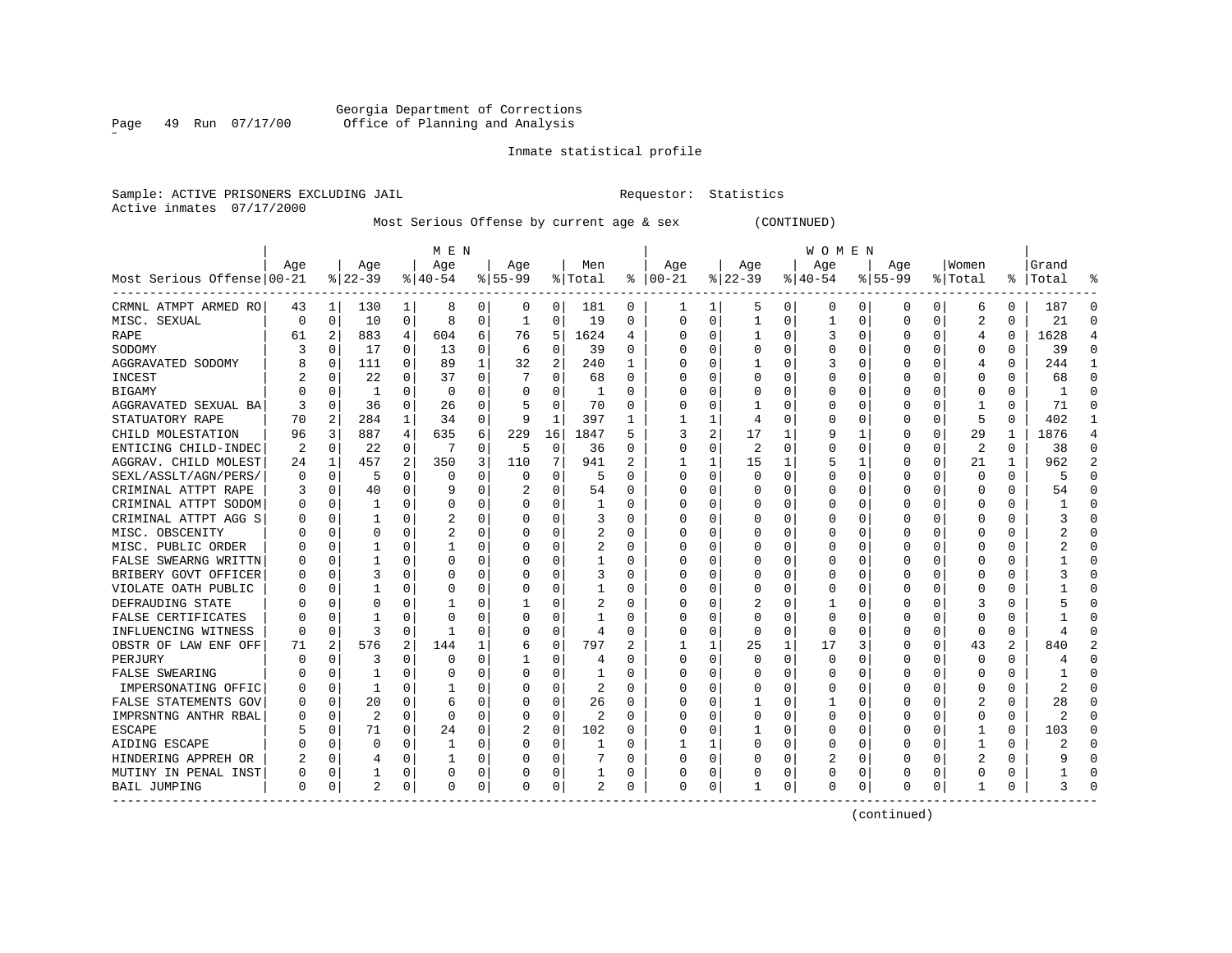Page 50 Run 07/17/00 Office of Planning and Analysis

Inmate statistical profile

Sample: ACTIVE PRISONERS EXCLUDING JAIL **Requestor:** Statistics Active inmates 07/17/2000

Most Serious Offense by current age & sex (CONTINUED)

|                            | M E N    |             |                |              |                |          |          |             |                |          |               |              |              |             | <b>WOMEN</b> |             |                |          |                |              |                |              |
|----------------------------|----------|-------------|----------------|--------------|----------------|----------|----------|-------------|----------------|----------|---------------|--------------|--------------|-------------|--------------|-------------|----------------|----------|----------------|--------------|----------------|--------------|
|                            | Age      |             | Age            |              | Age            |          | Age      |             | Men            |          | Age           |              | Age          |             | Aqe          |             | Age            |          | Women          |              | Grand          |              |
| Most Serious Offense 00-21 |          |             | $8 22-39$      |              | $8 40-54$      |          | $ 55-99$ |             | % Total        |          | $8   00 - 21$ |              | $ 22-39$     |             | $ 40-54 $    |             | $8155 - 99$    |          | % Total        |              | %   Total      | န္           |
| CRIMINAL ATTEMPT ESC       | 1        | 0           | 0              | $\Omega$     | 0              | 0        | 0        | 0           | 1              | 0        | $\Omega$      | $\mathbf{0}$ | 0            | 0           | 0            | 0           | 0              | $\Omega$ | 0              | 0            |                | $\Omega$     |
| FALSE PUBLIC ALARM         | $\Omega$ | 0           | 1              | 0            | $\mathbf 0$    | 0        | 0        | 0           | $\mathbf{1}$   | $\Omega$ | $\Omega$      | 0            | $\Omega$     | 0           | $\Omega$     | 0           | $\Omega$       | $\Omega$ | 0              | 0            |                | $\cap$       |
| CRIM INTER WITH GOVT       |          | $\Omega$    | 27             | $\Omega$     |                | $\Omega$ | $\Omega$ | $\Omega$    | 36             | 0        | $\mathbf{1}$  | $\mathbf{1}$ | $\Omega$     | $\Omega$    | $\Omega$     | $\Omega$    | $\Omega$       | $\Omega$ | $\mathbf{1}$   | $\Omega$     | 37             | $\cap$       |
| COMMERICAL GAMBLING        |          | $\Omega$    | $\Omega$       | 0            | $\Omega$       | $\Omega$ |          | $\Omega$    | $\mathbf{1}$   | $\Omega$ | $\Omega$      | $\Omega$     | $\Omega$     | $\Omega$    | $\Omega$     | $\Omega$    | $\Omega$       | $\Omega$ | $\Omega$       | $\Omega$     |                |              |
| SOLICIT/ACCEPTING BR       |          | $\Omega$    | 1              | 0            | $\Omega$       | $\Omega$ | O        | $\Omega$    | 1              | $\Omega$ | 0             | $\Omega$     | 1            | 0           |              | $\Omega$    | 0              | $\Omega$ | -1             | 0            |                |              |
| DOGFIGHTING                |          | $\Omega$    | $\Omega$       | U            | $\Omega$       | 0        |          | $\Omega$    | 1              | 0        |               | $\Omega$     | $\Omega$     | 0           |              | 0           | 0              | 0        | $\Omega$       | 0            |                |              |
| BUS HIJACKING              |          | $\Omega$    | $\overline{c}$ | U            | $\Omega$       | $\Omega$ | O        | 0           | 2              | $\Omega$ | <sup>0</sup>  | $\Omega$     | $\Omega$     | 0           |              | 0           | 0              | 0        | $\Omega$       | 0            |                | $\cap$       |
| CRUELTY TO CHILDREN        | 13       | $\Omega$    | 169            | $\mathbf{1}$ | 47             | $\Omega$ | 9        | 1           | 238            | 1        |               | 2            | 66           | 4           |              | 1           | U              | $\Omega$ | 77             | 3            | 315            | -1           |
| SEX EXPLOITATION CHI       | $\Omega$ | 0           | 2              | $\Omega$     | 7              | 0        |          | 0           | 12             | $\Omega$ | $\Omega$      | $\Omega$     | $\Omega$     | $\Omega$    | $\Omega$     | 0           | U              | $\Omega$ | $\Omega$       | $\Omega$     | 12             | ∩            |
| ABANDONMENT OF CHILD       | O        | 0           | 1              | 0            | -1             | $\Omega$ | O        | $\Omega$    | 2              | $\Omega$ | <sup>0</sup>  | $\Omega$     | $\Omega$     | O           | $\Omega$     | 0           | U              | $\Omega$ | $\Omega$       | $\Omega$     | 2              |              |
| CNTRBTNG DELINOENCY        |          | $\mathbf 0$ | $\Omega$       | O            | $\Omega$       | 0        | O        | $\Omega$    | $\Omega$       | $\Omega$ |               | 0            | $\Omega$     | O           |              | $\mathbf 0$ | U              | O        |                | O            |                |              |
| MISC WEAPON/EXPLOSIV       |          | $\Omega$    |                | U            |                | $\Omega$ | O        | $\Omega$    | 5              | $\Omega$ | $\cap$        | 0            | $\Omega$     | O           | $\Omega$     | $\Omega$    | U              | $\Omega$ | $\Omega$       | $\Omega$     |                |              |
| CARRY CONCEALED WEAP       |          | $\Omega$    |                | 0            | 1              | 0        | 0        | $\Omega$    | 10             | $\Omega$ |               | $\Omega$     | $\Omega$     | 0           | $\Omega$     | $\Omega$    | 0              | 0        | $\Omega$       | 0            | 10             | $\cap$       |
| POSS OF FIREARM DUR        |          | 0           | 8              | 0            | 5              | $\Omega$ |          | $\Omega$    | 14             | $\Omega$ | 0             | $\Omega$     | $\Omega$     | 0           | O            | 0           | 0              | $\Omega$ | $\Omega$       | 0            | 14             |              |
| POSS OF CERTAIN WEAP       |          | 0           | 16             | $\Omega$     | 4              | 0        |          | 0           | 22             | $\Omega$ |               | $\Omega$     | $\Omega$     | 0           |              | 0           | 0              | 0        | 0              | $\Omega$     | 22             | $\cap$       |
| POSS FIREARM CONVCT        | 3        | $\mathbf 0$ | 91             | $\Omega$     | 39             | $\Omega$ |          | $\Omega$    | 136            | $\Omega$ | $\Omega$      | $\Omega$     | $\mathbf{1}$ | O           |              | $\mathbf 0$ | U              | $\Omega$ | $\mathbf{1}$   | $\Omega$     | 137            | $\Omega$     |
| CARRYING WEAPON AT S       | $\Omega$ | $\mathbf 0$ | 7              | 0            | $\Omega$       | $\Omega$ | O        | $\Omega$    | 7              | $\Omega$ | $\cap$        | $\Omega$     | -1           | O           | U            | 0           | U              | $\Omega$ | -1             | $\Omega$     | 8              | $\cap$       |
| PEEPING TOM                |          | $\Omega$    | 9              | 0            |                | $\Omega$ | 1        | 0           | 20             | $\Omega$ | <sup>0</sup>  | 0            | $\Omega$     | O           | $\Omega$     | 0           | U              | $\Omega$ | $\Omega$       | $\Omega$     | 2.0            | ∩            |
| RACKETEERING               |          | $\mathbf 0$ |                | U            | ρ              | 0        | 1        | $\Omega$    | 17             | O        |               | $\Omega$     | 2            | O           |              | $\mathbf 0$ | U              | O        | 3              | O            | 2.0            |              |
| S/D NARCOTICS, OPIAT       |          | $\Omega$    | 80             | O            | 44             | $\Omega$ | 6        | $\Omega$    | 130            | O        | $\Omega$      | $\Omega$     | 4            | O           |              | $\Omega$    |                |          |                | $\Omega$     | 137            | $\Omega$     |
| S/D DEP, STIM, CNTRF D     | 4        | $\Omega$    | 41             | $\Omega$     | 13             | $\Omega$ | 1        | $\Omega$    | 59             | $\Omega$ | <sup>0</sup>  | $\Omega$     | 2            | 0           |              | $\Omega$    | 1              | 2        | $\overline{4}$ | 0            | 63             |              |
| SALE-DIST OF LSD           | -1       | 0           | $\mathbf{1}$   | $\Omega$     | $\Omega$       | 0        | O        | 0           | 2              | $\Omega$ | <sup>0</sup>  | $\Omega$     | $\Omega$     | 0           | $\Omega$     | 0           | O              | $\Omega$ | $\Omega$       | $\Omega$     | 2              |              |
| SALE/DIST OF MARIJUA       | 20       | 1           | 157            | $\mathbf{1}$ | 83             | 1        | 8        | 1           | 268            | 1        |               | 1            | 12           | 1           |              | 1           | 2              | 3        | 19             | 1            | 287            |              |
| POSS NARCOTICS, OPIA       |          | 0           | 125            | 0            | 60             | 1        |          | $\mathbf 0$ | 197            | $\Omega$ | $\Omega$      | $\Omega$     | 16           | $\mathbf 1$ |              | 1           | 1              | 2        | 24             | $\mathbf{1}$ | 221            | $\mathbf{1}$ |
| POSS DEP, STIM, CNTRF      | 5        | $\mathbf 0$ | 84             | 0            | 42             | $\Omega$ |          | $\Omega$    | 134            | $\Omega$ | -1            | $\mathbf{1}$ | 13           | 1           | 2            | $\Omega$    | $\overline{2}$ | 3        | 18             | $\mathbf{1}$ | 152            | $\Omega$     |
| POSS OF L.S.D.             |          | 0           | 3              | $\Omega$     | $\Omega$       | 0        | $\Omega$ | 0           | $\overline{4}$ | $\Omega$ | $\Omega$      | $\Omega$     | $\Omega$     | $\Omega$    |              | 0           | 0              | $\Omega$ | 1              | $\Omega$     | 5              | $\Omega$     |
| POSS OF MARIJUANA          | 25       | 1           | 188            | $\mathbf{1}$ | 54             | 1        | 9        | 1           | 276            | 1        | -1            |              | 19           | 1           | $\Omega$     | 0           | 3              | 5        | 23             | 1            | 299            | $\mathbf{1}$ |
| ILLEGAL ATTM TO OBT        | 0        | 0           | 2              | 0            | 3              | 0        | O        | 0           | 5              | O        | <sup>0</sup>  | 0            | 4            | 0           | 3            | 0           | 0              |          |                | O            | 12             | $\Omega$     |
| VIOLATE GA CNTRL SBS       |          | $\mathbf 0$ | 63             | 0            | 19             | 0        | O        | $\Omega$    | 84             | $\Omega$ | $\Omega$      | $\Omega$     | 3            | O           |              | 0           | $\Omega$       | U        | 4              | $\Omega$     | 88             | $\Omega$     |
| VIOLATE DNGROUS DRGS       |          | 0           | 2              | 0            | $\Omega$       | $\Omega$ | O        | $\Omega$    | 2              | $\Omega$ | $\Omega$      | 0            | $\Omega$     | U           | $\Omega$     | $\Omega$    | U              | 0        | $\Omega$       | $\Omega$     | $\mathfrak{D}$ |              |
| UNLWFL MFG/DEL/DIST        | 4        | 0           | 22             | $\Omega$     | 10             | 0        | O        | $\Omega$    | 36             | $\Omega$ | <sup>0</sup>  | $\Omega$     |              | 0           |              | 0           | U              | $\Omega$ | 2              | 0            | 38             |              |
| POSS DRUG RELATED MA       | $\Omega$ | $\mathbf 0$ | 2              | $\Omega$     | $\overline{2}$ | 0        |          | 0           | 4              | 0        |               | 0            | $\Omega$     | 0           |              | 0           | U              | $\Omega$ | $\Omega$       | $\Omega$     |                |              |
| SALE/DIST CONT SUB P       | 16       | 0           | 29             | 0            |                | 0        |          | $\mathbf 0$ | 52             | 0        |               | $\mathbf{1}$ | 2            | 0           |              | 0           | 0              | $\Omega$ | 4              | N            | 56             |              |
| SALE/DIST CONT SUB S       | 2        | $\mathbf 0$ | 20             | $\Omega$     | 3              | $\Omega$ | $\Omega$ | $\mathbf 0$ | 25             | $\Omega$ | $\cap$        | 0            | $\Omega$     | $\Omega$    | $\Omega$     | 0           | U              | $\Omega$ | $\Omega$       | $\Omega$     | 25             | $\cap$       |
| SALE/DISTRIBUTION CO       | 132      | 3           | 1404           | 6            | 516            | 5        | 40       | 3           | 2092           | 5        | 4             | 2            | 109          | 6           | 34           | 5           | ζ              | 5        | 150            | 6            | 2242           |              |

(continued)

 $\mathscr{L}$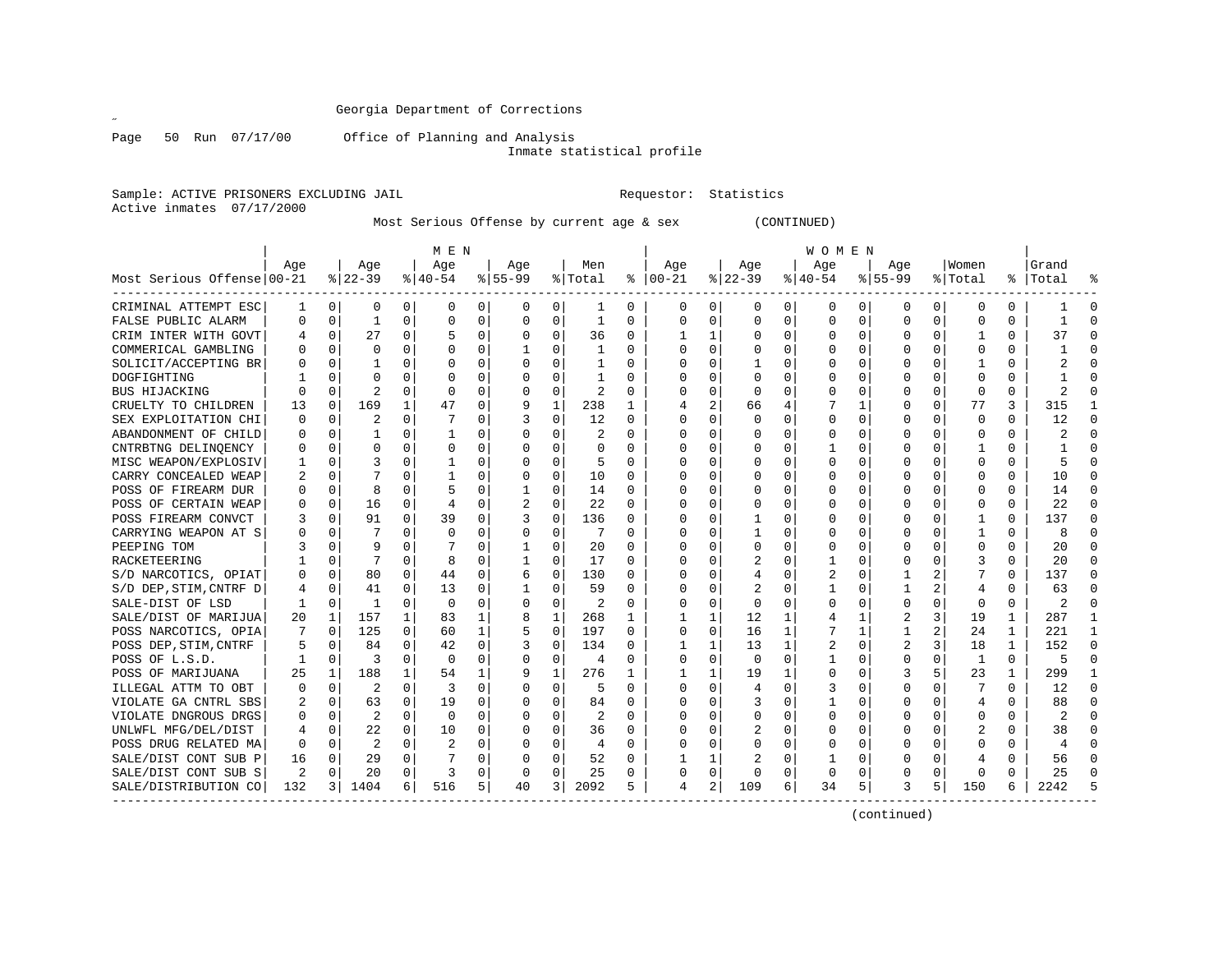Page 51 Run 07/17/00 Office of Planning and Analysis

 $\mathscr{L}$ 

 $\mathscr{B}^{\pm}$ 

# Inmate statistical profile

Sample: ACTIVE PRISONERS EXCLUDING JAIL **Requestor:** Statistics Active inmates 07/17/2000

Most Serious Offense by current age & sex (CONTINUED)

|                              |          |   |           |          | M E N    |          |           |                |         |              |               |              |          |    | W O M E N    |             |           |          |                |          |              |                |
|------------------------------|----------|---|-----------|----------|----------|----------|-----------|----------------|---------|--------------|---------------|--------------|----------|----|--------------|-------------|-----------|----------|----------------|----------|--------------|----------------|
|                              | Age      |   | Age       |          | Age      |          | Age       |                | Men     |              | Age           |              | Age      |    | Age          |             | Age       |          | Women          |          | Grand        |                |
| Most Serious Offense   00-21 |          |   | $8 22-39$ |          | $ 40-54$ |          | $8 55-99$ |                | % Total |              | $8   00 - 21$ |              | $ 22-39$ |    | $ 40-54$     |             | $8 55-99$ |          | % Total        |          | %   Total    |                |
| POSSESSION OF COCAIN         | 195      | 5 | 1524      | 6        | 565      | 6        | 40        | 3              | 2324    | 6            | 6             | 4            | 159      | 9. | 63           | 9           | 2         | 3        | 230            | 9        | 2554         | 6              |
| CRMNL ATPT VIOL SUBS         | 1        | 0 | 16        | 0        | 6        | 0        | 1         | $\Omega$       | 24      | 0            | $\Omega$      | 0            | 2        | 0  | 1            | 0           | 0         | 0        | 3              | $\Omega$ | 27           | $\Omega$       |
| MISC. DRUGS TRAFFICK         | 10       | 0 | 131       | 1        | 38       | 0        | 3         | $\Omega$       | 182     | 0            |               | 1            | 12       | 1  | 8            | 1           |           | 2        | 22             | 1        | 204          | $\Omega$       |
| COCAINE LESS 200 GRA         | 9        | U | 326       | 1        | 102      | 1        | 19        | 1              | 456     | 1            | O             | 0            | 16       | 1  | 10           | 1           | U         | $\Omega$ | 26             | 1        | 482          | 1              |
| COCAINE 201-400 GRAM         | U        | O | 48        | 0        | 12       | 0        |           | $\Omega$       | 62      | $\Omega$     | O             | 0            | 4        | 0  | 3            | O           |           | 2        | 8              | $\Omega$ | 70           | $\Omega$       |
| COCAINE 401 OR MORE          |          | 0 | 89        | $\Omega$ | 26       | $\Omega$ |           | $\Omega$       | 121     | 0            |               | $\mathbf{1}$ | 8        | 0  |              | O           | U         | $\Omega$ | 10             | $\Omega$ | 131          | $\Omega$       |
| NARCOTICS LESS 14 GR         | 0        | 0 |           | $\Omega$ |          | 0        |           | $\Omega$       | 2       | 0            | $\Omega$      | $\Omega$     | O        | 0  |              | O           | U         | 0        | $\Omega$       | $\Omega$ |              | $\cap$         |
| NARCOTICS 15-28 GRAM         | U        | 0 |           | $\Omega$ | O        | $\Omega$ |           | $\Omega$       | 2       | 0            | O             | $\Omega$     | O        | 0  |              | O           | U         | 0        | $\Omega$       | $\Omega$ |              | $\Omega$       |
| NARCOTICS 29 MORE GR         | 0        | 0 | 5         | 0        |          | 0        |           | $\Omega$       | 7       | 0            | O             | $\Omega$     | $\Omega$ | 0  |              | O           | U         | 0        | $\Omega$       | $\Omega$ |              | $\Omega$       |
| MARIJUANA 101-2000 P         | 1        | 0 | 9         | $\Omega$ | 6        | $\Omega$ |           | $\Omega$       | 17      | 0            | 0             | $\Omega$     |          | 0  |              | $\Omega$    |           | 0        |                | $\Omega$ | 18           | $\Omega$       |
| MARIJUANA 2001-10000         | 0        | U |           | 0        | O        | $\Omega$ |           | 0              | 1       | O            | 0             | $\mathbf 0$  | U        | 0  |              | 0           |           | 0        | $\Omega$       | O        |              | $\Omega$       |
| TRFFKNG MTHAOUALONE>         | 0        | 0 | 1         | $\Omega$ | O        | 0        |           | 0              |         | U            | 0             | 0            |          | 0  |              | 0           |           | U        | $\Omega$       | 0        |              | $\Omega$       |
| AMPHETAMINE 28-199 G         | 0        | 0 | 12        | $\Omega$ | 12       | 0        |           | $\Omega$       | 25      | 0            | 0             | $\mathbf 0$  | O        | 0  |              | 0           |           | 0        |                | 0        | 26           | $\Omega$       |
| AMPHETAMINE 200-399          | 0        | 0 | 4         | $\Omega$ | 0        | $\Omega$ |           | 0              | 4       | U            | 0             | 0            |          | 0  |              | 0           |           | 0        |                | O        |              | $\Omega$       |
| AMPHETAMINE 400+ GRA         | 0        | 0 |           | $\Omega$ |          | $\Omega$ |           | 0              | 8       | 0            |               | $\mathbf 0$  |          | 0  |              | $\mathbf 0$ |           | 0        |                | $\Omega$ | 9            | $\Omega$       |
| USE COMM FACLTY VIO          |          | 0 | 5         | $\Omega$ |          | 0        |           | 0              | 8       | U            |               | 0            | 0        | 0  |              | 0           | 0         | 0        |                | $\Omega$ | 9            | $\Omega$       |
| ATT/CONSPRCY COMMT C         | 0        | 0 | 16        | 0        |          | $\Omega$ |           | $\Omega$       | 20      | $\Omega$     |               | 0            | 2        | 0  |              | $\Omega$    | 0         | O        | 3              | $\Omega$ | 23           | $\Omega$       |
| ILLGL DIST CONTRLLD          | U        | 0 | $\Omega$  | $\Omega$ | -1       | 0        |           | $\mathbf 0$    | 1       | $\Omega$     | C             | 0            | U        | O  | Ω            | $\Omega$    | U         | 0        | $\Omega$       | $\Omega$ | $\mathbf{1}$ | $\Omega$       |
| VIOL MOTOR VEHICLE L         |          | 0 | 66        | 0        | 41       | $\Omega$ | 3         | $\mathbf 0$    | 112     | 0            |               | 0            |          | 0  |              | $\mathbf 0$ | 0         | $\Omega$ | 8              | $\Omega$ | 120          | $\Omega$       |
| DRVNG HABTL VIOLATOR         |          | 0 | 227       | 1        | 217      | 2        | 32        | $\overline{2}$ | 477     | $\mathbf{1}$ | O             | 0            | 4        | 0  |              | 1           |           | 2        | 12             | $\Omega$ | 489          | $\overline{1}$ |
| HABIT TRAF VOIL/IMPA         | 0        | 0 | 6         | $\Omega$ | 9        | 0        |           | 0              | 17      | $\Omega$     | O             | 0            | 0        | 0  | <sup>0</sup> | $\Omega$    | 0         | 0        | $\Omega$       | $\Omega$ | 17           | $\Omega$       |
| HABIT TRAF VIOL/OTHE         | 0        | 0 | 2         | 0        | 0        | 0        |           | $\Omega$       | 2       | U            | $\Omega$      | $\Omega$     | 0        | 0  |              | $\Omega$    | U         | 0        | $\Omega$       | $\Omega$ |              | $\Omega$       |
| MISC. MRALS/PBLIC H/         | -1       | 0 |           | 0        |          | 0        |           | 0              | 3       | 0            | O             | 0            | U        | 0  |              | $\Omega$    | U         | 0        | n              | 0        |              | $\Omega$       |
| VIOLATN GAME AND FIS         | 0        | 0 | O         | 0        | O        | 0        |           | 0              | -1      | 0            | C             | 0            | 0        | 0  | O            | 0           | U         | 0        | $\Omega$       | 0        |              | 0              |
| MISC CORRECTIONL INS         | 0        | 0 |           | 0        |          | 0        |           | 0              | 7       | 0            | O             | 0            | O        | 0  |              | 0           | Ω         | 0        | n              | 0        |              | $\Omega$       |
| VIOLATION OTHR STATE         | $\Omega$ | 0 | -1        | $\Omega$ | -1       | 0        |           | $\Omega$       | 2       | $\Omega$     | O             | 0            | 0        | 0  |              | $\Omega$    | U         | 0        | $\Omega$       | $\Omega$ | 2            | $\Omega$       |
| CONSPIRACY                   | 20       | 1 | 50        | 0        | 13       | 0        |           | 0              | 86      | 0            |               | 1            | 12       | 1  |              | 0           | U         | 0        | 16             | 1        | 102          | $\Omega$       |
| CRIMINAL ATTEMPT             |          | 0 | 30        | 0        | 5        | 0        |           | 0              | 40      | $\Omega$     |               | 1            | 2        | 0  |              | 0           | 0         | U        | $\overline{4}$ | $\Omega$ | 44           | $\Omega$       |
| AIRCRAFT HIJACKING           | U        | 0 | -1        | $\Omega$ | 0        | 0        |           | 0              | 1       | $\Omega$     | $\Omega$      | 0            | $\Omega$ | 0  |              | 0           | 0         | 0        | n              | 0        |              | $\Omega$       |
| CRIMINAL SOLICITATIO         | 0        | 0 | 6         | 0        |          | 0        |           | 0              | 10      | 0            | $\Omega$      | 0            | 0        | 0  |              | 0           | 0         | 0        | n              | $\Omega$ | 10           | $\Omega$       |
| PARTY TO A CRIME             |          | 0 | 9         | 0        | 4        | 0        |           | $\Omega$       | 14      | 0            |               | 1            | 0        | 0  |              | 0           | 0         | 0        |                | 0        | 15           | $\Omega$       |
| CRIMINAL TRESPASSING         | 0        | 0 | 0         | 0        |          | 0        |           | 0              |         | 0            | 0             | 0            |          | 0  |              | 0           |           | 0        | n              | 0        |              | $\Omega$       |
| GANG PARTICIPATION           | 1        | 0 | O         | 0        | 0        | 0        | O         | 0              |         | 0            | $\Omega$      | 0            |          | 0  |              | 0           | U         | 0        | $\Omega$       | 0        |              | ∩              |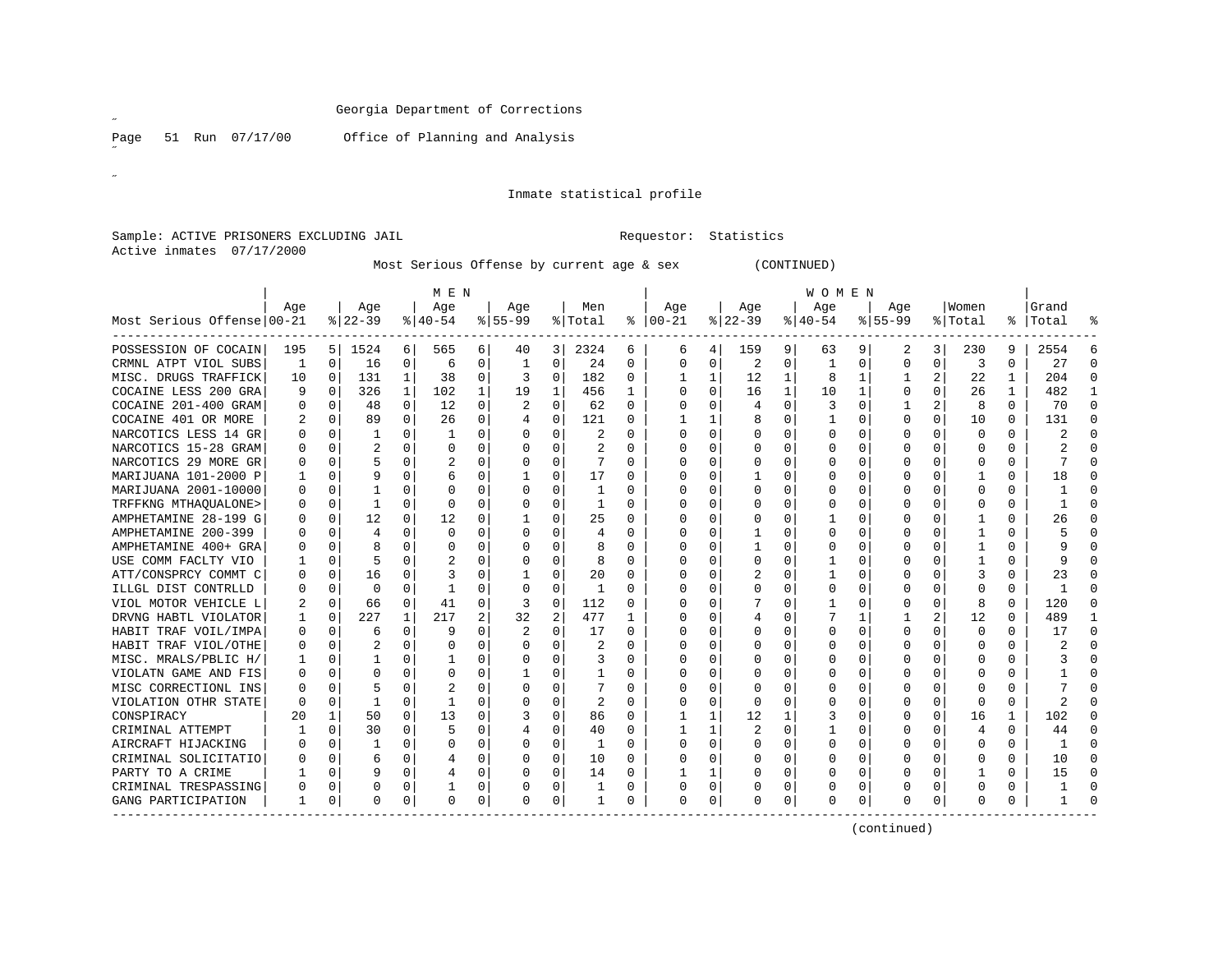Page 52 Run 07/17/00 Office of Planning and Analysis

 $\mathscr{L}$ 

 $\mathscr{B}^{\pm}$ 

# Inmate statistical profile

| Sample: ACTIVE PRISONERS EXCLUDING JAIL<br>Active inmates | 07/17/2000 |                  |                              |                    |                                           | Requestor:       | Statistics       |                                  |                    |                  |                           |
|-----------------------------------------------------------|------------|------------------|------------------------------|--------------------|-------------------------------------------|------------------|------------------|----------------------------------|--------------------|------------------|---------------------------|
|                                                           |            |                  |                              |                    | Most Serious Offense by current age & sex |                  | (CONTINUED)      |                                  |                    |                  |                           |
| Most Serious Offense 00-21                                | Age        | Age<br>$8 22-39$ | M E N<br>Age<br>$8 40-54$    | Age<br>$8155 - 99$ | Men<br>% Total<br>ွေ                      | Age<br>$ 00-21 $ | Age<br>$ 22-39 $ | <b>WOMEN</b><br>Age<br>$ 40-54 $ | Age<br>$8155 - 99$ | Women<br>% Total | Grand<br>%   Total<br>း ေ |
| Total reported                                            |            |                  | 3783 100 25197 100 10099 100 |                    | 1470 100 40549 100                        | 167 100          | 1726 100         | 674 100                          | 65 100             | 2632 100         | 43181 100                 |
| Percent reported                                          | 97.9       | 98.9             | 98.6                         | 99.5               | 98.8                                      | 96.0             | 98.2             | 98.4                             | 100.0              | 98.1             | 98.7                      |
| <b>NOT REPORTED</b>                                       | 80         | 269              | 145                          | 7                  | 501                                       | 7                | 32               | 11                               | $\Omega$           | 50               | 551                       |
| Total                                                     | 3863       | 25466            | 10244                        | 1477               | 41050                                     | 174              | 1758             | 685                              | 65                 | 2682             | 43732                     |